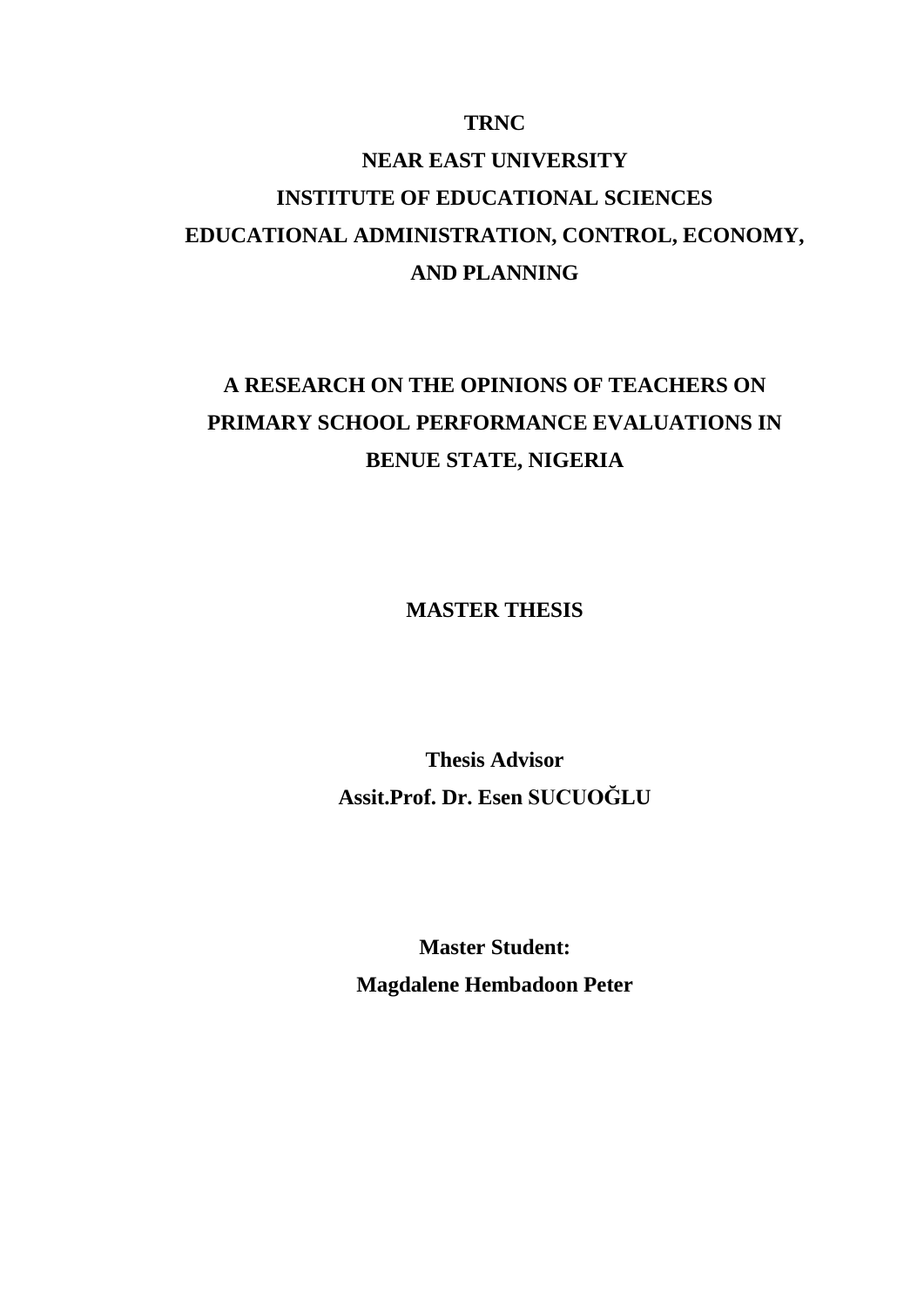### **DECLARATION**

**Name and Surname:** Magdalene Hembadoon Peter

**Title of Dissertation:** The Opinions of Teachers on the Evaluation of Primary Schools

**Supervisor(s):** Assist. Prof. Dr. Esen SUCUOĞLU

**Year:** 2017/2018

I hereby declare that all information in this document has been obtained and presented in accordance with academic rules and ethical conduct. I also declare that, as required by these rules and conduct, I have fully cited and referenced all material and results that are not original to this work.

I hereby declare that Near East University, Institute of Graduate Studies and Research is allowed to store and make available electronically the present Dissertation.

**Date:** 

**Signature:** \_\_\_\_\_\_\_\_\_\_\_\_\_\_\_\_\_\_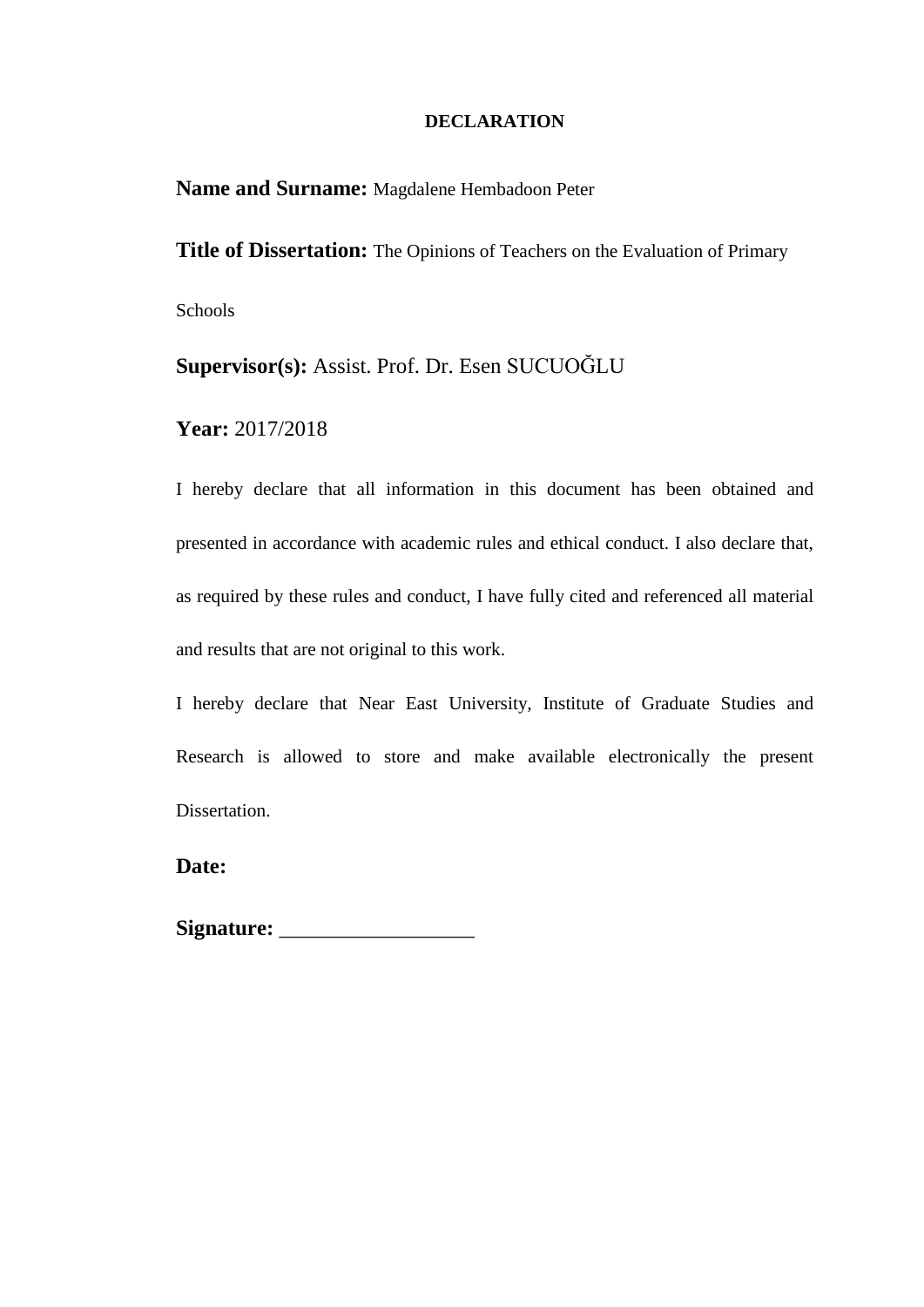#### **ACKNOWLEDGEMENT**

I would like to express my gratitude to all those who made it possible for me to complete this thesis. I am firstly grateful for the grace of God Almighty. It was through His mercy that I had the strength, and wisdom to write this research.

I would like to express my gratitude to my mother Madam Stella Shimave, who made it possible by giving me all necessary support and assistance needed to complete this thesis work.

I am grateful to my Pastors Jude Igwe, Andrew and James Swanson, Raymond Obindo for all their prayers.

My supervisor Assist.Prof. Dr Esen Sucuoglu I extend my sincere appreciation for all her support. Her proven experience and constructive criticism in respect of supervision assisted me in completing the work on schedule.

To all my lecturers, most especially Prof.Dr. FahriyeAltinay. I am also grateful for your patience and unflinching support throughout my programme.

I'm glad to have met you Dr Mrs. Hiko, thank you thank you for your encouraging words truly all is well even in the well.

I would also like to thank my dearest friends, sisters and best pals Jenifer, Mson, Chinelo Jude, Victoria Nyajeson, Regina Japheth, Usa, Falu, Doofan, for standing by me throughout the period of my thesis. Words cannot express how grateful I am. May God bless you abundantly my friends.

My colleagues from the department, the Registration Office, The Institute of Graduate Studies and Research supported me during my research work. My thanks go to for their help, support, interest and valuable hints.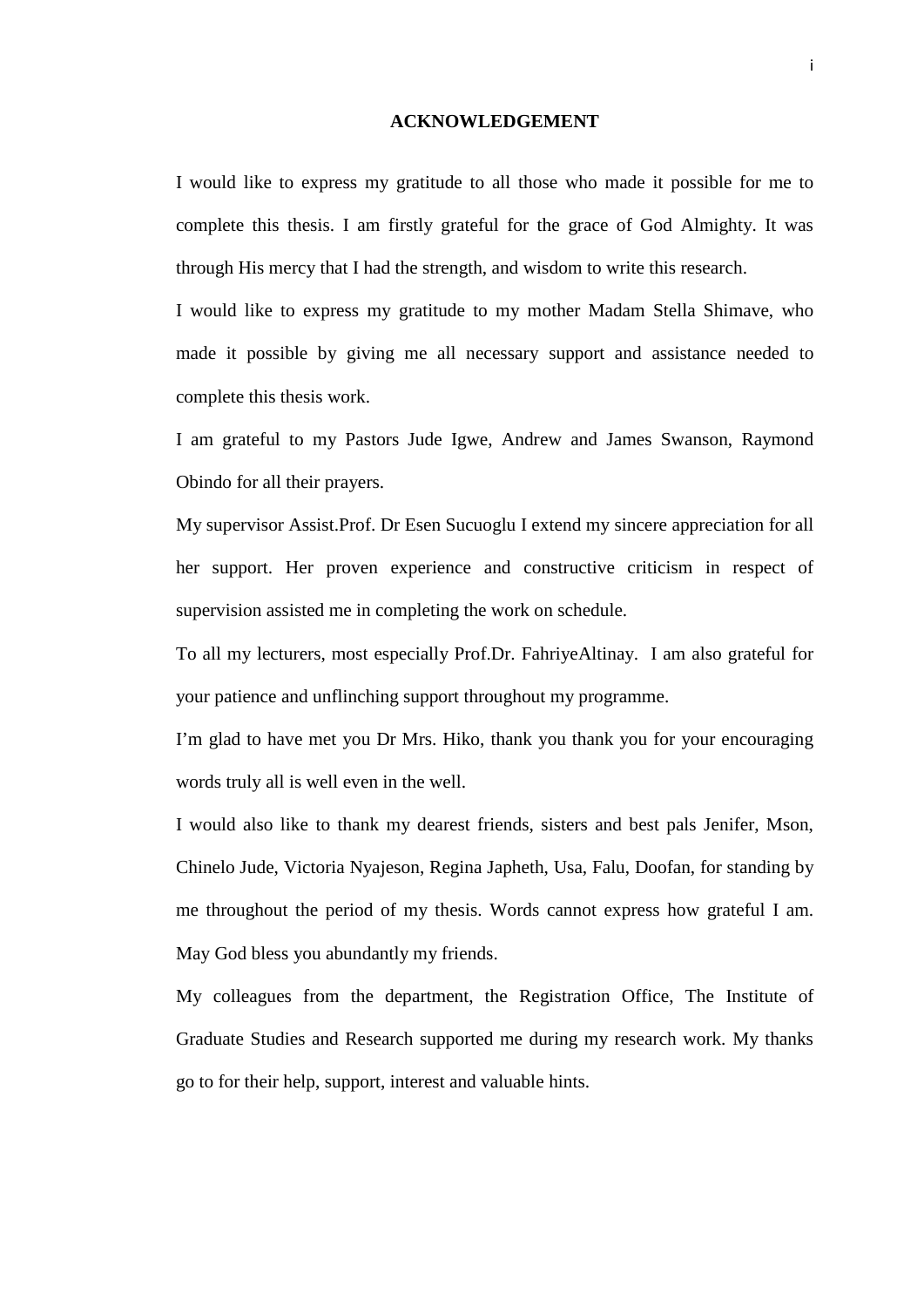#### **ABSTRACT**

This current research examined the opinions of primary school teachers on the evaluation of primary school's performance. Recently the performance of many primary schools has not been promising. Diverse kinds of school management are being administered in Nigerian schools to ensure maximum performance in its educational system. In spite of the established methods put together to improve primary school's performance, its after effect has resulted in a down beat impression on its ability to be a tool for a nation's development. One of the effectiveness of evaluating performance in schools focuses on teacher's opinions of the effect of performance in the school. A Quantitative analysis was used in the study. 200 questionnaires were administered to teachers from the selected primary schools using random sampling, but only 161 questionnaires were valid. The data collected were analyzed using IBM SPSS version 21.0 and descriptive statistics to measure teachers' opinions on performance in primary schools using four variables.

*Keywords*: Teachers, performance, evaluation, primary school, students.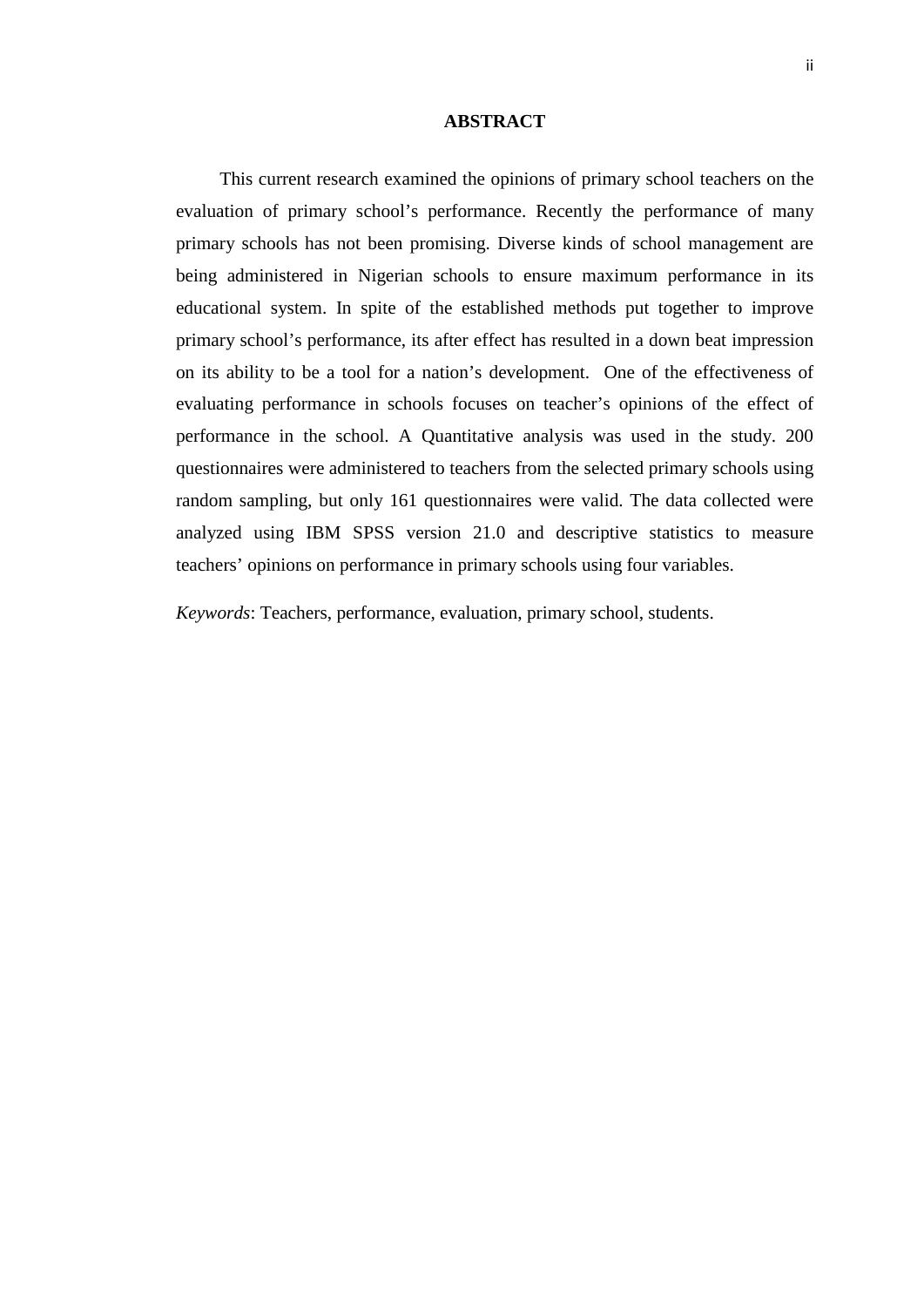# **ÖZET**

Bu güncel araştırma ilköğretim okullarında öğretmenlerin ilköğretim performanslarının değerlendirilmesine yönelik perspektiflerini incelemiştir. Son zamanlarda pek çok ilköğretim okulunun performansı umut verici değil Eğitim sisteminde maksimum performans sağlamak için Nijeryalı okullarda çeşitli okul yönetimi uygulanmaktadır. İlköğretim okullarının performansını iyileştirmek için bir araya getirilen yöntemlere rağmen, sonrasında ortaya çıkan sonuç, bir ulusun gelişmesi için bir araç olabilme yeteneği üzerinde aşağılayıcı bir izlenime neden oldu. Okullarda performansın değerlendirilmesinin etkililiğinden biri okuldaki performansın öğretmen algılamalarına odaklanmaktadır. Araştırmada kantitatif analiz kullanılmıştır Seçilen ilköğretim okullarındaki öğretmenlere rastgele örneklem kullanılarak 200 anket uygulanmış ancak sadece 161 anket uygulanmıştır. Toplanan veriler, öğretmenlerin ilkokul performansını dört değişken kullanarak değerlendirmek için tanımlayıcı istatistiği kullanarak IBM SPSS 21.0 sürümü kullanılarak analiz edilmiştir.

*Anahtar Kelimeler*: Öğretmenler, performans, değerlendirme, ilköğretim, öğrenciler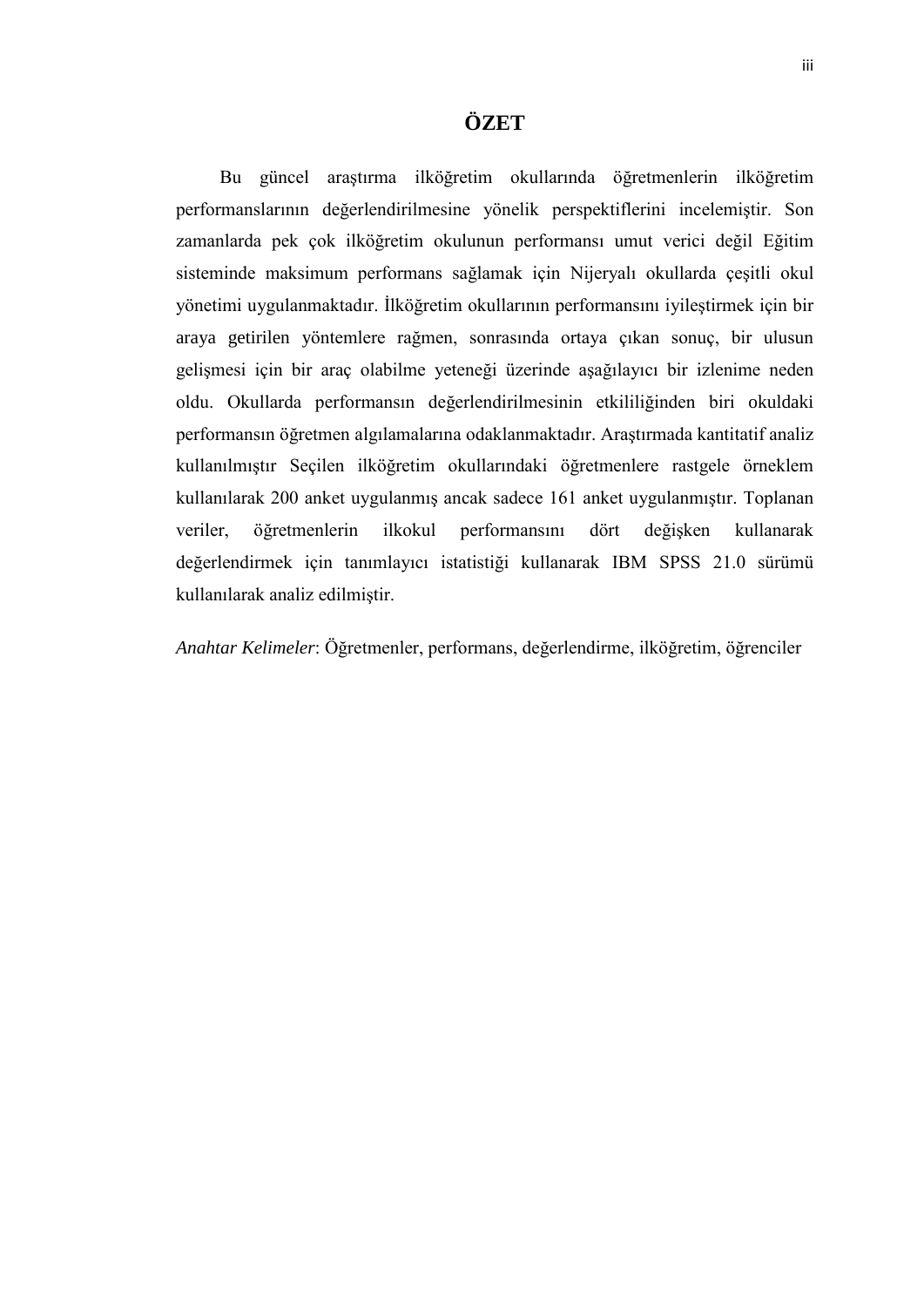# **TABLE OF CONTENT**

## **CHAPTER I**

# **1.PROBLEM, TARGET AND IMPORTANCE**

# **CHAPTER II**

# **2.RELEVANT LITERATURE**

| 2.2.1. Knowledge on educational programme in primary schools 10 |  |
|-----------------------------------------------------------------|--|
|                                                                 |  |
|                                                                 |  |
|                                                                 |  |
|                                                                 |  |
|                                                                 |  |
|                                                                 |  |
|                                                                 |  |
|                                                                 |  |
|                                                                 |  |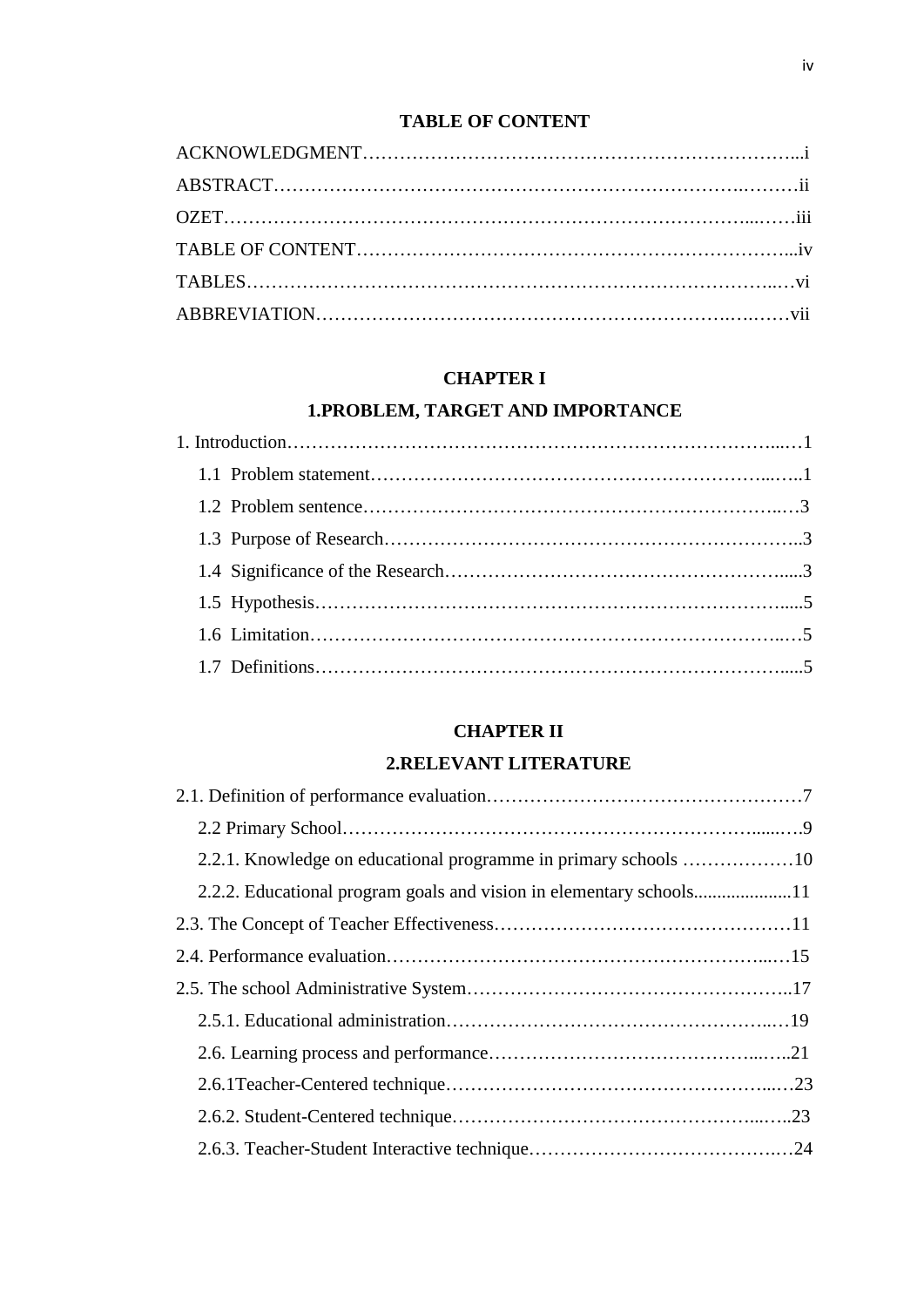| 2.6.4. Adequacy of physical facilities and the learning process And    |  |
|------------------------------------------------------------------------|--|
|                                                                        |  |
|                                                                        |  |
|                                                                        |  |
|                                                                        |  |
|                                                                        |  |
|                                                                        |  |
|                                                                        |  |
|                                                                        |  |
| 2.7.5. Incorporating Information and Communication Technology into the |  |
|                                                                        |  |
|                                                                        |  |

# **CHAPTER III**

## **3.RESEARCH METHOD**

### **CHAPTER IV**

### **4.FINDINS AND COMMENTS**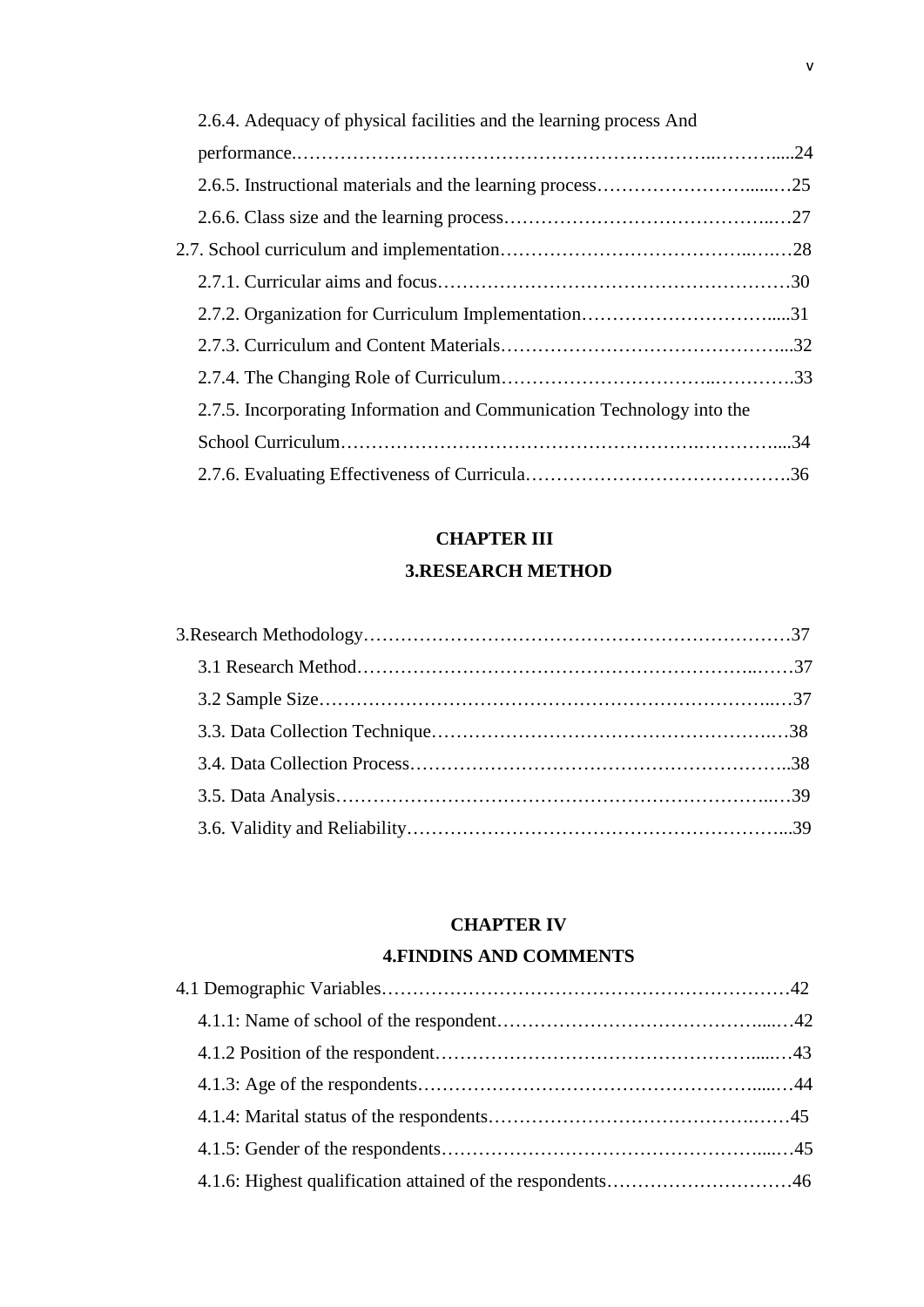### **CHAPTER V**

# **THE RESULT AND RECOMMENDATIONS**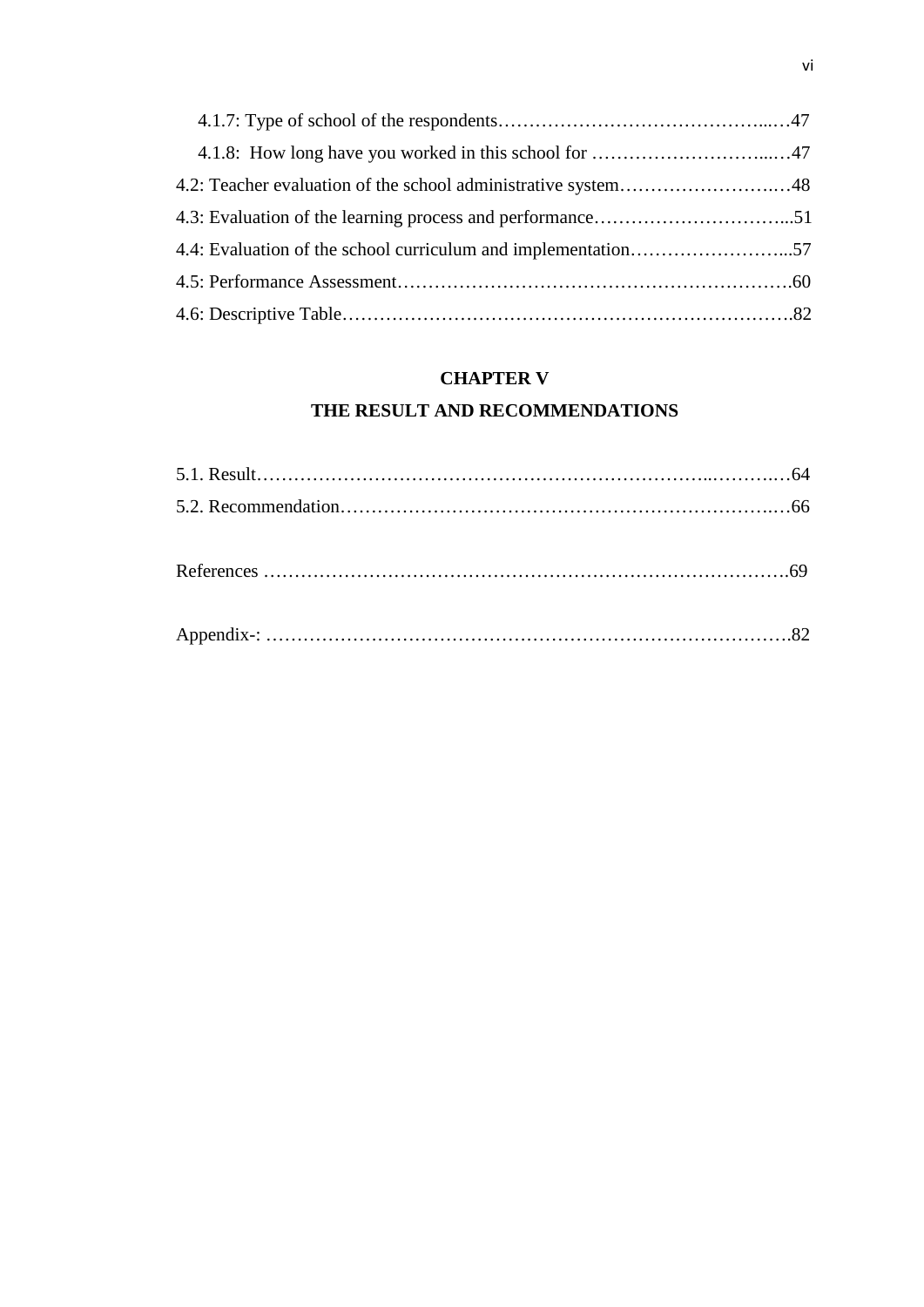## **TABLES**

| Table 1: Distribution table of the teachers forming the exemplary According to |  |
|--------------------------------------------------------------------------------|--|
|                                                                                |  |
|                                                                                |  |
|                                                                                |  |
|                                                                                |  |
|                                                                                |  |
|                                                                                |  |
|                                                                                |  |
|                                                                                |  |
| Table 4.6: Highest qualification attained of the respondents46                 |  |
|                                                                                |  |
|                                                                                |  |
| Table 4.9: Teacher evaluation of the school administrative system respondent's |  |
|                                                                                |  |
| Table 10: Evaluation of the learning process and performance respondent        |  |
|                                                                                |  |
| Table 11: Evaluation of the curriculum and implementation respondent           |  |
|                                                                                |  |
|                                                                                |  |
|                                                                                |  |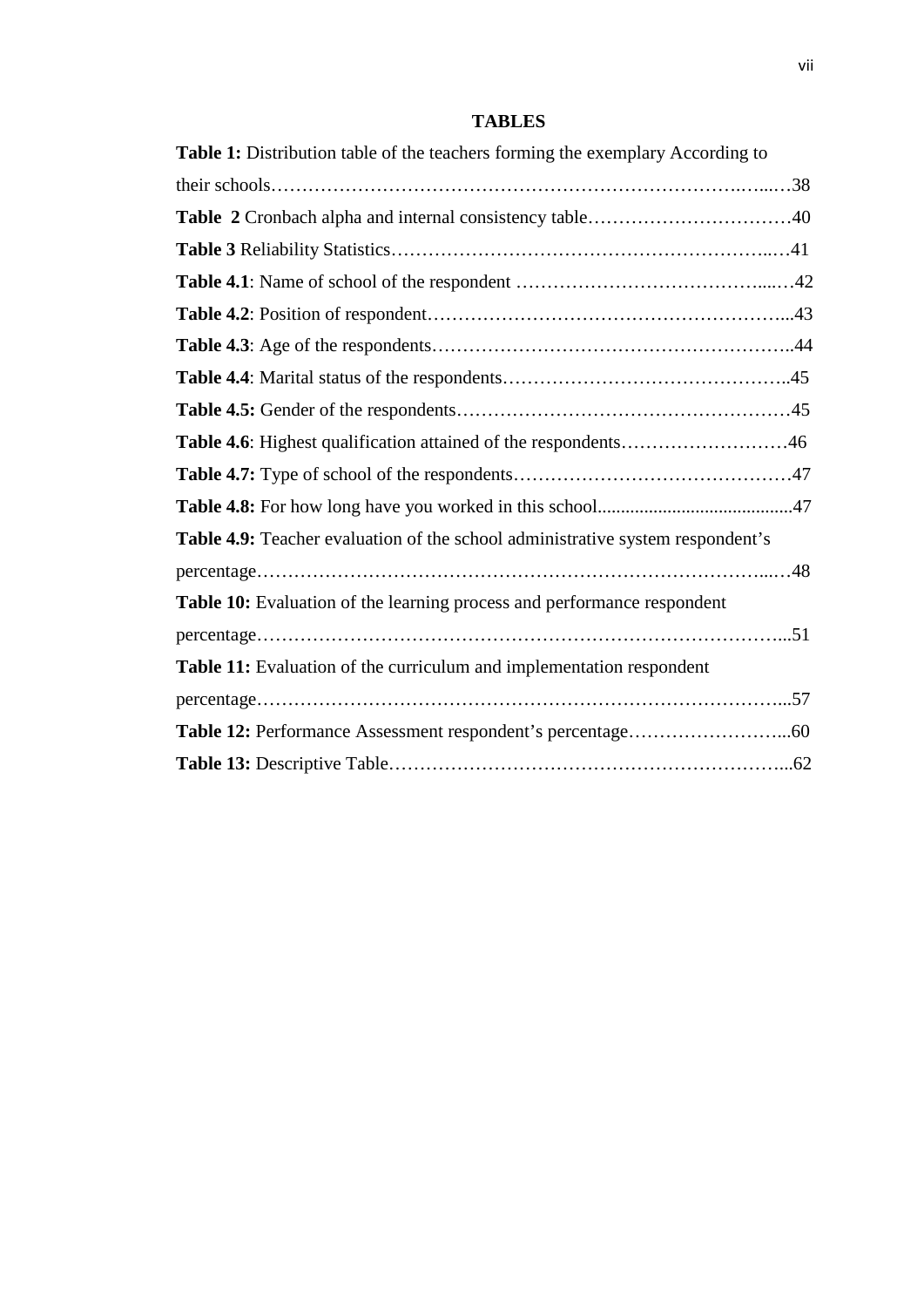### **ABBREVIATION**

**NPE:** National Policy on Education

**NBPTS:** National Board for Professional Teaching Standards

**OECD:** Organization for Economic Cooperation and Development

**TALIS:** Teaching and learning international survey

**POSDCORD: P** Planning, Organizing, Supervising, Directing, Controlling, Observing, Reporting and Deciding.

**NAEYC:** National Association for the Education of Young Children

**ICT:** Information and Communication Technology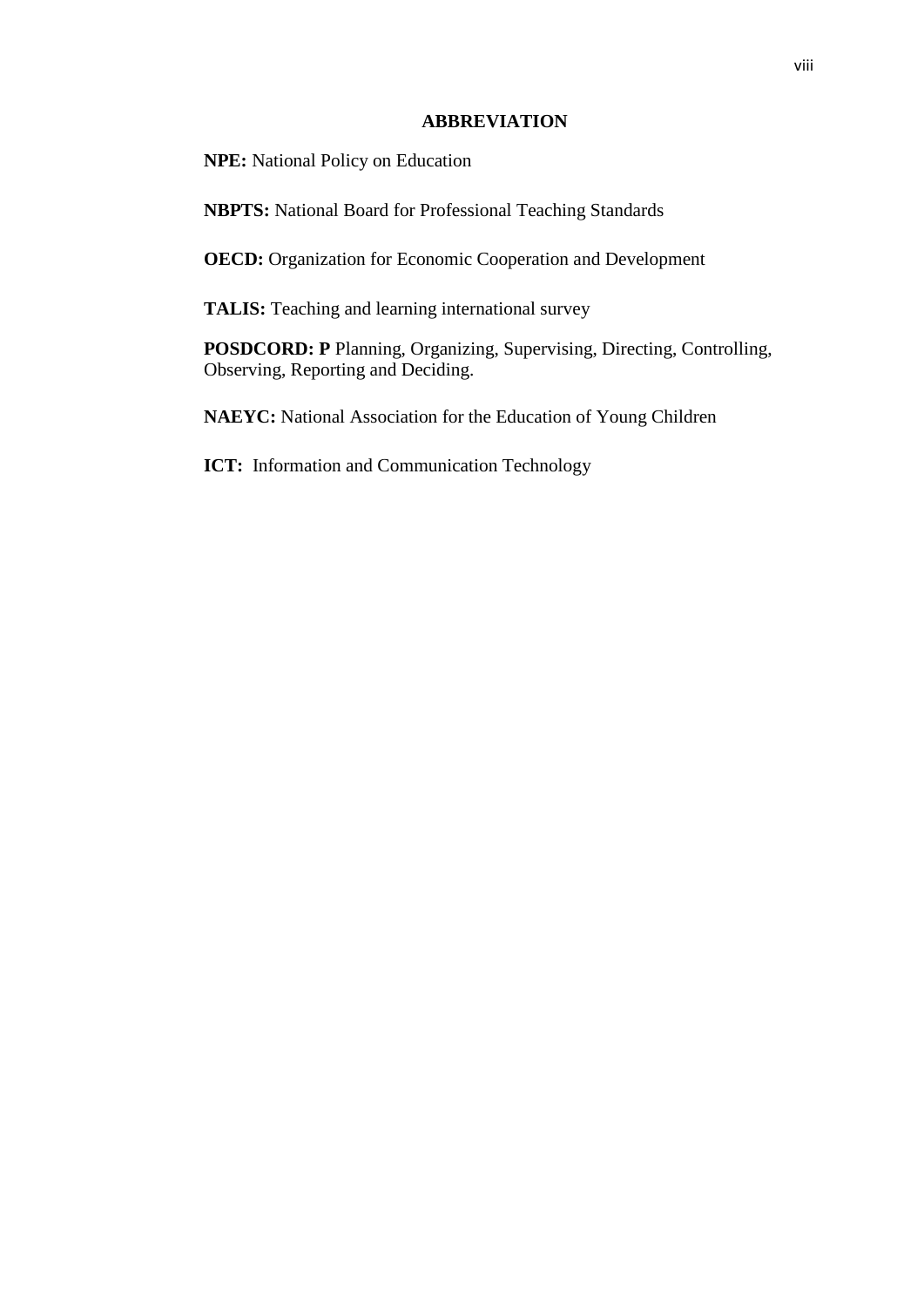#### **CHAPTER I**

#### **1. INTRODUCTION**

#### **1.1.Problem statement**

The Federal Republic of Nigeria is a country in the western region of Africa; It shares borderlines alongside Benin, Niger, Chad and Cameroon. Nigeria is segmented into36called States having one Federal Capital Territory located in Abuja. The capital of Nigeria is Abuja, the biggest city is Lagos. In 1850 Nigeria came under British rule, and got her independence in 1960.However, some British control is still detectable in the system, especially in the educational structure. The educational system of Nigeria swapped in 1982 to the American system, and in recent years, Nigeria has encountered political alterations. These political problems, among many, have affected the educational system adversely, ranging from inadequate materials and human inputs, It has suffered, for instance, unavailability of trained teachers and brain drain from the public sector. The Nigerian government has than affirmed education as one of its top agenda and has been working on the education system to avail access to all levels of education and enhance the quality as well as proficiency of the whole system. The Federal government, The State, The Local government, individuals and private organizations are responsible for educational institutions. The education policy in Nigeria is solely based on the National Policy on Education (NPE), to which the policy has been improved on in 2013. The Universal Basic Education was introduced in 1999, which brought about free and mandatory education for the first 9 years, This included primary as well as junior secondary education. Since 2013, one year of pre-primary education was made mandatory as well, thus making the first 10 years of education mandatory. This involves only children aged 5 to 15. Pre-Primary, Primary and Junior Secondary Education are jointly named Basic Education.

Benue state is a state in the mid-belt area of Nigeria with a populace of about 4,253,641 according to 2006 census. It is occupied mainly by the Tiv, idoma along with Igede peoples, who converse in Tiv, and Idoma,Igede in that order. The name of the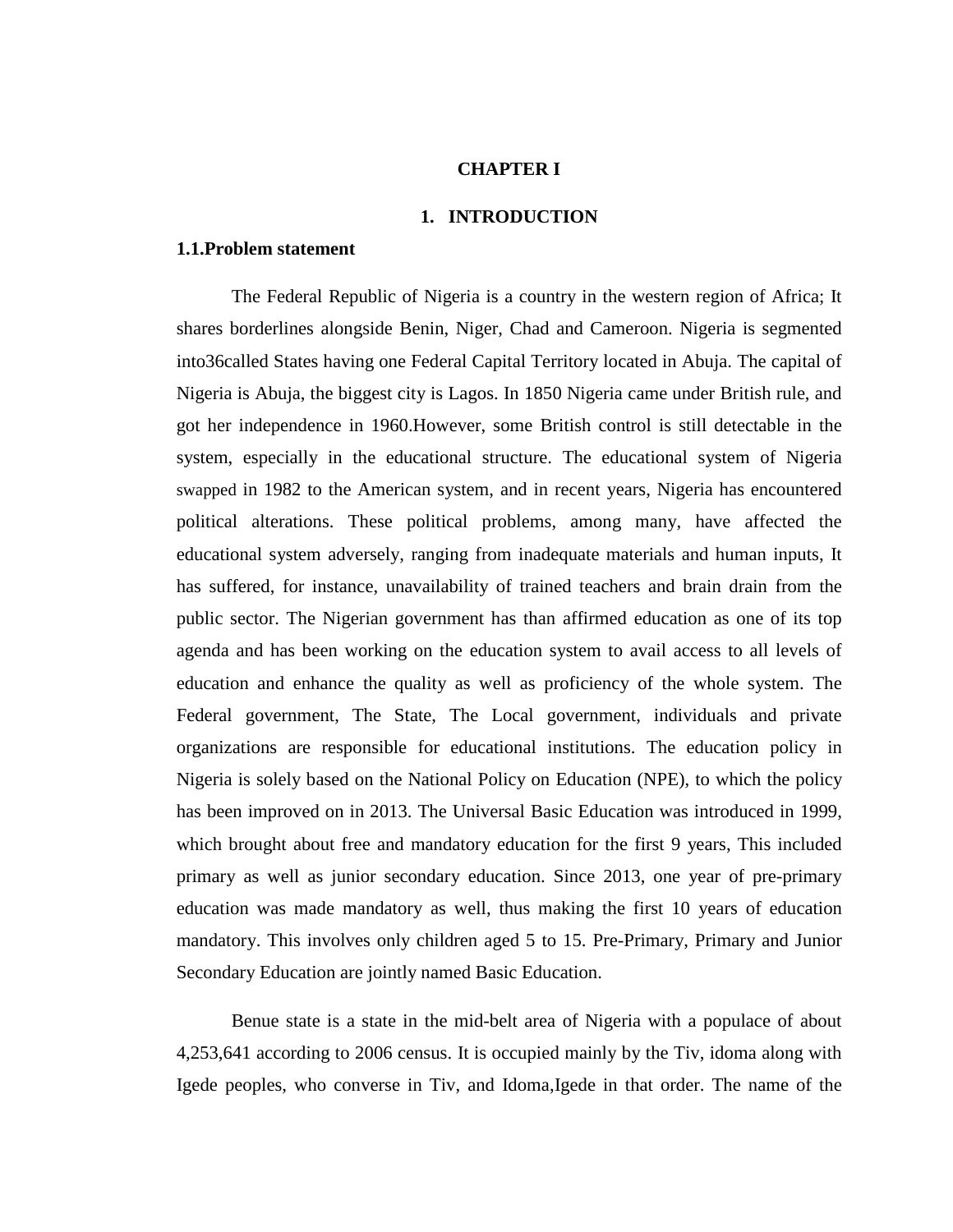state was derived from the Benue River and was created from the previous [Benue-](https://en.wikipedia.org/wiki/Benue-Plateau_State)[Plateau State](https://en.wikipedia.org/wiki/Benue-Plateau_State) in 1976. Makurdi, the state capital was established in the twenties and achieved prominence in 1927, when it became the headquarters of the then Benue region. Being a waterway, it attracted the establishment of business depot by company such as [United Africa Companies](https://en.wikipedia.org/wiki/United_Africa_Company_of_Nigeria) of Nigeria and [John Holt plc.](https://en.wikipedia.org/wiki/John_Holt_plc) In 1976, the town became the capital of Benue State and today, doubled as the headquarters of Makurdi Local Government Area.

One of the effectiveness of evaluating performance in schools focuses on teachers' opinions of the effect of performance in the school. Lustick and Sykes' (2006) evaluation of the NBPTS established that if teachers that are involved in the certification process apply what they had learnt and believed in the classroom and their new-found enthusiasm for teaching and learning this will improve the performance in primary schools. The OECD's Teaching and Learning International Survey(TALIS), which involved 90,000 secondary teachers and principals across 24 countries found out that the greater the emphasis placed on teachers and their method of teaching as well as the result obtained from evaluating the process, the greater influence it has on teachers as well as the pupils, and the teachers tend to believe that it has an impact on their methods of teaching. This provides useful insight into the formative aspects of appraisal and the extent to which teachers believe the process assists in developing their practice.

Recently the performance of many primary schools has not been promising. Diverse kinds of school management are being administered in Nigerian schools to ensure maximum performance in its educational system. In spite of the established methods put together to improve primary schools' performance, its after effect has resulted in a down beat impression on its ability to be a tool for a nation's development. This study seeks to examine the opinions of teachers on the evaluation of primary schools performance bringing possible recommendation that will be used to solve its problems.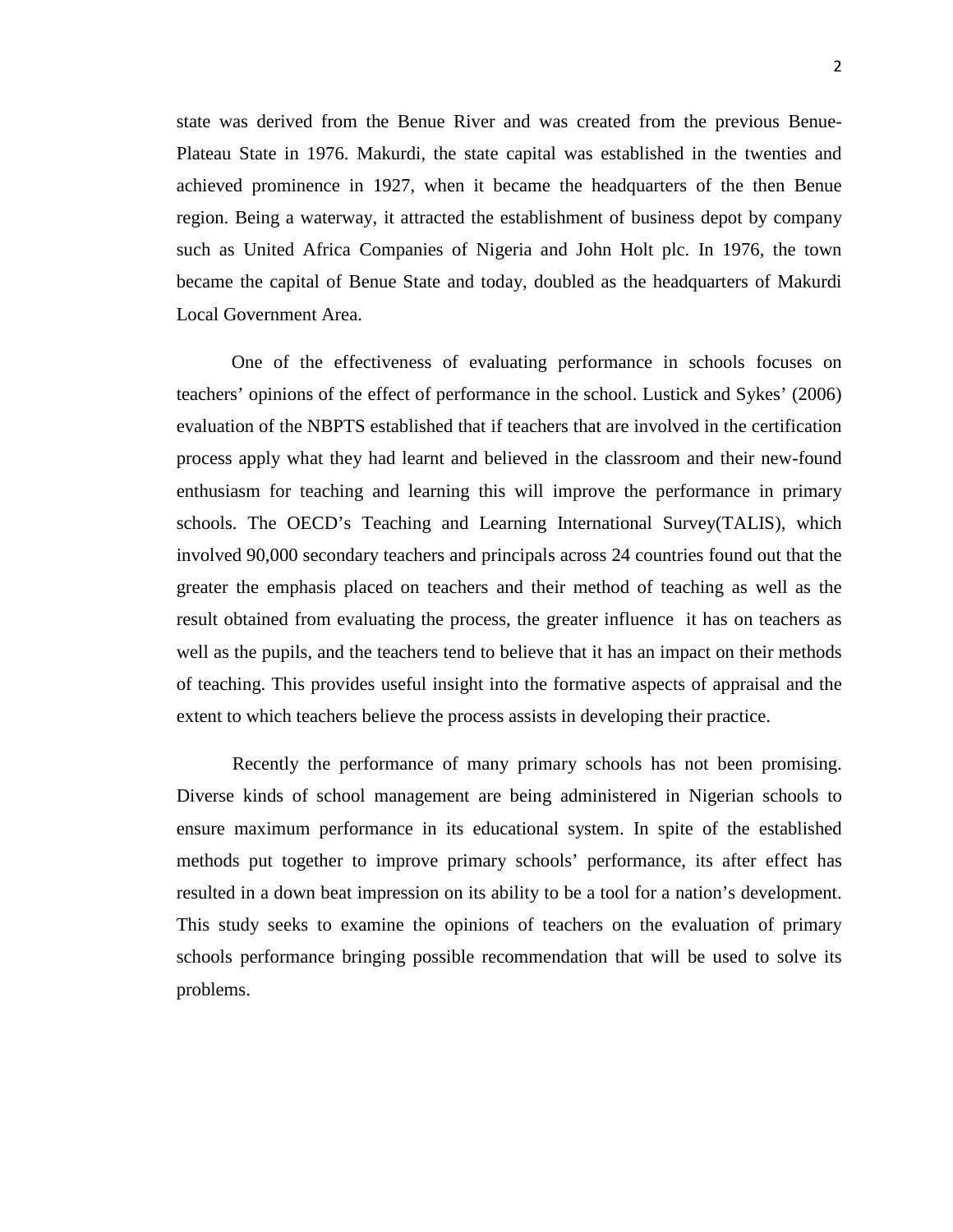#### **1.2.Problem sentences**

1. To what extent does the teacher evaluation of the school administrative system affect the performance of the school?

2. To what extent does the evaluation of the learning process and performance affect the performance of the school?

3. To what extent does the evaluation of the school curriculum and implementation affect the performance of the school?

4. To what extent does the performance assessment affect the performance of the school?

#### **1.3. Purpose of the Research**

This research aims at evaluating the performance of primary schools. In this study quality will be measured as a common frame work to realize school management and efficiency. Hence, the study will establish an understanding of the existing performance evaluation of primary schools in extending quality, in conditions of the opportunity, and traits. This quantitative research employs questionnaires through measuring SPSS analysis that will be used to evaluate the performance in primary schools.

#### **1.4.Significance of the Study**

Because of the expansion of primary school education in Nigeria, maintaining the standards of performance in primary schools has created more challenges in the educational sector. Having taught in the primary school for a while, the researcher has experienced an alteration in teacher's understanding of the different performance issues in schools, e.g. student achievements, effective teaching and improving classroom practices.Teachers argued differently, depending on their level of attainments, or information they have on the subject matter or subject area.

The study will be useful for the following: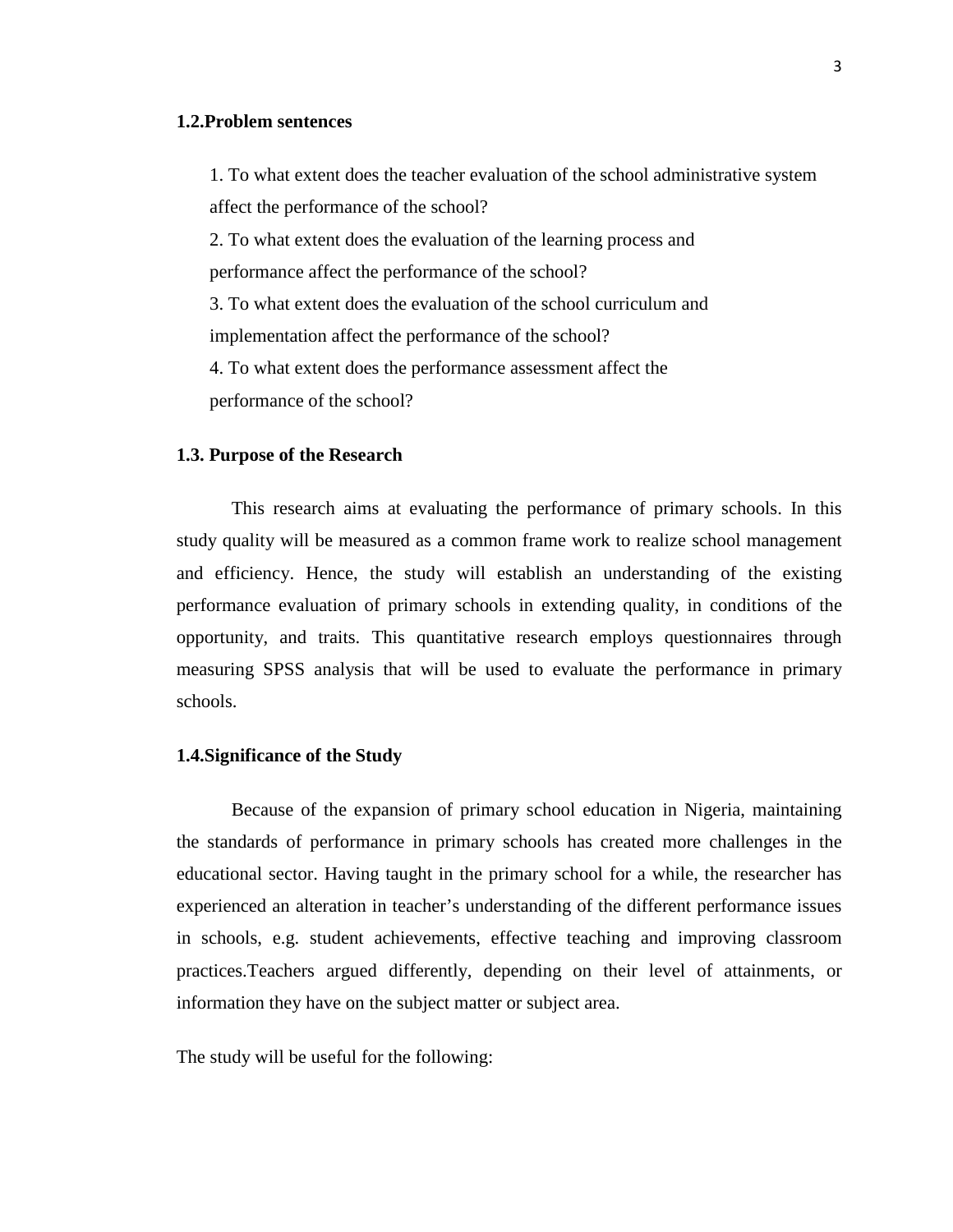To Improving accountability in the primary educational sector, which will provide information on the performance of individuals, schools and/or the school system as a whole. This study will serve as a wakeup call to all professional bodies and educationalist, so that those responsible for the implementation, monitoring, and maintenance of excellence in primary education rise to their duty.

Another reason for the study is the expansion of primary schools in Nigeria. This expansion has caused additional problems to the level of performance in primary schools. Thestudy aims at making known the teachers' views on the expansion and how it affects the performance of primary schools. It will also form a reference point for the increasing demand for research in the area of primary school education. However, the existing research is only on primary school education that has been reviewed (Malekela, 2000; Wedgwood, 2005, 2007; Sumra and Rajani, 2006; Hakielimu, 2007), but none of these mentioned the opinions of teachers. Hence, this study includes writing and filling up the existing gap by examining notions from primary school teachers. Creswell (2008) stated that research is essential in education as it creates newknowledge as well as proposition for advancement.

The study will help schools to reconsider the proficiency of their activities with a desire to improve and maintain development, calling all authorities responsible for school inspection or supervision to report school performance to key stakeholders, thus promoting the clarity of school work which will bring about the spirit of responsibility and give the educational board a good grasp of the existing state of primary school performance, thus providing schools with appropriate support and enhancing the quality of school education which will encourage constant self development among the teachers in primary schools through establishing an efficient preparation, implementation and assessment routine.

The reason for examining teachers' opinions emerges from the opinions that the understanding of any observable fact lies in an individual's opinions (Marton, 1981).Furthermore, the understanding of any fact is able to guide to development (Peters, 1992). Eklund-Myrskog (1996) observed that opinions are the means people experience or understand a particular incident. These are overall views that individuals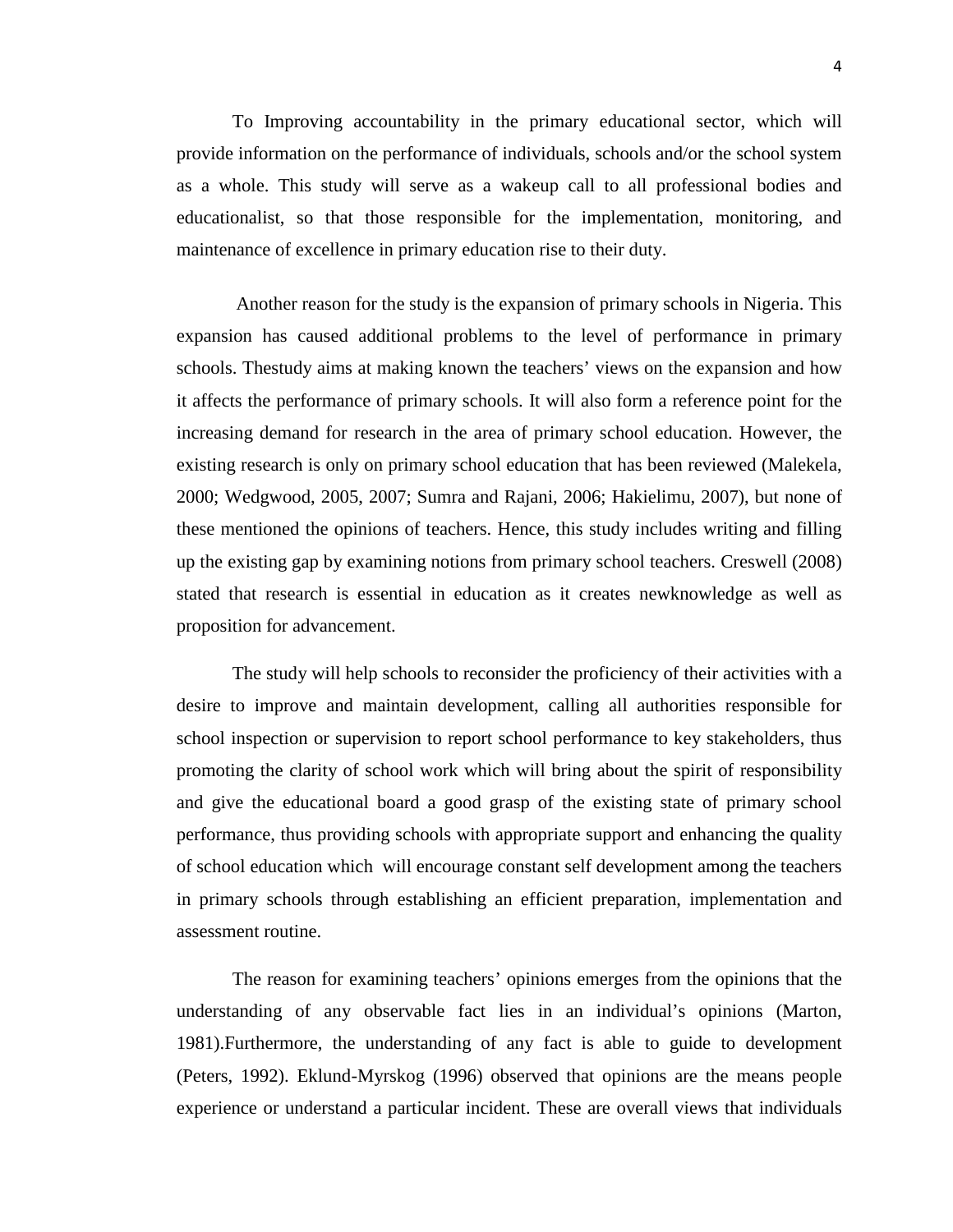have of a phenomenon. Pratt (1992), cited in Kember (1997), also describes conceptions as specific meanings attached to a phenomenon. In this case, the opinions of teachers on the evaluation of primary school performance is thephenomenon in focus in this study. The study will also upgrade efficient and confirmed school self-assessment in accordance with the desire of school-based management helping schools to check thoroughly their advancing goals and capabilities of vital endeavors carried out in order to improve school development ideas for the enrichment of students learning effectiveness.

#### **1.5. Hypothesis**

- 1. The administrative system remarkably affects teachers' performance
- 2. The learning process does not significantly affect pupils' performance

3. The school curriculum and implementation affect the performance of the students

4. The assessment tools do not significantly affect the pupils' performance

#### **1.6. Limitations**

Every research contains certain limitations. Limitations in this research are:

- 1. Teacher's perspective of the performance of primary schools.
- 2. 139 primary school teachers were involved.
- 3. Makurdi, Benue State.

#### **1.7. Definition of terms**

**Primary Education:** In Nigeria, primary education can be defined as the education given in an organization for children aged 6 to 11 plus. Because the rest of the education system is built upon it, the primary level is crucial to the accomplishment or breakdown of the whole system. The span shall be six years (FRN, 2004:14). Okujagu (1997:12) compared to the foundation of a building, that will dictate the number of story's an extensive building can carry. Foundation refers to primary education and extensive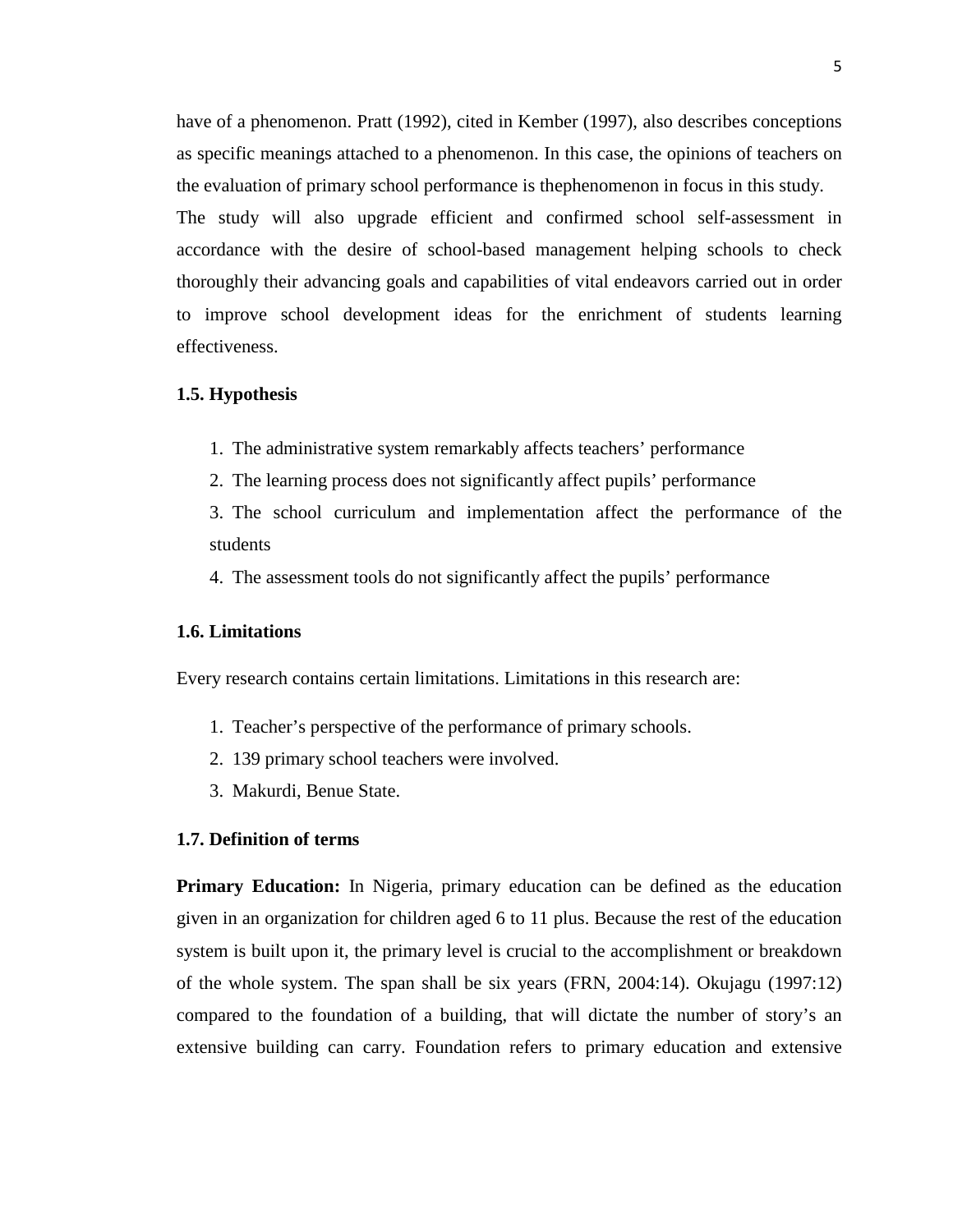building to the whole system of education. Primary education is a vital element of Nigeria's Universal Basic Education.

**Evaluation:** It is the gathering of investigation and explanation of data about any feature of a design in education or preparation as part of a well-known method of determining its validity, its productivity and any other results it may have. (Ellington, Percival and Race, 1988).By 'evaluation', we understand a general process of systematic and critical analysis of a defined subject that includes the collection of relevant data and leads to judgments and/or recommendations for improvement. The evaluation can focus on various subjects: schools, school heads, teachers and other educational staff, programmes, local authorities, or the performance of the whole education system

**Performance evaluation:** It is a systematic evaluation of the individual with regard to his or her performance in the job and his potential for development.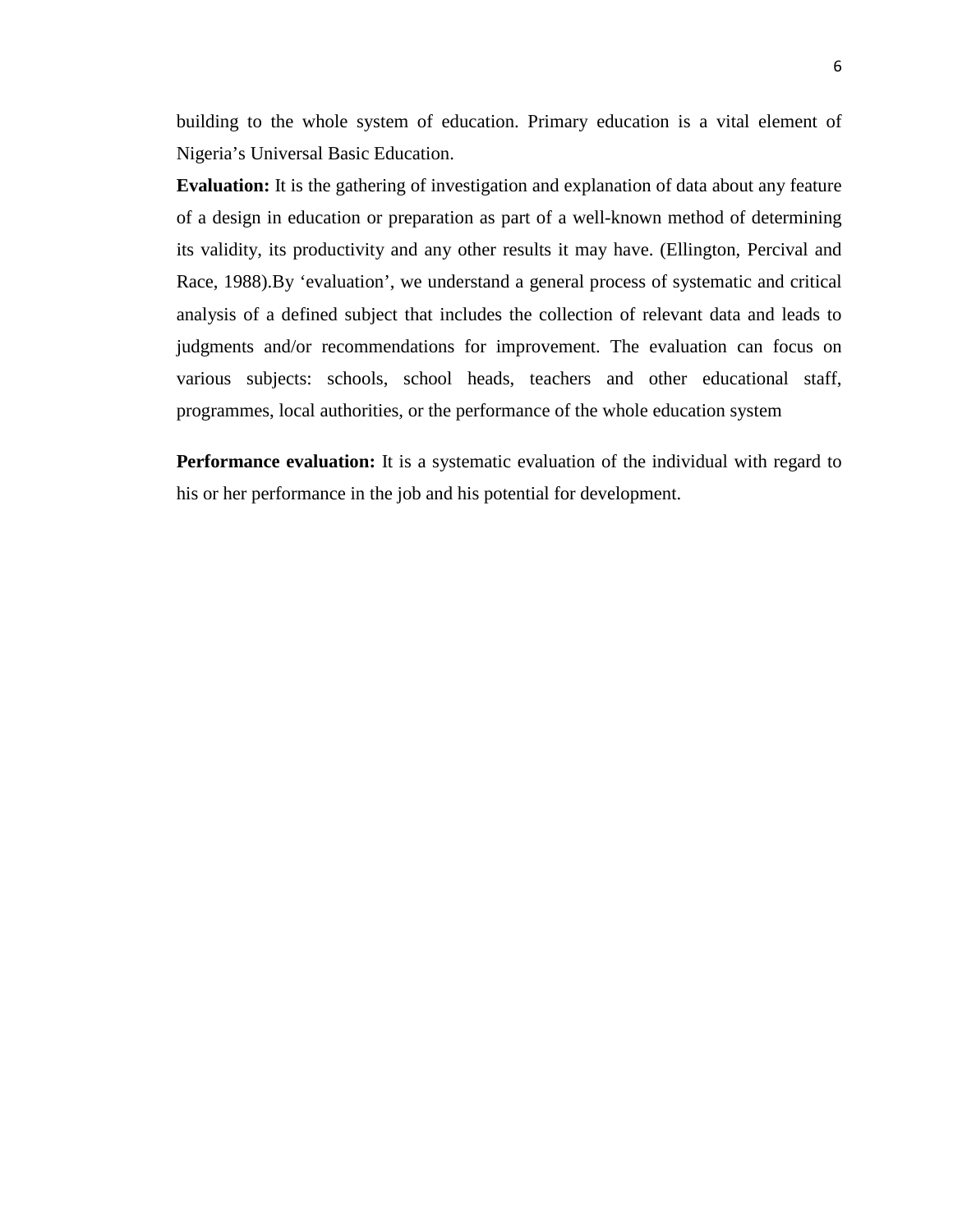#### **CHAPTER II**

#### **2.THEORETICAL FRAMEWORK**

#### **2.1. Definition of performance evaluation**

Institutions are managed and directed by individuals. It is in this course that aims are lay down and intents are apprehended. The operation of an institution is therefore reliant on the whole total of the ability of its components. The achievement of an institution will consequently be determined by the capacity to evaluate precisely the capabilities of its components along with using it without prejudice to increase or upgrade them as an imperative source (Biswajeet 2009). Currently extremely spirited setting, institutions have to guarantee climax abilities of their students (employees) constantly to be able to withstand challenge along with remaining successfully in organizations (Prasad 2005). The ability of a person can be explained as the proof of result created to suit the precise purpose or actions throughout a particular period (Bernardin 2007). The expression performance is seen as the total of result fashioned throughout a definite phase of their career not regarding to the qualities, individual uniqueness, or proficiency of the student. The appraisal of student abilities makes known the input of student into their educational pursuit and also that of the school goals. Student cannot effectively learn only when presented with the outcome of their performance. People generally do not learn unless they are given feedback on the results of their study. For counteractive reactions, evaluation ought to be made available and it must record equally achievements along with failures (Biswajeet 2009).

Assessment is the estimation of value, excellence or the good point, so that performance evaluation of students denote the assessment of their abilities achieved throughout a definite phase. In an institutional perspective, performance assessment is a methodical assessment of students by teachers or others that recognize their abilities (L.M. Prasad). Performance assessment is also portrayed as worth ranking in which a person is ranked as superior or bad in contrast to others.

It is one of the ancient and appropriate ways of enhancing performance known worldwide (Tripathi 2005). The procedure make known how to help students focus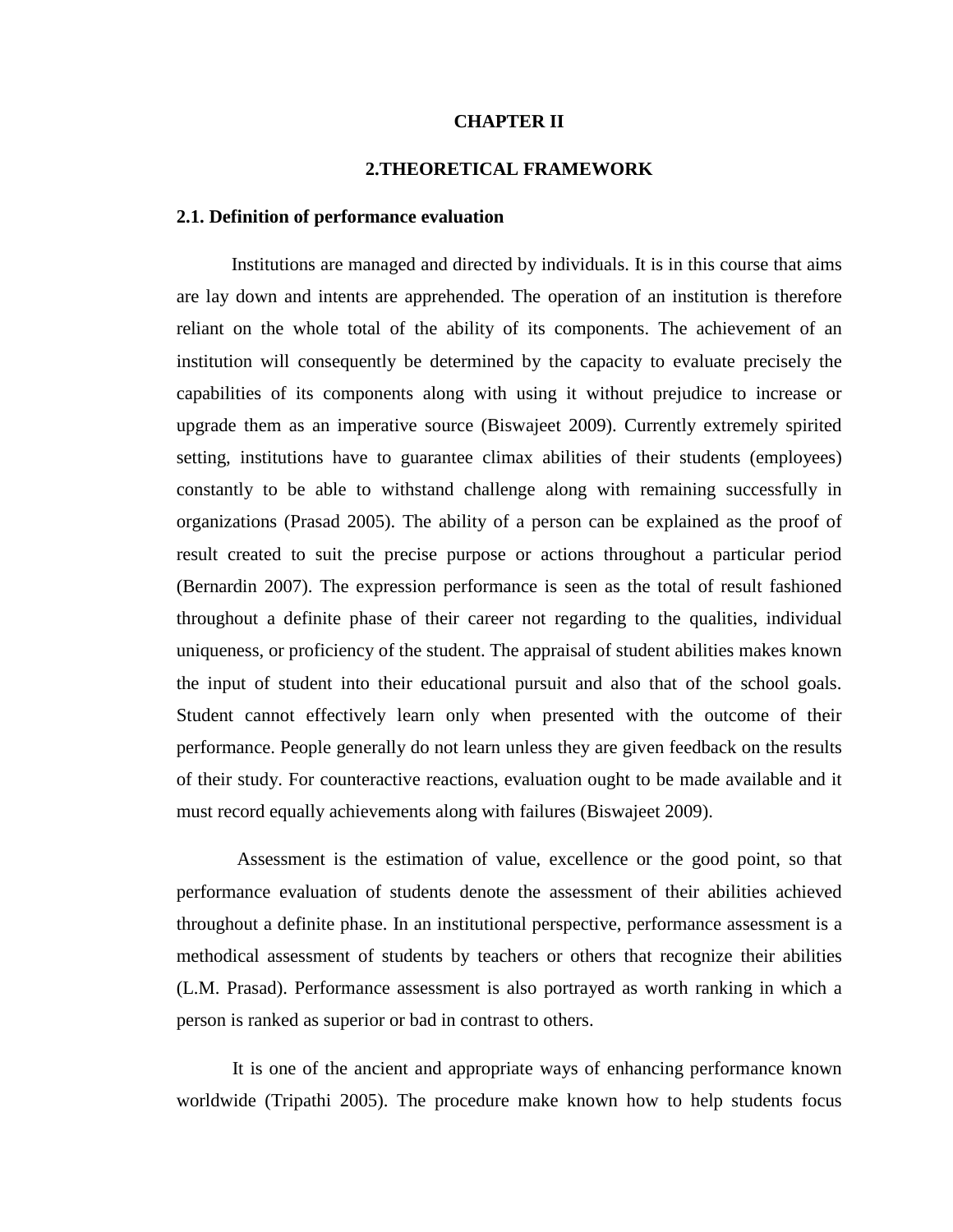when the performance measured up to the fixed scheduled guidelines (L Mathis & John H. Jackson). Value ranking is employed essentially for encouragement of students. Nevertheless, performance assessment is an extra expression for such actions, for the reason that its uses further than making certain the fitness for advancement (Prasasd, 2005).

As stated by Beach (1980), Performance assessment is an organized valuation of the student in connection to his or her performance along with his capacity for improvement. Universal and performance assessments are utilized in almost all institutions. There are diverse apparatus and amount of objectives that performance assessment is centered to scrutinize in a person's performance and abilities of improvement.

The center of the performance assessment method consent to an institutions' standards and assess each student based on their accomplishments during an exact phase (De Vries et al. 1981). As a result, utilizing an official scheme for performance assessment has a lot of benefits if it is planned and applied appropriately. Not merely for prize distribution or promotion, but because it might enhance student dedication and fulfillment (Wiese and Buckley, 1998).

Acquiring knowledge is a result of interrelationship. Depending on the methodological analysis which is core to the learning plan, learners may relate with teachers or trainers, and with several individuals. a lot of educationalist apply massive sum of exertion to manipulate the extent of acquiring knowledge to take full advantage. In spite of the methods utilized, a sequence of issues constantly come up: if the courses are helpful? If it is able to suit to the desires of students? How it can be maintained to efficiently meet their desire? Which interrelationship will best suit their desires? If it can be enhanced?

Conventional methods that are employed to in respond to these issues have concerned student appraisal, the investigation of positions and abrasion ranks and along with, teachers' opinions are frequently collected at the closing stage of every lesson. As a result, the assessment and investigation of learning has experienced inadequate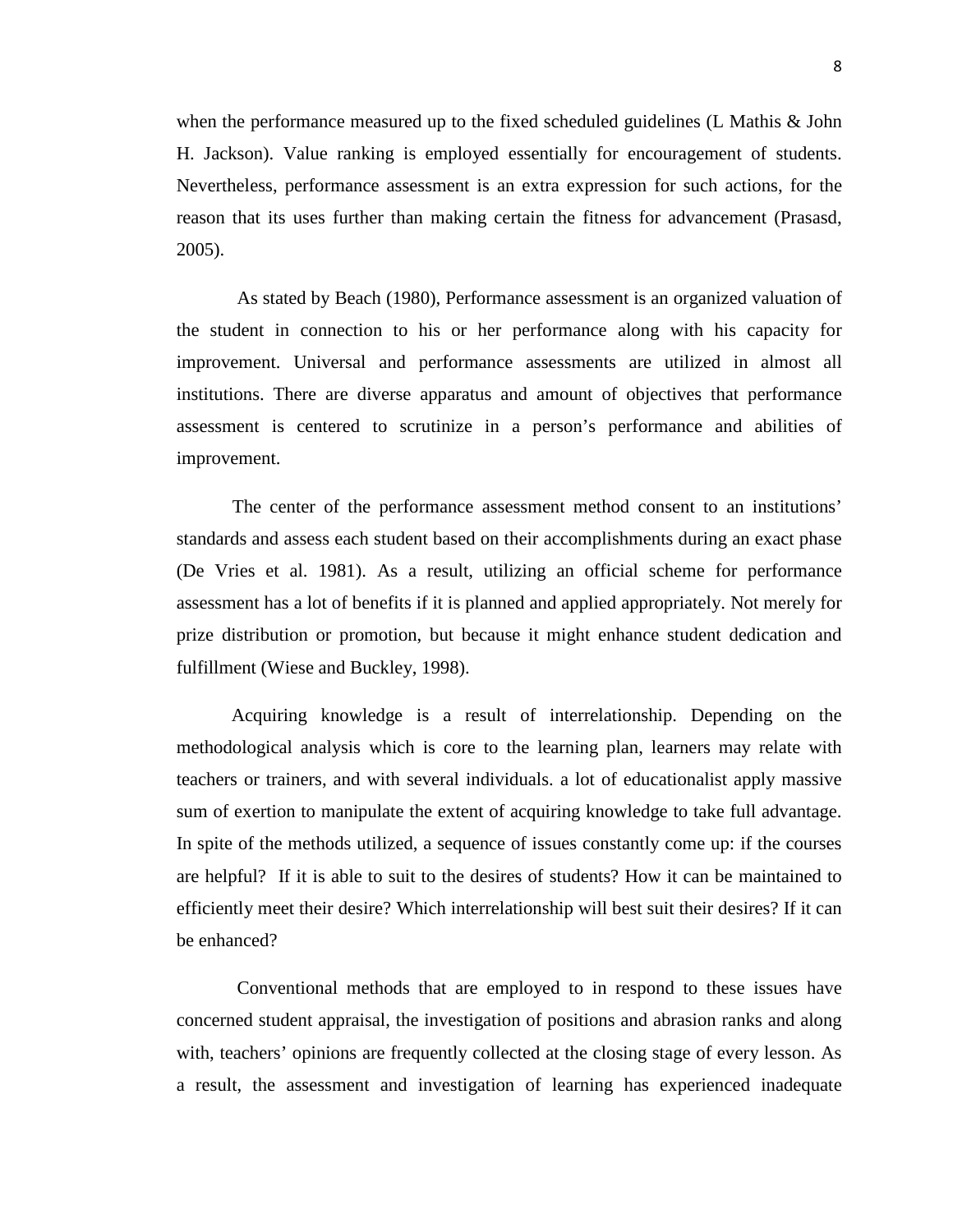measures of information demanding students and teachers' are eager to split at the end of a lesson; the inadequate value of this self-reported, display of information, along with an important holdup (usually in a session) involving the actions are accounted for and the execution of an involvement. A great figure of learning property is shifted to the internet. Nevertheless, an exceptional quantity of information surrounded by these connections can now be accessible. This is mainly accurate in regard to distance education in which a large extent of part of the communication is done through the use of the computer. Lately, awareness in how these facts can be utilized to advance teaching and learning can be observed as an exceptional increase and the springing forth of the path of learning analytics. In other fields of study, analytics indicators are by now allowed for the numerical appraisal of rich information basis and the recognition of models within the information. These models are then utilized to improve forecast of upcoming actions and formulate knowledgeable assessment designed to develop results (Educause, 2010).

#### **Related Literature**

#### **2.2. Primary School**

The main targets of elementary school have not reached an accomplishing stage in several third world nations. These setbacks are quite connected with poor transformation activities due to insufficient resources both in manpower and finance, and lack of practical and achievable developmental plans (Brook Napier 2005). Other challenges were related to poor policy, infrastructures and economic conditions, especially in the western, eastern and southern parts of Africa, where female, under populated areas and few tribal groups were under developed educationally (Naidoo 2005).

Several steps taken to transform the educational system of the under developed nations have proved abortive, very complex and unsettled due to poor living conditions, economical mismanagement and malpractices, western influence, urbanization and over growing number of people, huge outstanding payments child labor and civil unrest. Under such circumstances children, especially the females were denied entry into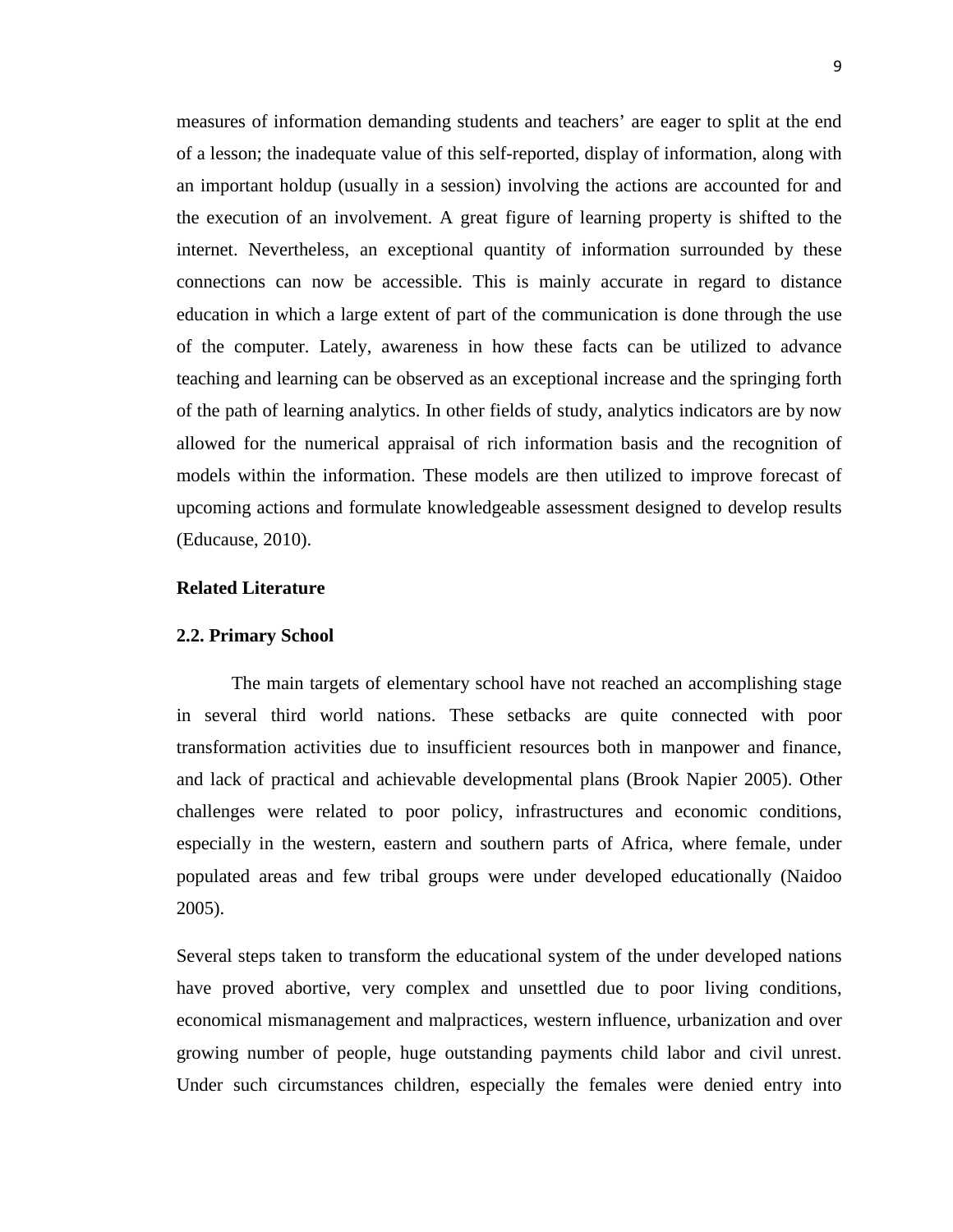standardized elementary school training. There are also shortages of qualified teachers but some of these prevailing challenges highlighted above may not or may be practically vital because different countries have their different peculiar problems (Naidoo 2005). But in order to gain more economic advantage and prosperity in the atmosphere of contest globally, it is very crucial at this point to understand the urgency to acquire many dynamic knowledge and this is connected to the main objectives of elementary schools as detailed in Chawla-Duggan and Lowe (2010). Thus, it was recommended by OECD/UNESCO (Organization for Economic Cooperation and Development/United Nations Educational, Scientific and Cultural Organization) that there are significant relationships linking education and mercantile capability as exist in average income nations and these impacts are in collaboration with the advancement in advance elementary schooling system, applied science advancement and internationalization.

#### **2.2.1. Knowledge On Educational Programme In Primary School**

There is a clear ideological difference linking essay examination and tutored educational programme. The first is concerned with paper evidence while the latter is basically on program of study. Tutored educational programs widely cover areas of studying, training, academic communities, teaching profession and evaluation approaches (Fiala 2006). The essay educational programsare the fundamental motivational factors that determine the ways and manners the pupils are educated and acquire knowledge. Strategy is always underrated through strategy managers or disregarded by school instructors (Baker and Wiseman 2005).Outside goals from the perspective of sociology, customs and instructional strategies determine the ways a documented educational program should be instructed (Baker and Wiseman 2005). Teaching variations are determined by the instructors' activity and perception – which could be well understood or not; It implies the value of teaching on the instructor and sustainable career advancement (Fullan's Words 1991:117). However, as recommended by Eaude (2012).Understanding is step by step, through steps of activity and individual/interactive understanding of one individual and collective ones. These are assessed and connected to instructors; logical approach and individual/interactive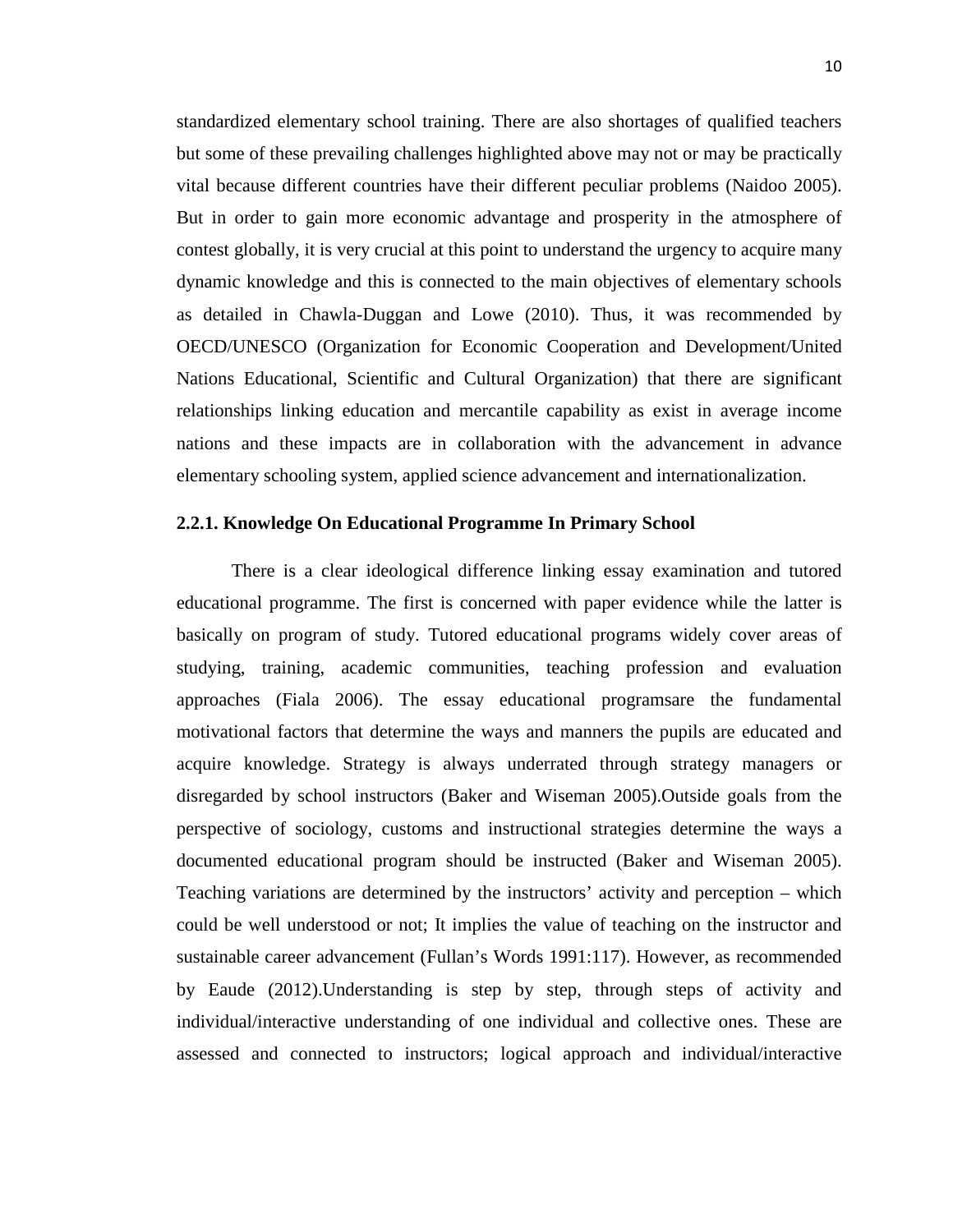understanding are also connected to pupils studying depending on feelings, thinking and application of knowledge in clearer perspective.

#### **2.2.2. Educational Program Goals And Vision In Elementary School**

It is noted that the outcome of educational plan is mostly influenced by Governmental activities instead of existing goals and vision. It was contended that educational program/plan should be restricted to the goals, concepts, strategies and thorough implementation with existing education system that are corporately and actively driven by vision, principles and expectations (Alexander 2010). Fundamentally, the goals of elementary schools appear to be easier and wider in scope particularly for a far period of time not on a close-range basis. Thus, diverse goals and visions may be somehow contradicting one another particularly with the study program or plan. The main goals of elementary schools are understanding and acquiring the foundational skills by the pupils in the areas of civic and moral education (Eaude 2012).

#### **2.3. The Concept of Teacher Effectiveness**

Hindrances on the way of the teacher discharging his duties in his work place like a teacher in Benue State primary school, more than their effectiveness in their job, are the concern of this research. Teacher effectiveness is considered in the light of the meaning, the role of the effective teacher and those things that stand on the way of the teacher in performing his/her role. Teacher effectiveness is not easy to define owing to the complexity of teaching itself. Many writers have attempted to define effectiveness in teaching in their perceptions of the concept.

Effective teaching, according to Brown and Atkins (1993), is evaluated in terms of prescribed objectives of teaching, usually cognitive, affective or psychomotor, which makes it impossible to be contained a single definition. Another reason for the difficulty in getting a single definition of effective teaching lies in the value system of those who evaluate teaching and categorize it under good or bad. Good teaching however, reflects in students' performance and as a result, a good teacher should assist learners to do well in tests and examinations.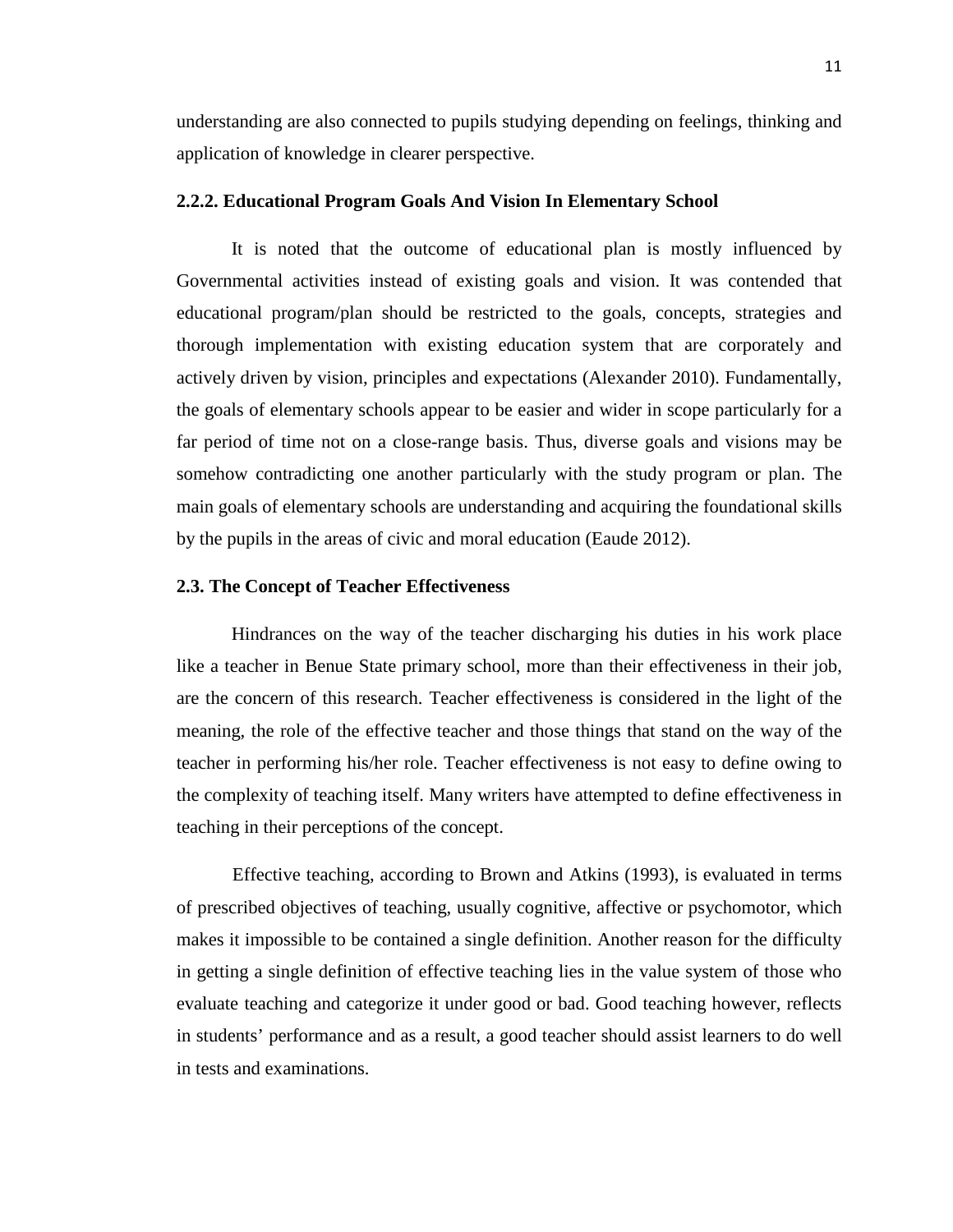In consonant with the foregoing, Akuezuilo (1999). Suggested that good teaching produces learning, that is, teachers can be evaluated by student performance. If students show signs of having learnt meaningfully, then the teacher can be said to be effective. In the words of Ezeocha (2001).The three domains in teaching- cognitive, affective, and technical components must be recognized by all teachers termed effective, so that learning can be presented through the use of a variety of activities.

Wilson (2000). Introduced the notion of "quality delivery" in teaching that has to do with a variety of objectives; whole class instruction, group activities and individual attention, and any teacher that is able to accomplish these objectives will be considered effective. There is a relationship between the teacher, the degree to which a teacher uses desirable skills in task performance and the level of student achievements in examinations. Teachers, in this respect, are seen as having innate tendencies for effective teaching which are further added to through training but a person who is born to be interested in working with people and who has personal characteristics such as patience, love for children, interest in helping others, a sense of humor, a pleasant personality, smartness, sympathy; alertness, good human relations, and emotional stability among others, will certainly be more effective as a teacher. Such attributes as skills in imparting knowledge, scholarliness, good judgment and professional ethics can be acquired through training. An effective teacher is thus born and made (Denga 2002).

Fordham (2003), recognizes two of categorized teacher tasks as instructional and managerial. The primary target of secondary schools is classroom teaching, with lecturing as its major characteristic, the use of which educationalists have criticized owing to its concentration on verbal presentation, not impacting the other senses and thereby not promoting meaningful learning. Teaching encompasses speaking and hearing for a better understanding.

Alexander and George (2001).Feels that many goals of teaching can be accomplished using a variety of methods, whole class instruction for basic skills, individualized instructions for individual responses, self-discipline and personal creativity, small group activities for group dynamics, learning to get along with others and enhancing citizenship and community spirit and individual attention to take care of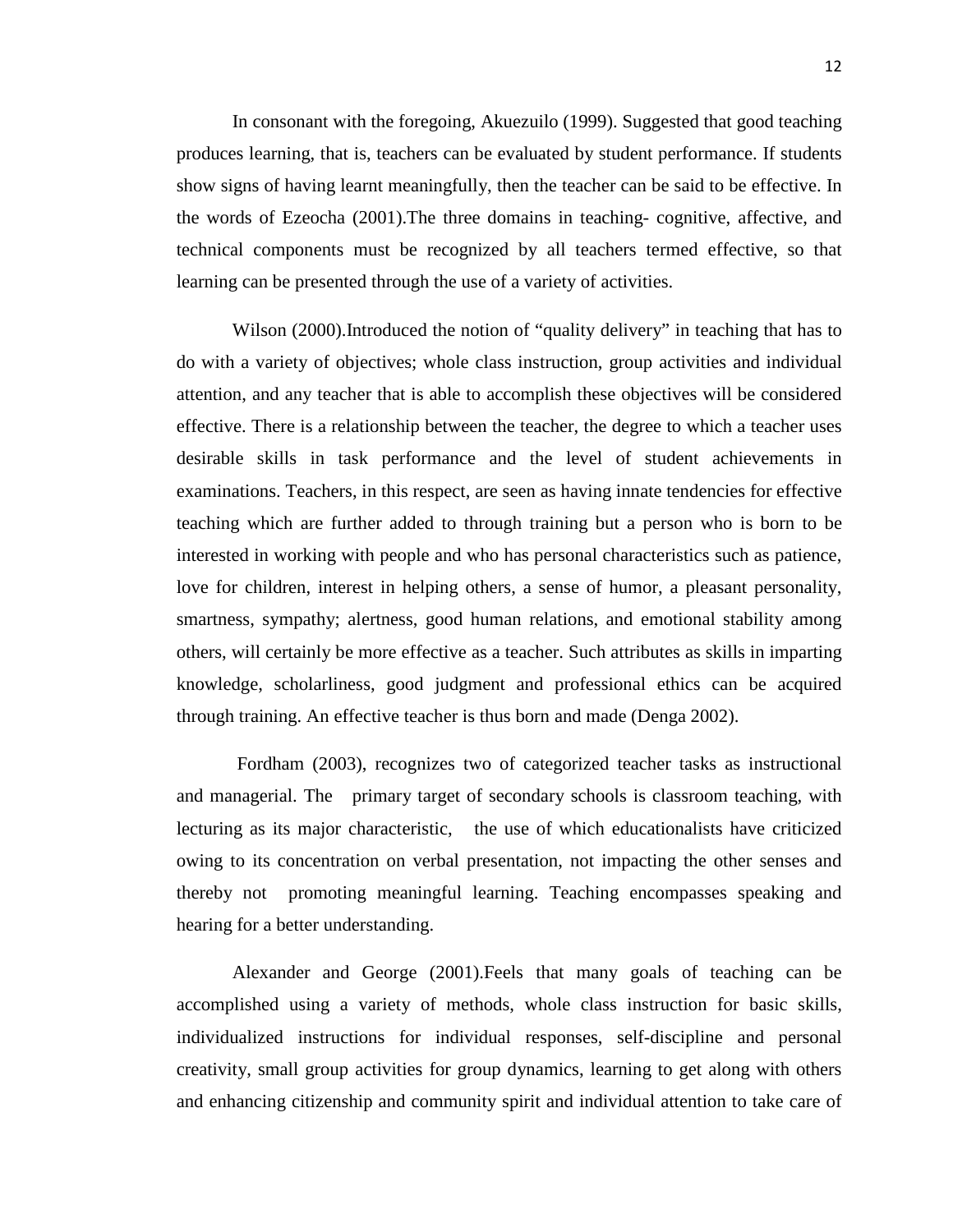student's idiosyncrasies and to help them grasp topics covered in the curriculum contents. To attain the above goals, the use of a variety of instructional techniques and teaching aids is essential. Lectures ought to be complemented with such activities as questioning, role plays, demonstrations, use of audio and visual aids, book reviews, experiments, projects and field trips.

To assess student understanding, the use of continuous assessment and testing to evaluate students' grasp of what has been learnt is very essential. These tests are varied and have various reasons for which they are conducted. Testing can be done orally, written or in laboratories to monitor student progress, to motivate or promote students, for guidance and counseling or to assess teaching. Responsibilities of management extend even to class management-a very important activity, and students emotional needs. Orderliness in class helps the teacher discharge his teaching duties without hitches and in a calm atmosphere (Orseer2006). The bottom of all said about the duties of a teacher, is that an effective teacher is one who carries out these duties to the maximum and one whose students exhibit high learning outcomes in achievement tests. Various studies discovered that teacher effectiveness is related inborn features and those who lack these tendencies work hard to attain them for effective performance. They include: mental alertness in detecting praise worthy as well as anomalous behaviors among children, emotional stability and poise, sympathy, kindness and empathy, ethical and professional behaviors, considerations and generosity, flexibility, verbal fluency for communication, personal attractiveness which easily helps pupils want to learn, good and balance judgment (fairness), physical energy; Scholarliness; objectivity and consistency in all his dealings, forcefulness, dependability, Patience and tolerance, democratic and cooperative (but firm when firmness is called for); Highly capable in his subjects (imaginative and clever), cheerful and good humored, capable of motivating students (stimulating personality),avoids sarcasms and denigrating language (minds his language), confident and self-actualizing, acceptance of self and others, good understanding of the pupils.

In developing an instrument for assessing the effectiveness of primary school teaching by students and principals, Okoli (1990; 31) proposed six criteria of teacher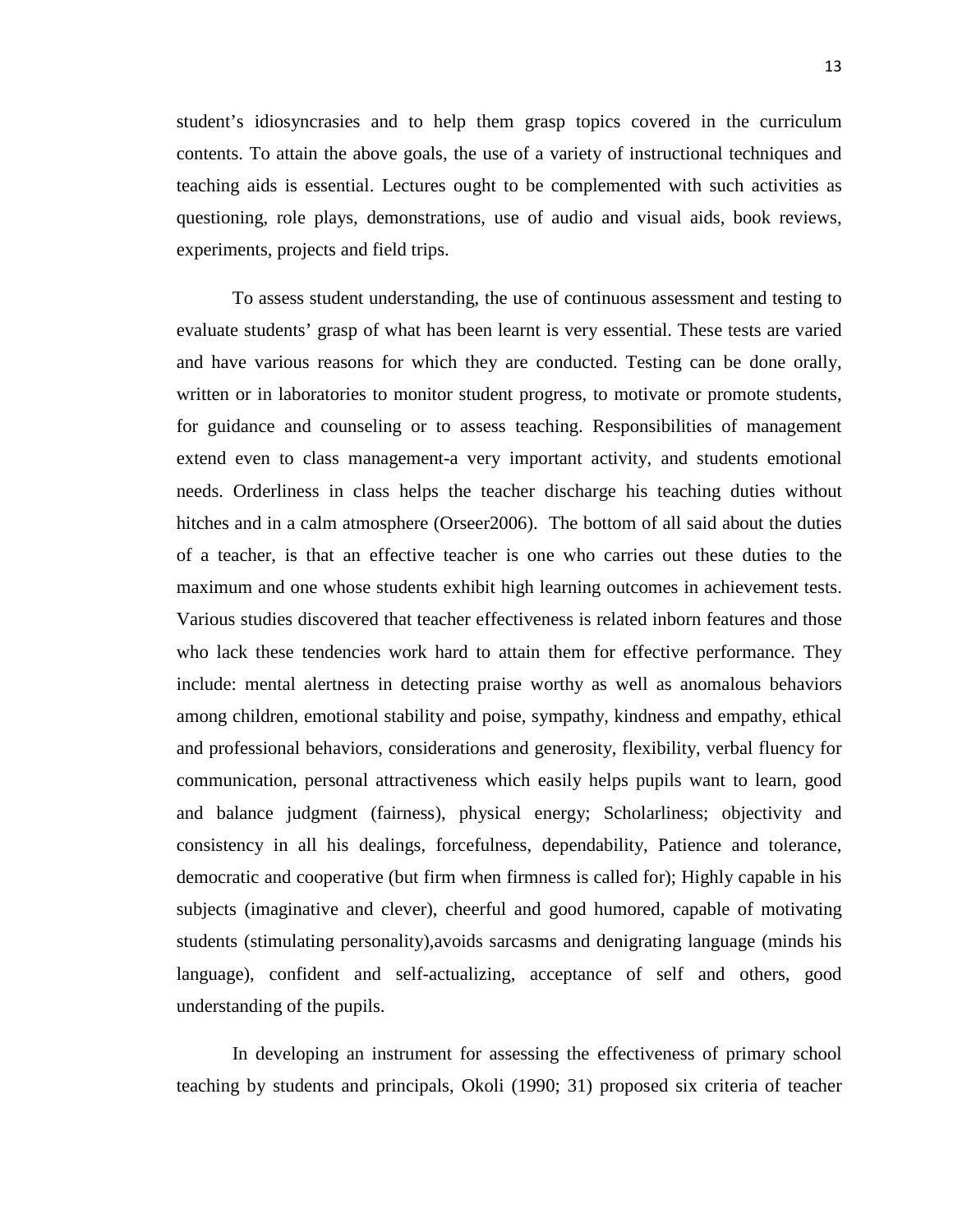effectiveness concisely as follows: Personal attributes; he should be regular, punctual and healthy, teaching principle and skill, he should write clearly, be audible, logical and involve students. He should use instructional materials and prepare well. Knowledge of subject; explains well, teaches all topics, uses more than one book and is confident. Knowledge of the learner; seeks to understand students, uses increasing activities, gives clear instructions and is available to students. Inter-personal relations; Objective in marking, rewards and punishment concerned with student poor performance, sympathetic and approachable Evaluation methods, tests regularly, tests only matter taught; fair in grading, returns and discusses test. An effective teacher is rated using these obvious and noticeable attributes. Generally, the display of these characteristics alongside the discharge of his teaching assignment coupled with the degree of learning displayed by students in achievement tests, together; qualify one to become an effective teacher. According to this view, Farrant (2000).States that learning affirms teaching and both are two sides of a coin. It is expected that the teacher is knowledgeable about his subject, the methods he will use to impart this knowledge and how to evaluate what level the students have attained in grasping what they have been taught and have remedies where necessary to certify that a good number of the students have a good grasp of the topic/subject to the extent of passing any examination on it.

Phillip, Juan and John (2001), ague that teacher effectiveness is closely in line with administrative machinery as the focus of school management. It is, therefore, a matter of necessity for powers to recruit teachers with good personal and professional characteristics, matching it up with good working conditions, all-round favorable to teachers, at the same time teacher effectiveness controlling, affirming that recognized responsibilities are well done. Ezeugbor (1995).Attests that teacher effectiveness can be affected by administrative problems such as poor facilities, lack of supervisors, high enrolment, inadequate staff and poor working conditions, and creating hindrances to effective teaching. Bukar and Buba (2006).Also identified large class sizes, lack of teaching aids, inadequate textbooks, technical equipment and funding, as factors that may render even a teacher with all the necessary personal and professional characteristics in- effective.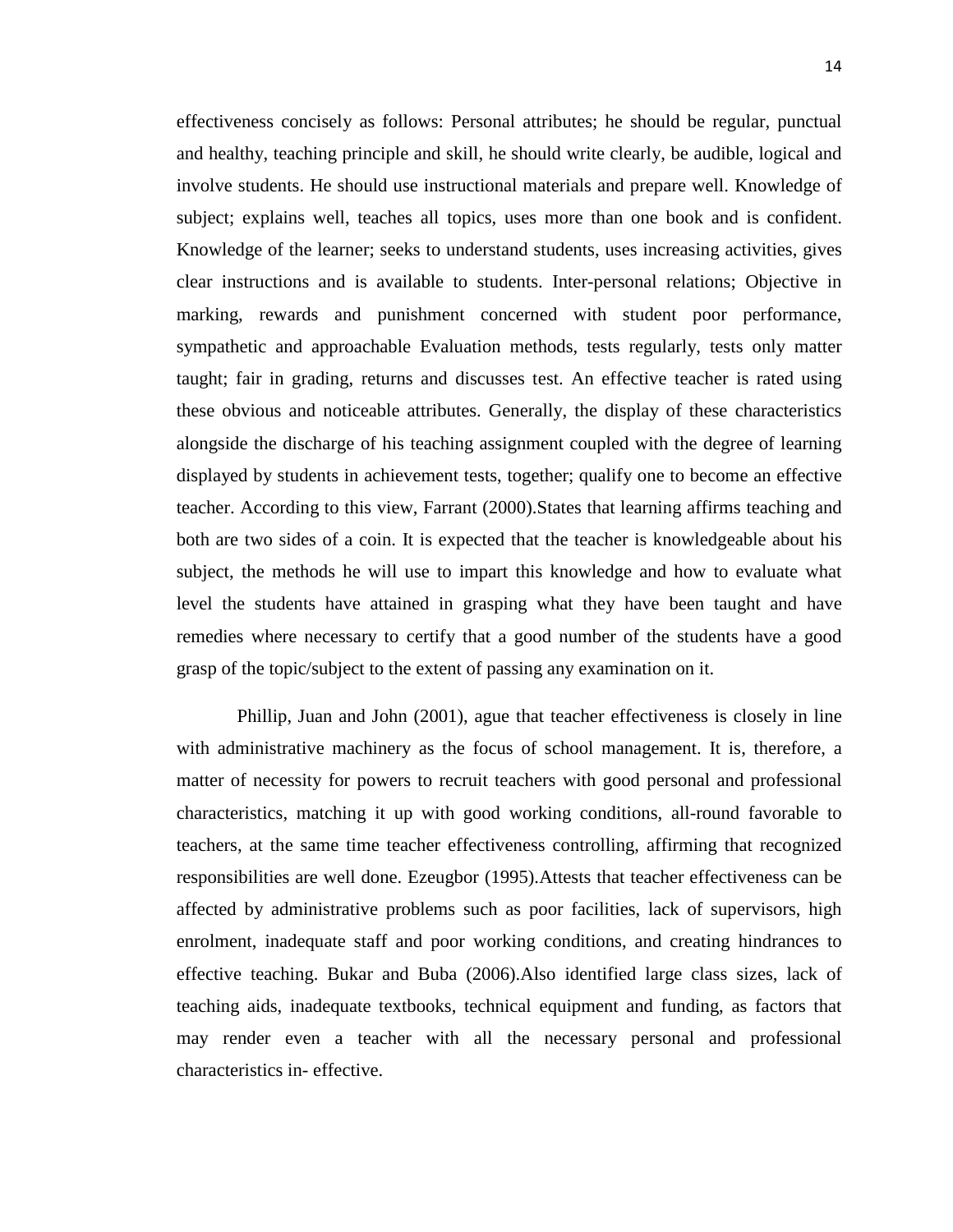#### **2.4. Performance evaluation**

Beach (1980).Explained performance evaluation as a methodical assessment of an individual in proportion to the individual's capacity as well as his\her competence for improvement. An unremitting procedure during which one is able to recognize, determine and develop the individual's ability in an institution is performance evaluation. Presenting educational advancement, student's accomplishments identification and giving them usual responses are a few of the functions of this procedure (Aguinis, 2007; Lansbury, 1988).

Features or abilities of the student that are developed during a definite time of learning are termed as performance. The assessment of a student achievement reveals his her involvement in accomplishing the institutional goals. An individual's capacity can never be enhanced until he\sheis provided with criticism for conduct. Responses have to be presented incessantly for curative actions and they must envelop equally positive and negative sides (Biswajeet 2009).

In an individual's major development, education performs a significant part. It develops the effectiveness along with the output of each student so as to get a trained human resource that pilot the economy in the direction of a prolonged economic growth. The state of the educational structure is not encouraging in Nigeria like other growing countries. The pitiable performance of this segment can be foreseen as there is shortage of appropriate schooling supplies, small registration for membership at the primary level, insufficiency of qualified instructors, wide distinction amid areas and sexual category as well as pitiable groundwork.

Every student performance in an institution is vital leading to the achievement of that institution. In this vibrant setting, it is incredibly essential for an institute to continue to exist to use its capital successfully and competently. To realize an institutional objective, the assessment of capital is as well extremely significant. As major priceless and complex source of an institution is human resource, likewise it is central that the institution carries out a performance evaluation which is necessary and difficult. (Toppo&Prusty, 2012).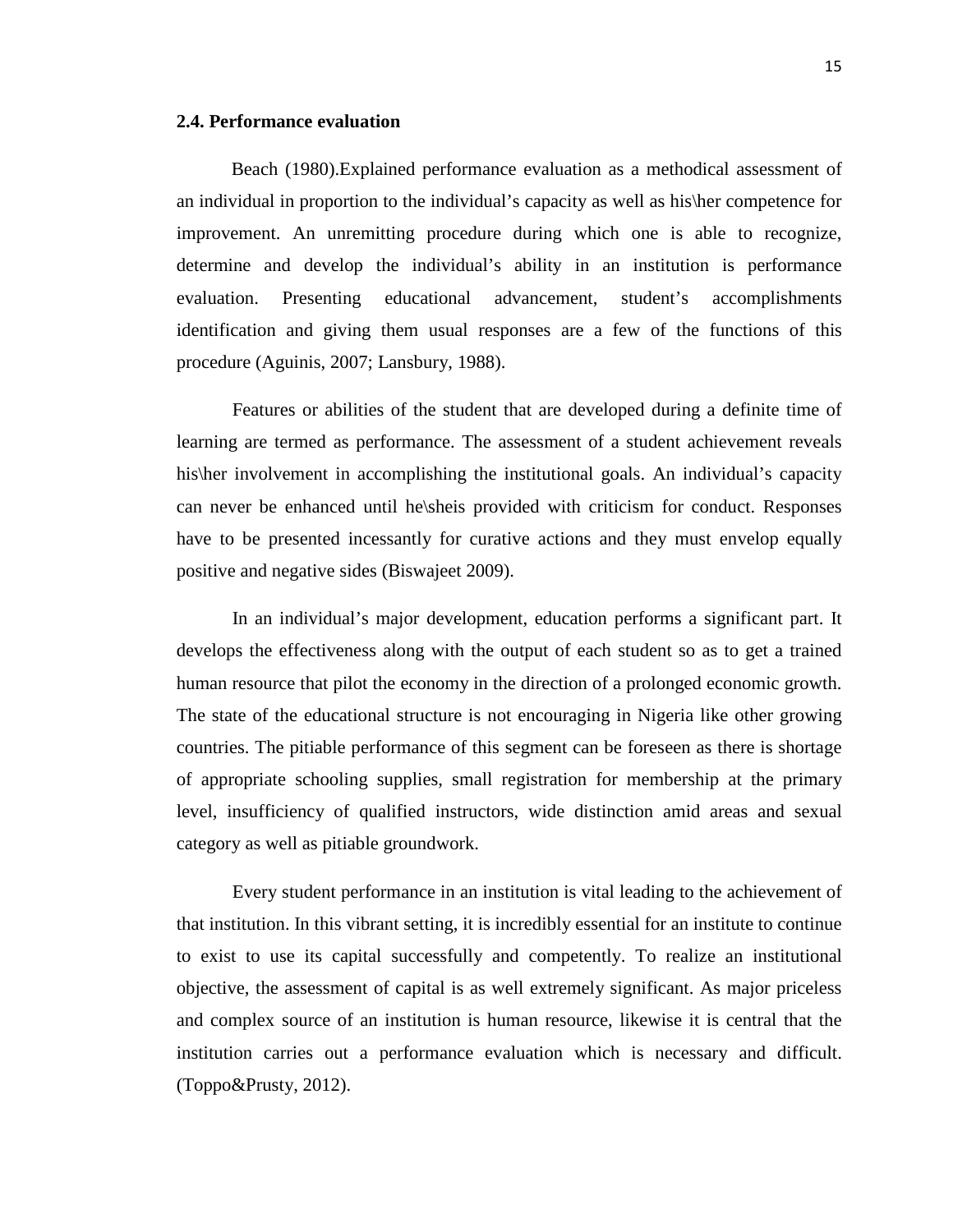In this present day to picture education without employing performance pointer is a means of organizing as well as developing the educational performance in schools. Nevertheless these are dissimilar from the preceding actions e.g. given out information on achievement pace of assessment. Performance evaluation pointers recognize styles as well as support modification. Various methods are employed by leaders to gather information on the implementation of educational structure. Present type of performance evaluation, has beginnings in consideration for poor performance in education in a progressively viable international economic situation. (Ozga, 2003).

The outcome illustrated in other levels of education, the classic techniques of performance evaluation do not work out well. So, the forms and techniques of the performance evaluation methods need to be enhanced towards the requirement and expectation of the institutional structure and ought to be pursued by introducing the method that agree to a procedure of methodical modification and conversion of the institution. (Mapesela&Strydom, n.d.).

Hattie (2003), stated that learners who are taught by professionals show thoughtful perception outlined in the information that is coherent, incorporated, having higher ability to grasp the idea than those students who are not taught by professionals. So, educational institutions have to guide their staff to improve their rates of performance and furthermore to offer excellent education to students. According to Donald et al (2005) teacher efficiency can have an effect on the institution's syllabus, materials as well as managerial headship.

Sarwar et al (2010), stated that there were numerous issues likely to influence student performance particularly by untrained instructors. These issues are overload, indefinite profession sketch, be deficient of teaching knowledge, contact breach involving the senior and a junior employee, ability to sustain classroom control, severe assessment, learner analysis, appraise student effort, insufficiency of resources and slightest prospect for the teaching profession.

Rasheed et al (2011), carried out a study on performance evaluation of students in schools. The conclusion of the investigation recommended that through identifying,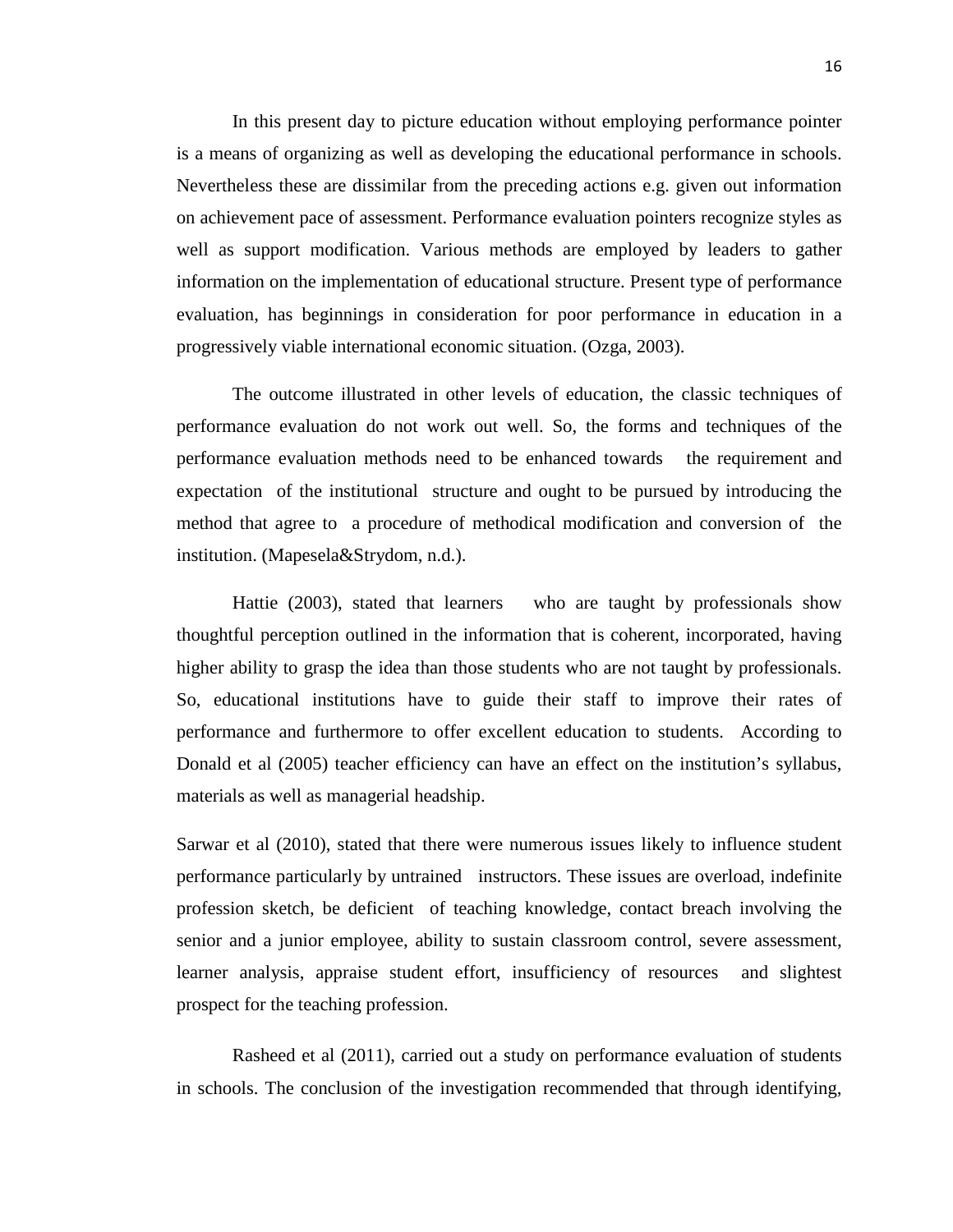response, performance appraisal meetings and partaking in performance plan are some of the significant features that enhance the value of the structure and also its footprints on students. Results also show that administrators (teacher) role on the performance of students, gaining excellent outcome and enhancing their abilities is extremely significant. Consequently, the teacher ought to be an expert in performance appraisal so as to be able to perform performance appraisal to it standards.

Farooq et al (2011), maintained that the major function of teachers is to instruct learners professionally in order to maintain excellent performance in their educational documentation. To achieve this aim it is mandatory for the implementers to identify the features that will be attached to their educational proof.

#### **2.5. The school administrative system**

Salient among pioneers of the orderly and logical study of administration is Frederic K. W Taylor (1939-1971), who has come to be recognized as the ''father of scientific management or effectiveness association.'' He remarked that the desires of administrators of institutes should be to achieve worthwhile results so that such institutes their objectives.

Spreading the scope of management to a wider dimension, Carvel in Odo (2006), suggested the addition of management from a mechanical stance. Henri Fayol (1940- 1975), took the lead with a comprehensive definition of administration as a duty which embrace, to a different extent, all the administrative activities, specifically, splitting up of labor influence, control, component of control, component of direction, subordination of individual interest to the interests of the organization, remuneration, co-ordination, scalar chain (line of authority), order, equity, stability of personnel, initiative, spirit decorps.

These principles presupposes that administration must make provision for the coordination and supervision of organizational functions and that the responsibility for doing so rests with the chief executive who is the legitimate authority and the focal point of the organization (Edem 1998). In his definition, Fayol considered administration as preparation of activities and goals of an endeavor and coordinating human and material resources to facilitate carrying out those activities in a way that is agreeable with the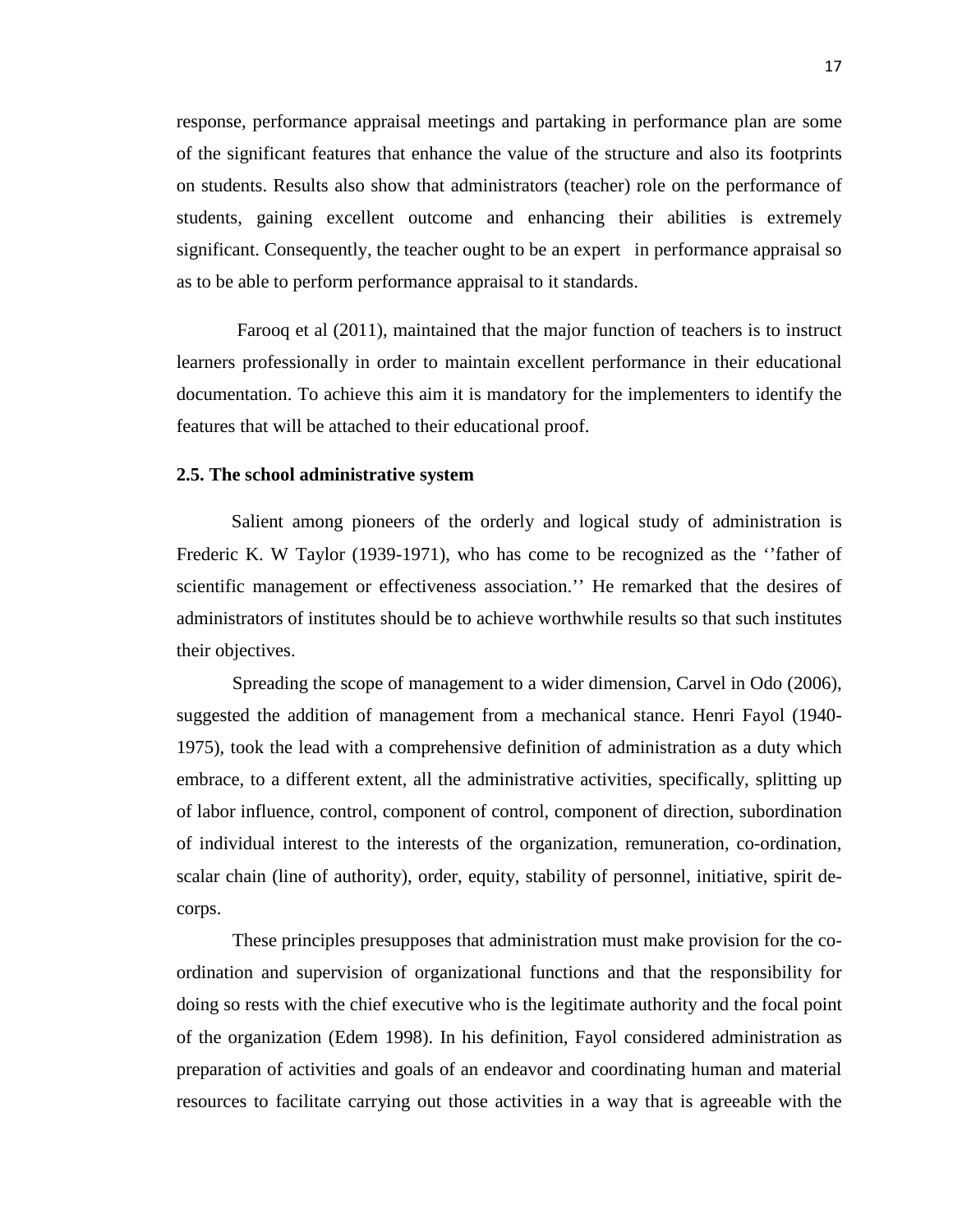recognized policies, codes and rules. This definition has its main focus on the purpose of an administrator and his/ her roles,(Edem 1998). The definition portrayed organization as any reputable social system particularly meant for exclusive goals; for example, commercial firms, hospitals, banks, schools and universities are all organizations. (Edem 1998), furthermore stated that administrators would have their duties, to say what will have to be undertaken in order to achieve given objectives, as well as allocating these undertakings to appropriate and capable personnel for effective performance as they use available and lastly, putting in place a recognized structural format/grade for sharing responsibilities among administrators for a smooth run.

In the same vein, Robbins in Odo (2006) asserts that administration is considered as a worldwide, step by step endeavour by which capable people are engaged in accomplishing tasks. Mikios cited by Odo (2006), views that administration is all about communal accomplishment, organized sequence of activities, and a collective search to reach a goal. In a more comprehensive manner, Simeon, Smithburg and Thomson in Odo (2006) asserted that the very basics of administration be likened to when two men co-operate to roll a stone that neither could have moved alone. Yet still, Edem (1991) feels that administration should encompass the ability to organize a good number of social energies that are not in a mutual agreement, in a single organization to function as one. In administration therefore,the organization of both material and human resources, employ strategies to accomplish set goals.

Administration is the process of guiding, leading and controlling the efforts of a group of individuals towards some common objectives and creating interaction of human and material resources. It is the total of the processes through which appropriate human and material resources are made available and made effective for accomplishing the purposes of an enterprise (Musazi in Odo 2006).

The role of the administrator is monitoring the planning, organization, commanding, harmonizing control and recruiting workers of his organization. The concepts of management and administration are distinguished thus;

a) Business enterprise such as companies, corporations and firms usually as a rule speak of management or managers. On the other hand, educational institutions like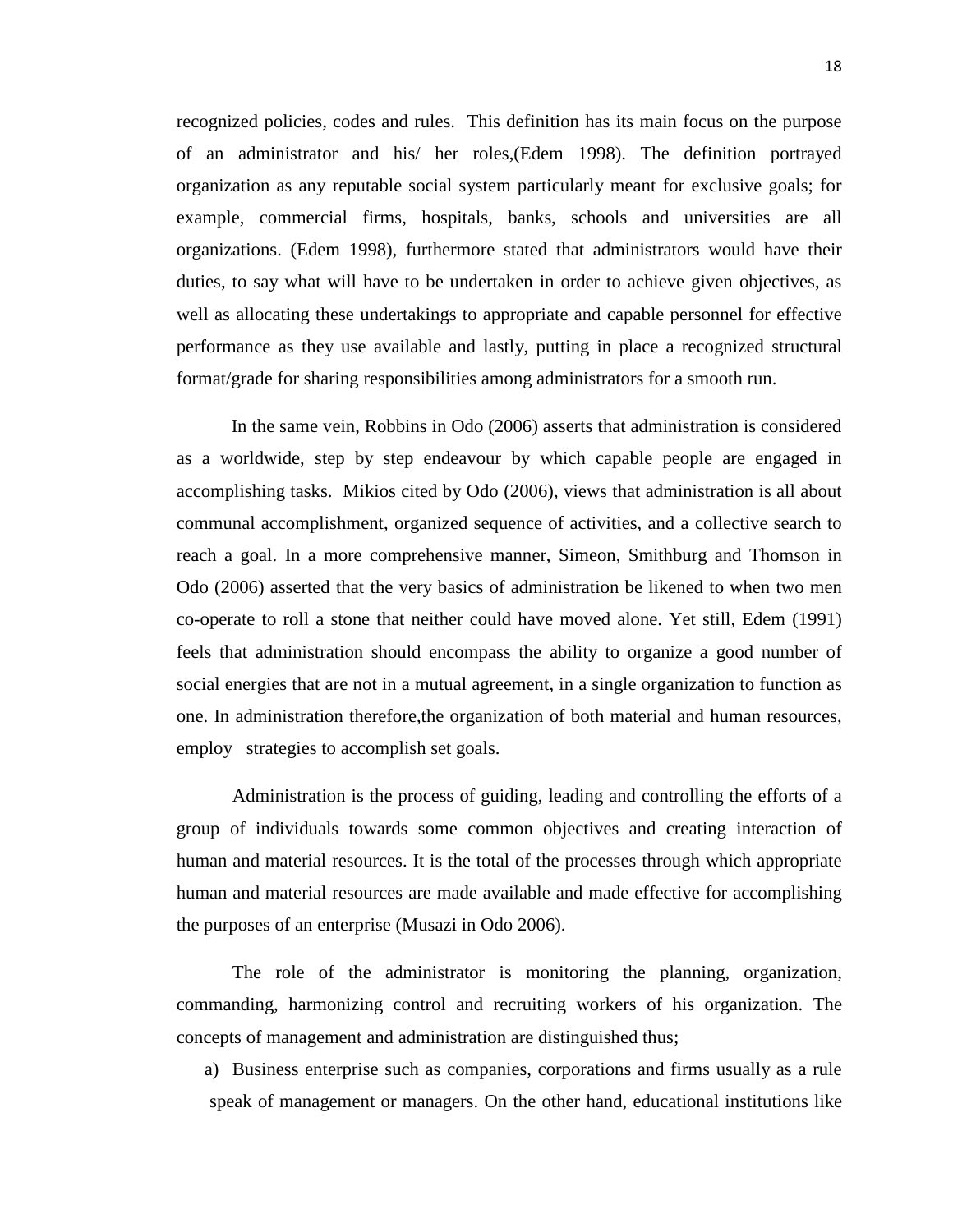colleges and universities as well as government agencies use the term administrators to describe those who hold the mantle of leadership,

- b) Management tends to be service oriented while administration is decision making oriented.
- c) While management concentrates on efficiency, administration concentrates on the effectiveness of the organization.
- d) Industries and business firms see administration as an aspect of management concerned with routine matters. Coarsely, public service regards management as less embracing than administration.

#### **2.5.1. Educational administration**

Educational administration according to Odo(2006) is an aspect of broad spectrum of administration, seen as the mobilization of all the personnel and equipment in schools for the realization of educational objectives, Okoro (1991) identified the functions of administration as consisting of two major components – leadership and management. He emphasized that the function of a leader is to initiate new procedures for accomplishing the organizations goals and objectives. The educational leader is expected to supply initiative and direction to the school community in order to further the educational objectives of the school. Walton (1991), in expatriating on the functions of educational administration posited that it has to do with how school processes are run, such as recruitment of workers, planning of school funds, giving guide to the activities of all the workers in the school, and inspecting performance of schools.

In consonance with the forgoing, Walton and Walter, Farine and Meck in Odo(2006) see educational administration as a discipline that deals with the management of educational enterprise in communities, regions and nations, further stating that educational administration entails awareness of the arrangement of educational organization and the administrative processes related to the management of those organizations. In the same vein, Nwaogu (1980), observed that the meaning of educational administration lies in how well existing factor resources are handled for the achievement of educational objectives, being that resources like personnel (manpower). Finance and capital equipment would ensure the effective administration of educational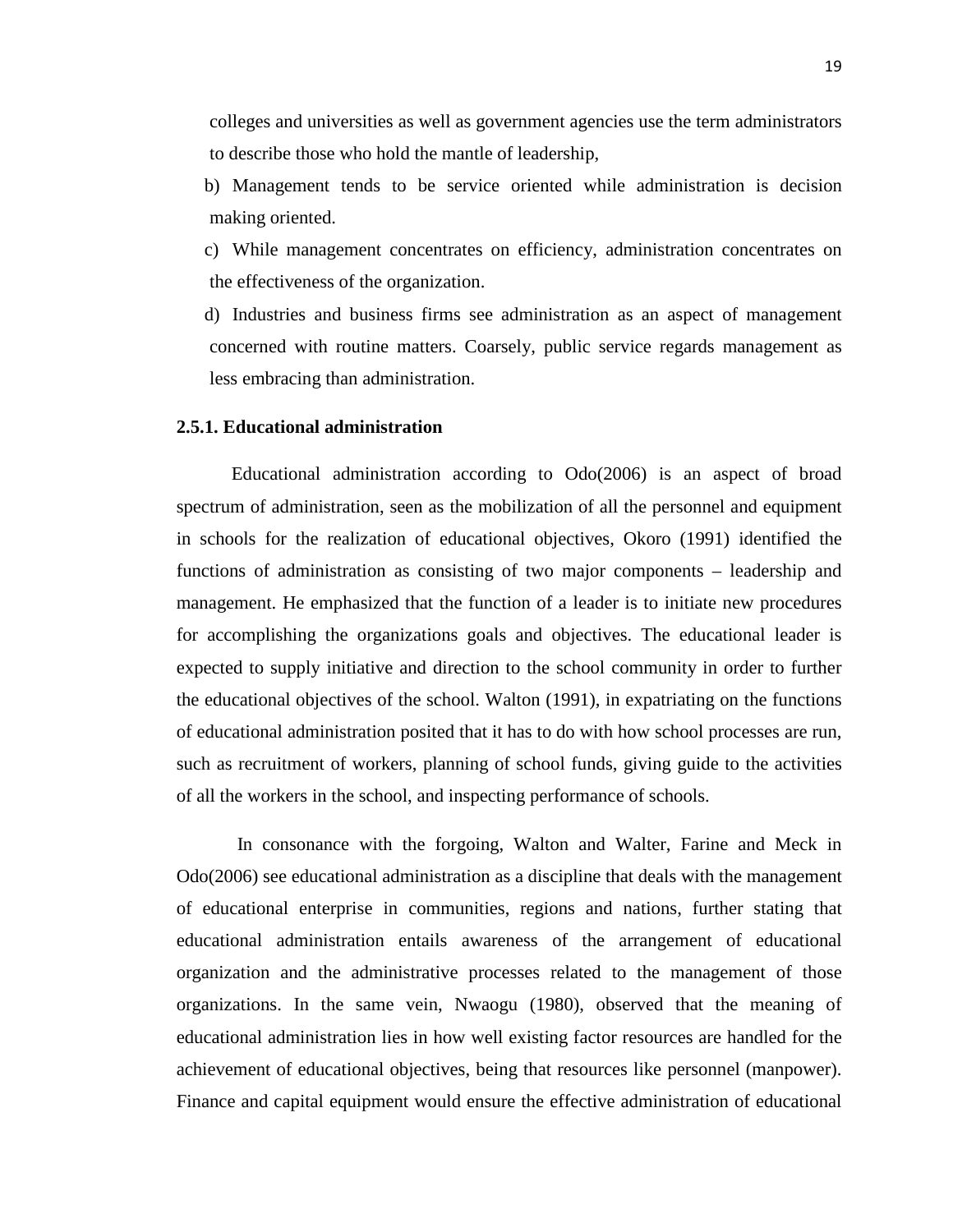institutions and the achievement of the desired goals for the establishment of those institutions. For competence of personnel in their work, Henri Fayol suggested some administrative elements that could be employed to increase the productivity of the workers. Looking at administration as being able to plan, to organize, to command, and co-ordinate.(Campbell and Gregg 1987) further developed Fayol's elements into more articulated ideologies representing aspects of administrative behavior-planning, organizing, supervising, directing, controlling, observing, reporting and deciding. ( POSDCORD).

Fayal's definition of Educational Planning makes it a process of studying the future and arranging the plans of action` whereby the school head must prepare in advance a plan showing both instructional and administrative responsibilities there are in school, posts and the qualifications of personnel required for them. College administrators, in the opinion of Okoro (1991), should function to plan the curriculum, specifying what courses or educational programmes should be offered by the school or college, like developing the syllabus, study guide, infrastructures, amenities and working tools. Administrators are at will to decide whether entirely new subjects or programmes are included in the curriculum or a review and extension of the current ones in use are done. This process goes hand-in-hand with arranging how the acknowledged and accepted courses could be successfully and profitably taught using the facilities and resources on ground. It also has to do with time management and optimal use of the skills and capabilities of each staff member. This is facilitated by the sufficient supply of quality workers and materials to the head of the school. Heads of school have the responsibility to run their schools properly go by and State and Federal government policies as appropriate to their schools, and in collaboration with the State or Federal government and Ministry of Education, the State School Management Board, Education Services Commission, Board of Governors of the School, the Zonal Education Office and Local Government Authority, School Head Control external matters and the relationship of the school.

Okoro (1991), posits that since school heads know the working conditions of their schools better than any person, they should participate actively in the choice of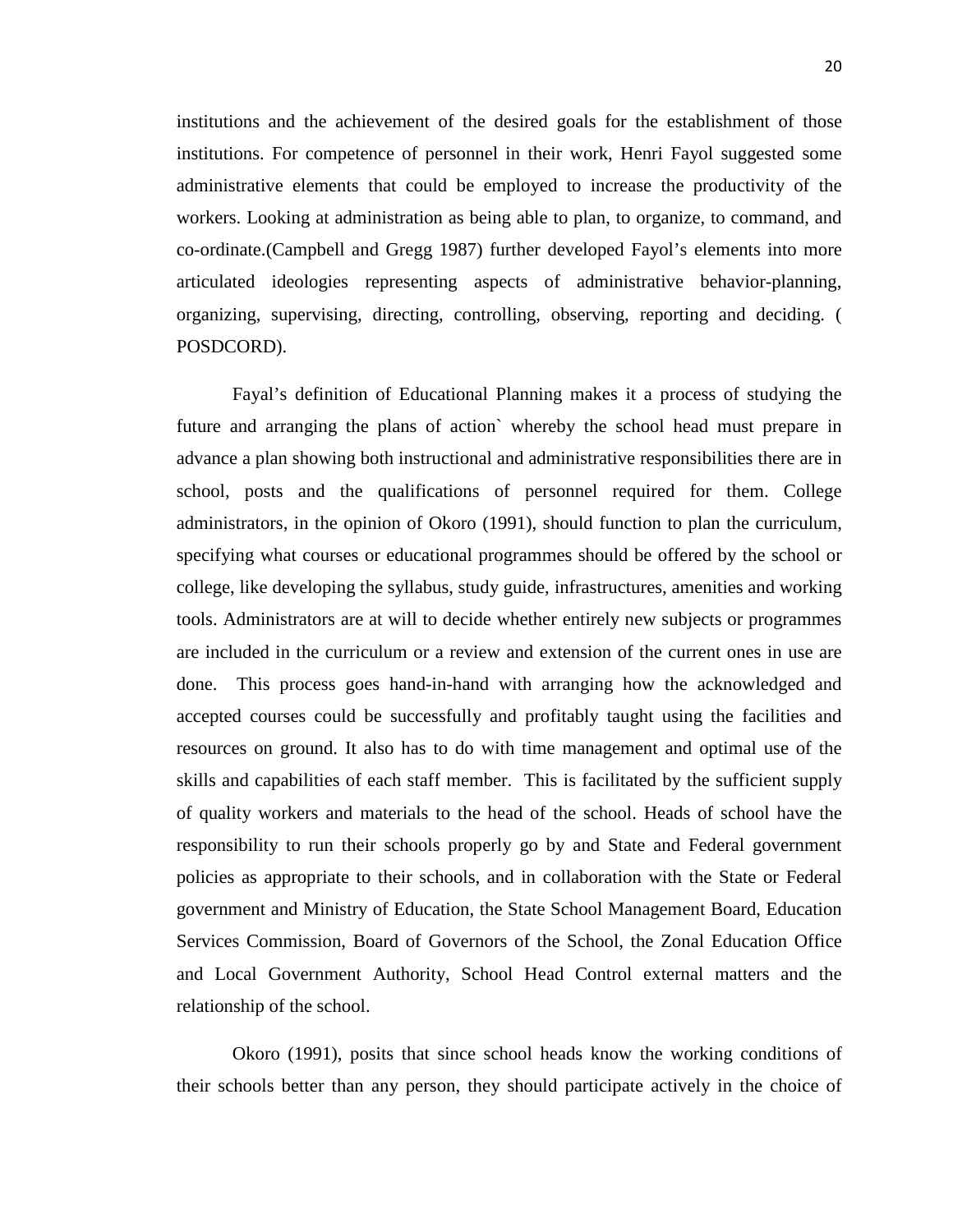their staff. They should ensure that their workers receive upgrading services regularly, as well as enjoy favorable conditions of service. Heads of schools should be mindful of the qualities of workers selected for the successfully running of the school depends to a great extent on the caliber of workers selected by the principal. In the instance that principals find any teacher by way of their behavior or lacking skills and knowledge of their subjects, the principals could recommend to the state, their removal, transfer or resignation.

The leadership styles of these principals help them in guiding all the affairs of their schools, and since their decisions carry more weight than any other they should be careful not to make misleading decisions. Principals also bear the responsibility of making decisions perpetually and framing them into specific and general orders and instructions. The principal also co-ordinates the activities of various units within the school, interrelating them to function for a common purpose, in what may be termed division of labour. In division of labour, all the works in the school are divided into constituent components placed under the control of subheads among teachers or other workers. Staff members work without encroaching into others areas of jurisdiction. In keeping with lawfulness, Edem (1998), advices that head of schools have their own individual ways of regulating, curbing and checking the excesses of members of staff in order to accomplish set educational objectives. Principals should also keep their superiors in the Ministry abreast with the new development in schools as well as, submit record of funds concerning the school through records, research and inspection, at the beginning of every fiscal year. This involves fiscal planning, accounting and control of resources.

#### **2.6. Learning process and performance**

Educational attainment of student particularly at the basic school level is not merely an indicator to the efficiency or inefficiency of schools. Nevertheless, the most important contributing factor to the prospect especially the youths as well as the country as a whole. The effect of education holds an observable fact that has drawn the attention of many, because of this researchers are up and working vigorously to straighten out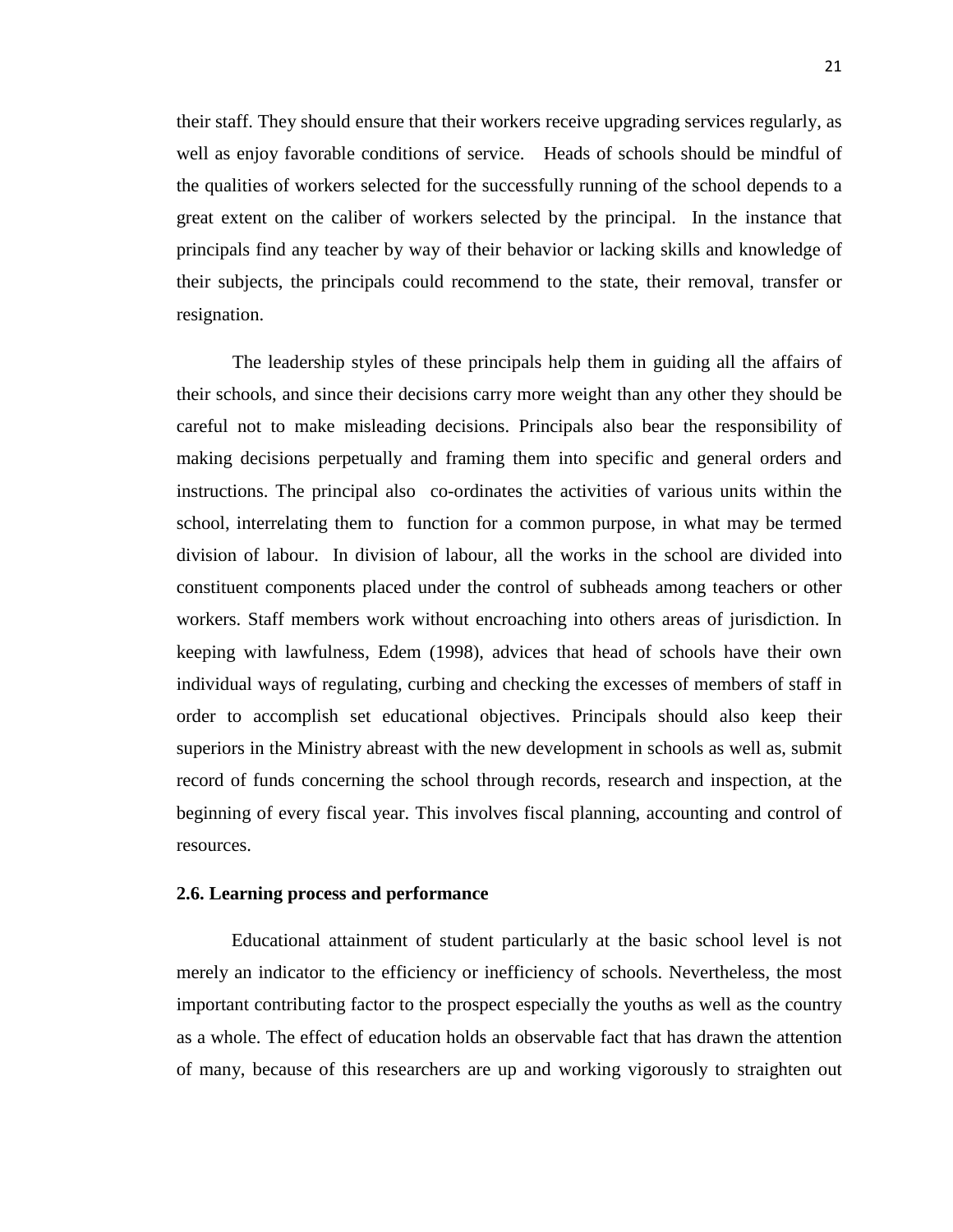features that have an effect on the excellent performance in schools (Aremu&Sokan, 2002).

Adeyemo (2001), believed that the foremost target of any school is to toil in the direction of achievement of educational distinction via the students. He also said that, schools could have various secondary goals but permanently highlight is positioned on the success of firm learning. Moreover, practically every person alarmed with education focused on the quality of educational attainment. Outstanding accomplishment by children over and over again is the hope of every parent (Osiki, 2001).

The major reason of teaching at all stage of education is to convey a basic transformation in the student (Tebabal and Kahssay, 2011). To smoothen the learning process, the application of suitable teaching technique that will be in line with the defined intent along with the result should be applied by the teachers. During the orthodox era, several teaching experts generally used the teacher-centered technique to influence understanding compared to the student-centered technique. Up to this day, inquiries about the efficiency of teaching techniques on the learners have constantly heaved huge concern in the thematic discipline of educational analysis (Hightower et al., 2011). Furthermore, findings on teaching with learning persistently aspire to assess the degree to which distinct teaching technique improves student learning.

To a certain extent, surprisingly constant low-grade performance in academics by large number of students basically associated with the implementation of unproductive teaching technique by teachers in passing on information to students (Adunola, 2011). Considerable studies on the efficiency of teaching process point out that the value of teaching is frequently mirrored by the success of students. As stated by Ayeni (2011), teaching is a procedure that requires establishing profitable transformation in learners to enable to attain a particular end result. Adunola (2011) affirmed that for the teaching techniques to be effectual teachers are required to be acquainted with the several teaching tactics that identify the enormity of the involvement of the idea that needs to be considered.

As specified by Ayeni (2011), teaching is nonstop courses that engross putting together wanted modifying traits in learners in the course of using suitable techniques. Adunola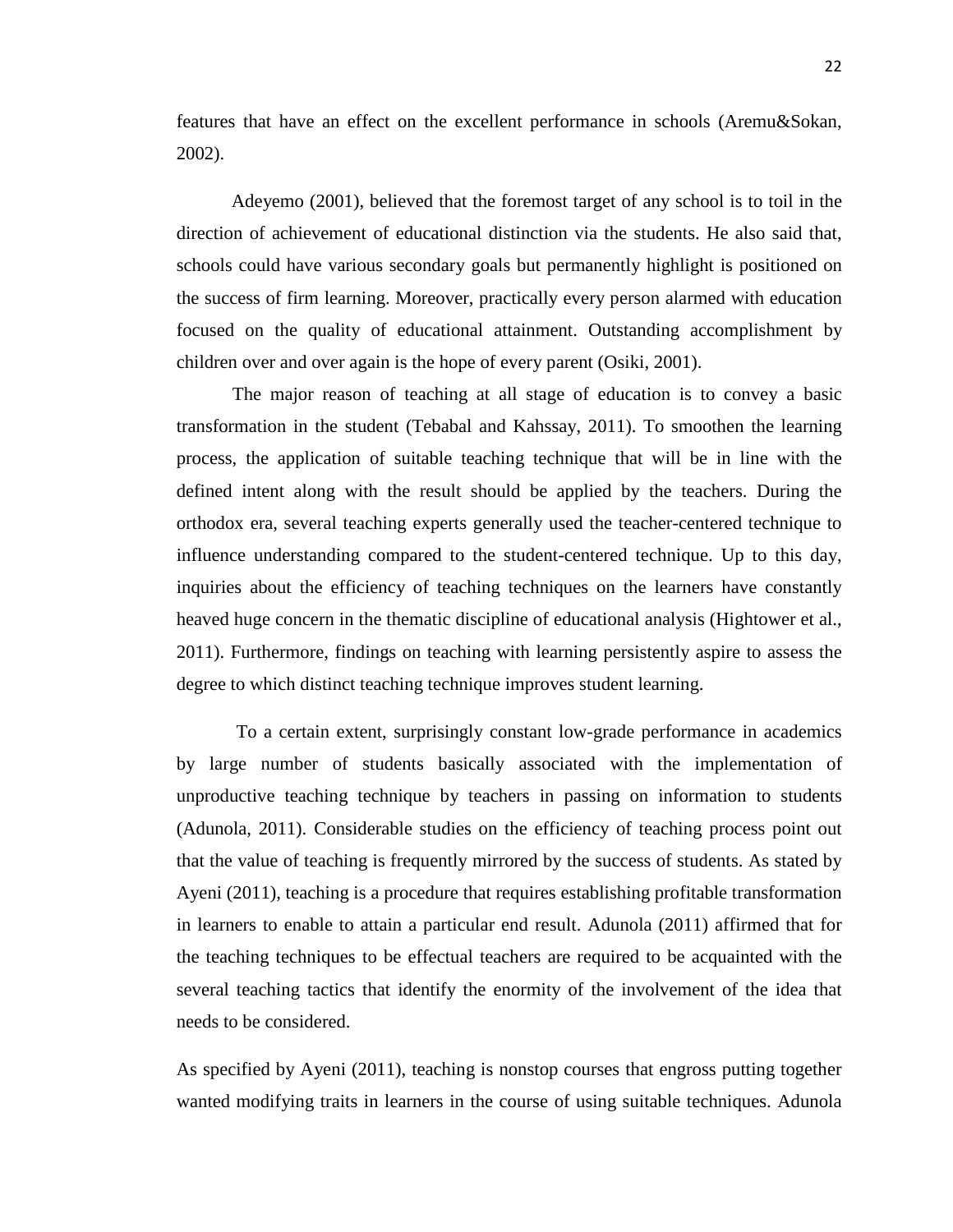(2011), points out that to be able to affect the profitable attainment in students, teaching techniques that are used by instructors ought to be the best for the topic theme. In addition, Bharadwaj& Pal (2011), maintained that teaching techniques work efficiently when they are best complimenting what is required by the learner because each learner understands and acts in response to issues in a distinctive way (Chang, 2010). In which case, positioning of teaching techniques with what is required by students and also the students preferred methods affect the learner's educational achievement (Zeeb, 2004).

#### **2.6.1.Teacher-Centered technique**

Using this technique, the learner only gets instructions from the teaching without formulating or establishing the learners' involvement on the topic that has been taught (Boud&Feletti, 1999). This method of teaching is not practical, it is based on ideological and committing to memory (Teo& Wong, 2000). Teacher – centered technique does not concern class exercise that will support students learning of handling practical situations that support functional knowledge. Given that the instructor is in charge of the communication along with sharing of facts, the teacher can endeavor to make best use of passing on information whereas reducing time in addition to effort. Because of this, the concentration as well as understanding of learners may be lost. To attend to such underperformance, Zakaria, Chin &Daud (2010) maintained that teaching ought not only center on passing on set of laws, characterization and measures for learners to commit to memory, nevertheless it is supposed to vigorously employ learners as key partakers.

#### **2.6.2. Student-Centered technique**

By means of the coming one the idea of innovative learning, several researchers in the present day extensively take on sinuous student-centered technique to increase dynamic learning (Greitzer, 2002). A good number of teachers at present appropriate the student-centered method to support concentration, critical study, serious thoughts and satisfaction among learners (Hesson& Shad, 2007). This type o teaching technique is considered to be the most useful because it does not compact the course of information from the instructor to the learner (Lindquist, 1995).This method, in addition, stimulates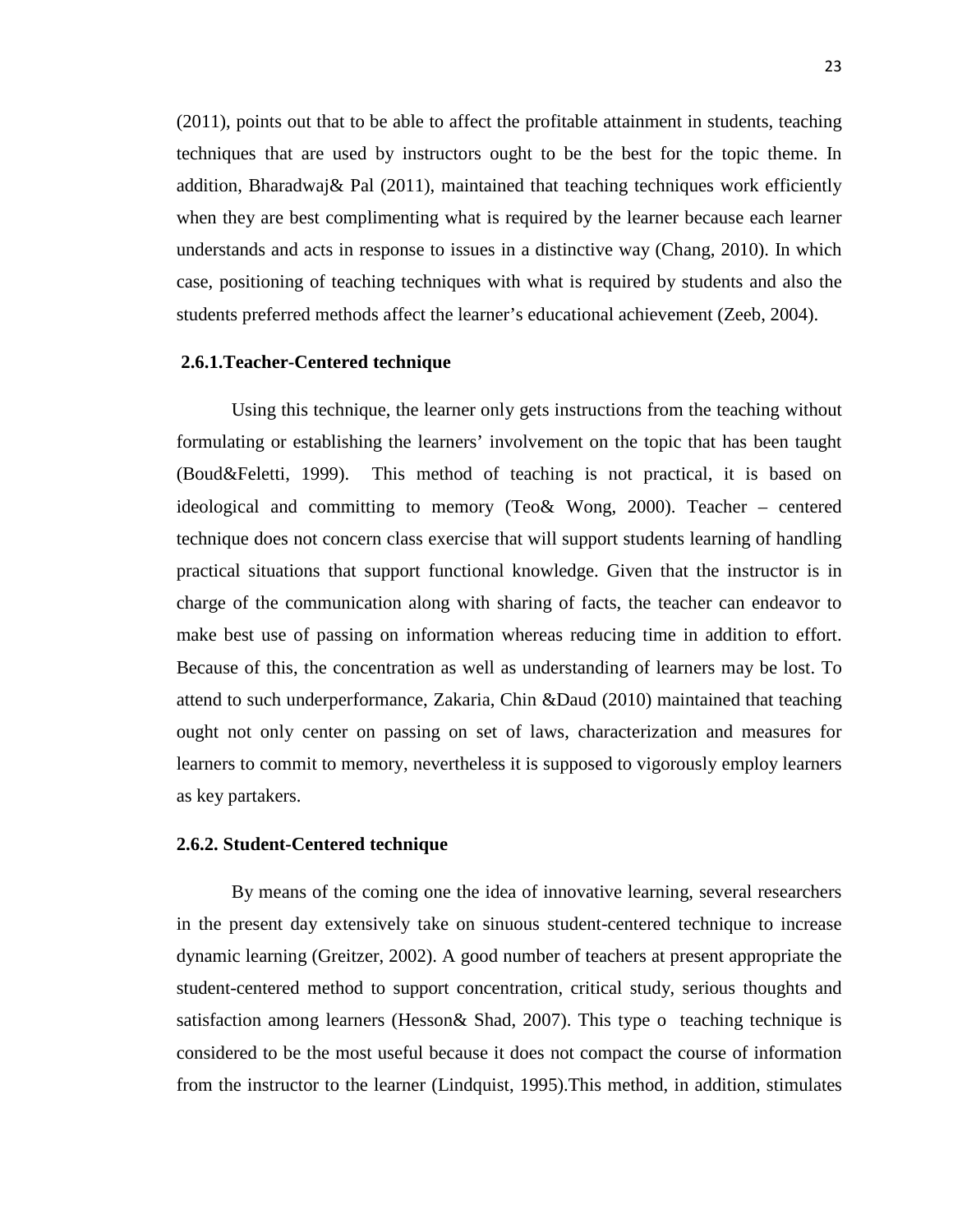purposeful conduct learners. For this reason, this process is extremely efficient in developing learners' accomplishment (Slavin, 1996).

#### **2.6.3. Teacher-Student Interactive technique**

This instructing technique is concerned with the application of tactics that are mutually used by teacher-centered as well as student-centered techniques. The theme instruction brought by the students are kept in mind more than the instructions given to students by their teachers (Jacoby, 1978; McDaniel, Friedman & Bourne, 1978; and Slamecka & Graf, 1978). This approach persuades learners to seek out applicable understanding which is preferable to the teacher dominating the passing on of instructions to the students. In this case, studies carried out on teaching methods proved the teacher- student interactive method to be effective most in enhancing learners educational fulfillment. (Damodharan&Rengarajan, 1999).

#### **2.6.4. Adequacy of physical facilities and the learning process and performance**

The representation of a school is reliant on the worth of its infrastructure. The physical amenities in a school have a range of impacts on the learning process and performance of the school. These facilities consist of administrative office, staffrooms along with offices, classrooms, laboratories, workshop equipment stores, libraries, hostels, and staff houses along with school ground. These amenities in conditions of competence and value have been renowned to have enormous influence on the performance of learners in assessment. Heyneman and Loxley (1993), in their research on the outcome of accessibility of physical amenities on educational performance relate the existence of school library to success in Brazil, China, Botswana and Uganda. A library is a fundamental ground in the learning process. Fuller (1986), recognized a library as a pedagogical source that considerably induces the teaching and learning process and finally enhances the performance of learners.

Ayoo (2002) and Eshiwani (1993), have the same opinion that school surroundings such asclassrooms, writing desks along with writingmaterials have unswerving effects on satisfying performance among learners indeveloping regions. Classrooms are locations where learners use up their maximum opportunity. Wabuoba (2011) citated in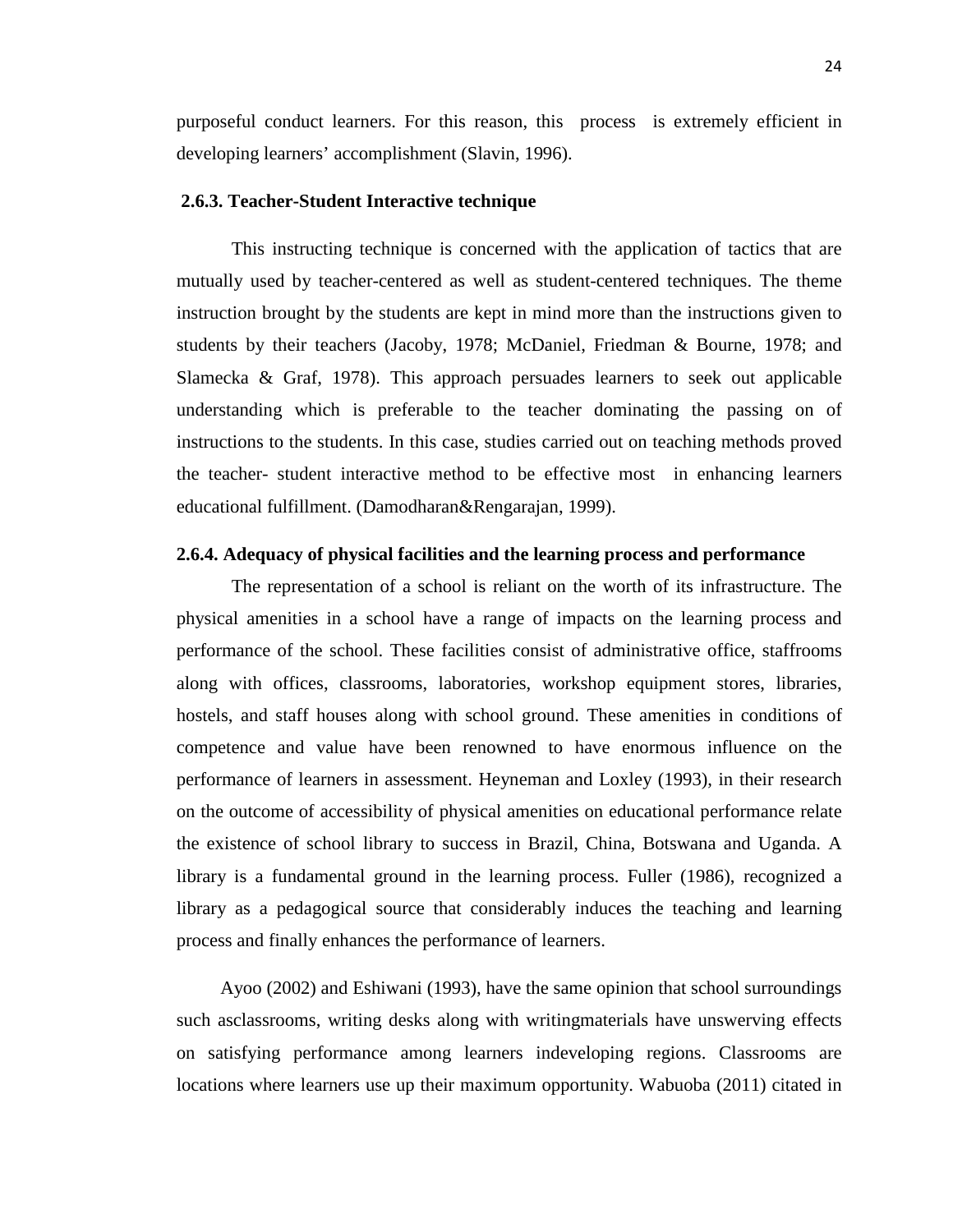Chuma (2012), perceived that excess numbers in classrooms create complications for the learner to write. The teacher as well is not capable of moving just about the class to help out weak learners, the situation has an effect on both the teaching as well as learning process.

Jam-packed classroom situations do not merely create a complicated atmosphere for students to focus, but without doubt, reduce the total time that teachers use up on inventive teaching techniques for instance supportive learning along with faction work. The governments of Kenya in Koech Report (1968), observed that overcrowding inside classrooms has an effect on teaching and learning process. For the reason that the teacher might not be capable of moving about in the class to offer personal assistance to those in need because of the population of learners in class.

Bernstein (2006), observed that in the United States of America, learners who go to highly conserved schools with suitable classrooms have better success compared to those that went to low conserved schools with bad classroom. Schools that have sufficient amenities have a good opportunity to provide effective schooling. Hines (1996), established that learner attainment in shoddy buildings is lesser than those in staple buildings.

Schools that are outfitted with laboratories have learners achieving more than their equals in schools where there are no laboratories or those that have poorly prepared laboratories. Learning with the aid of a laboratory motivates student attentiveness because it makes them to individually take on helpful methodical exercise along with analysis (Owoeye and Yara, 2010).

#### **2.6.5. Instructional materials and the learning process**

Accessibility to instructional resources is a basic factor in the outstanding achievement of every school curriculum. The school heads ought to make it sure that there is appropriate collection of teaching and learning wherewithal. As agreed by Agosiobo (2007), utilizing of teaching wherewithal is essential for the reason that they inspire students to learn as they present motivation, variant, and help in supporting student interest all through the lesson. Collin and Rosmiller (1987), affirm that even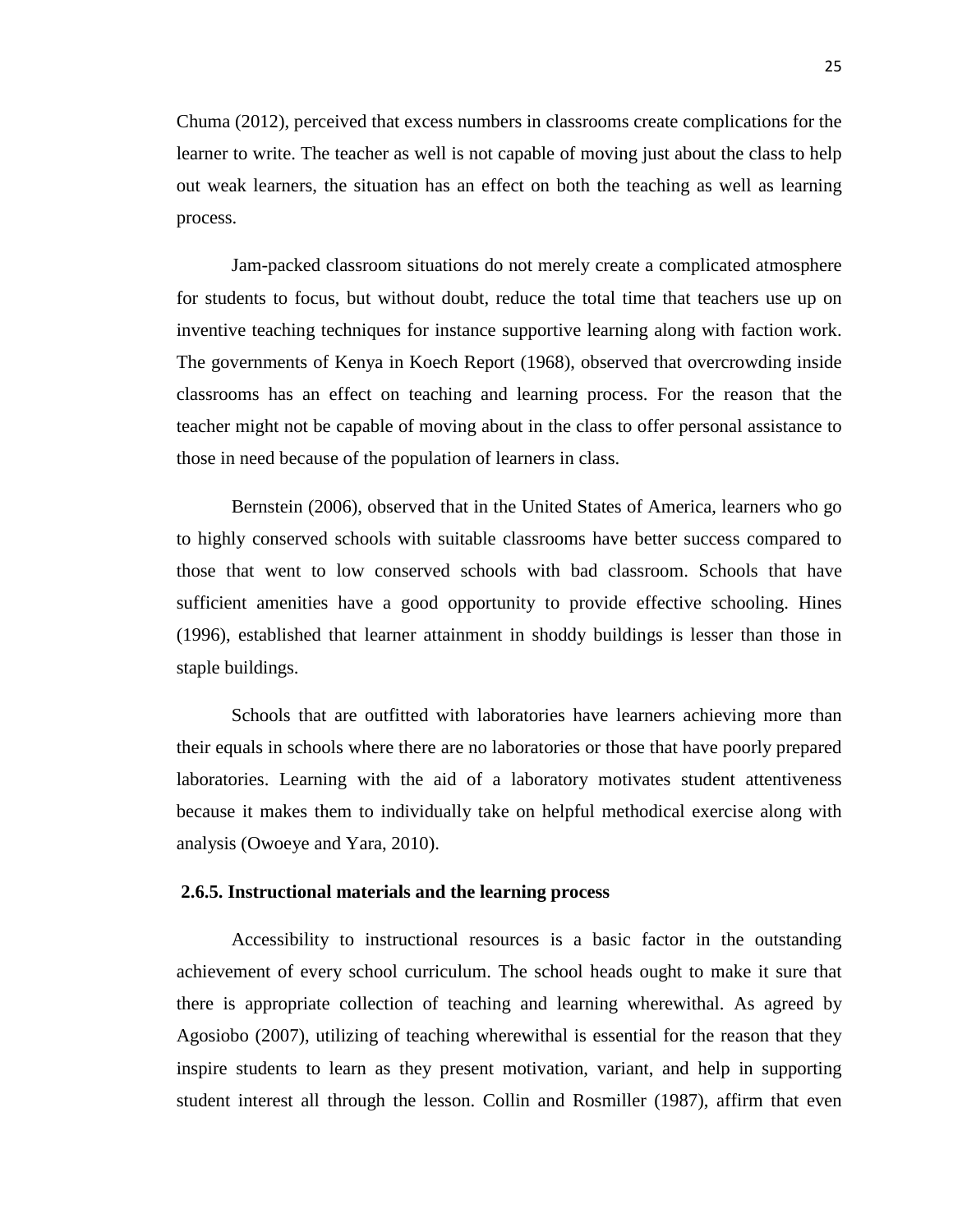vastly proficient teachers find it hard to teach efficiently with deficient amenities or if they are in need of the essential pedagogical supplies.

Ashton (2001), examined that pedagogical resources are vital in preparing and applying a flourishing life ability program. The ease of use of educational assets is the greatest significant aspect which might give details to contradictory achievements. It is commonly stipulated that the use of instructional materials is a sure way to enhanced achievement. Kathuri (1986), argued that the existence or deficiency of material have a consequence on teaching as well as learning.

Evaluating learner attainment is affected by the accessibility of instructional materials along with school amenities such as laboratories, libraries, textbooks, laboratory equipment with others (Eshiwani, 1993). The value and sufficiency of such supplies and instructional materials have a straight impact on the value of education as they decide how successfully the curriculum is put into operation (Republic of Kenya, 1999).

 There is obvious proof that there is a significant connection between stipulations of books with attainment. Course books are over and over the crucial charge of effectual way of enhancing educational success and raising the effectiveness of schools (Psachropoulous& Wood hall, 1995).

 Avalos (1991), stipulated that the value of instruction that students obtain is significant if it is accessible. Schools with ample amenities such as textbooks along with additional instructional materials are in the position of having an improved outcome than inadequately operational ones. Course book proportion ought to be one per three learners in junior primary and one for two learners in higher primary (Republic of Kenya, 2003), Distribution of these materials might have a consequence on the teaching and learning process given that from time to time a learner might not be present at school, but has the book therefore causing inconvenience to the partner. Adequate quality and amount of materials with amenities decide how efficiently the procedure of teaching with learning takes place.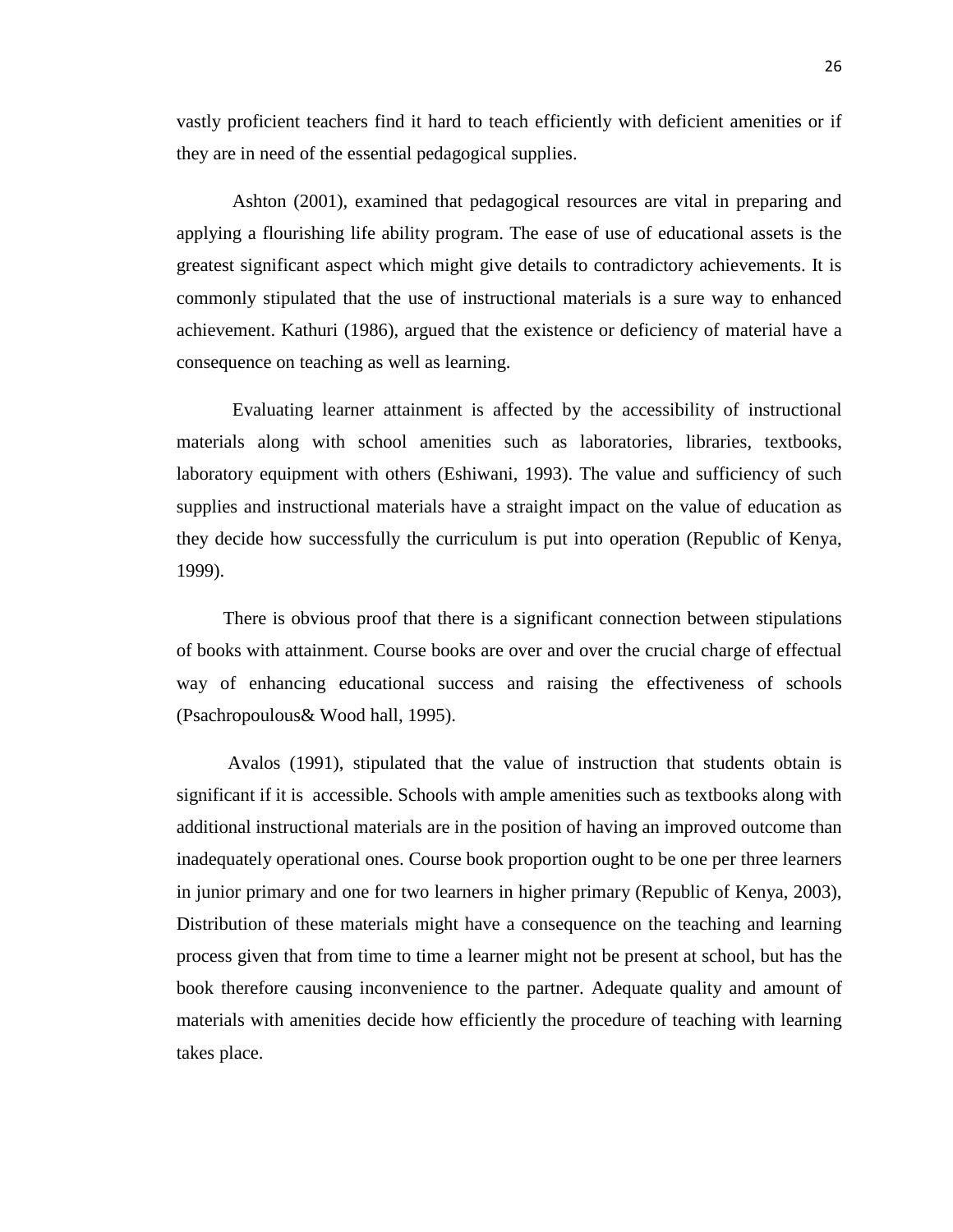Fuller (1986),discovered instructional materials such as course books, charts, and aural resources not merely increasing passing down information among teachers along with learners, but, it also makes easy child centered learning in the course of findings. With the accessibility to course books learners will be capable to read independently when at home along with doing their homework. Accessibility to highquality instructional materials is a vital feature on children's accomplishment. Therefore, a fine- fashioned and effortlessly obtainable orientation material is of key benefit. Lockheed et al, (1993), discovered that there is no significant teaching and learning will take place without ample instructional materials.

Asikhia (2010), stated that sufficiently equipped instructional materials establish the extent to which learning can take place in schools. High-quality instructional materials can stimulate participation and uphold attentiveness along with creating significant learning condition.

#### **2.6.6. Class size and the learning process**

The effect of class size has an enormous influence on the teaching and learning method. The lesser the class size, the easier it is for the teacher-learner communication. Therefore, in developing the learning process given that the tutor will be capable of giving learners personal concentration. Huge class size influences in a negative way the learning process in view of the fact that the instructor will not be capable of moving around the class in other to evaluate the task given to learners.

 As stated by the National Council for Teacher Education (NCTE), in India, lesser class size promotes commitment of the learner, improved involvement, and care. Lesser class size permits instructors to center more on the student when teaching for the sake of assimilation along with regulating their techniques to different needs of the learner. Outsized class size creates difficulty in supervising the child's presence in class. Therefore, supporting children's non-attendance, in addition to value of opinion to learners turn out to be very low and as a result it makes the learning process unsuccessful (Bascia, 2003).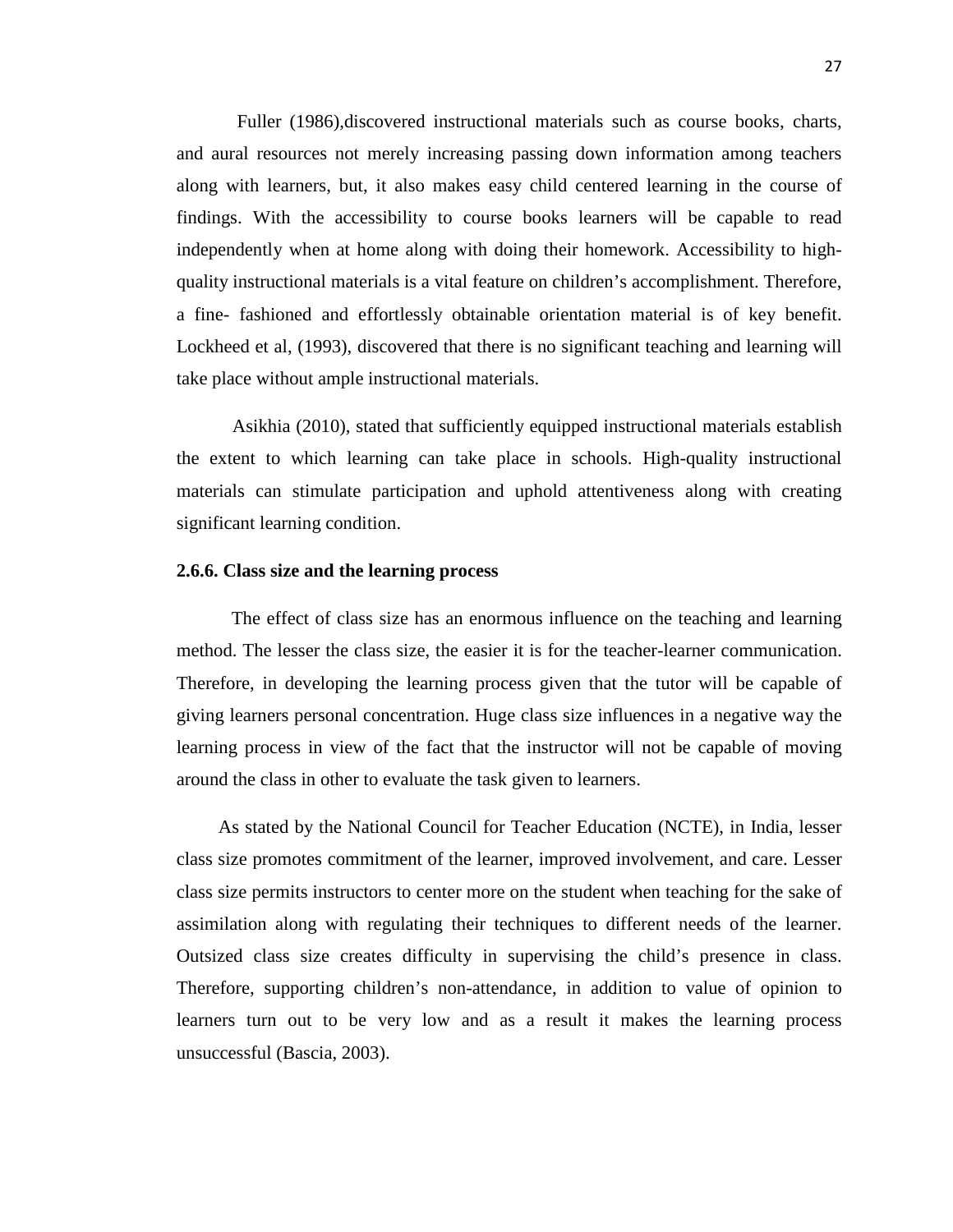The undersized class permits the teacher to attend to pupils individually reinforcing the jovial connection among the teachers and learners. Organizing a vast class is a severe trouble in a lot of schools as it produces hectic working situations for the instructors and gives room for non-attendance among teachers (Corcoran, Walker and White, 1988).

Wabuoba (2011), noted that congestion in class rooms creates complex conditions for the learner to put anything in writing and the instructor is as well not capable of moving to assist the weak ones. Corcoran, Walker & White (1988), observed that jam-packed classroom situations do not merely create a complex condition for pupils to give attention to what is taught, but without doubt reduce the total time spent by the teachers on inventive teaching techniques such as supportive learning and group work.

## **2.7. School curriculum and implementation**

This section describes curriculum and implementation in Nigeria for primary school aged children.

Curriculum is either written or taught. The former is a document (or set of documents) known as a syllabus as well as accompanying instructions. The taught curriculum is used predominately to encircle the entire learning as well as teaching involvement, which includes the learning surroundings and conditions, education as well as appraisal strategy. The international baccalaureate at first instance embraced the assessed component, which is now known as the academic curriculum.

Fiala (2006), drew special attention to the connections, and breach, surrounding what he calls the purposed, approved as well as effective curriculum. Whatsoever style that are used, the accomplishment or contrasting of each penned curriculum hinge on the way it is imparted as well as how it will be appraised, fundamentally, in what and by what method the children will be taught.

The penned curriculum is one of the numerous "propellers" on what is taught, the methods used in teaching the children and how these children learn as well. Baker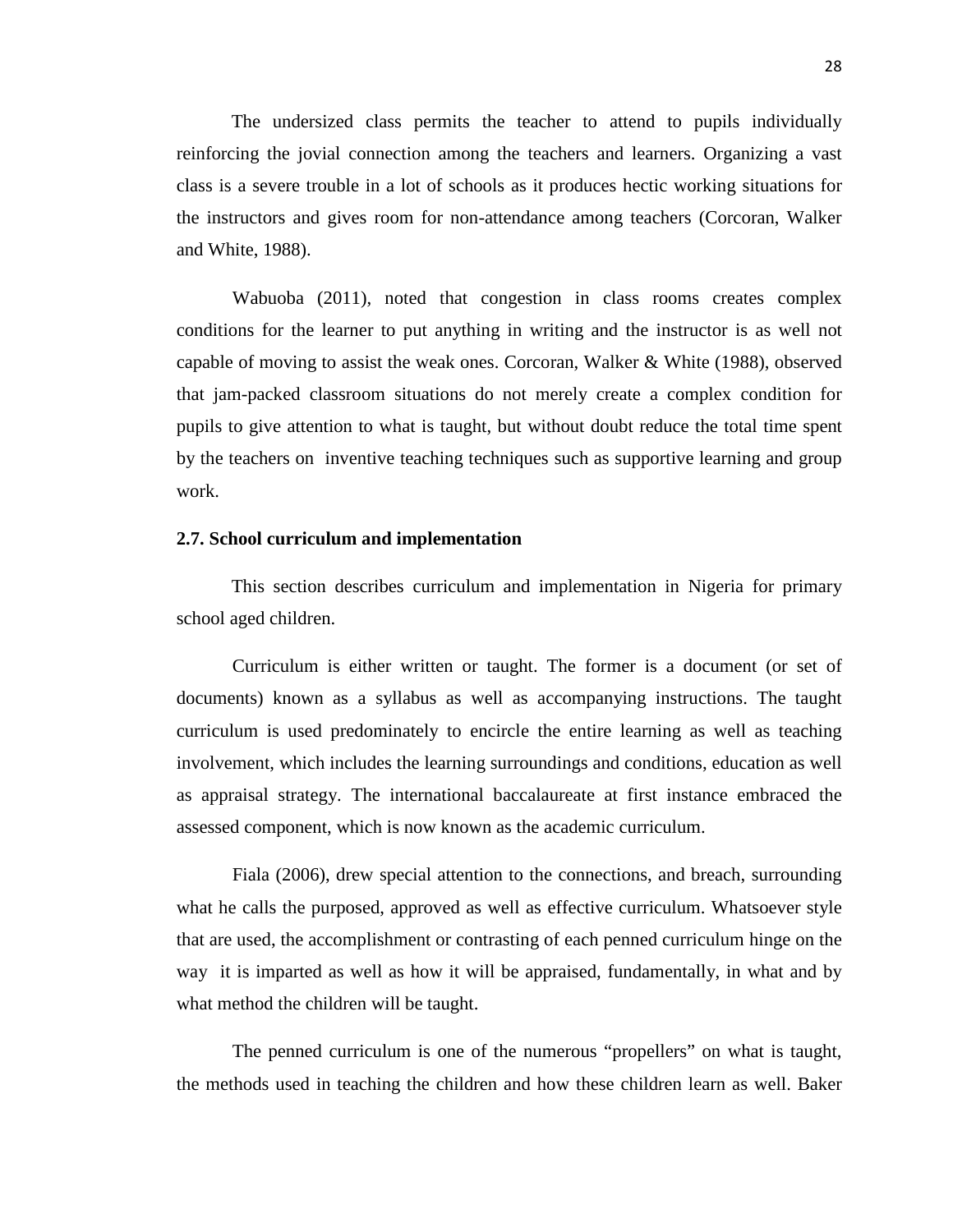and Wiseman (2005: ix), stipulated that, regulations are frequently watered down by regulation executives or neglected by classroom teachers." Extrinsic anticipation, both social as well as cultural, with of other scholastic regulations are recurrently stronger propellers on the methods to which written curriculum is to be implemented. Hence, written curriculum is not concealing. Fullan (1991:117), stated that educational modification built upon the activities of the teacher, is so easy as well as complicated. This brings to light the outstanding role of enlightenment of the teacher and persisting in skill development.

After so many arguments on curriculum there are logical alterations on the essence of knowledge and what seems to be called achievement. Just as, Hirsch's work maintains, content knowledge is very effective, in particular among politicians in the United States and England.

 Eaude (2012), that a person's understanding should be perceive as strategically methods of functioning and individual/communal persons understanding of oneself as well as associations. As long as this illustration is used in connection to instructors, propositional, strategically, individual/communal understanding are scrupulously connected to early learning, because of the mental state and reasoning influence one another as well as how vital it is in bringing to play a child's talent in significant framework. Studies advocate that to connect the patterns of knowledge is particularly vital in childhood. Even if accomplishment can be appraised while evaluating performance, the chosen area to be evaluated, the methods of learning or belief and individuality or a blend of both, the rely on the understanding of education. Agreement on such issues, based on observation or speculative study, is complicated.

Alexander (2000), examines the educational systems of England, India, Russia, France, as well as Michigan in the United States. He describes how these methods of schooling are intensely rooted in values of people and ethics. Furthermore, teachers habitually stick to one instructional method and are not open to other inventions or new styles of teaching. For example: in Russia and France, the teacher leads the class on spoken language conversations .As a rule, the teacher leads the whole class, as is the custom. At the same time in Michigan the style of teaching by the teachers are self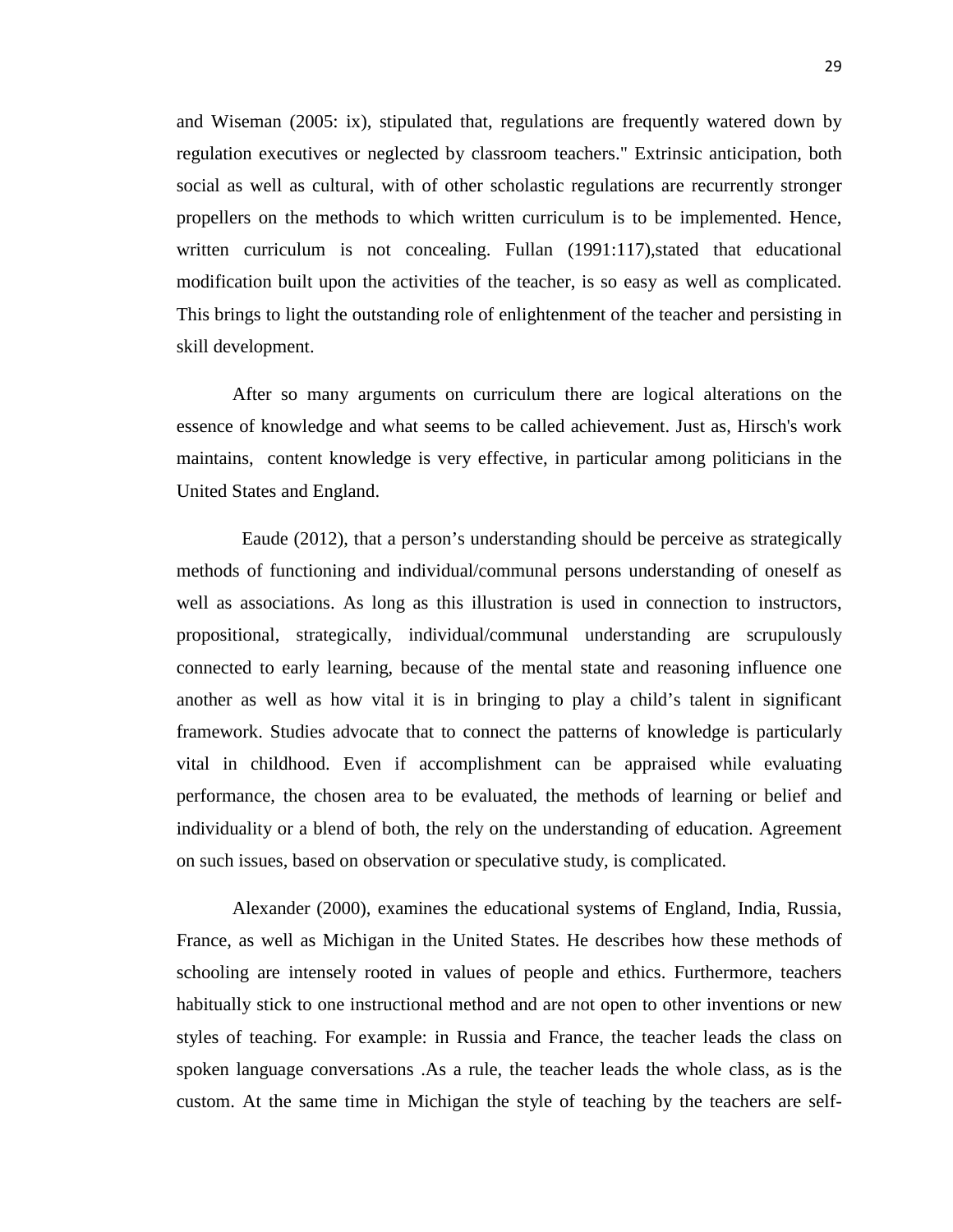centered and simple, child-led method is not taken for granted. In such regards one can be careful in the thought that any curriculum can be formulated on any current plans without understanding, encapsulate, and internalize their usual procedures. This is to say that continual remodeling of the written curriculum discourages the teacher's willingness, and proficiency, to effect the modifications recommended, or advised, by the administrators. However, there might be current investigations to attest or oppose the statement.

Rogoff (2003), established that the value, status and conduct motivated in children differ among different cultures. These are as a result of different beliefs about methods, childhood and training. She recounts that in numerous traditions a child is only suppose to observe and to mind, before the child can perform under the watching eyes of fully grown ones, before they are allowed to be unsupervised. Rogoff established that children should be allowed on what she terms as "guided participation", or an indoctrinating style, where a child is instructed through observing, attending to and acting under the control of accomplished individuals. Didactic methods correlated with Confucian systems as well as those from central Europe which uses Vygotsky's work highlights that a teacher's duty in influencing advancement; as well as children participating actively in either a group or class. These perspectives question the recent Western assumptions which believes that a child should be shaded from involving in the duties sensed to be delicate and inspired to understand their reasoning and responsiveness to be able to work without supervision. Current studies in this area show that the years spent in primary education has been neglected Lancy (2010), state that recent postulations on teaching varies from ancient established practice where the child is seen as a learner.

## **2.7.1. Curricular aims and focus:**

Cambridge Primary Review outlines two vital in this framework. (Alexander 2010: especially 174-202) The outcomes from curriculum styles are consistently motivated by political concerns instead of basing it on clear cut goals. Alexander established that curriculum styles should begin with a clear goal and code so that guidelines and procedures can be agreeable with these; and that "educational goals,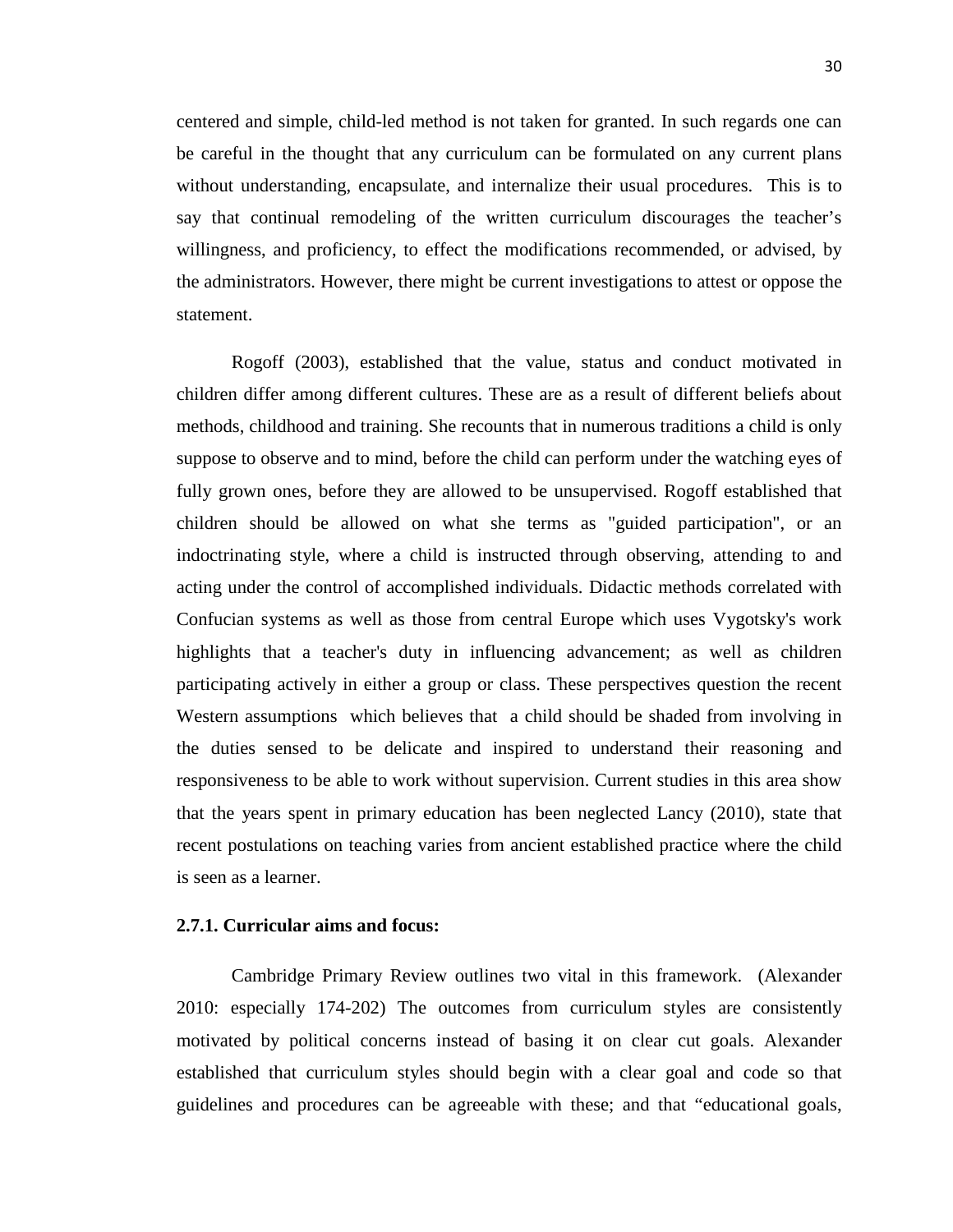notwithstanding personal manifest or influential they possibly will appear, exist in by their personality in the domains of standards along with assumptions. This final position makes reference to the necessity to train children mutually for the current as well as the prospect which is (essentially) incomprehensible. Furthermore, in White's terms "the extensive blueprints of the curriculum along with the objectives on which they ought to rest must be immovable starting from the type of society which is considered enviable and which school instruction be capable of facilitating to convey about." This makes a curriculum plan difficult particularly for unbeaten accomplishment in diverse jurisdiction in addition to the values of people in a globe of continuous transformation.

The goals of primary education are frequently perceived in straightforward language. Hitherto, Eaude (2012), stipulates that schooling have numerous objectives, by means of these, particularly in the prime years, extended- rather than immediate. Giving example, as the basis of primary education is often on hand as ascertaining the fundamentals, the majority of the control adopt the education of the entire child as well as characteristic such as individual privileges and nationality. Diverse objectives might be in nervousness or in disagreement, principally in the trained curriculum. Therefore, an emphasis on enhancing test scores will probably dishearten different thoughts and curricular size and stability; and a stress on those features to be examined could lessen prospects to seek understanding along with abilities in real circumstances.

## **2.7.2. Organization for Curriculum Implementation**

Education is well thought-out and planned on the foundation of the curriculum. Even though the instructor is regarded as the requisite for the learner's success, the significance of the connection linking curriculum along with teaching ought to be underlined. The curriculum, as claimed by Denga (1993), is what is calculatedly taught off. Curriculum has objectives along with three inquiries that go prior to initiating the curriculum; what should be learnt? what is supposed to be the classification to which it is made of? How learning is to be assessed? For that reason the scope, extent and profundity of what the curriculum should contain along with it regulations, books as well as resources are issues that influence education. It is also pointed out that the structure of a classroom has a stance on education. By and large, the way to which a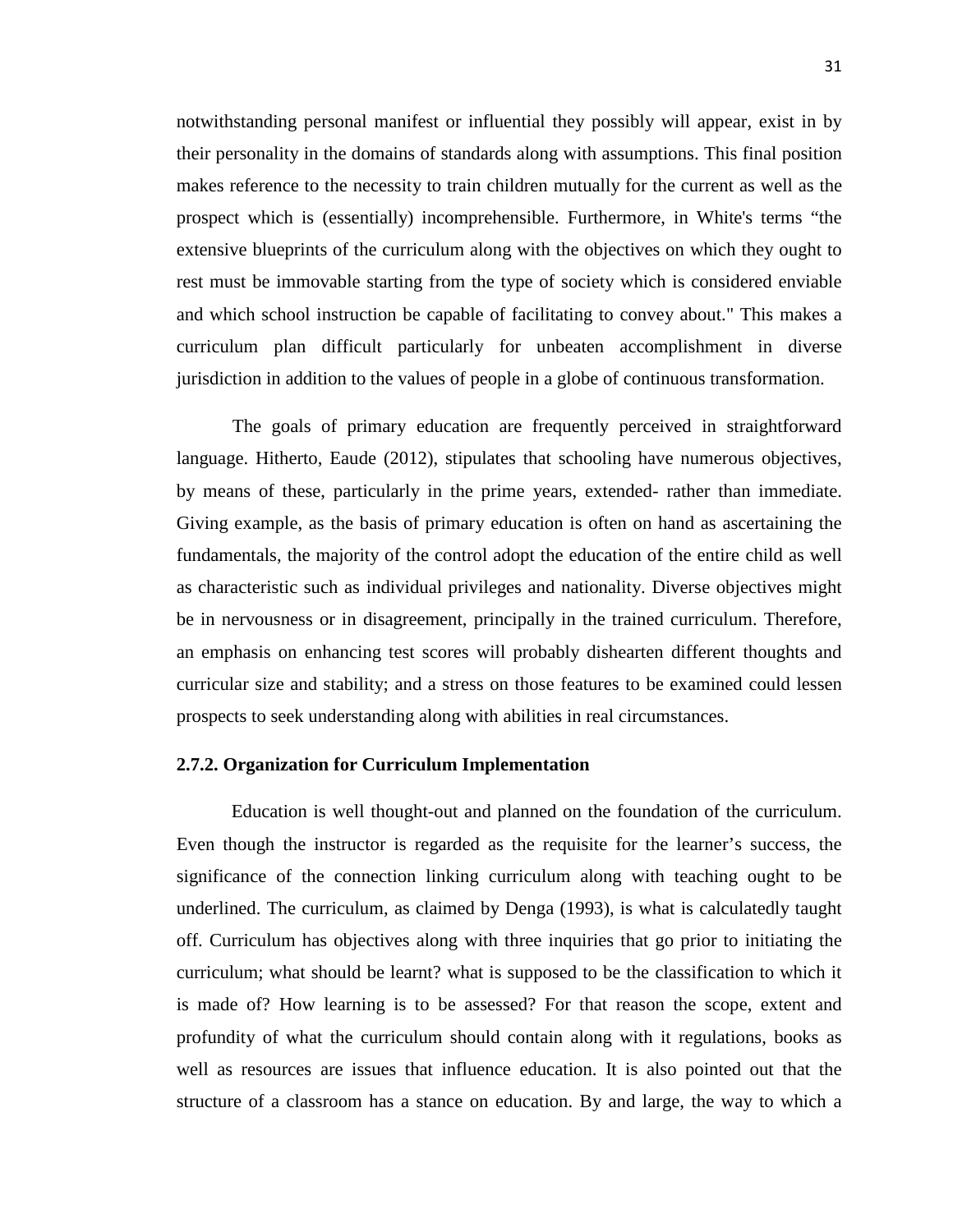curriculum is designed for, its accomplishment will influence the teachers' mode of conduct as well as proficiency. A critical view of these subjects explains why mostly judgment concerning this is enforced by the school management.

## **2.7.3. Curriculum and Content Materials**

The effectiveness of the teacher is subjective to what to teach. Aboho (2000), stated that all every high-quality teaching is supposed to start with an all-inclusive and attainable curriculum objectives. The main reason for the teaching ought to be stated out, taking all levels of education into consideration. The suggestion of a textbook, for example, in a subject like Mathematics, will not meet the requirements with no direction/ manual pointing out vital matters in the subject. In cases such that the director /manual is deficient, the instructor more often gives emphasis to attributions that are recognizable at the detriment of other attributes, thus leaving the teaching ineffective.

Ada (2000) and Gbamanja (2002), stipulated that the significance of what a curriculum contains is supposed to be an additional point to consider. They stipulated that the course the theme of which is a sign of students surroundings, life encounters as well as prospect along with goals gives a highlight on students concern and sense to learn.

Ada (2000) stated that learners might not interrupt teaching observing that attention-grabbing, applicable and useful. Nevertheless, it is possible that they interrupt a teaching when it is uninteresting and not easy to comprehend. Furthermore, Aboho (2000), accepted as true that fascinating and applicable curriculum smoothens the progress of teaching and trims down tediousness along with dissatisfaction for the learner and teacher.

He added that an old-fashioned curriculum is inappropriate, unexciting and unconnected to learner's ethnicity and expectations which create misconduct that interrupt teaching. What a subject contains ought to be in line with the chosen curriculum materials. More often the theme in the course book also reckons with that in the curriculum. The efficiency of the instructor rises when he is in touch with the course book together with an instructor's book in addition to learner's course book. In Nigeria,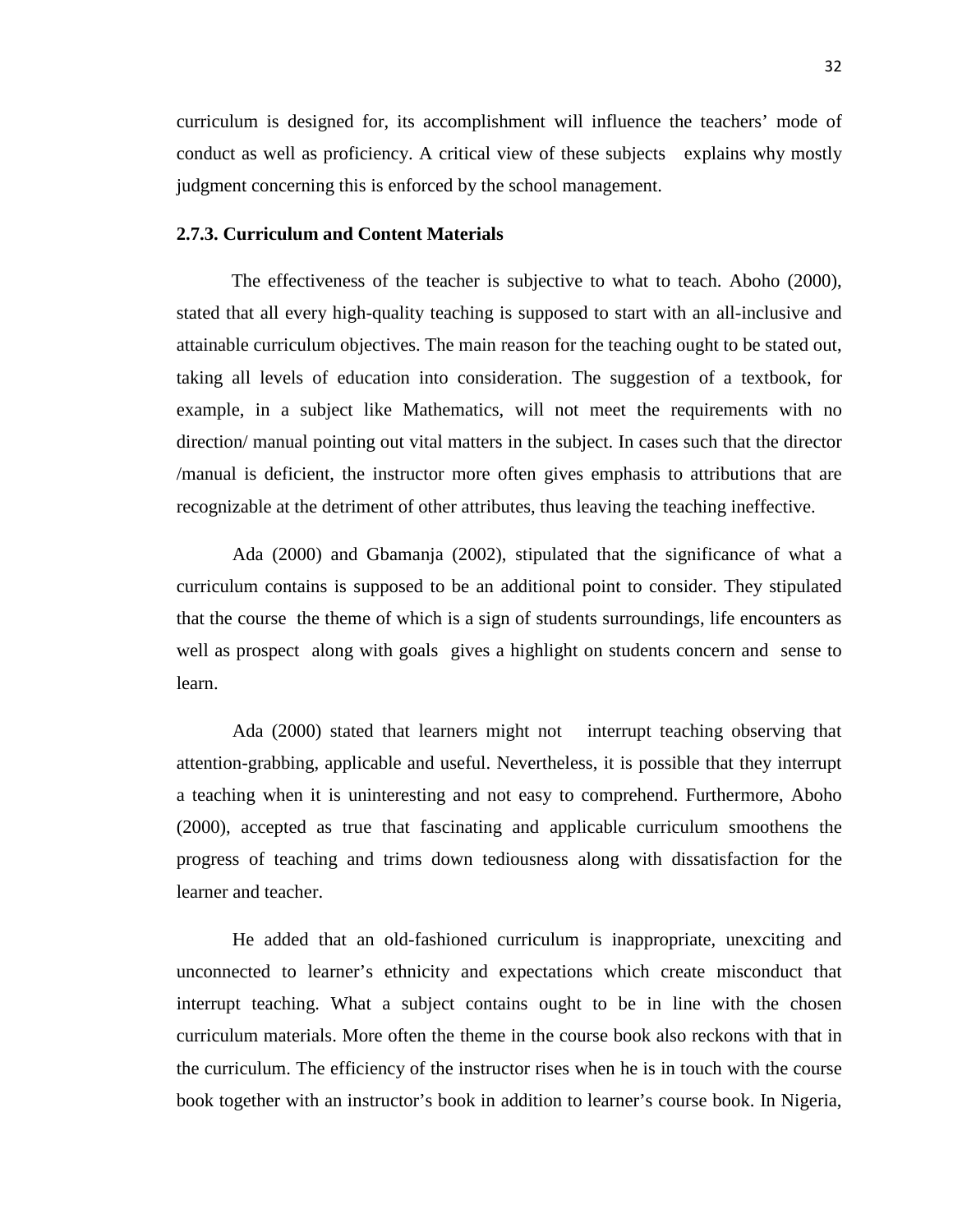mainly in Benue State, schools experience shortage of materials to run experiment and coursework. The learner's course book makes possible uninterrupted appraisal and research. For the most part, selection of books is carried out by people who are not academically sound, typically politicians. Such workbooks repeatedly lack the essential criteria measures (Ada 2000).

The existence of a central instructional material is very significant. These are chalk, paper, pens, pictures, maps, charts, posters and illustrations, in the lack of which instructors teach the class not writing on the board. Some choose to give an undersized assessment that fall short of the course outline giving an explanation that there are no writing materials. Such limitations consistently decrease the instructor's efficiency. In setting up the curriculum, the succession, the scope, or arranging of learning experiences ought to be cautiously measured.

## **2.7.4. The Changing Role of Curriculum**

Back in the 1990s and 2000s the two major emphases became visible. Primary school agenda started concentrating more on educational gain acquired by children at the time they are registered into primary school. The concentration on educational results was mainly obvious when the delegations who made the appraisal plan scheme plainly suggested that investigation survey should be carried out on both short- and long-term effects on child outcomes (Collins, 1990).

 Furthermore, countless plans analyzed the implementation of curricula as an essential move to guarantee the release of soaring excellent educational skills to little children. In 2002, the National Association for the Education of Young Children (NAEYC) released a situation document which revealed that the realization of a proof established, full-figured curriculum to support educational development in a child (NAEYC, 2002).

In the present day, several states need primary school plans to take on a particular curriculum in order to guarantee advanced levels of excellence in teaching and as a way to meet up or go beyond the stipulated benchmark. In a few states, like North Carolina, primary school agendas have to be picked from a catalog of curricula believed to be all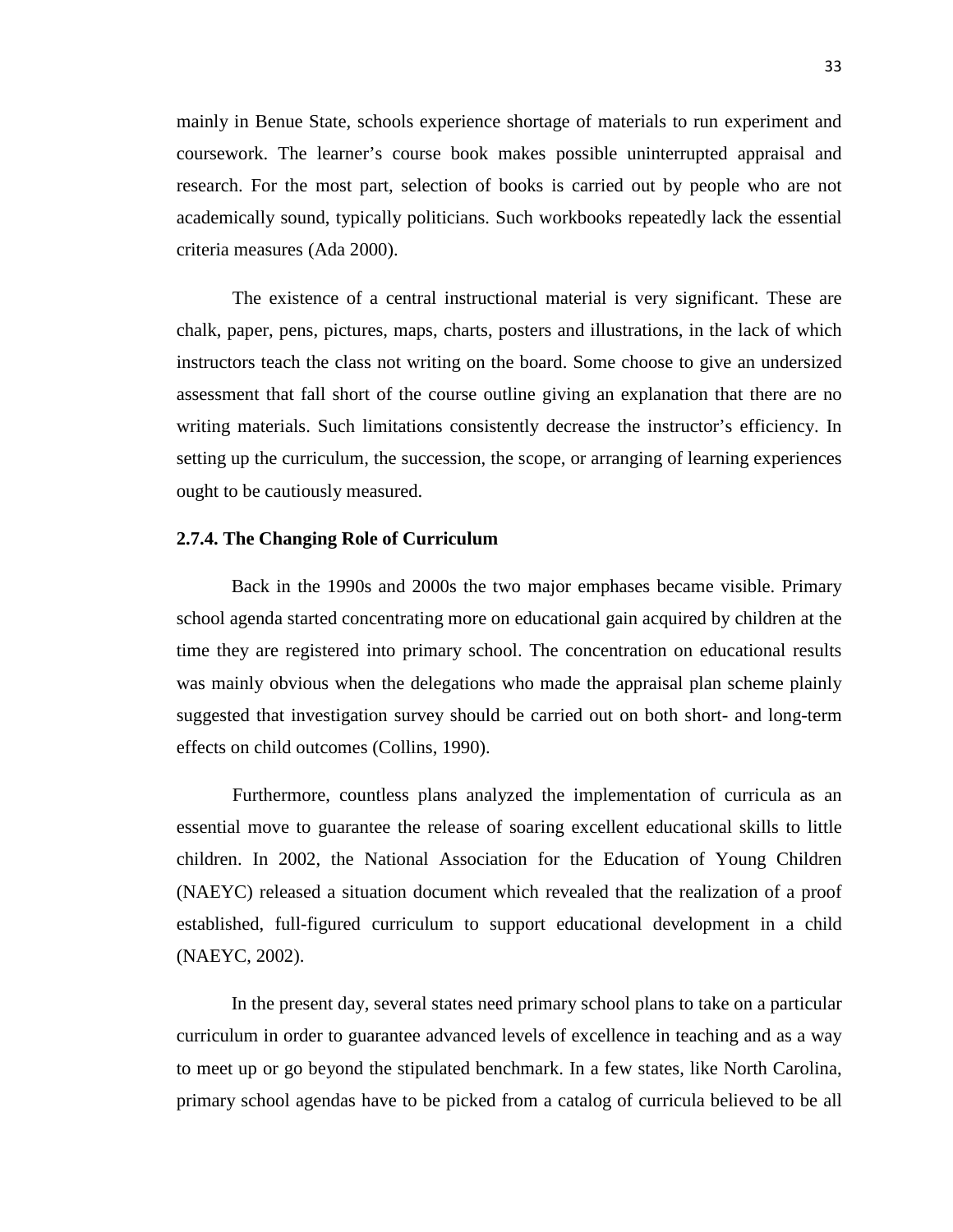right by the State (Office of School Readiness, 2008). Using curriculum in schools is not just compulsory, but the amount of permitted curricula is also little. In preference, a lot of States are comparable to Illinois, which consent that primary school agenda make use of a curriculum powered in the direction of little children without supporting a precise curriculum (Illinois State Board of Education, 2009). As evident through examples of State wide endorsement of published curricula, there are expectations and assumptions that commercially available curricular packages are key factors in delivering highquality educational experiences to young children.

A steady emphasis all over several State guidelines has been language, reading and writing proficiency in primary school and before the usual or expected time. As an example, the Connecticut Primary school agenda encompass15 pointers of achievement measures straightly connected to language and literacy improvement (Connecticut State Department of Education, 2006).

These educational pointers varied in theme and capacity from "display comprehension of principle discussion lexicon to employ signs or diagrams to communicate opinions, emotions and thoughts (Dowaliby, 2006). Language along with literacy improvement is now the center of focus; Available curricula has been taken on and put into action by lots of primary school agendas to augment child's educational abilities, with a main center on the part of language and literacy.

## **2.7.5. Incorporating Information and Communication Technology into the School Curriculum**

Incorporating information and communication technology into the educational system is a good notion, particularly at the elementary stage of education, thus the world is in a continual revolutionize process. For this reason, our country is progressing systematically as well as technically, therefore, the demand to launch information and communication technology into the elementary stage in the educational segment so that will have an efficient foundation on the whole structure.

Johnson (2007), describes information as a fact which requires practice, observation, deduction as well as importance to the beneficiary. In addition, he sees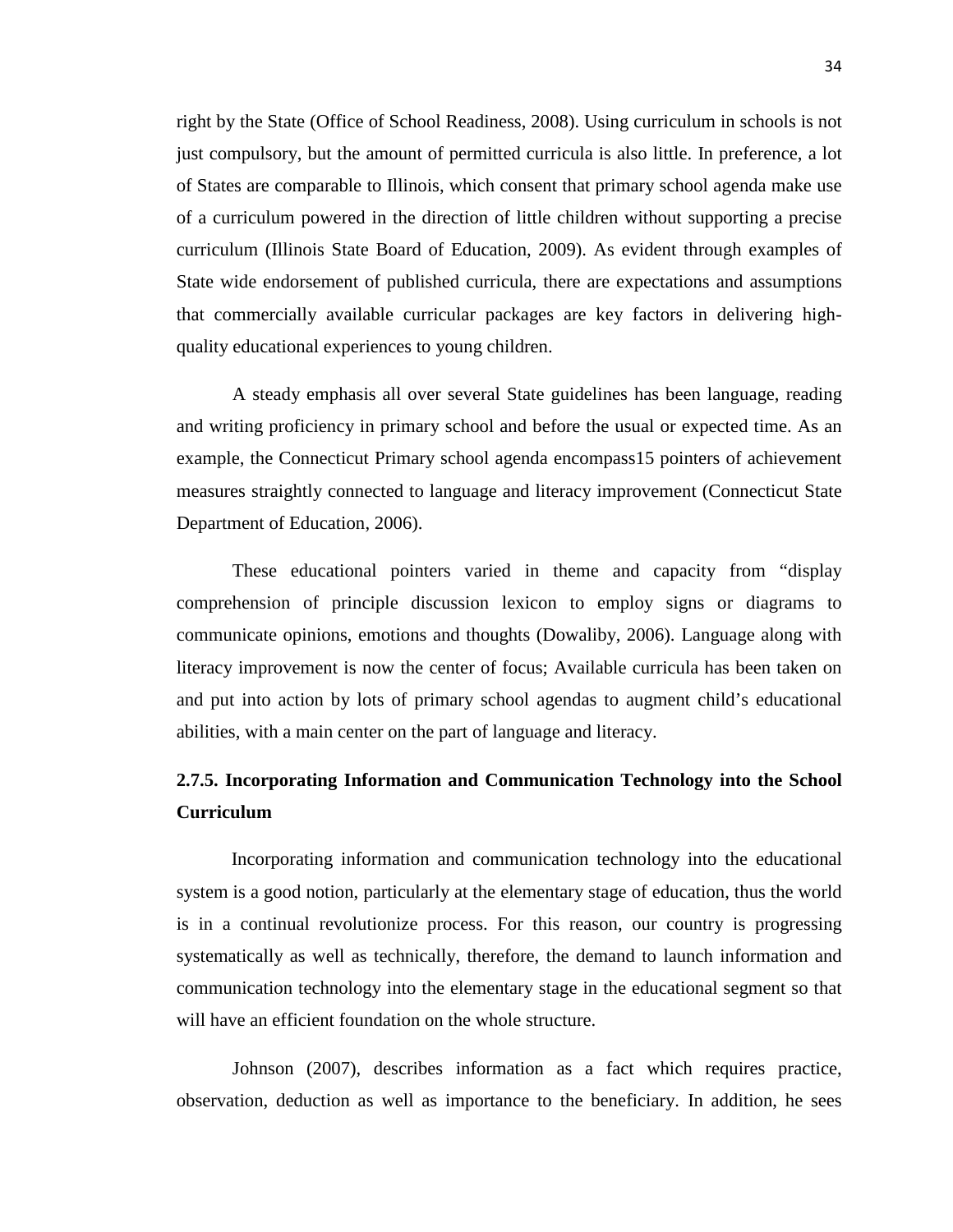communication to be a basic point and diversification of thoughts of an embryonic structure to aid creation, opinion and acceptance of a point. It is of immense significance for elementary school broods to be capable to identify what instruction is considered necessary, be acquainted with how and where to get hold of instruction, comprehend the implication of the instruction established along with being able to take action suitably depending on the instruction obtained. Children are required to be capable of using cell phones, TV, PC, etc.

As stated by Uya (2000), children ought to be acquainted with the significance, account as well as the benefits of computer, computer system theory, and preliminaries to Ms-Dos, flash drives, programming, windows and computer pattern. This will broaden the children's understanding and prepare them to contest positively with other corresponding children in several parts of the world. This understanding will facilitate in putting down a firm base in the elementary schools.

Amadi (2007), sketched out the significance of ICT to embrace providing students with the chance to relate and build up their ICT competence in the course of using of ICT applications to hold up their knowledge in nearly all subject matter, enabling pupils to use these technologies to plan, bring out, decide on, oversee along with broadening knowledge or communing with professionals, social groups, peers equally in as well as outside the school. She long-established that in this era of computers, students have to identify with the method of operating basic functions like inspecting data in the course of surfing the computer to convey and getting messages, saving and getting back information, business transactions and a swarm of other actions that can be done with the aid of computers. However, the dilemma of the structure is inefficient financial support, despite the fact that ICT has been initiated at this stage, it is at the assumption phase. If the basis ought to be set appropriately, every school should be given computers for effectual training and acquiring knowledge of the fundamentals as drawn round by Uya (2000).

Nevertheless, there is proof that utilizing preliminary technology only do not promise enhanced education. In Cuban's 1999-2000 investigation of Silicon Valley Schools, shows that there was proof that ten percent of its instructors uses computers to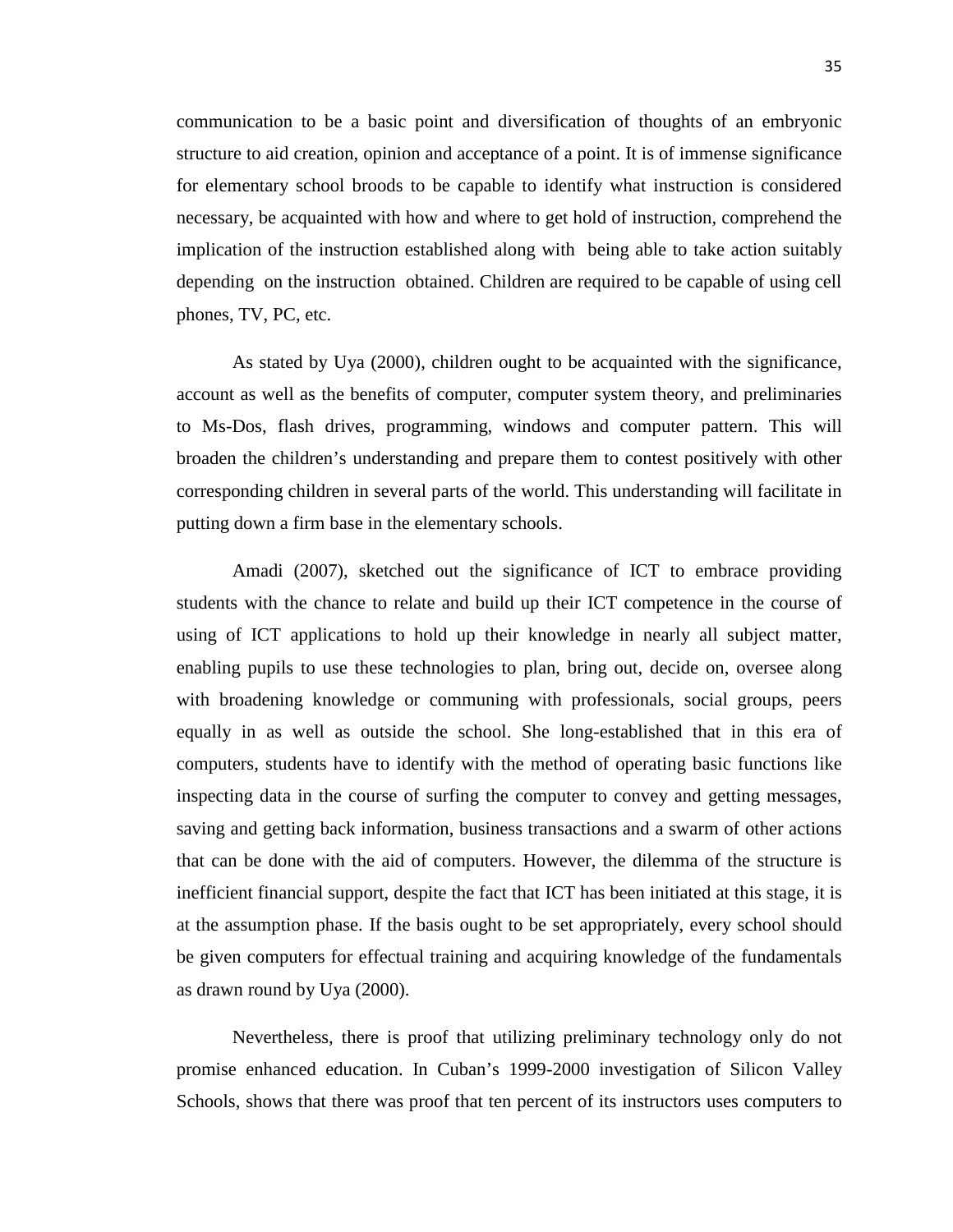instruct, not more than one time a week. However, there are no facts that information technology improved learner's educational attainment. He ended that nearly all ventures in computers in the schools present extremely pitiable takings. This is not for the reason that the use of computers are not crucial as teaching support. In Cuban's study it is discovered that almost 90 percent of primary and college instructors use out dated methods to teach. Therefore, a good number computers in schools were taken back to laboratories and were utilized mainly for internet browsing.

## **2.7.6. Evaluating Effectiveness of Curricula**

In addition, concern in evaluating the extra benefits of a specific primary school curricula on improved results of primary school children have also raised in current years (Schweinhart&Weikart, 1997, 1998).

In the previous years, quite a lot of reappraisal of intrusion that apply, profitoriented, obtainable curricula have been available and can be simply reachable by the investigator and practitioners working with primary schools.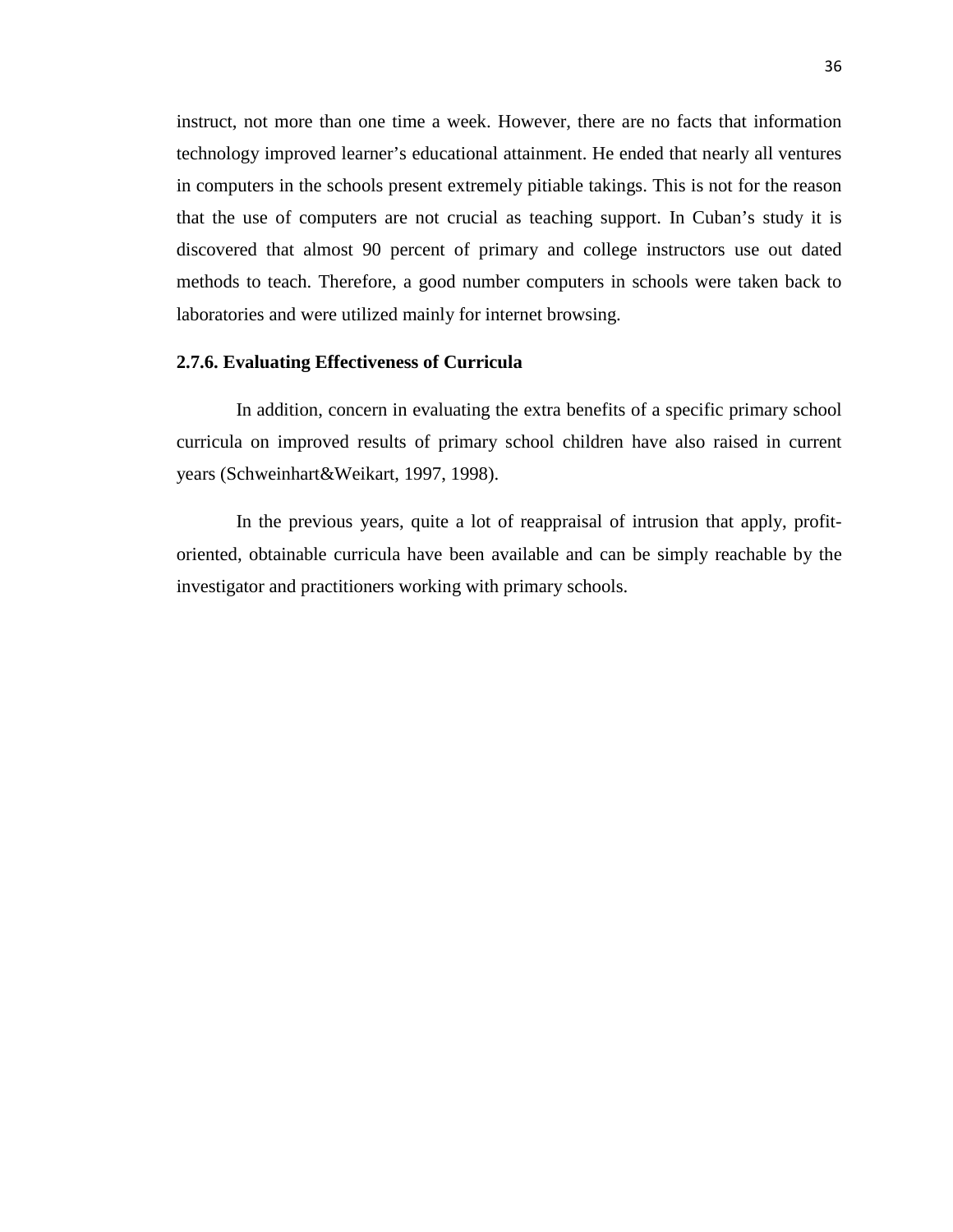## **CHAPTER III**

#### **3.RESEARCH METHODOLOGY**

The chapter highlights the research design, target population, sample size and sampling procedures, research instruments, instrument validity and reliability, data collection, procedure and data analysis technique.

#### **3.1. Method of the Research**

The study was conducted to determine teachers' perspectives on the evaluation of primary schools performance. The method used for the study is "the descriptive method" of research. As affirmed by Fraenkel and Wallen (1993), descriptive analysis is the procedure that necessitates asking a vast category of people questions concerning a specific subject matter. Quantitative method will be used to have validity and reliable data, which is acquired from a specimen rather than the whole population at a particular point in time which can take from one day to a few weeks. Questionnaires will be administered using random sampling technique to find out the viewpoints as well as understanding regarding the matter.

## **3.2. Sample size**

Orodho (2005), describes sample size as a little fraction of outsized populace of people which is considered to be a demonstration of an outsized populace. Borg and Gall (1983), advocate that for descriptive study as well as correlation studies, 30 percent of the cases are the utmost to work with. The researcher therefore, targeted 200 teachers since the larger the sample is the higher the reliability will be. To sample the research subjects to participate in the study, the researcher applied a random sampling technique to select a sample of 5 schools in the study area.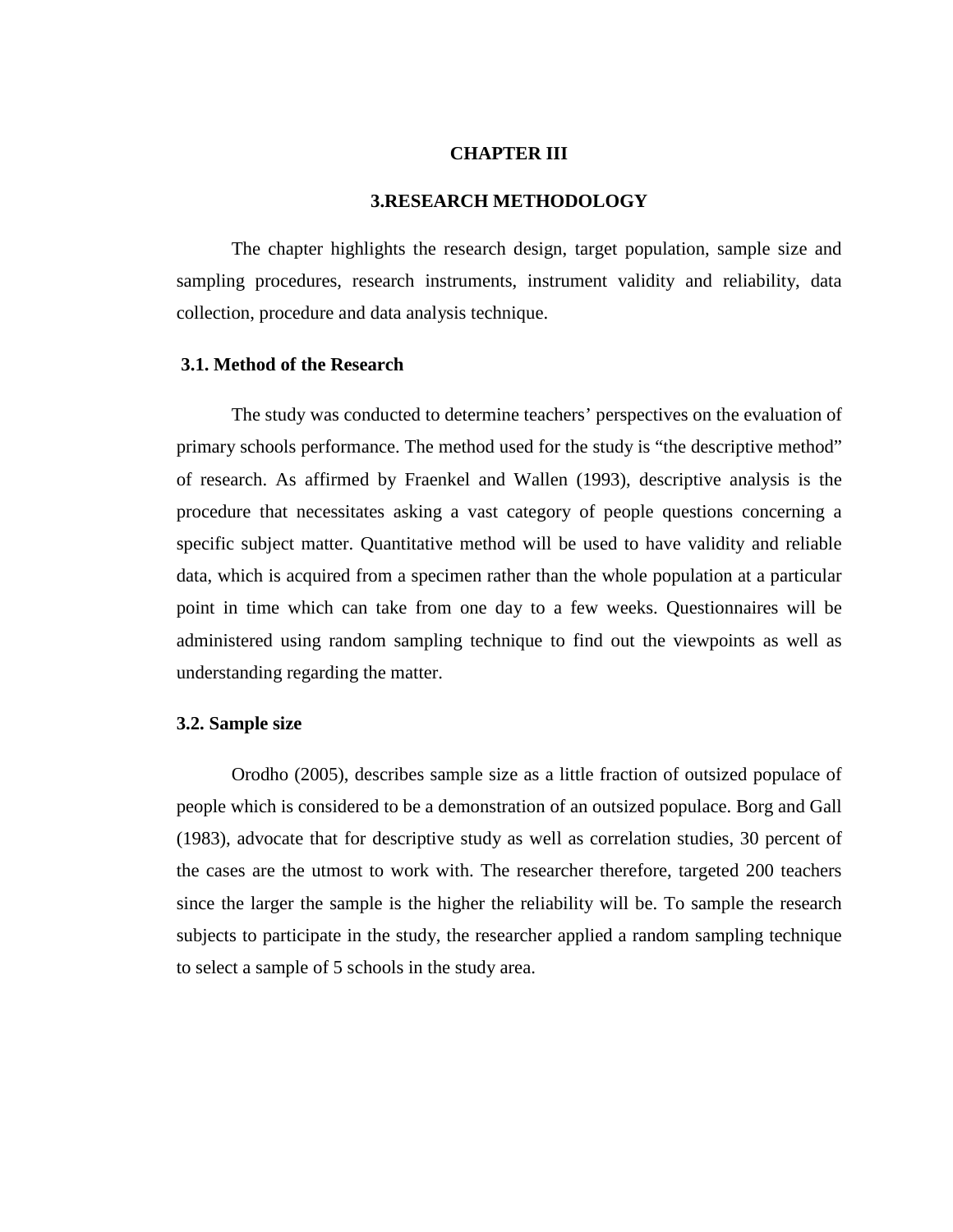#### Table 1

| <b>Names of school</b>        |     | Target sample size Invalid sample size Valid sample size |     |
|-------------------------------|-----|----------------------------------------------------------|-----|
| and $40$<br>Wisdom<br>nursery |     | 20                                                       | 20  |
| primary school                |     |                                                          |     |
| Miracle land school           | 40  | 13                                                       | 27  |
| Potter house<br>nursery       | 40  | 10                                                       | 30  |
| and primary school            |     |                                                          |     |
| Federal staff<br>school 40    |     | 6                                                        | 34  |
| makurdi                       |     |                                                          |     |
| Police children school        | 40  | 12                                                       | 28  |
| <b>Total</b>                  | 200 | 61                                                       | 139 |

*Distribution table of the teachers forming the exemplary According to their schools*

#### **3.3. Data Collection Technique**

Previous studies where scrutinize which hold up the review of the study as well as acquiring information to be used in the search, field investigation base on sampling was applied to support its helpful aspect.

 Foremost, questions to be used in the investigation were agreed on in order to find out the extent of the problems which form the main purpose of the study. By the end of the procedure, the questions that were primarily formed as draft were on hand to be administered. The information that was obtained as an outcome of the questions was programmed and appraised.

## **3.4. Data Collection Process**

The tool used in this research to collect information is questionnaires. Kombo and Tromp (2006), stated that a questionnaire is an investigation tool which can assemble information from an enormous section. The underlying principle in the use of questionnaires was that the individual who will supervise the questionnaire get the chance to develop special relationship. This enables the individual to highlight the major aims of the investigation as well as simplify the items that were complex. It was also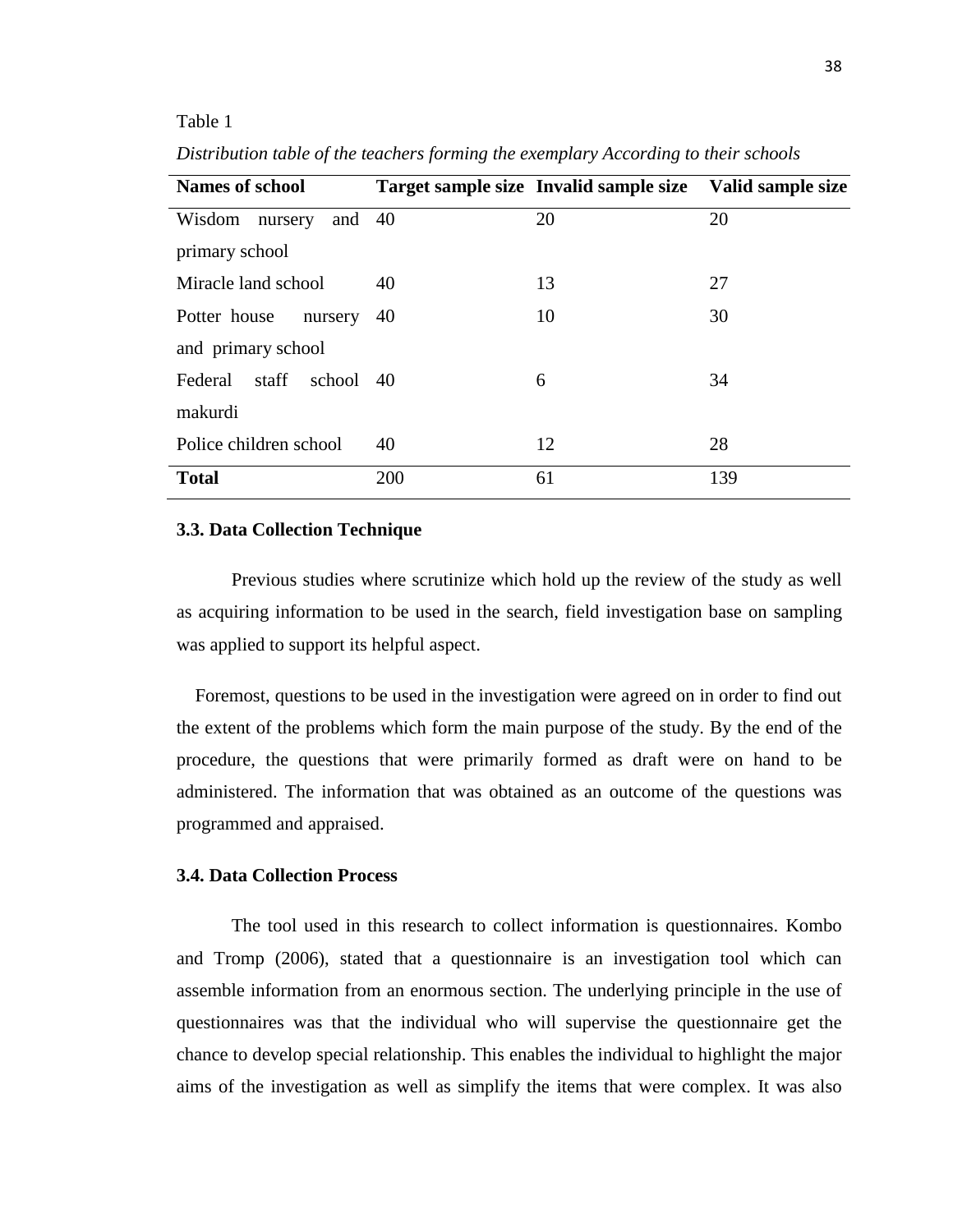allow for invisibility of respondents and standardization of questions which will permit evaluation. Five questionnaire sets were formed. All the questions where written for the teachers and head teachers. Both sets were divided into two sections. The first section (section A) of each questionnaire was used to pull together individual data of the respondents, while section B had questions connected to primary school performance hinged on the study questions.

## **3.5. Analysis of Data**

The data collected were arranged into the concluded research tool, to make out as well as reduce mistakes. The data collected were all classified by allotting numbers so that reactions could be put to in defined groups. The study formed quantitative data, were analyzed using descriptive statistics formulae provided by the Statistical Package for Social Sciences (SPSS) software. The analyzed results were arranged in a table form suitably using frequency, distribution and simple percentages to demonstrate the reactions to the questionnaires.

#### **3.6. Reliability and Validity**

Reliability is described as the level to which the research instrument produces consistent result (Sekaran, 2003), while validity is seen as the test of accuracy in a measurement (Hair, 2010).Validity is how accurate an instrument is at measuring what is intended to be measured. On the other hand, Cronbach's Alpha is one of the tools testing the reliability coefficiency showing the accuracy of the data, Cronbach alpha is generally calculated using SPSS, the steps are click analyze then click scale and then click reliability analysis then click the dialog box click statistics, item scale, scale if deleted, select correlation and then click ok to run the analysis. When Cronbach's alpha reliability result is less than 0.5 is regarded as poor coefficiency reliability.The range from 0.50 to 0.70 is of good reliability and 0.70 to 0.90 is a very good reliability coefficiency and above 0.90 is an excellent reliability (Bassioni, 2008), Cronbach's alpha  $(\alpha)$  ranges: Cronbach's alpha  $(\alpha)$  seen as the test of internal consistency showing how related and connected data.If the correlation is low Cronbach alpha will be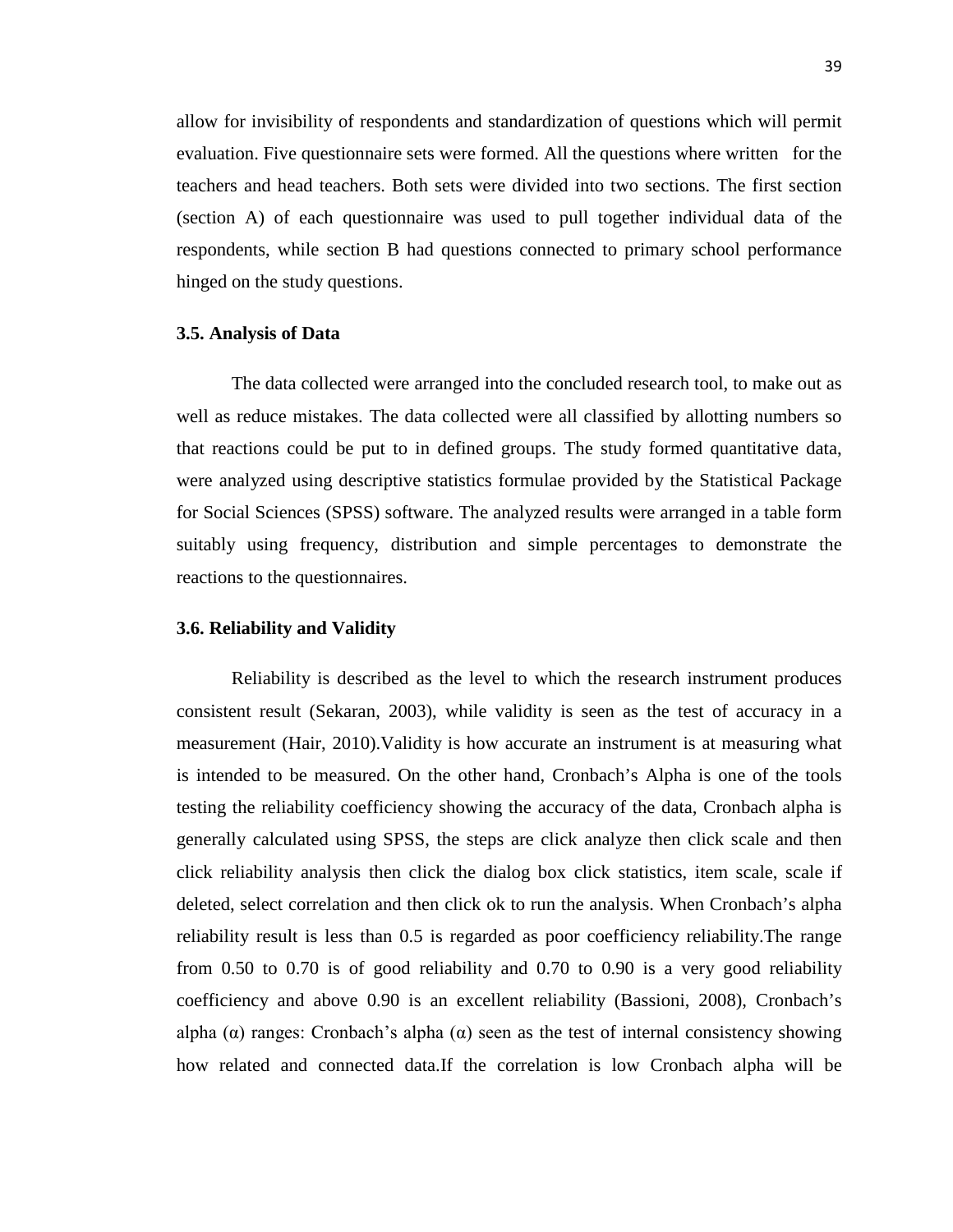low.Likewise if its high alpha will be high (George, 2003). The summary of the rules of accepting the Cronbach value is shown in the table 3.2

Table 2

Sources: (George, 2003) Cronbach's alpha Internal consistency  $\alpha \geq 0.9$  Excellent  $0.9 > \alpha \ge 0.8$  Good  $0.8 > \alpha \ge 0.7$  Acceptable  $0.7 > \alpha \ge 0.6$  Questionable  $0.6 > \alpha \ge 0.5$  Poor  $0.5 > \alpha$  Unacceptable

*Cronbach alpha and internal consistency table*

Therefore, the reliability and validity of this study is given in table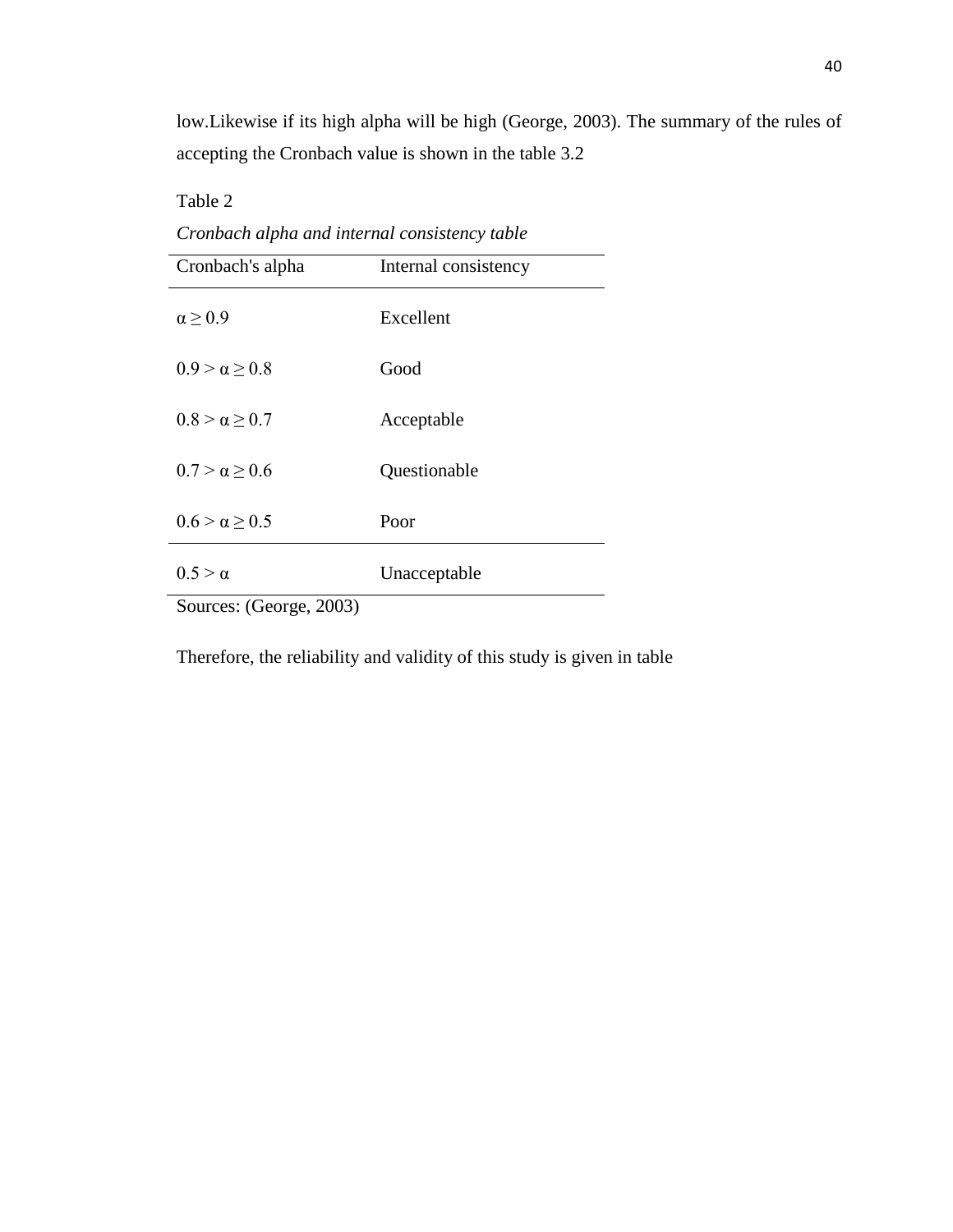Table 3:

*Reliability Statistics*

| <b>Construct</b>                                               | <b>Cronbach's Number</b> |          | <b>Internal</b>    |
|----------------------------------------------------------------|--------------------------|----------|--------------------|
|                                                                | <b>Alpha</b>             | of Items | <b>Consistency</b> |
| Teacher evaluation of the School admin .902<br>system          |                          | 6        | Excellent          |
| Evaluation of the learning process and .928<br>performance     |                          | 16       | Excellent          |
| Evaluation of the school Curriculum and .900<br>implementation |                          | 8        | Excellent          |
| Performance assessment                                         | .923                     | 4        | Excellent          |
| Number of Items                                                | .954                     | 34       | Excellent          |

Cronbach's alpha  $(\alpha)$  is seen as the internal consistency showing how related and connected the data is.If the correlation is low, Cronbach Alpha will be low and if it is high, the Cronbach Alpha will be high.Therefore, the internal consistency is excellent, given the .954 cronbach alpha is excellent for the validity and reliability of the data obtained from this research.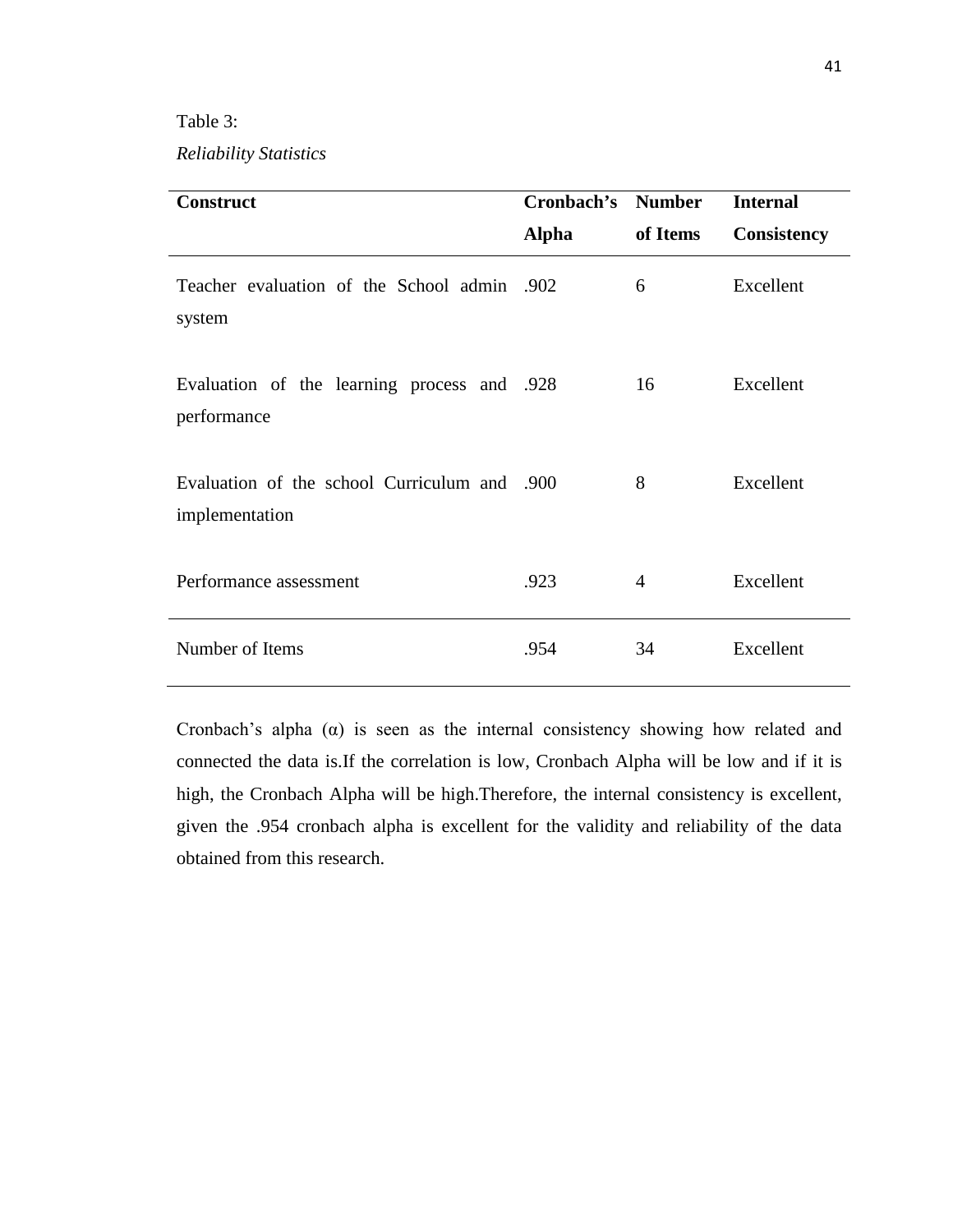## **CHAPTER IV**

## **4. PRESENTATION OF FINDINGS**

Chapter four covers presentation of statistical results, findings, and discussion of the data collected and analyzed from the questionnaires.

## **4.1 Demographic Variables**

The demographic variables of the assessment of the selected schools staff will be illustrated according to name of school, position of respondent, age range, marital status, gender, highest qualification, and type of school and the years of working in the school. The demographic variables were analyzed using frequencies of statistical package for social sciences. 200 questionnaires were administered in five selected primary schools and 139 were returned and were valid while 61 questionnaires were invalid but due to the fact that the teachers were not up to the sample size as illustrated in table 3.1. (Chapter 3).

## **4.1.1:Name of school of the respondent**

Table 4.1:

|                                | <b>Frequency</b> | percent | <b>Validity</b> | <b>Cumulative</b> |
|--------------------------------|------------------|---------|-----------------|-------------------|
|                                |                  | age     | percentage      | percentage        |
| and 20<br>Wisdom<br>nursery    |                  | 14.4    | 14.4            | 14.4              |
| primary school                 |                  |         |                 |                   |
| Miracle land school            | 27               | 19.4    | 19.4            | 33.8              |
| Potter house<br>nursery and 30 |                  | 21.6    | 21.6            | 55.4              |
| primary school                 |                  |         |                 |                   |
| Federal<br>staff<br>school 34  |                  | 24.5    | 24.5            | 79.9              |
| makurdi                        |                  |         |                 |                   |
| Police children school         | 28               | 20.1    | 20.1            | 100.0             |
| <b>Total</b>                   | 13               | 100.0   | 100.0           |                   |

*Name of school of the respondent*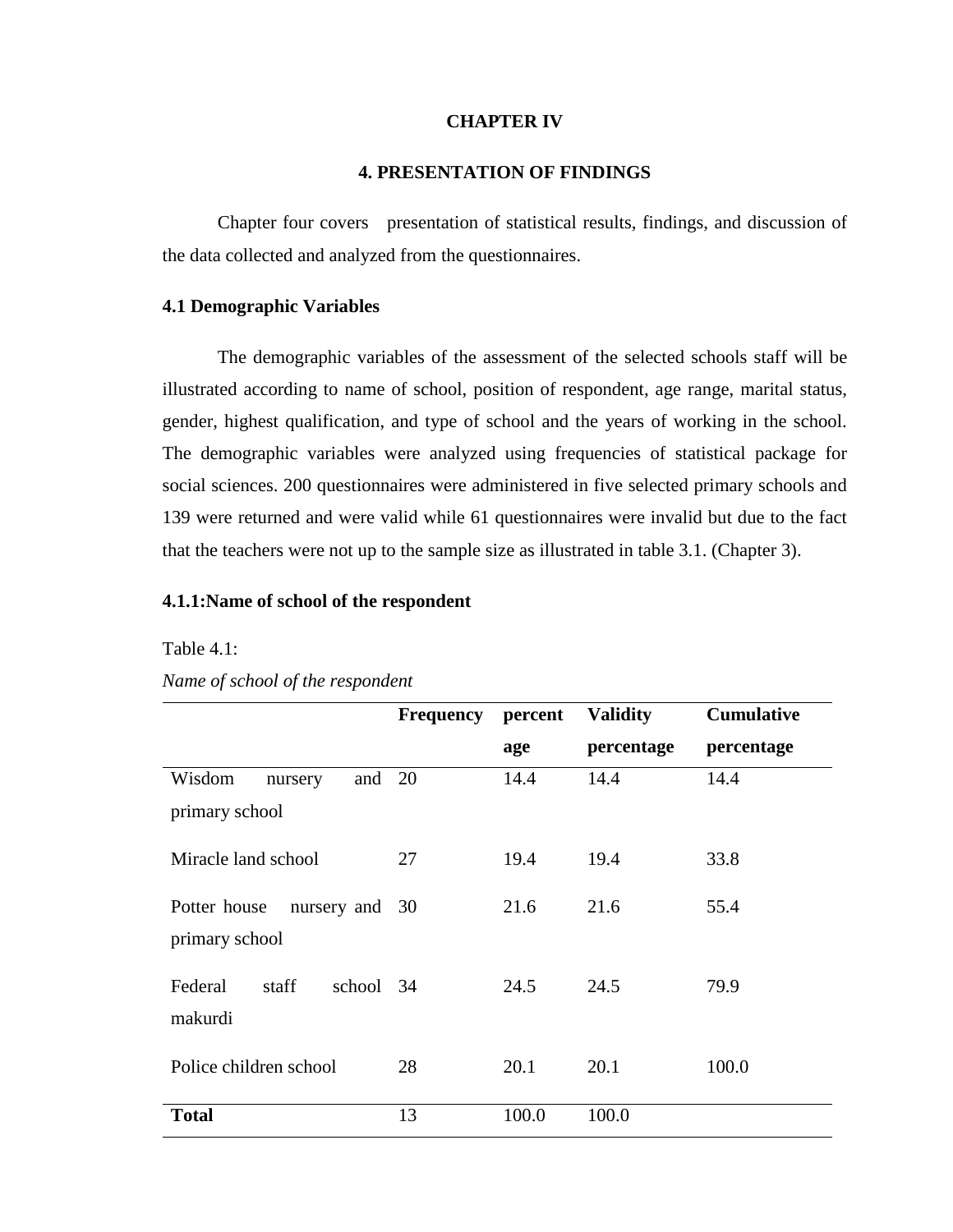Table 4.1 illustrates the name of school of the respondent in response to frequency, percentage, valid percentage, and cumulative percentage of the respondents. Wisdom nursery and primary school has 20 respondents with 14.4 percentage while Miracle land school has 27 respondents with 1.4 validity percentage, Potter house nursery and primary school with 30 respondents with 21.6 percentage, Federal staff school makurdi has 34 respondents with 24.5 percentage while Police children school has 28 respondents with 20.1 percentage. Therefore, Federal staff school makurdi has the highest percentage with 24.5 percentage then Potter house nursery and primary school with 21.6 percentage, Police children school with 20.1 percentage, Miracle land school with 19.4 percentage with the least Wisdom nursery and primary school with 14Percentage.

#### **4.1.2 Position of respondent**

Table 4.2:

|                         | <b>Frequency</b> | Percentage | <b>Valid</b> | <b>Cumulative</b> |
|-------------------------|------------------|------------|--------------|-------------------|
|                         |                  |            | percentage   | percentage        |
| Class teacher           | 118              | 84.9       | 84.9         | 84.9              |
| Administrative<br>staff | 21               | 15.1       | 15.1         | 100               |
| <b>Total</b>            | 139              | 100.0      | 100.0        |                   |

Table 4.2 illustrates the position of the respondents based on the frequency, percentage, validity percentage and cumulative percentage. 118 class teachers exhibited 84.9 percentage while 21 administrative staff had 15.1 percentage. This indicates that more class teachers responded to the survey questions.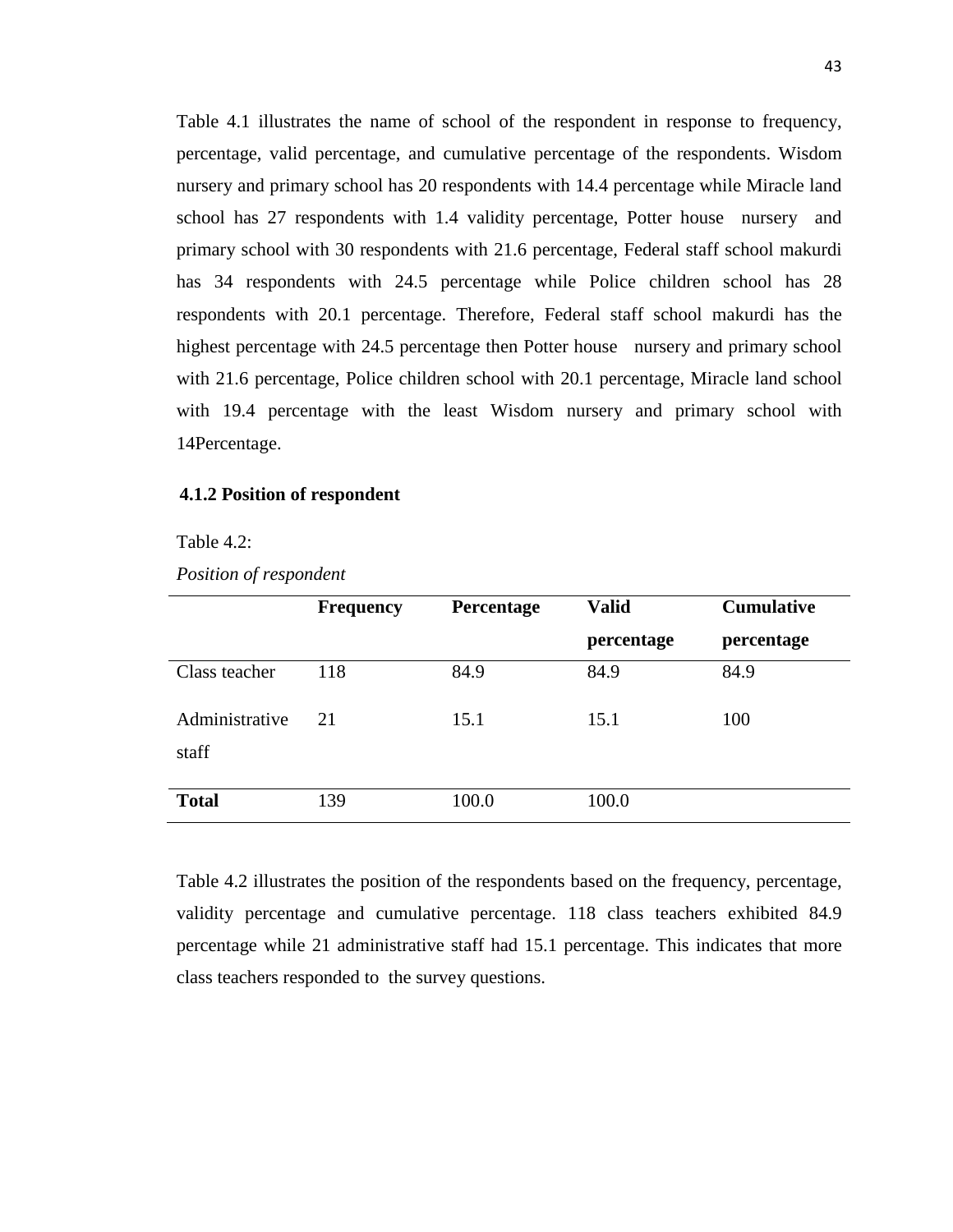#### **4.1.3: Age of the respondents**

Table 4.3:

|              | <b>Frequency</b> | Percentage | <b>Validity</b> | <b>Cumulative</b> |
|--------------|------------------|------------|-----------------|-------------------|
|              |                  |            | Percentage      | Percentage        |
| $21 - 25$    | 26               | 18.7       | 18.7            | 18.7              |
| $26 - 30$    | 65               | 46.8       | 46.8            | 65.5              |
| $31 - 35$    | 38               | 27.3       | 27.3            | 92.8              |
| $36-40$      | 6                | 4.3        | 4.3             | 97.1              |
| 40 above     | $\overline{4}$   | 2.9        | 2.9             | 100.0             |
| <b>Total</b> | 139              | 100.0      | 100.0           |                   |

*Age of the respondents*

Table 4.3 illustrates the age of the respondents based on the frequency, percentage, validity percentage and cumulative percentage. The respondents from 21 to 25 were 26 with 18.7 percentage, respondents from 2 to 30 were 65 with 46.8 percentage, the respondents from 31 to 35 are 38 percentage, the respondents from 36-40 are with 4.3 percentage while 40 and above respondents were with 2.9 percentage. Hence the highest respondent falls within the age range 26 to 30 with 46.8 percentage, then 31 to 35 with 27.3 percentage followed by 21 to 25 with 18.7 percentage 36 to 40 with 2.9 percentageand 40 and the lowest with 2.9 percentage.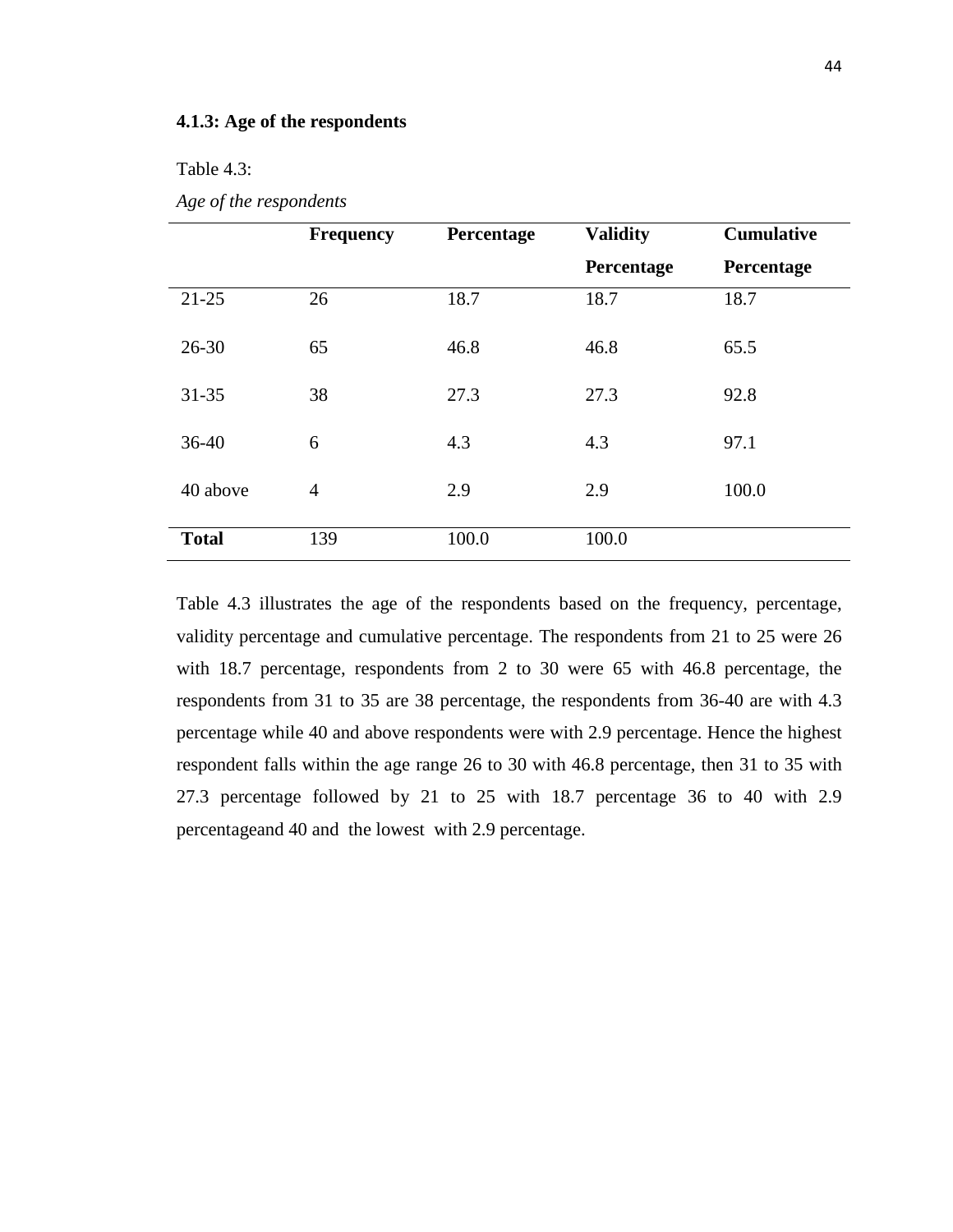## **4.1.4**: **Marital status of the respondents**

#### Table 4.4:

## *Marital status of the respondents*

|              | <b>Frequency</b> | Percentage | <b>Validity</b> | <b>Cumulative</b> |
|--------------|------------------|------------|-----------------|-------------------|
|              |                  |            | percentage      | percentage        |
| Single       | 54               | 38.8       | 38.8            | 38.8              |
| Married      | 77               | 55.4       | 55.4            | 94.2              |
| Widowed      | 7                | 5.0        | 5.0             | 99.3              |
| Divorced     | 1                | .7         | .7              | 100.0             |
| <b>Total</b> | 139              | 100        | 100.0           |                   |

Table 4.4 illustrates the marital status of the respondents based on its frequency, percentage, and validity percentage and cumulative frequency.Singlerespondents 54 had 38.8 percentage, marriedrespondents 77had 55.4 percentage, widowed respondents 7 with 5.0 percentage, divorced respondents just 1 with .7 percentage. Therefore, the highest marital status of the respondents are the married ones with 55.4 percentage followed by the single with 38.8 percentage the widowed with 5.0 percentage and the divorced respondent which is the divorced had .7 percent.

## **4.1.5:Gender of the respondents**

*Table 4.5:* 

|              | <b>Frequency</b> | Percentage | <b>Validity</b> | <b>Cumulative</b> |
|--------------|------------------|------------|-----------------|-------------------|
|              |                  |            | percentage      | percentage        |
| Male         | 65               | 46.8       | 46.8            | 46.8              |
| Female       | 74               | 53.2       | 53.2            | 100.0             |
| <b>Total</b> | 139              | 100.0      | 100.0           | 100.0             |

*Gender of the respondents*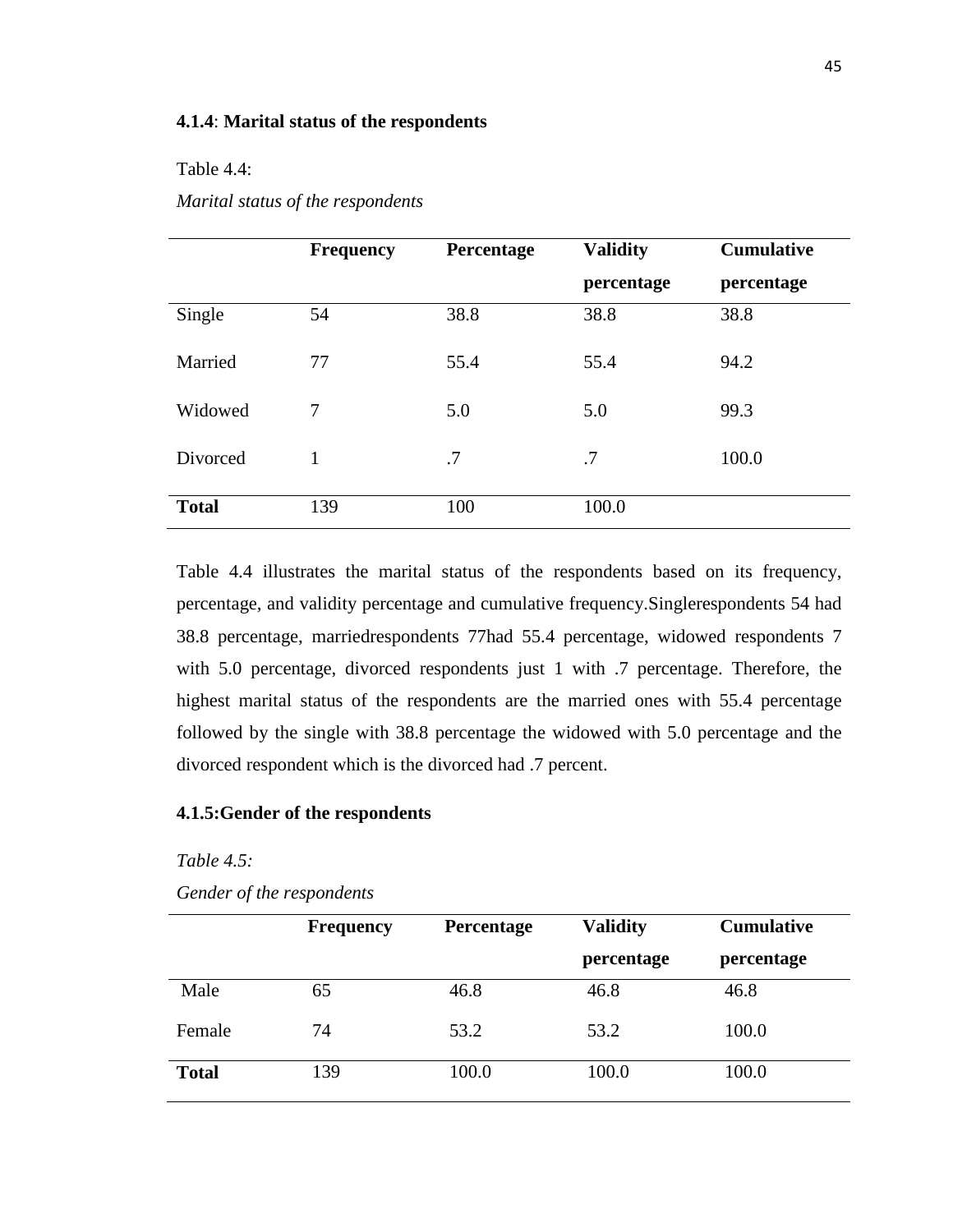Table 4.5 illustrates the gender showing the frequency, percentage, validity percentage, and its cumulative frequency. Male respondents had 65 with 46.8 percentage while female respondents 74 had 53.4 percentage which indicates that the highest respondents were female with 53.2 validity percentage then the male respondents with 46.8 percentage.

## **4.1.6: Highest qualification attained of the respondents**

Table 4.6:

|              | <b>Frequency</b> | percentage   | <b>Validity</b> | <b>Cumulative</b> |
|--------------|------------------|--------------|-----------------|-------------------|
|              |                  |              | percentage      | percentage        |
| <b>SSCE</b>  | 3                | 3            | 2.2             | 2.2               |
| <b>NCE</b>   | 48               | 34.5         | 34.5            | 36.7              |
| Degree       | 74               | 53.2         | 53.2            | 89.9              |
| Master       | 13               | 9.4          | 9.4             | 99.3              |
| PhD          | $\mathbf{1}$     | $\mathbf{1}$ | .7              | 100.0             |
| <b>Total</b> | 139              | 139          | 100.0           |                   |

*Highest qualification attained of the respondents*

Table 4.6 illustrates the highest qualification of the respondents showing the frequency, percentage, validity percentage and the cumulative frequency. Therefore 3 SSCE respondents had 2.2 validity percentage, NCE respondents 48 had validity percentage of 34.5, Degree respondents 74 had 53.2, validity percentage 13 Master respondentshad validity percentage 9.4 and 1 PhD respondent had .7 validity percentage.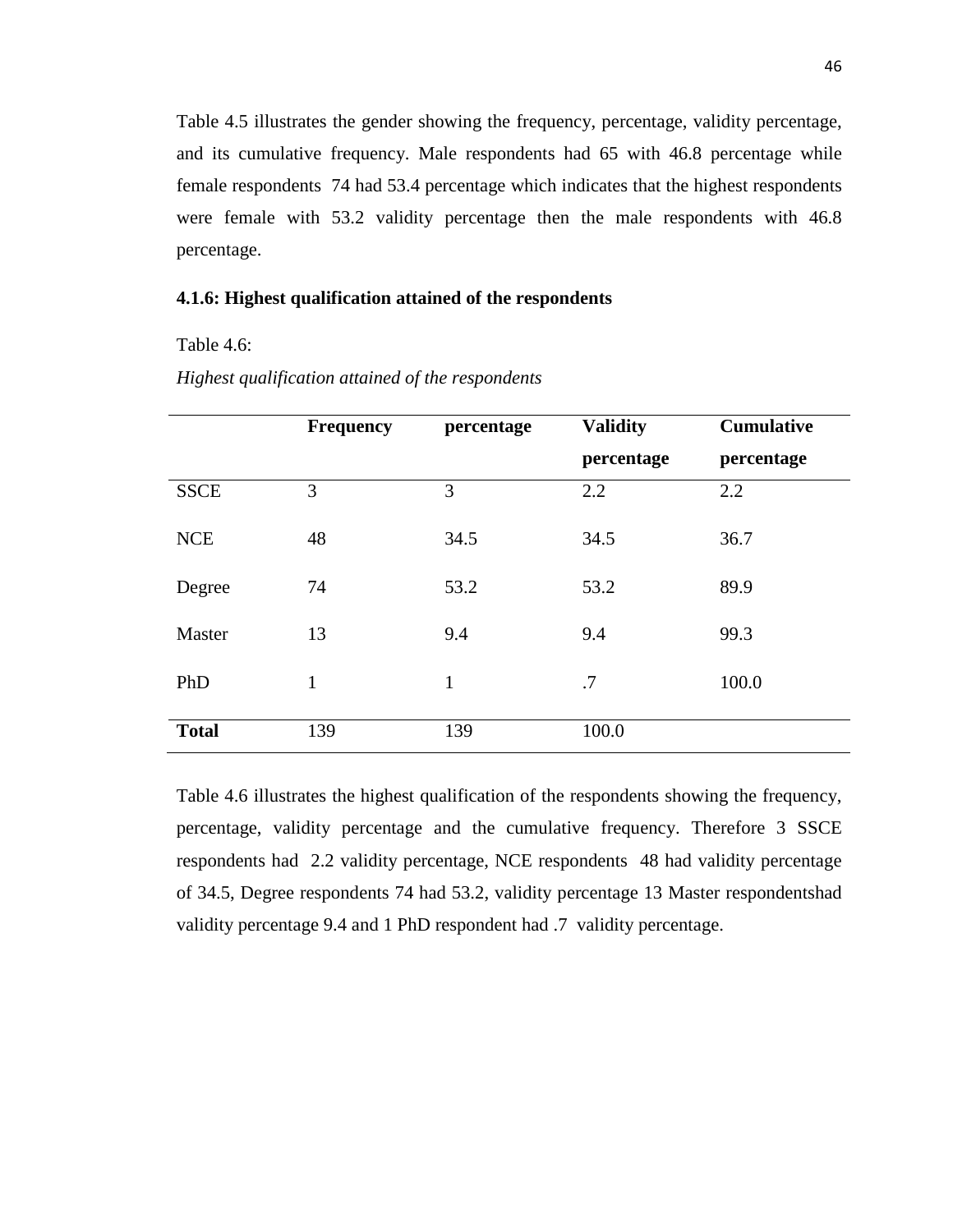Table 4.7:

|               | <b>Frequenc</b> | <b>Percentag</b> | Validitypercentag | <b>Cumulativepercentag</b> |
|---------------|-----------------|------------------|-------------------|----------------------------|
|               | y               | e                | e                 | e                          |
| Government 64 |                 | 46.0             | 46.0              | 46.0                       |
| Privets       | 74              | 53.2             | 53.2              | 99.3                       |
| Community     | $\mathbf{1}$    | .7               | .7                | 100.0                      |
| <b>Total</b>  | 139             | 100.0            | 100.0             |                            |

*Type of school of the respondents*

Table 4.7 illustrates the type of school of the respondent showing the frequency, percentage, and validity percentage with the cumulative frequency. Therefore 64 respondent from government school had a validity percentage of 46.0, 74 respondent from private schools had a validity percentage of 53.2 and 1respondent from community school had a validity percentage of .7.

## **4.1.8: For how long have you worked in this school?**

| Table 4.8: For how long have you worked in this school? |  |  |  |
|---------------------------------------------------------|--|--|--|
|                                                         |  |  |  |

|               | <b>Frequency</b> | Percent | Valid percent | <b>Cumulative</b> |
|---------------|------------------|---------|---------------|-------------------|
| $1-5$ years   | 29               | 29      | 20.9          | 20.9              |
| 5-10 years    | 35               | 35      | 25.2          | 46.0              |
| $10-15$ years | 67               | 67      | 48.2          | 94.2              |
| $15-20$ years | 8                | 8       | 5.8           | 100.0             |
| <b>Total</b>  | 139              | 139     | 100.0         |                   |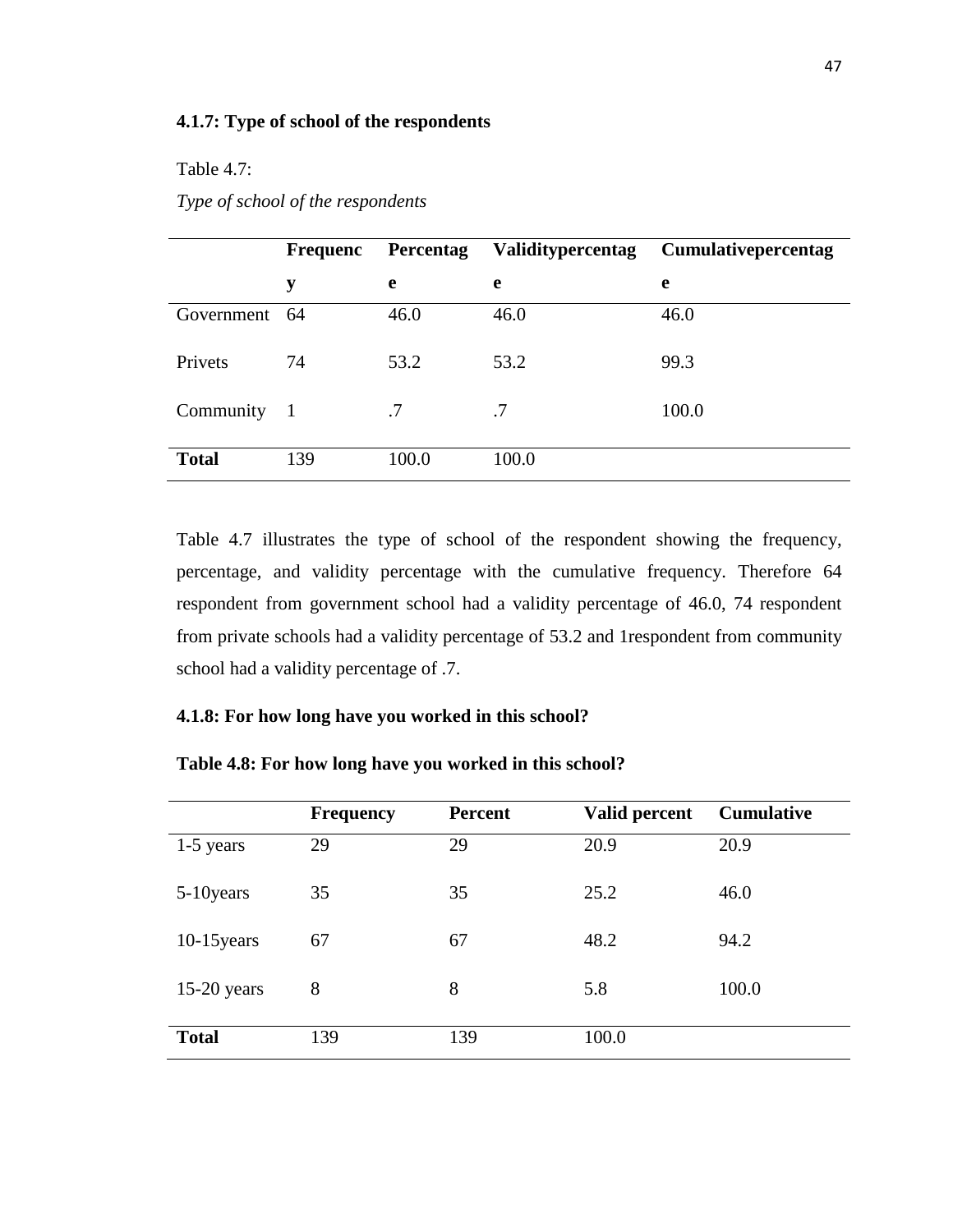Table 4.8 illustrates how long the teachers have worked in the school, showing the frequency, percentage, validity percentage, and the cumulative frequency. 29 respondent with 1-5years experience had a validity percentage of 20.9, 35 respondents with 5- 10years experience had a 25.2 validity percentage, 67 respondents with 10- 15yearsexperience had a 48.2 validity percentage and 8 respondent with15-20years experience had a 5.8 validity percentage.

## **4.2: Teacher evaluation of the school administrative system**

Table 4.9:

| <b>Questions</b>                                     | <b>SA</b>     | $\mathbf{A}$  | <b>NS</b>     | D              | <b>SD</b>      |
|------------------------------------------------------|---------------|---------------|---------------|----------------|----------------|
|                                                      | $\frac{0}{0}$ | $\frac{0}{0}$ | $\frac{0}{0}$ | $\frac{0}{0}$  | $\frac{6}{9}$  |
| Do you think that quality assurance tools            | 85            | 32            | 19            | $\overline{2}$ | 1              |
| are important in primary schools?                    | (61.2)        | (23.0)        | (13.7)        | (1.4)          | (.7)           |
| Are there factors that affect the quality in         | 67            | 50            | 19            | 3              |                |
| your school?                                         | (48.2)        | (36.0)        | (13.7)        | (2.2)          |                |
| Can development be monitored in your<br>school?      | 68            | 39            | 29            | $\overline{2}$ | $\mathbf{1}$   |
|                                                      | 48.9          | 28.1          | 20.9          | 1.4            | .7             |
| Are there performance motivators for                 | 62            | 37            | 26            | 13             | $\mathbf{1}$   |
| teachers in your school?                             | 44.6          | 26.6          | 18.7          | 9.4            | .7             |
| Do you think anything can be done to                 | 73            | 33            | 23            | 6              | $\overline{4}$ |
| improve teacher motivation in your school?           | 52.5          | 23.7          | 16.5          | 4.3            | 2.9            |
| Do you face problems as a teacher in your<br>school? | 65            | 39            | 27            | 6              | $\overline{2}$ |
|                                                      | 46.8          | 28.1          | 19.4          | 4.3            | 1.4            |

*Respondent percentage in teacher evaluation of the school administrative system* 

**Note: SA=Strongly Agree, A= Agree, NS=Not Sure, D=Disagree, SD=Strongly Disagree**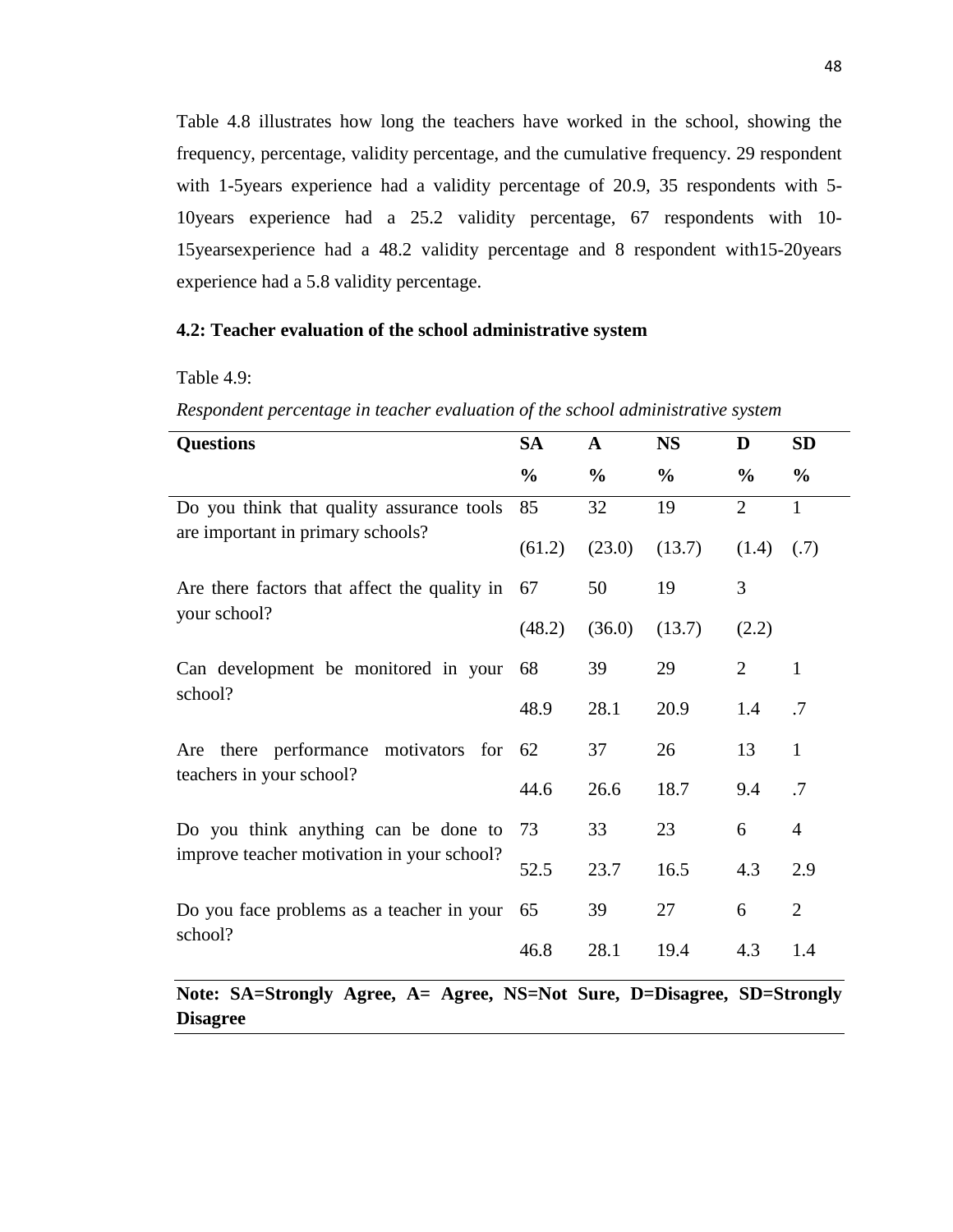Question 9 shows how quality assurance tools are important to primary schools showing its frequency, percentage, validity percentage, and cumulative frequency. Strongly agreed respondents are 85 with a validity percentage of 61.2, agreed respondents are 32 with a validity percentage of 23.0, not sure respondents are 19 with a validity percentage of 13.7, disagreed respondents are 2 with a validity percentage 1.4, strongly disagreed respondent is 1 with a validity percentage of .7. 85 respondents agree that quality assurance tools are important in primary schools.

Question 10 examines if there are factors that affect the quality in their school, showing frequency, percentage, validity percentage, and cumulative frequency. 67strongly agreed had a validity percentage of 48.2, with 50 agreed respondents had a validity percentage of 36.0, 19 had a validity percentage of 13.7, 3 disagreed respondent had a validity percentage of 2.2. 67 respondents signify that there are factors that affect the quality of primary schools.

Question 11 seeked if development can be monitored in the respondent's school showing frequency, percentage validity percentage and cumulative frequency. 68 strongly agreed respondents had a validity percentage of 48.9, 39 agreed respondents had a validity percentage of 28.1, 29 not sure respondents had a validity percentage of 20.9, 2 disagreed respondent had a validity percentage of 1.4 and 1 strongly disagreed respondent had a validity percentage of .7. The results in this table show that development can be monitored with the highest frequency of 68 respondents.

Question 12 seeked if there are performance motivators for teachers in the respondents' schools showing frequency, percentage, validity percentage, and cumulative frequency. 62 strongly agreed respondents had a validity percentage of 44.6, 37 agreed respondents had a validity percentage of 26.6, 26 not sure respondents had a validity percentage of 18.7, 13 disagreed had a validity percentage of 9.4, 1 strongly disagreed respondent had a validity percentage of .7. The above table shows that there are performance motivations for teachers in the respondent's schools with a frequency of 62.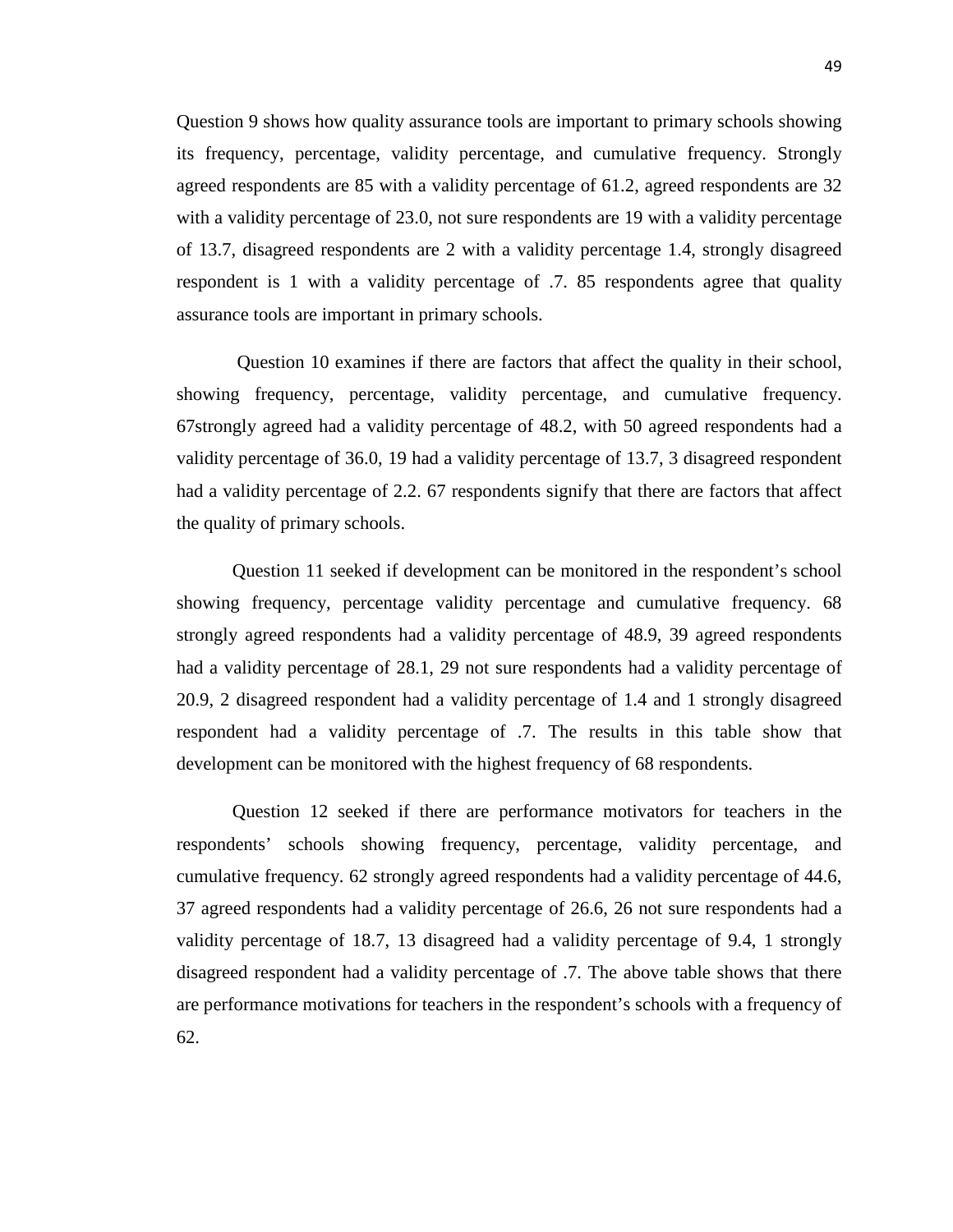Question 13 asked if anything can be done to improve teacher motivation in school, showing the frequency, percentage, validity percentage and cumulative frequency. 73 strongly agreed respondents had a validity percentage of 52.5, 33 agreed respondents had a validity percentage of 23.7, 23 not sure respondents had a validity percentage of 1.5, 6 disagreed had a validity percentage of 4.3, 4 strongly disagreed respondents had a validity percentage of 2.9. Since strongly agreed has the highest respondents, this means that something can be done to improve teacher motivation in primary schools.

Question 14 asked if people face problems as a teacher in their schools. Showing frequency, percentage, validity percentage and cumulative frequency. 65strongly agreed respondents had a validity percentage of 46.8, 39 agreed respondents had a validity percentage of 28.1, 27 not sure had a validity percentage of 19.4, 6 disagreed respondents had a validity percentage of 4.3, 2 strongly disagreed respondents had a validity percentage of 1.4. Therefore strongly agreed respondents are higher in frequency which means that people face problems as teachers in the school.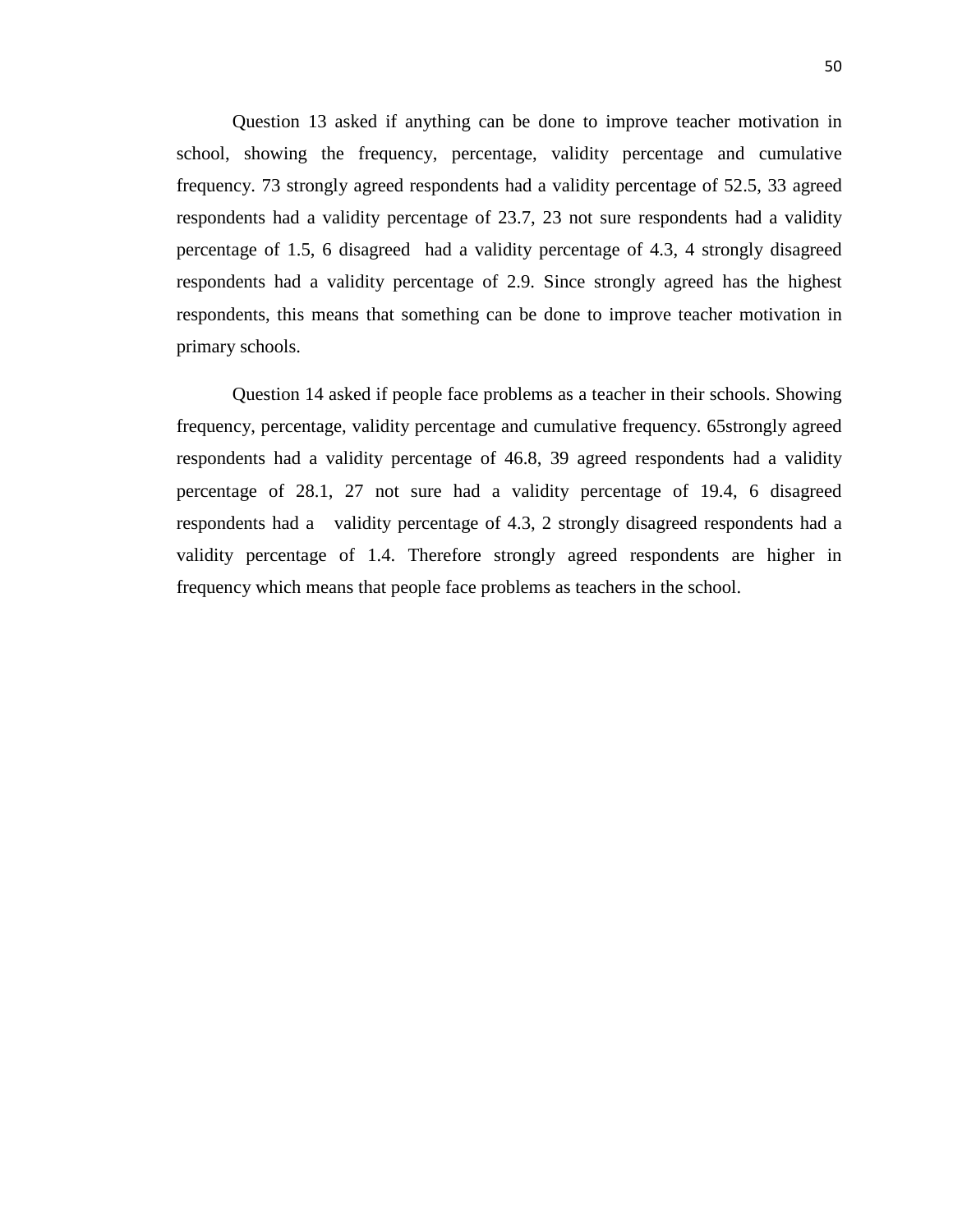## **4.3: Evaluation of the learning process and performance**

## Table 10

*Evaluation of learning process and performance. Respondents percentages*

| <b>Questions</b>                              | <b>SA</b>     | $\mathbf A$   | $\mathbf N$   | D             | <b>SD</b>      |  |
|-----------------------------------------------|---------------|---------------|---------------|---------------|----------------|--|
|                                               | $\frac{0}{0}$ | $\frac{0}{0}$ | $\frac{0}{0}$ | $\frac{0}{0}$ | $\frac{0}{0}$  |  |
| students possess good attitudes,<br>Do        | 55            | 49            | 21            | 10            | $\overline{4}$ |  |
| motivation and interests in learning          | (39.6)        | (35.3)        | (15.1)        | (7.2)         | (2.9)          |  |
| Do you think students are able to             | 51            | 56            | 19            | 9             | $\overline{4}$ |  |
| effectively apply learning strategies and     | (36.7)        | (40.0)        | (13.7)        | (6.5)         | (2.9)          |  |
| resources in their learning, thus attaining   |               |               |               |               |                |  |
| their learning goals?                         |               |               |               |               |                |  |
| Do you think students will be able to         | 45            | 57            | 27            | 8             | $\overline{2}$ |  |
| utilize<br>feedback<br>improve<br>their<br>to | (32.4)        | (41.0)        | (19.4)        | (5.8)         | (1.4)          |  |
| learning?                                     |               |               |               |               |                |  |
|                                               |               |               |               |               |                |  |
| Do students successfully acquire and          | 47            | 56            | 24            | 9             | 3              |  |
| apply knowledge and skills?                   | (33.8)        | (40.3)        | (17.3)        | (6.5)         | (2.2)          |  |
| Do students perform well in their             | 43            | 58            | 28            | 10            |                |  |
| learning activities and assignments?          | (30.9)        | (41.7)        | (20.1)        | (7.2)         |                |  |
| Do they perform well in the aspect of         | 41            | 58            | 23            | 15            | $\overline{2}$ |  |
| generic skills?                               | (29.5)        | (41.7)        | (16.5)        | (10.8)        | (1.4)          |  |
| developed<br>students<br>in<br>their<br>Have  | 40            | 61            | 23            | 14            | $\mathbf{1}$   |  |
| reading skills?                               | (28.8)        | (43.9)        | (16.5)        | (10.1)        | (.7)           |  |
| Do you think teachers design their            | 40            | 60            | 25            | 9             | 5              |  |
| teaching content and adopt teaching           | (28.8)        | (43.2)        | (18.0)        | (6.5)         | (3.6)          |  |
| strategies according to their teaching        |               |               |               |               |                |  |
| objectives and students' abilities?           |               |               |               |               |                |  |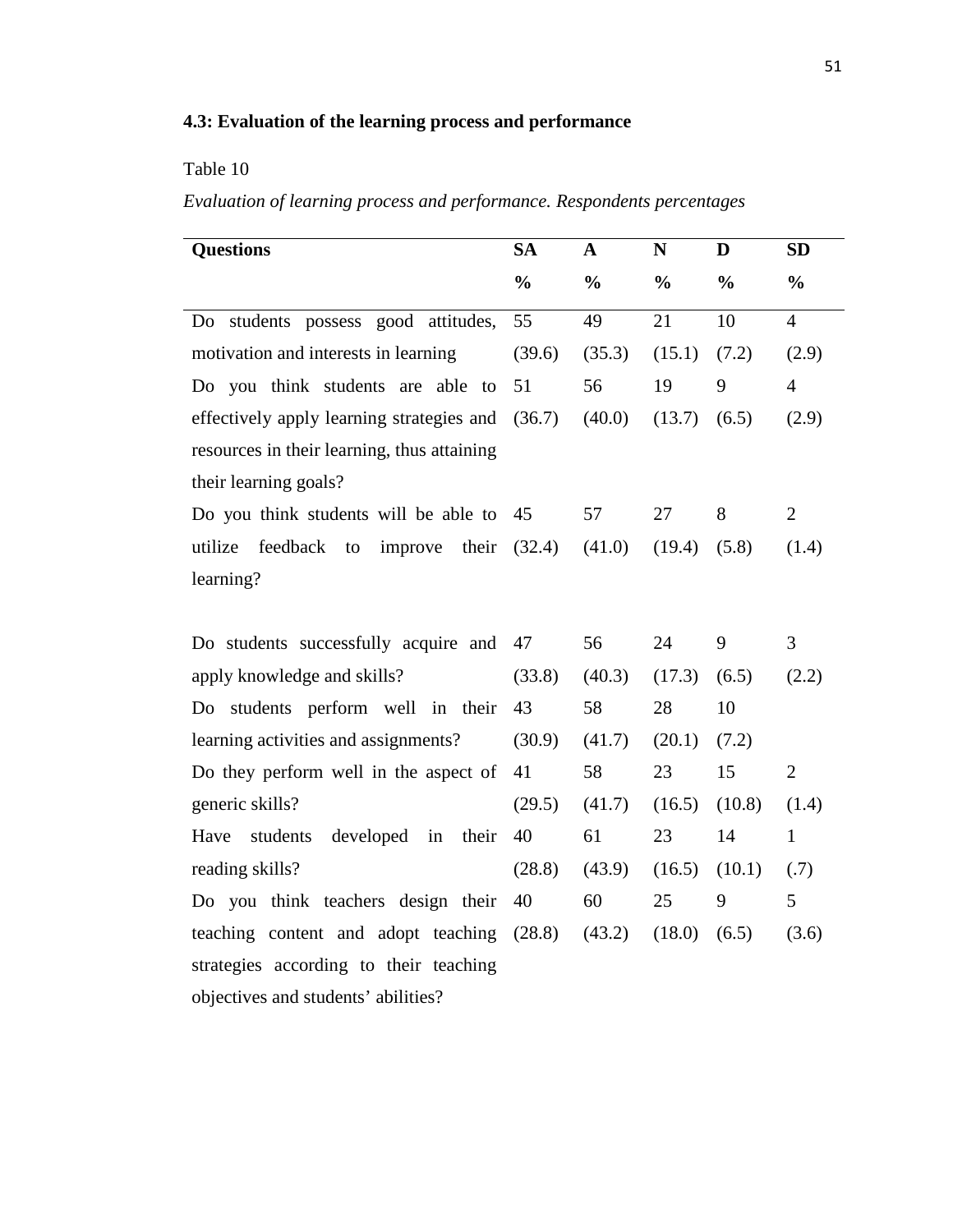| Are teacher's communication skills effective 57      |        | 49                | 20               | 8      | 5              |
|------------------------------------------------------|--------|-------------------|------------------|--------|----------------|
| in promoting student learning?                       | (41.0) | (35.3)            | (14.4)           | (5.8)  | (3.6)          |
| Are teachers flexible in adjusting their 54          |        | 55                | 22               | 5      | 3              |
| teaching pace and strategies to promote (38.8)       |        | (39.6)            | (15.8)           | (3.6)  | (2.2)          |
| student learning to cater for different learning     |        |                   |                  |        |                |
| needs?                                               |        |                   |                  |        |                |
| Are teachers able to create a good classroom         | 60     | 42                | 25               | 9      | $\mathfrak{Z}$ |
| learning environment for students?                   | (43.2) | (30.2)            | (18.0)           | (6.5)  | (2.2)          |
|                                                      |        |                   |                  |        |                |
| Are teachers able to create a good classroom         | 60     | 42                | 25               | 9      | 3              |
| learning environment                                 | (43.2) | (30.2)            | (18.0)           | (6.5)  | (2.2)          |
| Is classroom management effective?                   | 56     | 44                | 25               | 9      | 5              |
|                                                      | (40.3) | (31.7)            | (18.0)           | (6.5)  | (3.5)          |
|                                                      |        |                   |                  |        |                |
| able to provide various<br>teachers<br>Are           | 51     | 47                | 22               | 14     | 5              |
| opportunities for students to participate and (36.7) |        | (33.8)            | (15.8)           | (10.1) | (3.6)          |
| share experiences, with a view to promoting          |        |                   |                  |        |                |
| class interaction and enhancing learning             |        |                   |                  |        |                |
| effectiveness?                                       |        |                   |                  |        |                |
|                                                      |        |                   |                  |        |                |
| equipped with<br>subject 55<br>teachers<br>Are       |        | 44                | 26               | 10     | $\overline{4}$ |
| knowledge and do they have a good teaching (39.6)    |        | (31.7)            | (18.)            | (7.2)  | (2.9)          |
| attitude?                                            |        |                   |                  |        |                |
|                                                      |        |                   |                  |        |                |
| Do they pitch their expectations of students at 54   |        | 47                | 29               | 6      | 3              |
| an appropriate level?                                |        | $(38.8)$ $(33.8)$ | $(20.9)$ $(4.3)$ |        | (2.2)          |

# **Note: SA= Strongly Agreed A= Agreed N= Not sure D=Disagreed SD= Strongly Disagreed**

Question 15 indicates that students possess good attitudes, motivation and interests in learning and shows frequency, percentage, validity percentage and cumulative. 55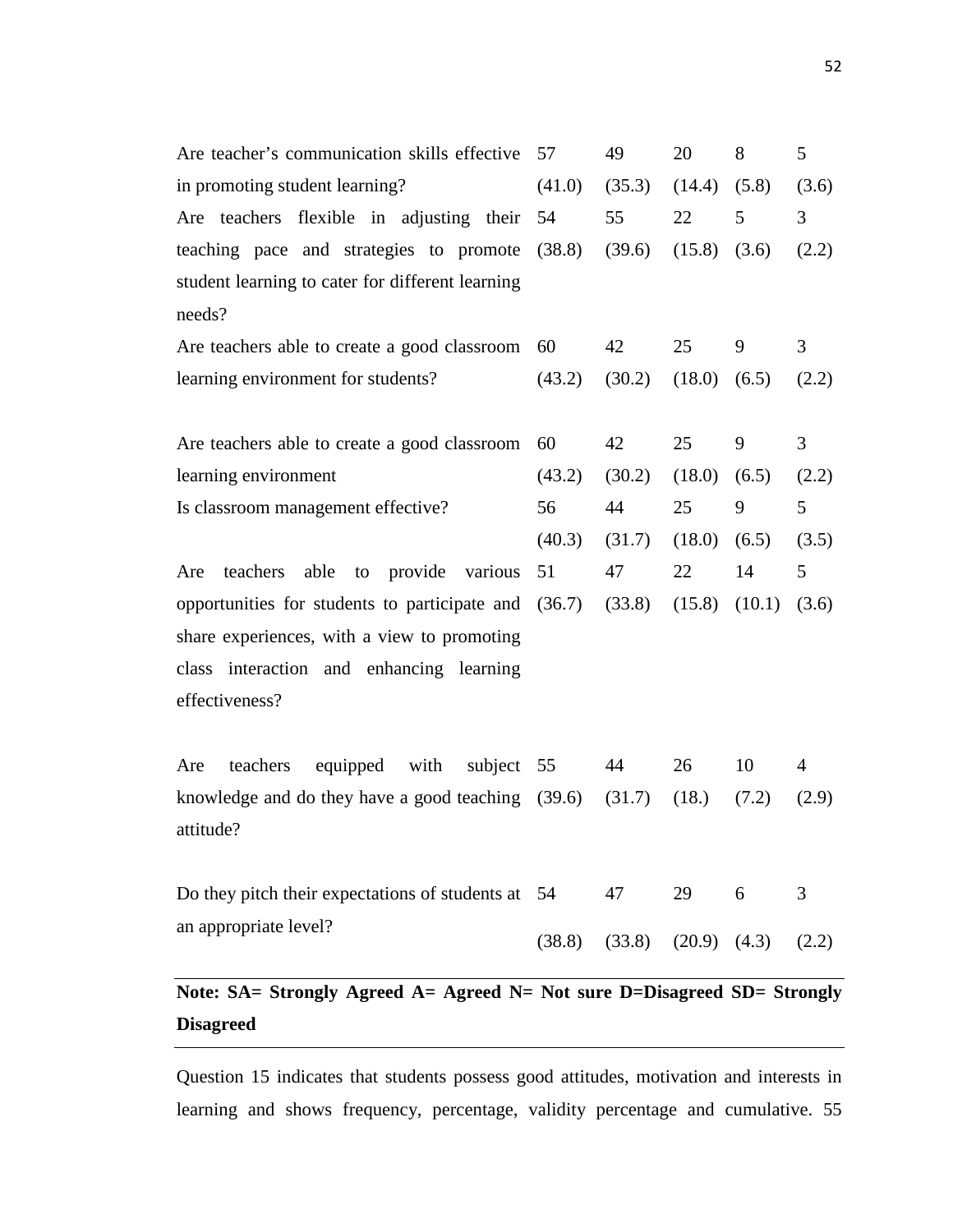respondents strongly agreed with a validity percentage of 39.6, 49 agreed with a valid percentage of 35.3, 21 not sure respondents with a valid percentage of 15.1, 4 disagreed respondents had a validity percentage of 7.2, 4 strongly disagreed respondents had a validity percentage of 2.9. The strongly agreed with the highest respondent which mean that the students possess good attitudes, motivation and interests in learning.

Question 16 illustrates that the students are able to effectively apply learning strategies and resources in their learning, thus attaining their learning goals, shows the frequency, percentage, validity percentage and a cumulative frequency. 51 strongly agreed respondents had a validity percentage of 36.7, 56 agreed respondents had a validity percentage of 40.0, 19 not sure respondents had a validity percentage of 13.7, 9 disagreed respondents had a validity percentage of 6.5, 4 strongly disagreed respondents had a validity percentage of 2.9. Hence agreed respondents have the highest percentage showing that the pupils are able to effectively apply learning strategies to attain their learning goals.

Question 17 illustrates that pupils are able to utilize feedback to improve their learning, show the frequency, percentage, validity percentage, and cumulative percent. 45 strongly agreed respondents had a validity percentage of 32.4, 57 agreed respondents had a validity percentage of 41.0, 27 were not sure with a validity percentage of 19.4, 8disagreed respondents had a validity percentage of 5.8, 2 strongly disagreed with a validity percentage of 1.4. Agreed had the highest number to mean that the pupils are able to utilize feedback in order to improve their learning.

Question 18 reveals that students successfully acquire and apply knowledge and skills show frequency, percentage, validity percentage and a cumulative frequency. 47 strongly agreed with a validity percentage of 33.8, 56 agreed with a validity percentage of 40.3.24 were not sure with a validity percentage of 17.3, 9 disagreed with a validity percentage of 97.1, 3 strongly agreed with a validity percentage of 2.2. The agreed had the highest number respondents of 56, which mean that the students successfully acquire and apply knowledge and skills.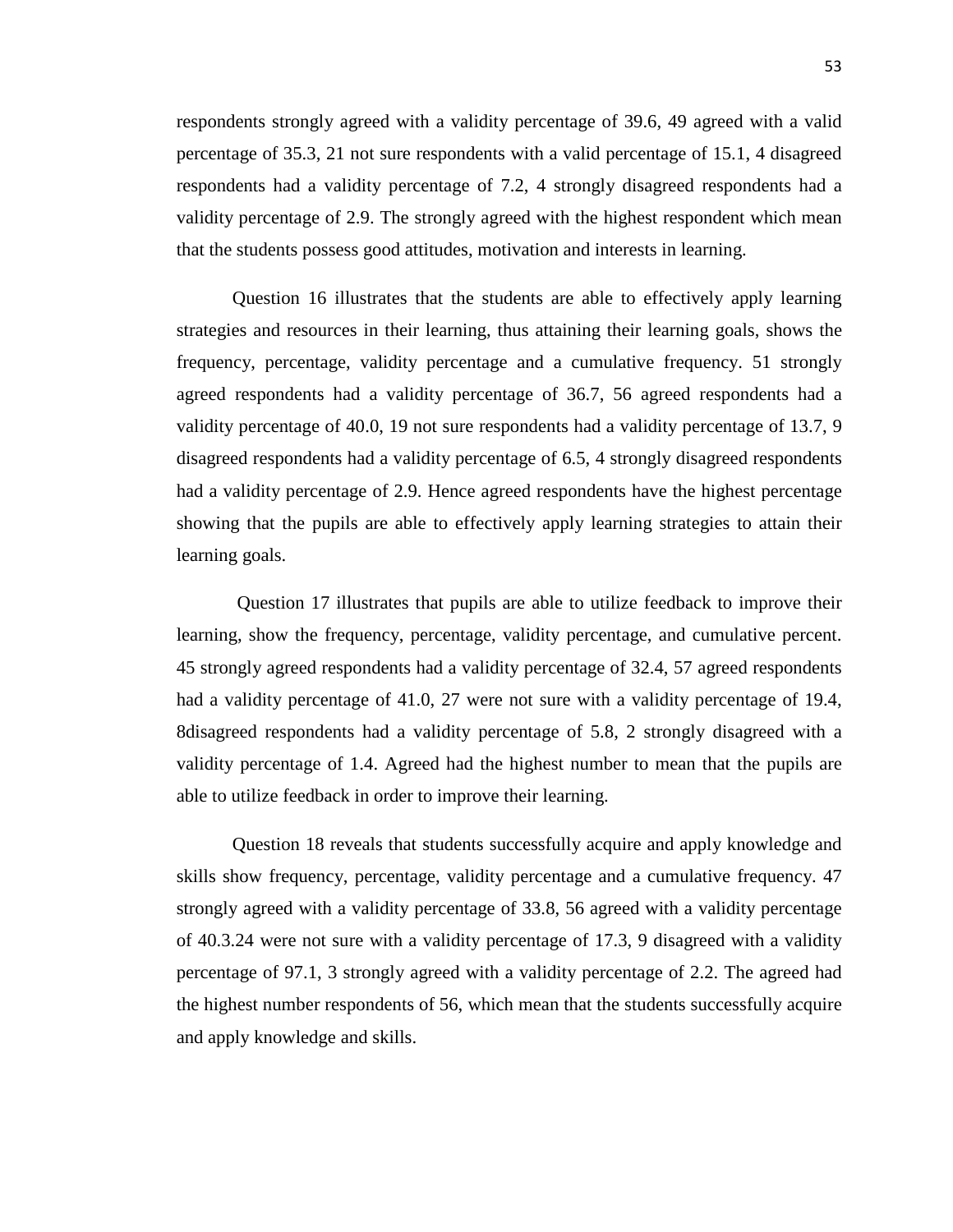Question 19 illustrates that the students perform well in their learning activities and shows frequency, percentage, validity percentage and a cumulative frequency. 43 strongly agreed with a validity percentage of 30.9, 58 agreed with a validity percentage of 41.7, 28 were not sure with a validity percentage of 20.1, 10 and disagreed with a validity percentage of 7.2. Hence the agreed with the highest number showing that students perform well in their learning activities.

Question 20 indicates that the students perform well in the aspect of generic skills and show frequency, percentage, and validity percentage cumulative frequency. 41 strongly agreed with a validity percentage of 29.5, 58 agreed with a validity percentage of 41.7, 23 were not sure with a validity percentage of 16.5, 15 disagreed with a validity percentage of 10.5, 2 strongly disagreed with a validity percentage of 1.4. Therefore, the agreed had the highest number showing that the students perform well in the aspect of generic skills.

Question21 illustrates that the students develop in their reading habits, Show frequency, percentage, validity percentage and cumulative frequency. 40 strongly agreed with a validity percentage of 28.8, 61 agreed with a validity percentage of 43.9, 23 were not sure with a validity percentage of 16.5, 14 disagreed with a validity percentage of 10.1, 1 strongly disagreed with a validity percentage of .7. Hence the agreed had highest number that means the students are developing in their reading habits.

Question 22 illustrate that teachers design their teaching content and adopt teaching strategies according to their teaching objectives and student's abilities, show frequency, percentage, validity percentage and a cumulative frequency. 40 strongly agreed with a validity percentage of 28.8, 60 agreed with a validity percentage of 43.2, 25 were not sure with a validity percentage of 18.0, 9 disagreed with a validity percentage of 6.5, 5 strongly disagreed with a validity percentage of 3.6. Hence the agreed had the highest number that means teachers design their teaching content and adopt teaching strategies according to their teaching objectives and student's abilities.

Question 23 shows that the teacher's communication skills are effective in promoting student learning show frequency, percentage, validity percentage, and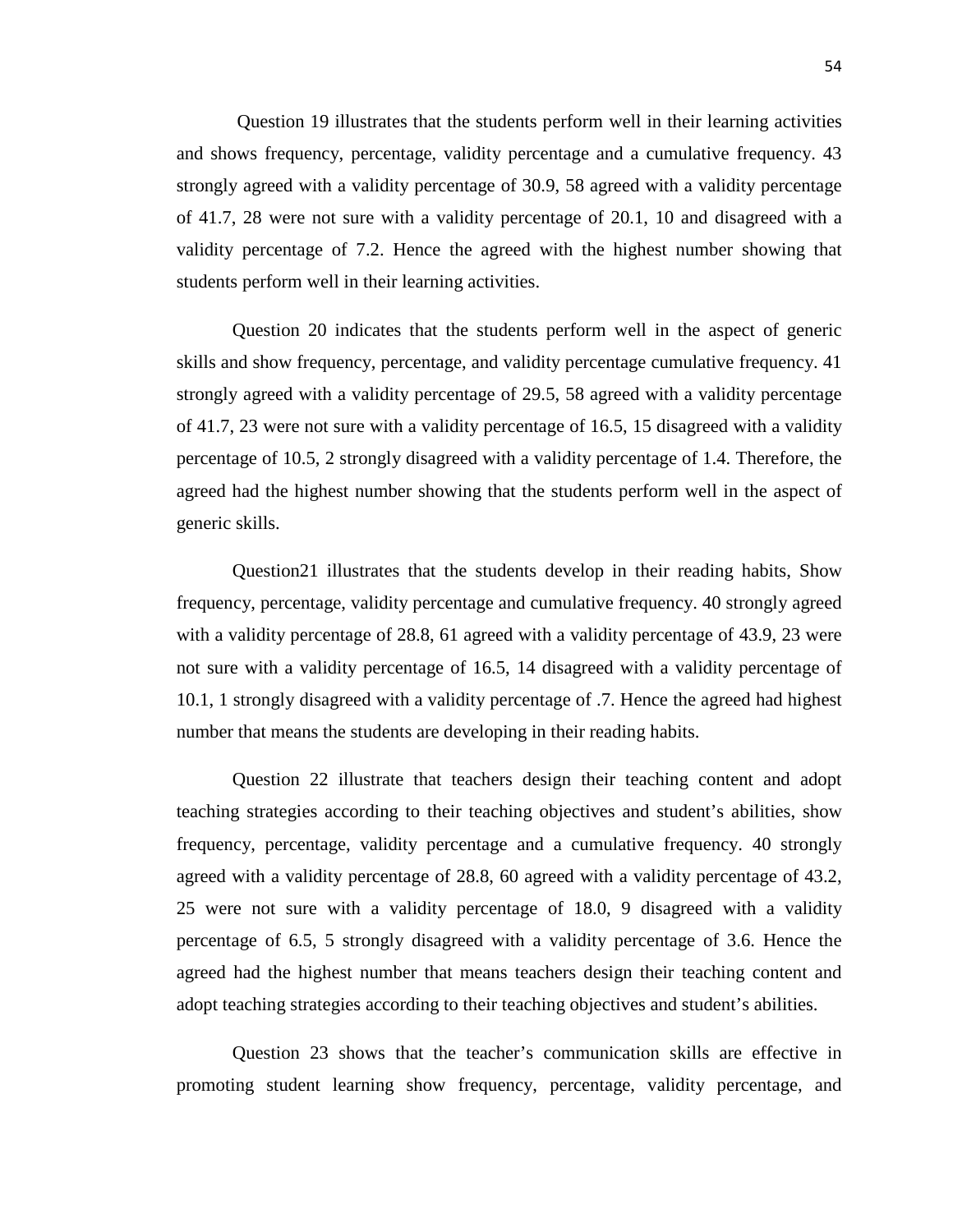cumulative frequency. 55 strongly agreed with a validity percentage of 40.1, 49 agreed with a validity percentage of 35.8, 20 were not sure with a validity percentage of 14.6, 8 disagreed with a validity percentage of 5.8, 5 strongly disagreed with a validity percentage of 3.6, were 2 missing with no validity percentage. With the above report strongly agreed has the highest number which means that teacher's communication skills are effective in promoting students learning.

Question 25 illustrates that the teachers are flexible in adjusting their teaching pace and strategies to promote student learning to cater for different leaning needs show frequency, percentage, validity percentage and a cumulative frequency. 54 strongly agreed with validity percentage of 38.8, 55 agreed with a validity percentage of 39.6, 22 were not sure with a validity percentage of 15.6, 5 disagreed with a validity percentage of 3.6, 3 strongly disagreed of with a validity percentage of 2.2. Shows that teachers are flexible in adjusting their teaching pace and strategies to promote student learning to cater for different learning needs.

Question 26 illustrates that the teachers are able to create a good classroom learning environment show frequency, percentage, validity percentage and a cumulative frequency. 60 strongly agreed with a validity percentage of 43.2, 42 agreed with a validity percentage of 30.2, 25 were not sure with a validity percentage of 18.0, 9 disagreed with a validity percentage of 6.5, and 3 strongly disagreed with a validity percentage of 2.2. The result shows that the highest number of respondents agreed that teachers are able to create a good classroom learning environment.

Question 27 reveals that classroom management is effective, show frequency, percentage, validity percentage and cumulative frequency. 56 strongly agreed with a validity percentage of 40.3, 44 agreed respondents with a validity percentage of 31.7, 25 were not sure with a validity percentage 18.0, 9 disagreed with a validity percentage of 6.5, and 5 strongly disagreed with a validity percentage of 3.5. Hence the strongly agreed had the highest number which means that classroom management is effective.

Question 28 indicates that the teachers are able to provide various opportunities for students to participate and share experiences, with a view to promoting class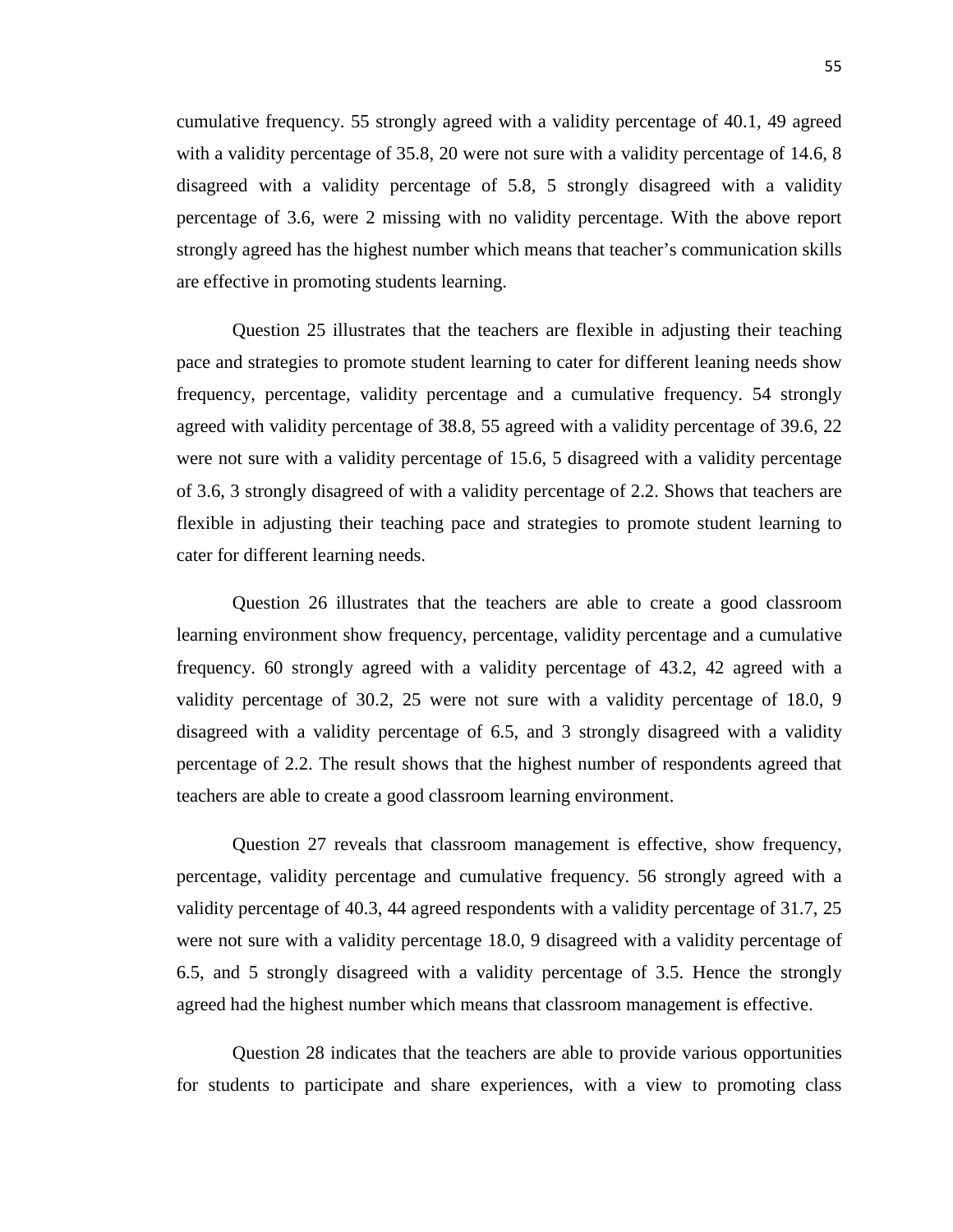interaction and enhancing learning effectiveness show a frequency, percentage, validity percentage, and cumulative frequency. 51 strongly agreed with a validity percentage of 36.7, 47 agreed with a validity percentage 33.8, 22 were not sure with a validity percentage of 15.8, 14 disagreed with a validity percentage 10.1, 5 strongly disagreed with a validity percentage of 3.6. Hence the strongly agreed have the highest number which means that teachers are able to provide various opportunities for students to participate and share experiences, with a view to promote class interaction and enhancing learning effectiveness.

Question 29 examines if the teachers are equipped with subject knowledge and if they have good teaching attitudes show frequency, percentage, validity percentage, and cumulative frequency. 55 strongly agreed with a validity percentage of 39.6, 44 agreed with a validity percentage of 31.7, 26 were not sure with a validity percentage 18.7, 10 disagreed with a validity percentage of 7.2, and 4 strongly disagreed with a validity percentage 2.9. Strongly agreed had the highest number which means that the teachers are equipped with subject knowledge and they have a good teaching attitude.

Question 30 reveals that the teacher's expectations of students are pitched at an appropriate level show frequency, percentage, validity percentage, and cumulative frequency. 54 strongly agreed with a validity percentage of 38.8, 47 agreed with a validity percentage of 33.8, 29 were not sure with a validity percentage of 20.9, 6 disagreed with a validity percentage of 4.3, 3 strongly disagreed with a validity percentage of 2.2. Therefore 54 agreed and had the highest number which means that the teachers pitch their expectations of students at an appropriate level.

## **4.4: Evaluation of the school curriculum and implementation**

#### Table 11:

*Evaluation of the curriculum and implementation. Respondents' percentage*

| <i><b>Questions</b></i>                                                            | SA.  | $\boldsymbol{A}$ |               | SD            |
|------------------------------------------------------------------------------------|------|------------------|---------------|---------------|
|                                                                                    | $\%$ | $\%$             | $\frac{a}{2}$ | $\frac{a}{2}$ |
| Does your school align the planning of its 55                                      |      | 44               | 32            |               |
| curriculum with the trends in education $(39.6)$ $(31.7)$ $(23.0)$ $(2.9)$ $(2.9)$ |      |                  |               |               |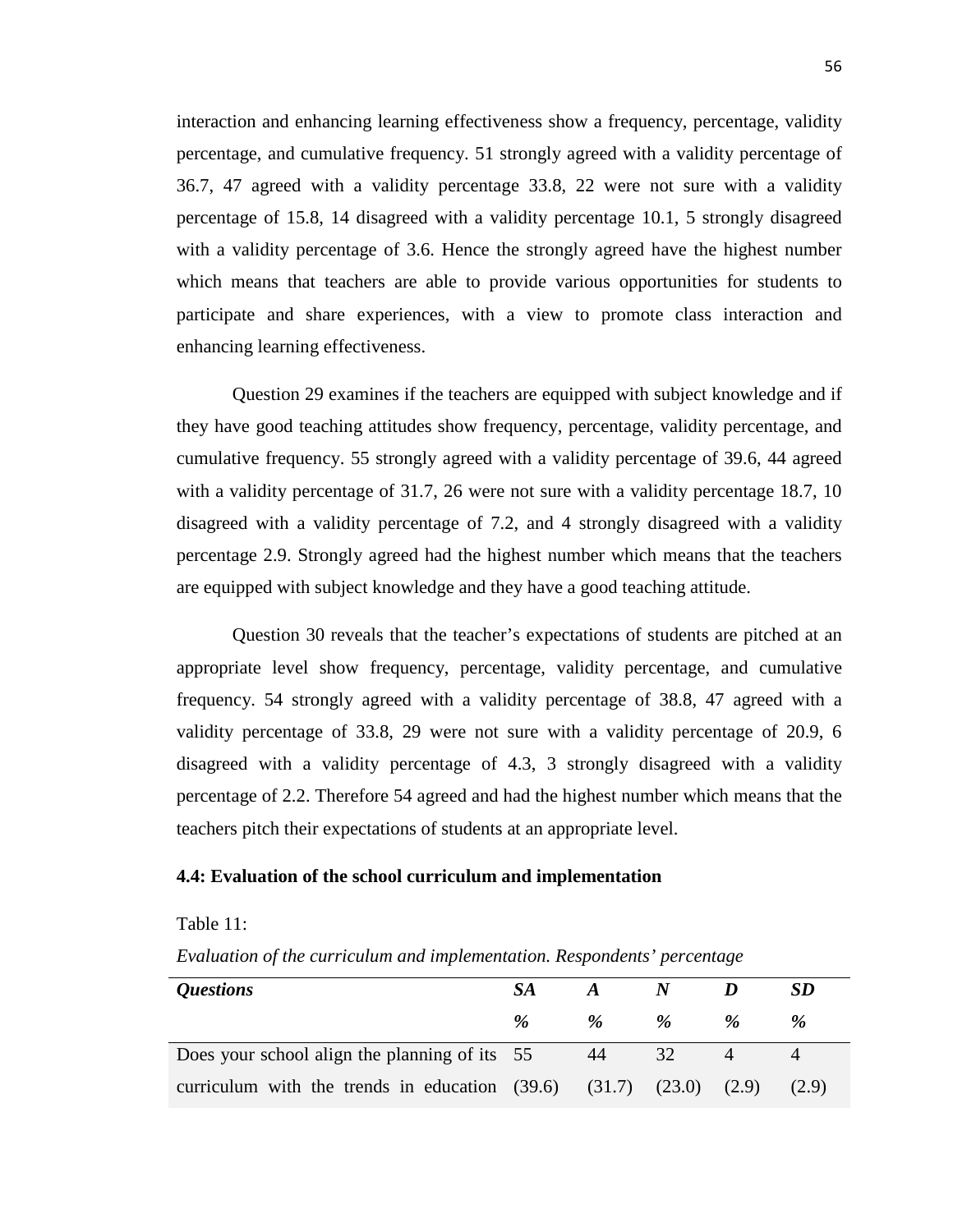| development, the school's development              |    |        |                           |        |                |
|----------------------------------------------------|----|--------|---------------------------|--------|----------------|
| goals and students learning needs?                 |    |        |                           |        |                |
|                                                    |    |        |                           |        |                |
| Does your school map out a curriculum              | 52 | 49     | 29                        | 5      | $\overline{4}$ |
| framework that is balanced and broad in (37.4)     |    | (35.3) | (20.9)                    | (3.6)  | (2.9)          |
| that student's learning<br>coverage,<br>$\rm SO$   |    |        |                           |        |                |
| experiences can be enriched?                       |    |        |                           |        |                |
|                                                    |    |        |                           |        |                |
| Do you think your school adjust its                | 51 | 48     | 30                        | 8      | 2              |
| learning content and formulate its learning (36.7) |    | (34.5) | (21.6)                    | (5.8)  | (1.4)          |
| and teaching strategy to cater for students        |    |        |                           |        |                |
| learning needs?                                    |    |        |                           |        |                |
| Do you think the school is strategic in            | 51 | 48     | 30                        | 6      | $\overline{4}$ |
| implementing<br>its<br>school-based (36.7)         |    | (34.5) | (21.6)                    | (4.3)  | (2.9)          |
| curriculum?                                        |    |        |                           |        |                |
|                                                    |    |        |                           |        |                |
| Are the various key learning areas able to         | 54 | 45     | 27                        | 10     | 3              |
| enhance the implementation of school- (38.8)       |    | (32.4) | (19.4)                    | (7.2)  | (2.2)          |
| based curriculum through communication             |    |        |                           |        |                |
| and collaboration?                                 |    |        |                           |        |                |
| Is the school effectively monitoring the 53        |    | 46     | 18                        | 7      | 5              |
| implementation of its school-based (38.1)          |    |        | $(33.1)$ $(12.9)$ $(5.0)$ |        | (3.6)          |
| curriculum?                                        |    |        |                           |        |                |
| Are there mechanisms in place for the              | 64 | 45     | 18                        | $\tau$ | 5              |
| school to evaluate the effectiveness of (46.0)     |    | (32.4) | (12.9)                    | (5.0)  | (3.6)          |
| curriculum implementation?                         |    |        |                           |        |                |
| Do you think the school makes use of 64            |    | 43     | 26                        | 3      | 3              |
| curriculum evaluation data to inform (46.0)        |    | (30.9) | (18.7)                    | (2.2)  | (2.2)          |
| curriculum planning?                               |    |        |                           |        |                |
|                                                    |    |        |                           |        |                |

**Note: SA= Strongly Agreed A=Agreed N= Not Sure D= Disagreed SD=Strongly Disagreed**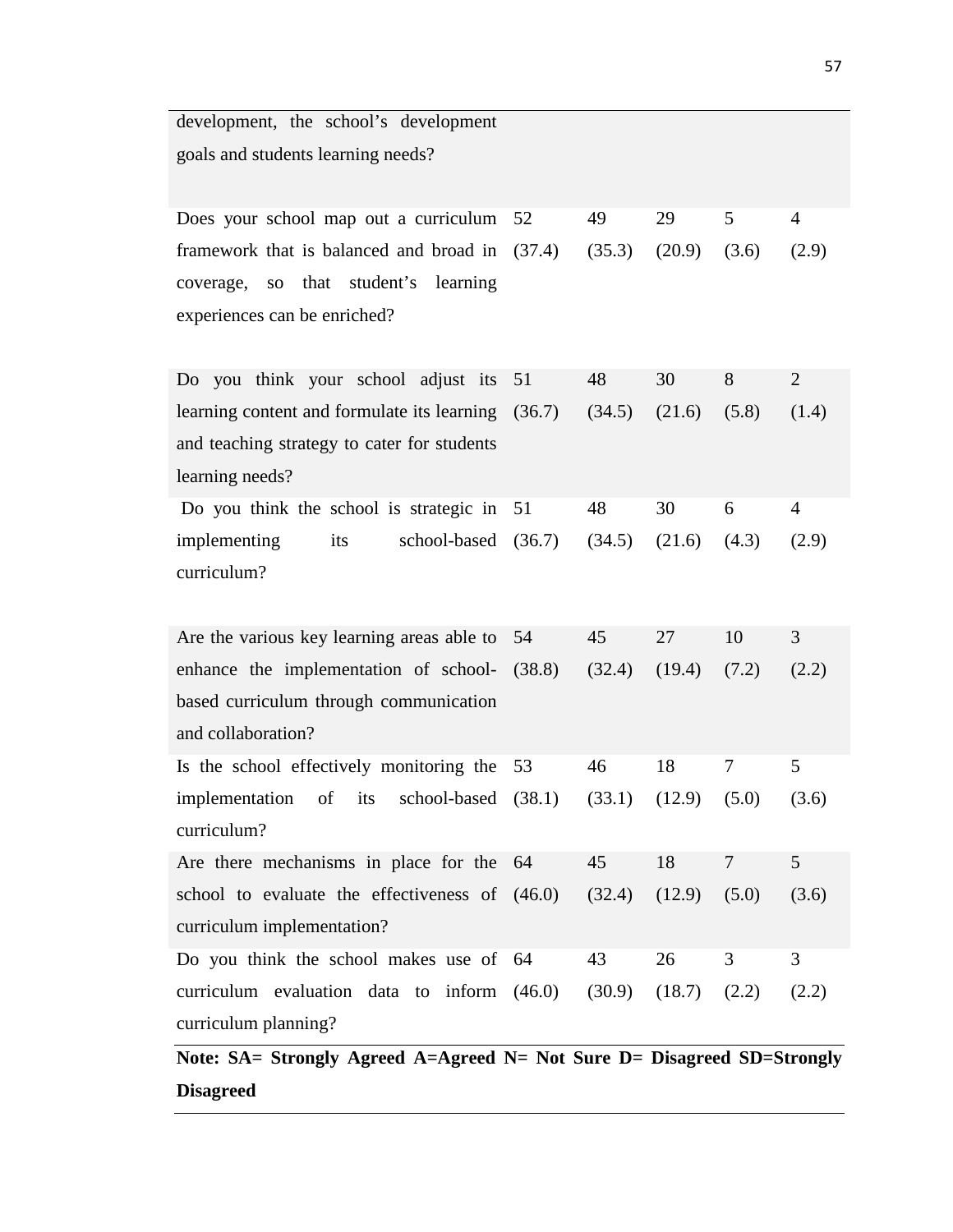Question 31 reveals that the schools align the planning of its curriculum with the trends in education development, its development goals and students' learning needs show frequency, percentage, validity percentage, and cumulative frequency. 55 strongly agreed with a validity percentage of 39.6, 44 agreed with a validity percentage of 31.7, 32 were not sure with a validity percentage of 23.0, 4 disagreed with a validity percentage 2.9, and 4 strongly disagreed with a validity percentage of 2.9. The 55 strongly agreed meant that the school aligns the planning curriculum with the trends in education development, its development goals and students learning needs.

Question 32 indicates that the school maps out a curriculum framework that is balanced and board in coverage, so that students learning experiences can be enriched show frequency, percentage, validity percentage, and cumulative frequency. 52 strongly agreed with a validity percentage of 37.4, 49 agreed with a validity percentage of 35.3, 29 were not sure with a validity percentage of 20.9, 5 disagreed 5 with a validity percentage of 3.6, and 4 strongly disagreed with a validity percentage of 2.9. Therefore, the strongly agreed had the highest number 52, which mean that the school map out a curriculum framework that is balanced and broad in coverage, so that student's learning experiences can be enriched.

Question 33 indicates that the respondents think that their schools adjust its learning content and formulate its learning and teaching strategy to cater for students learning needs with a frequency, percentage, validity percentage, and cumulative frequency. 51 strongly agreed with a validity percentage of 36.7, 48 agreed with a validity percentage of 34.5, 30 were not sure with a validity percentage of 21.6, 8 disagreed with a validity percentage of 5.8, and 2 strongly disagreed with a validity percentage of 1.4. Therefore, the strongly agreed had the highest number 51, which means that the school adjust its learning content and formulate its learning and teaching strategy to cater for students learning needs.

Question 34 indicates that the school is strategic in implementing its schoolbased curriculum show a frequency, percentage, validity percentage, and cumulative frequency. 51 strongly agreed with a validity percentage of 36.7, 48 agreed with a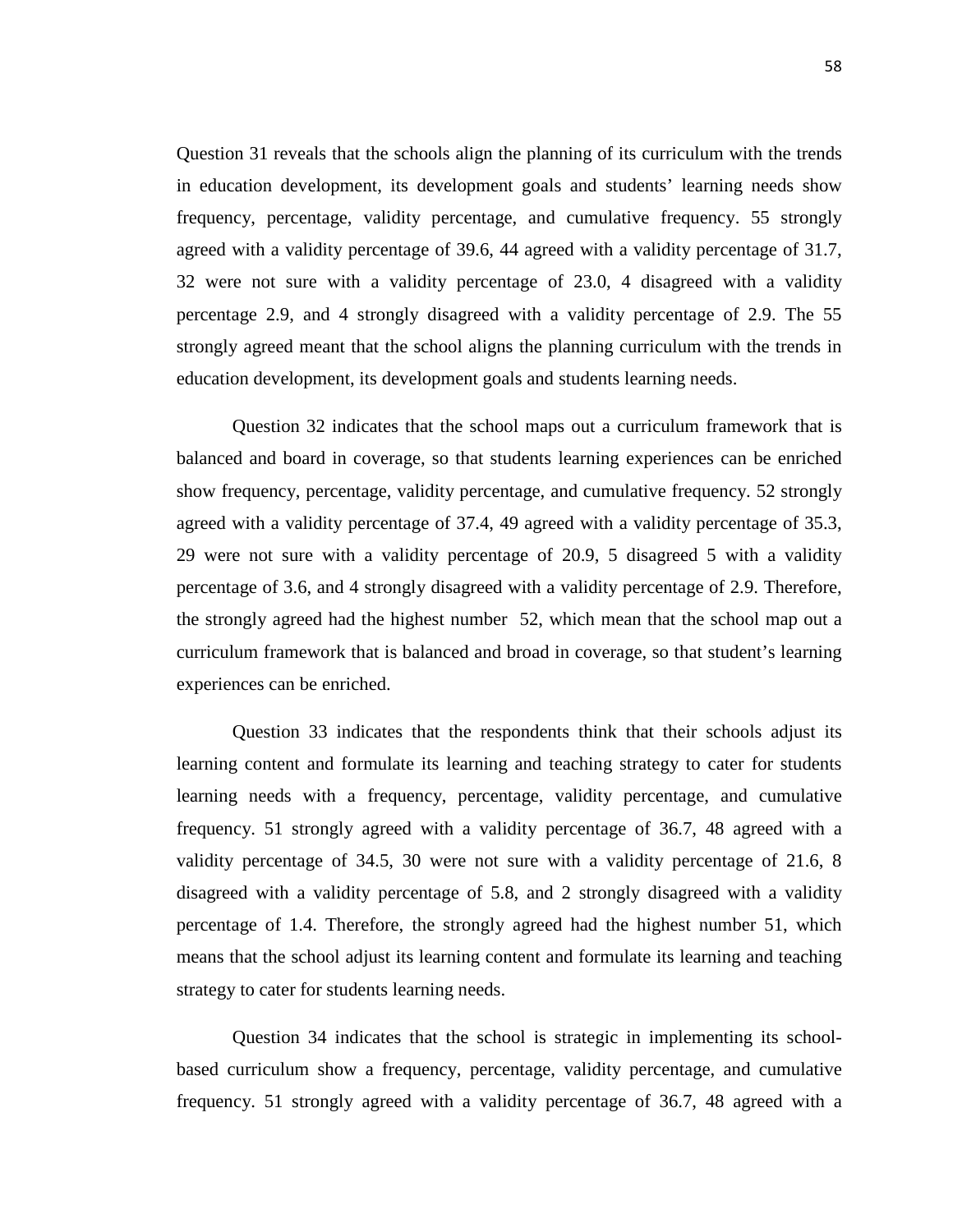validity percentage of 34.5, 30 not sure with a validity percentage of 21.6, 6 disagreed with a validity percentage of 4.3, and 4 strongly disagreed with a validity percentage of 2.9. Therefore, the strongly agreed had the highest number,51, which means that the school is strategic in implementing its school-based curriculum.

Question 35 reveals that there are various key learning areas able to enhance the implementation of school-based curriculum through communication and collaboration in the school show frequency, percentage, validity percentage, and cumulative frequency. 54 strongly agreed with a validity percentage of 38.8, 45 agreed with a validity percentage of 32.4, 27 were not sure with a validity percentage of 19.4, 10 disagreed with a validity percentage of 7.2, and 3 strongly disagreed with a validity percentage of 2.2. Therefore, the strongly agreed had the highest number 54 which means that the schools have various key learning areas able to enhance the implementation of schoolbased curriculum through communication and collaboration in the school.

Question 36 reveals that there is mechanism in place for the school to evaluate the effectiveness of curriculum implementation in primary schools show frequency, percentage, validity percentage, and cumulative frequency. 64 strongly agreed with a validity percentage of 46.0, 45 agreed with a validity percentage of 32.4, 18 were not sure with a validity percentage of 12.9, 7 disagreed with a validity percentage of 5.0, and 5 strongly disagreed have with a validity percentage of 2.6. Hence the strongly agreed had the highest number 64.

Question 37 reveals that the school makes use of the curriculum evaluation data to inform curriculum planning show frequency, percentage, validity percentage, and cumulative frequency. 64 strongly agreed with a validity percentage of 46.0, 43 agreed with a validity percentage of 30.9, 26 were not sure with a validity percentage of 18.7, 3 disagreed with a validity percentage of 2.2, and 3 strongly disagreed with a validity percentage of 2.2. Hence the strongly agreed had the highest number 64.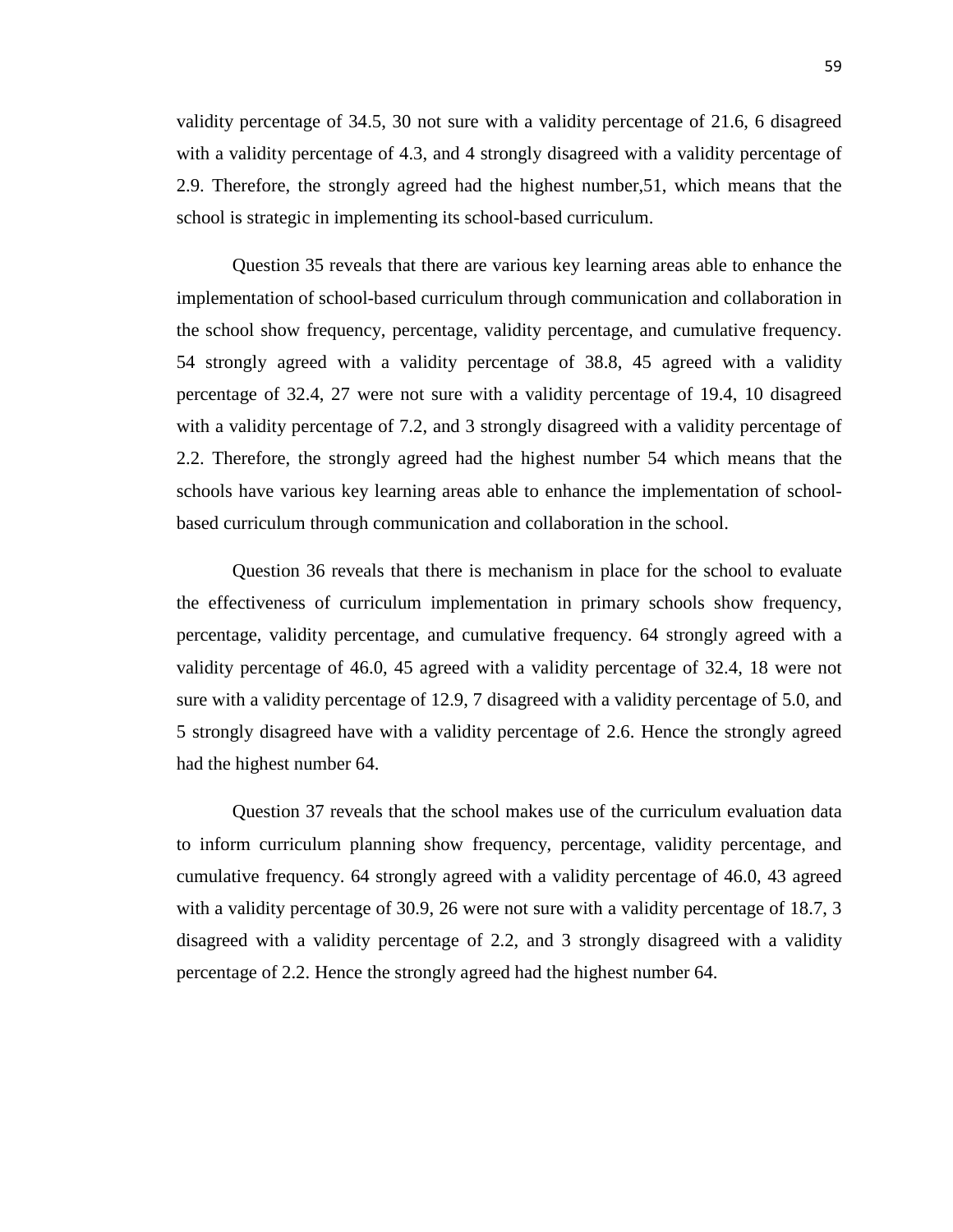## **4.5: Performance Assessment**

## Table 12:

*Performance Assessment. Respondent's percentage*

| <b>Questions</b>                                   | <b>SA</b> | $\mathbf{A}$ | N      | D              | <b>SD</b>      |
|----------------------------------------------------|-----------|--------------|--------|----------------|----------------|
| school<br>in<br>the<br>strategic<br>Is             | 57        | 50           | 27     | $\overline{3}$ | $\overline{2}$ |
| implementing its assignment and (41.0)             |           | (36.0)       | (19.4) | (2.2)          | (1.4)          |
| assessment policy?                                 |           |              |        |                |                |
| Does the school have a good grasp                  | 59        | 49           | 23     | 7              | $\overline{2}$ |
| of assessment for learning?                        | (42,0)    | (35.3)       | (16.5) | (5,0)          | (1.4)          |
|                                                    |           |              |        |                |                |
| Is the school able to effectively                  | 60        | 46           | 21     | 10             | $\overline{2}$ |
| multifarious<br>modes of $(43.2)$<br>adopt         |           | (33.1)       | (15.1) | (7.2)          | (1.4)          |
| and<br>student's<br>assessment                     |           |              |        |                |                |
| in<br>performance<br>respect<br>of                 |           |              |        |                |                |
| knowledge, skills and attitudes?                   |           |              |        |                |                |
| the<br>school able<br>to<br>make<br>$\mathbf{I}$ s | 62        | 44           | 21     | 8              | $\overline{4}$ |
| reference to different sources of (44.6)           |           | (31.7)       | (15.1) | (5.8)          | (2.9)          |
| assessment<br>data<br>and<br>provide               |           |              |        |                |                |
| timely and effective feedback to                   |           |              |        |                |                |
| students<br>according<br>their<br>to               |           |              |        |                |                |
| performance in order to enhance                    |           |              |        |                |                |
| effectiveness<br>the<br><sub>of</sub><br>student   |           |              |        |                |                |
| learning?                                          |           |              |        |                |                |

# **Note: SA=Strongly Agreed A= Agreed N=Not sure D= Disagreed SD= Strongly Disagreed**

Question 39 illustrates that the school is strategic in implementing its assignment and assessment policies show frequency, percentage, validity percentage, and cumulative frequency. 57 strongly agreed with a validity percentage of 41.0, 50 agreed with a validity percentage of 36.0, 27 were not sure with a validity percentage of 19.4, 3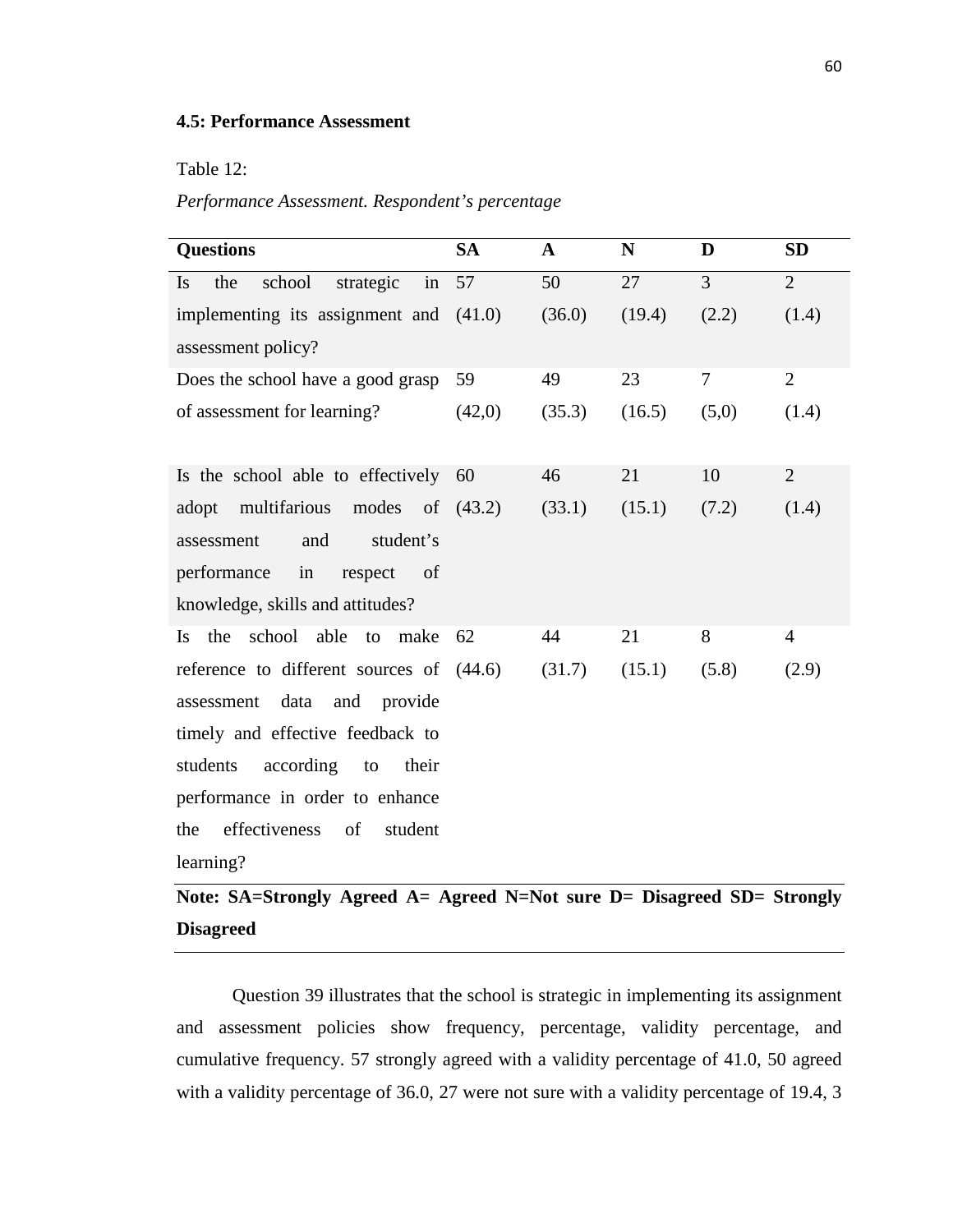disagreed with a validity percentage of 2.2, 2 strongly disagreed with a validity percentage of 1.4. This shows that the schools are strategic in implementing their assignment and assessment with strongly agreed 57.

Question 40 shows that the school has a good grasp of assessment for learning show frequency, percentage, validity percentage, and cumulative frequency. 59 strongly agreed with a validity percentage of 42.4, 49 agreed with a validity percentage of 35.3, 23 were not sure with a validity percentage of 16.5, 7 disagreed with a validity percentage of 5.0, 1 strongly disagreed with a validity percentage of .7. Hence the school has a good grasp of assessment for learning.

Question 41 reveals that the school is able to effectively adopt multifarious modes of assessment and student's performance in respect to knowledge, skills and attitudes show frequency, percentage, validity percentage, and cumulative frequency. 60 strongly agreed with a validity percentage of 43.2, 46 agreed with a validity percentage of 33.1, 21 were not sure with a validity percentage of 15.1, 10 disagreed with a validity percentage of 7.2, 2 strongly disagreed with a validity percentage of 1.4. The highest number, 60 strongly agreed which means that the school is able to effectively adopt multifarious modes of assessment and student's performance in respect to knowledge, skills and attitudes.

Question 42 shows that the school is able to make reference to different sources of assessment data and provide timely and effective feedback to students according to their performance in order to enhance the effectiveness of student learning show frequency, percentage, validity percentage and cumulative frequency. 62 strongly agreed with a validity percentage of 44.6, 44 agreed with a validity percentage of 31.7, 21 were not sure with a validity percentage of 15.1, 8 disagreed with a validity percentage of 5.8, 4 strongly disagreed with validity percentage of 2.9. 62 strongly agreed which means the school is able to make reference to different sources of assessment data and provide timely and effective feedback to students according to their performance in order to enhance the effectiveness of student learning.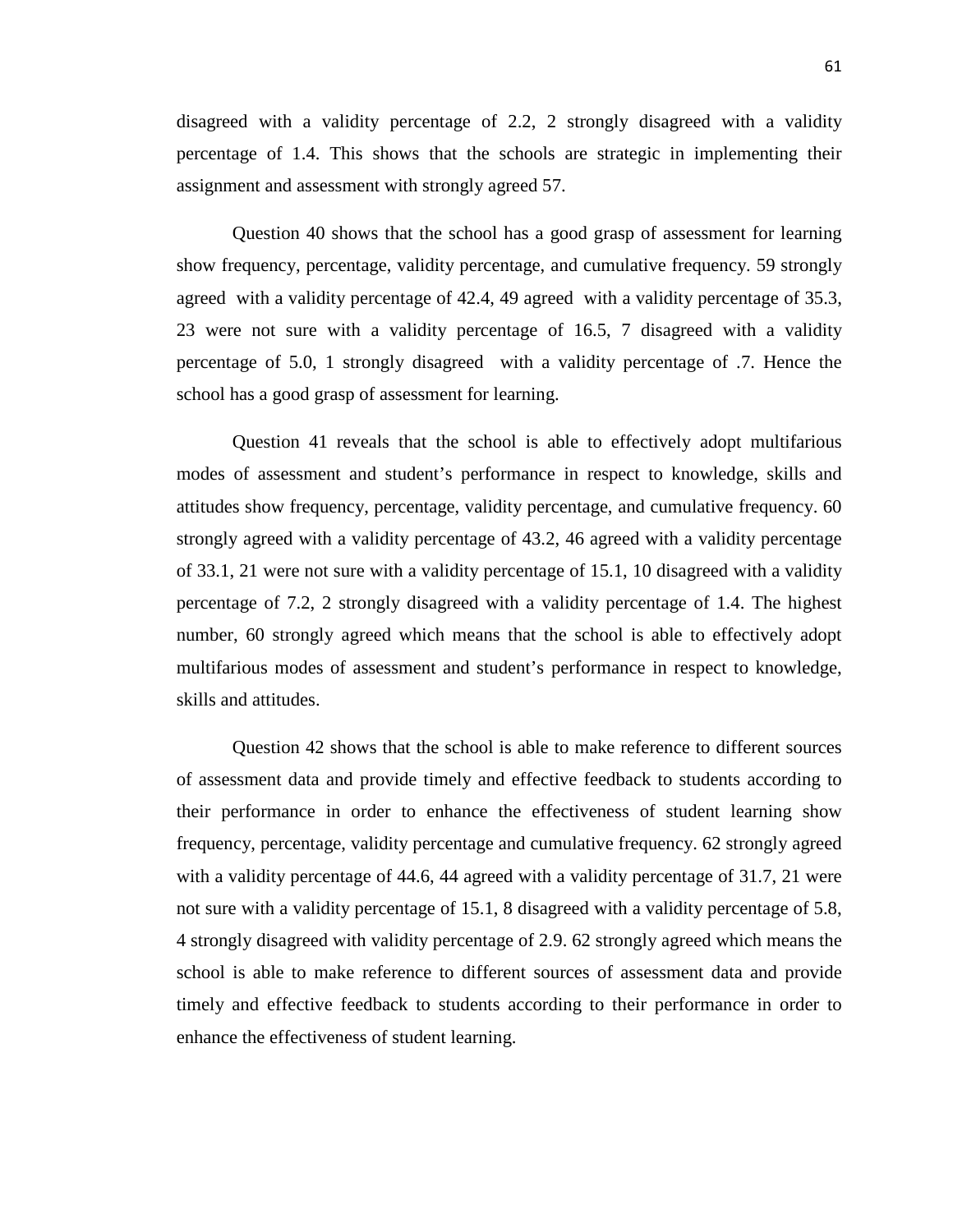## **4.6: Descriptive Table**

Table 13:

*Descriptive Table*

|                                      | $\mathbf N$ | <b>Minimum</b> | <b>Maximum</b> | <b>Mean</b>    | Std.             |
|--------------------------------------|-------------|----------------|----------------|----------------|------------------|
|                                      |             |                |                |                | <b>Deviation</b> |
| Name Of School                       | 139         | $\mathbf{1}$   | 5              | 3.17           | 1.344            |
| Position Of Respondent               | 139         | $\mathbf{1}$   | $\overline{2}$ | 1.15           | .359             |
| Age                                  | 139         | $\mathbf{1}$   | 5              | 2.26           | .912             |
| <b>Marital Status</b>                | 139         | $\mathbf{1}$   | $\overline{4}$ | 1.68           | .605             |
| Gender                               | 139         | $\mathbf{1}$   | $\overline{4}$ | 1.68           | .694             |
| Qualification<br>Highest<br>Attained | 139         | $\mathbf{1}$   | 5              | 2.72           | .692             |
| (Please Tick Only One Below)         |             |                |                |                |                  |
| Type Of School                       | 139         | $\mathbf{1}$   | 3              | 1.55           | .514             |
| For How Long Have You Worked In      | 139         | $\mathbf{1}$   | $\overline{4}$ | 2.39           | .881             |
| This School                          |             |                |                |                |                  |
| School Administration System         | 139         | 1.00           | 4.00           | 1.777          | .76391           |
|                                      |             |                |                | $\overline{0}$ |                  |
| Learning Process And Performance     | 139         | 1.00           | 3.88           | 2.032          | .74835           |
|                                      |             |                |                | $\overline{4}$ |                  |
| School Curriculum Implementation     | 139         | 1.00           | 4.25           | 1.973          | .78127           |
|                                      |             |                |                | 9              |                  |
| <b>Performance Assessment</b>        | 139         | 1.00           | 5.00           | 1.886          | .87136           |
|                                      |             |                |                | $\overline{7}$ |                  |
| Valid N (list wise)                  | 139         |                |                |                |                  |

As it can be seen in the table, the minimum depicts show the smallest data in the sample while the maximum shows the largest data in the sample. The mean represents the center of distribution of the data and the standard deviation show how the data are spread away from the mean.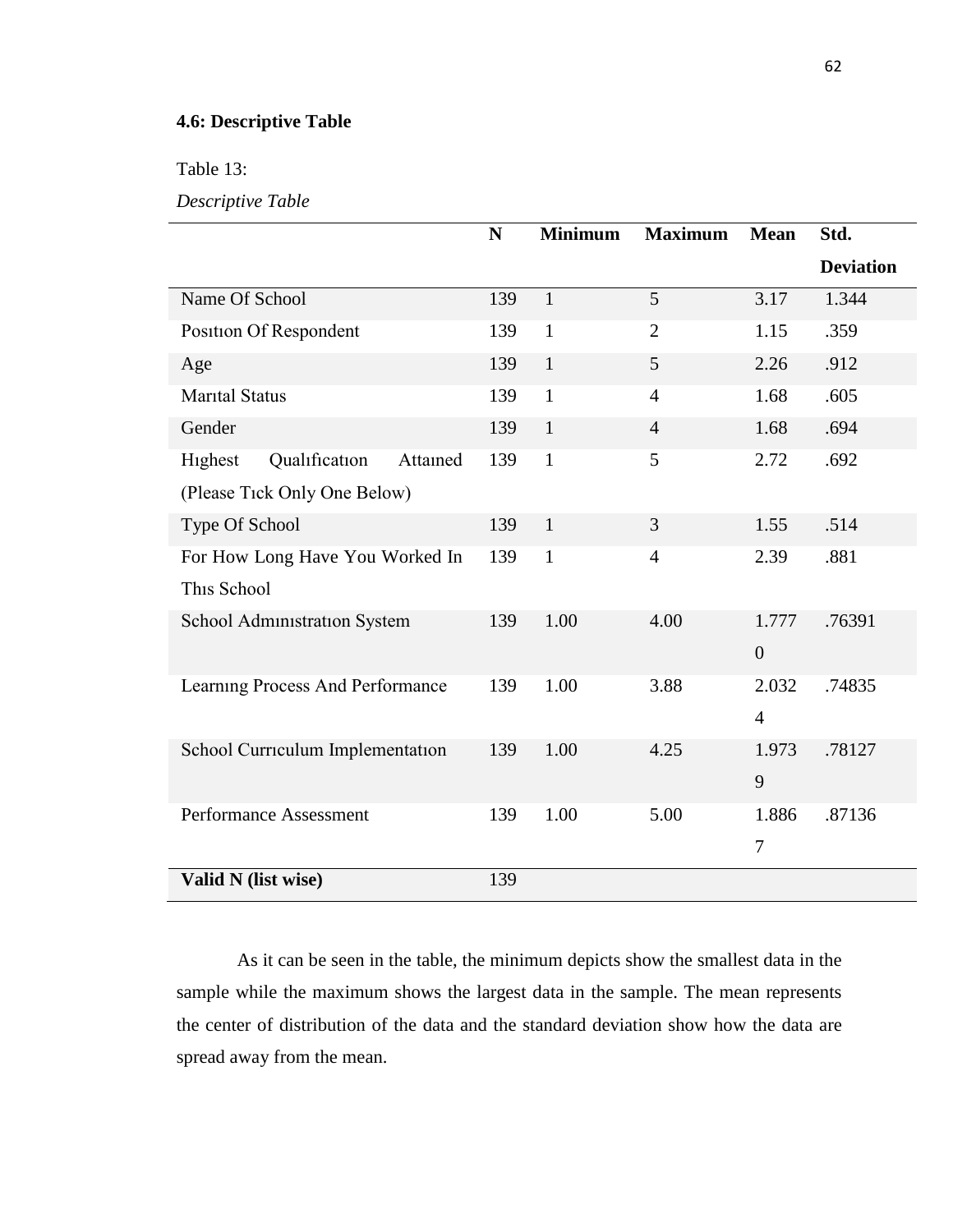Table 13 illustrates that, the mean value of teacher's evaluation of the school administration system is 1.7770. This indicates that, the majority of the teachers responded positively to the school administrative system. In addition, the mean value of learning process and performance is 2.0324.This means that, teachers have positive views about to the learning process and performance. Furthermore, the evaluation of the school curriculum and its implication has a mean of 1.9739, indicating the teacher's positive response to the school curriculum and its implication. Additionally, performance assessment has a mean value of 1.8867. This finding explains that, most of the teachers responded positively to the assessment policies of the school.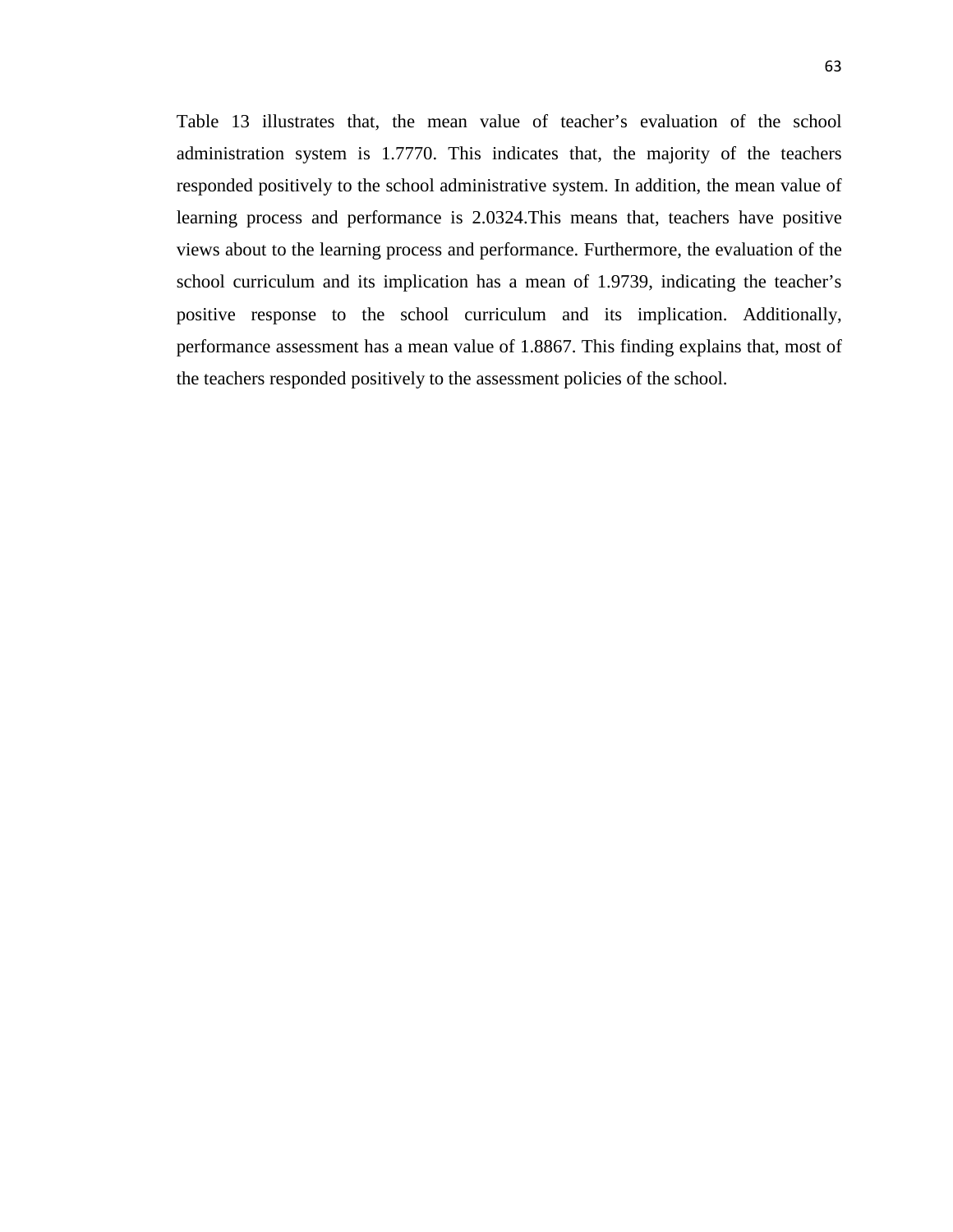#### **CHAPTER V**

#### **5.DISCUSSION, CONCLUSION AND RECOMMENDATIONS**

#### **5.1 Discussion and Conclusion**

This study was aimed to examine the opinion of teachers on primary school's performance in five selected primary schools, analyzing their responses using descriptive statistics so as to summarize the data collected from the sample to find out the teacher's perspectives. Based on the analysis, we can, therefore, summarize that the teacher's opinion collected based on the teacher's evaluation of the schools' administrative system presented in table 4.1 shows most of the respondents strongly agreed. The teachers evaluated the administrative system as one of the major tools that influences the performances of primary schools. This is because the school administrative system controls the entire environment which facilitates the teaching learning process while, at the same, time protecting the physical wellbeing of every occupants. While evaluating the learning process and performance in a school, most of the teachers gave their opinions as learning process facilitates the performance. All the process involves learning, that is the teaching method, the use of instructional materials, to enhance the performance of a school, Odo (2006) views the administrative system in education or schools as a part of an array of administration, perceived as the recruitment of all the workers and provision of materials and facilities in schools to help achieve educational objectives. In the same vein, Okoro (1991) recognizes leadership and management as key functions He emphasizes that the function. of a leader is to initiate new procedures for accomplishing organizational goals and objectives. The educational leader is expected to supply initiative and direction to the school community in order to further the educational objectives of the school.

The teachers' opinions on school curriculum and its implementation were chiefly strongly agreed that means when a school adopt and implement a viable curriculum it enhances the performance of the school. The efficacy of the teacher is influenced by what to teach. Aboho (2000), believes that every good teaching should start with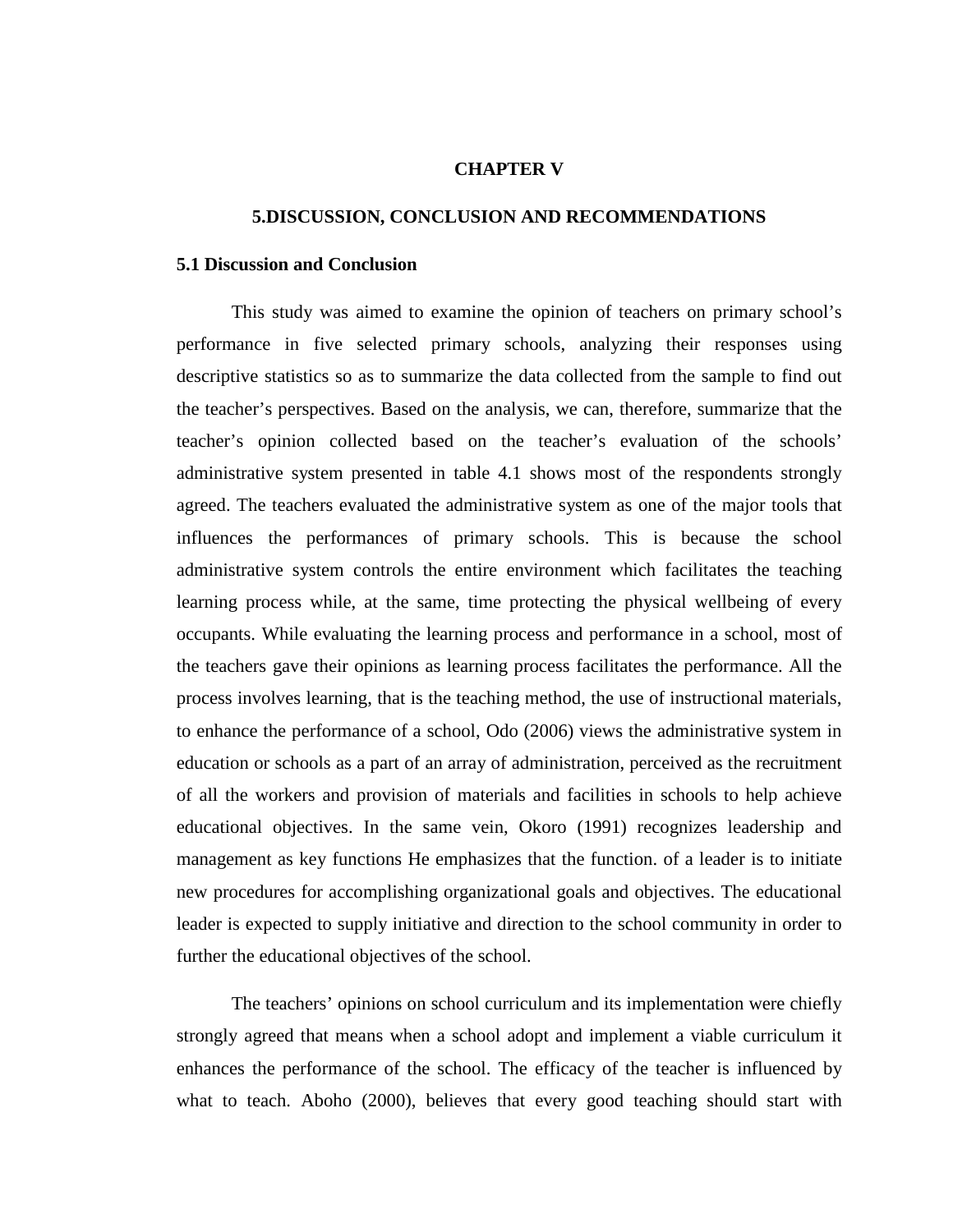comprehensive and achievable curriculum goals for the teacher within a particular duration. What is to be taught and what is to be learned should be clearly spelt out in every subject. With the consideration of the level of education in mind, the recommendation of a textbook, for instance, in a subject like Literature in English, will not suffice without providing a guide/ workbook outlining important issues in the subject Where such a guide /workbook is lacking, teachers usually highlight features they are more familiar with at the expense of other features, thereby rendering instruction unproductive. It is true that interesting and relevant curriculum facilitates teaching and reduces boredom and frustration for the student as well as the teacher. Curriculum that is outdated, irrelevant, boring and unrelated to students' culture and future needs generates misbehavior that disrupts teaching. The content and objective of subjects should tally with the choice of curriculum materials; usually the topics in the textbook also tally with those in the curriculum guide.

The teachers mostly responded as agreed and strongly agreed showing that the school has a proper assessment policy making different sources of assessment which will enhance the effectiveness of student learning but it will also enhance the performance of the school.

The descriptive table shows that the minimum depicts the smallest data in the sample while the maximum shows the largest data in the sample. The mean is representing the center of distribution of the data while the standard deviation is showing how the data are spread away from the mean.

Table 13 illustrates that; the mean value of teacher evaluation of the school administration system is 1.7770. This indicates that, the majority of the teachers responded positively to the school administrative system. In addition, the mean value of learning process and performance is 2.0324 that mean there is positive response of teachers to the learning process and performance. Furthermore, the evaluation of the school curriculum and its implication has a mean of 1.9739, indicating the teachers' positive response to the school curriculum and its implication. Additionally, performance assessment has a mean value of 1.8867. This finding explains that, most of the teachers responded positively to the assessment policies of the school.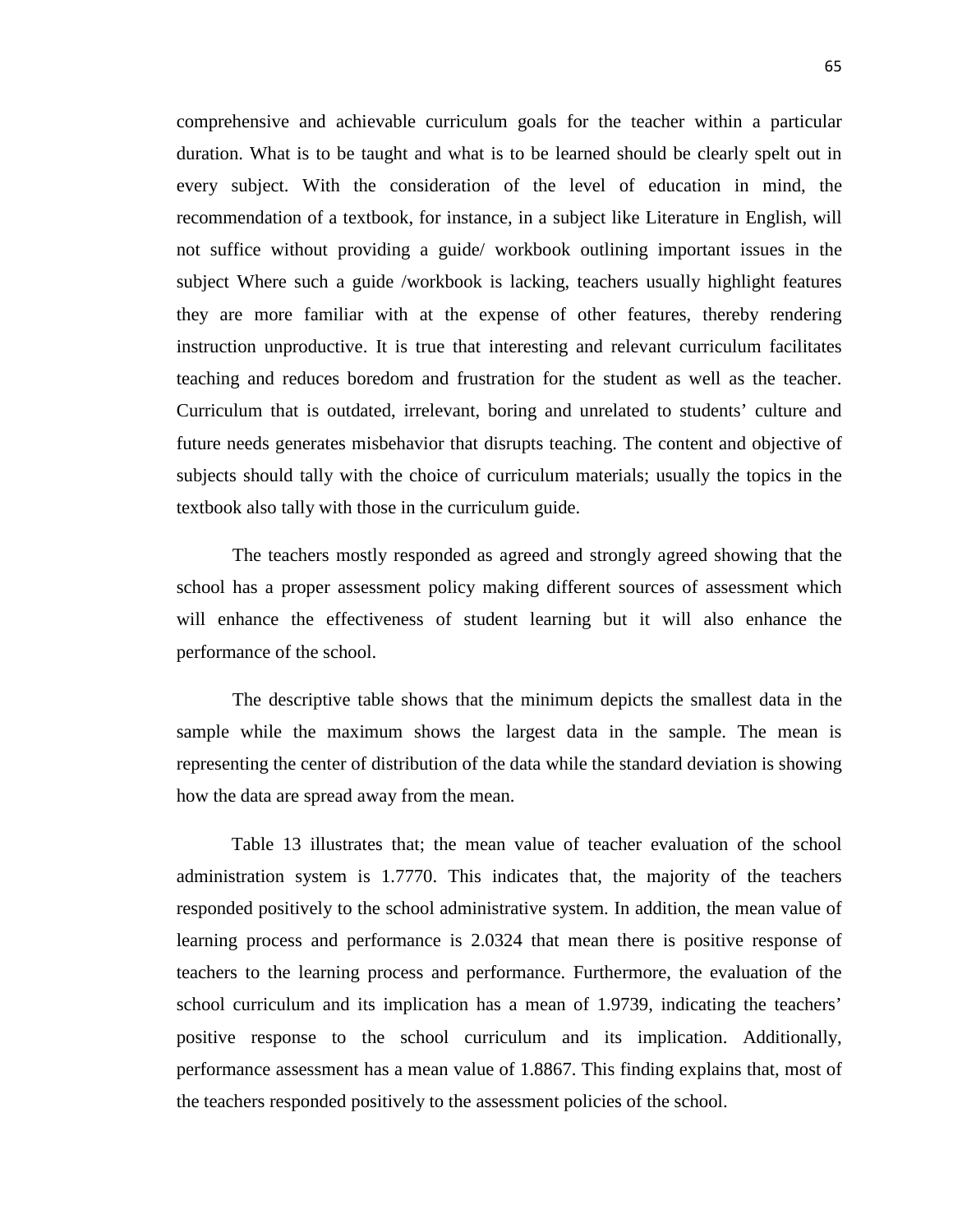In conclusion, teachers' opinions on the performance evaluation of their respective schools had a positive outcome. The aim of this study has been achieved knowing that based on the opinion of the five schools used in this study most of the responses collected and analyzed, found out that the evaluation of learning process and performance, school curriculum and implementation and performance assessment are fundamental requirements for assessing primary school performance.

#### **5.2.Recommendations**

Schools should adopt curriculum and implement it as an evidence-based, welldeveloped curriculum to promote academic growth in children. The adoption of curricula is viewed as a necessary step in ensuring the delivery of high quality educational experiences to young children in schools. Those in charge of primary schools are required to adopt a specific curriculum as away to ensure higher levels of quality in instruction and as a means to meet or exceed the State standards they must select from a list of curricula deemed acceptable by the educational body in the state.

The use of a curriculum is not only mandatory. Primary school programs should employ a curriculum which is geared towards developing young children. A specific curriculum should be endorsed as evident through examples of State wide endorsement of published curricula. There must be expectations and assumptions that commercially available curricular packages are key factors in delivering high-quality educational experiences to primary school children.

The emphasis on academic gains in primary school children by means of easily defined and easily replicable curricula should be increased. Furthermore, schools should be interested in measuring the additive contributions of particular school curricula on the developmental outcomes of children.

In assessing the performance of a child, the school should focus on gains or improvements in the pupil's performance rather than simply attainment levels at a given point in time. In this context, the school should note the increasingly popular approach of the performance indicators feedback such as those offered by the curriculum.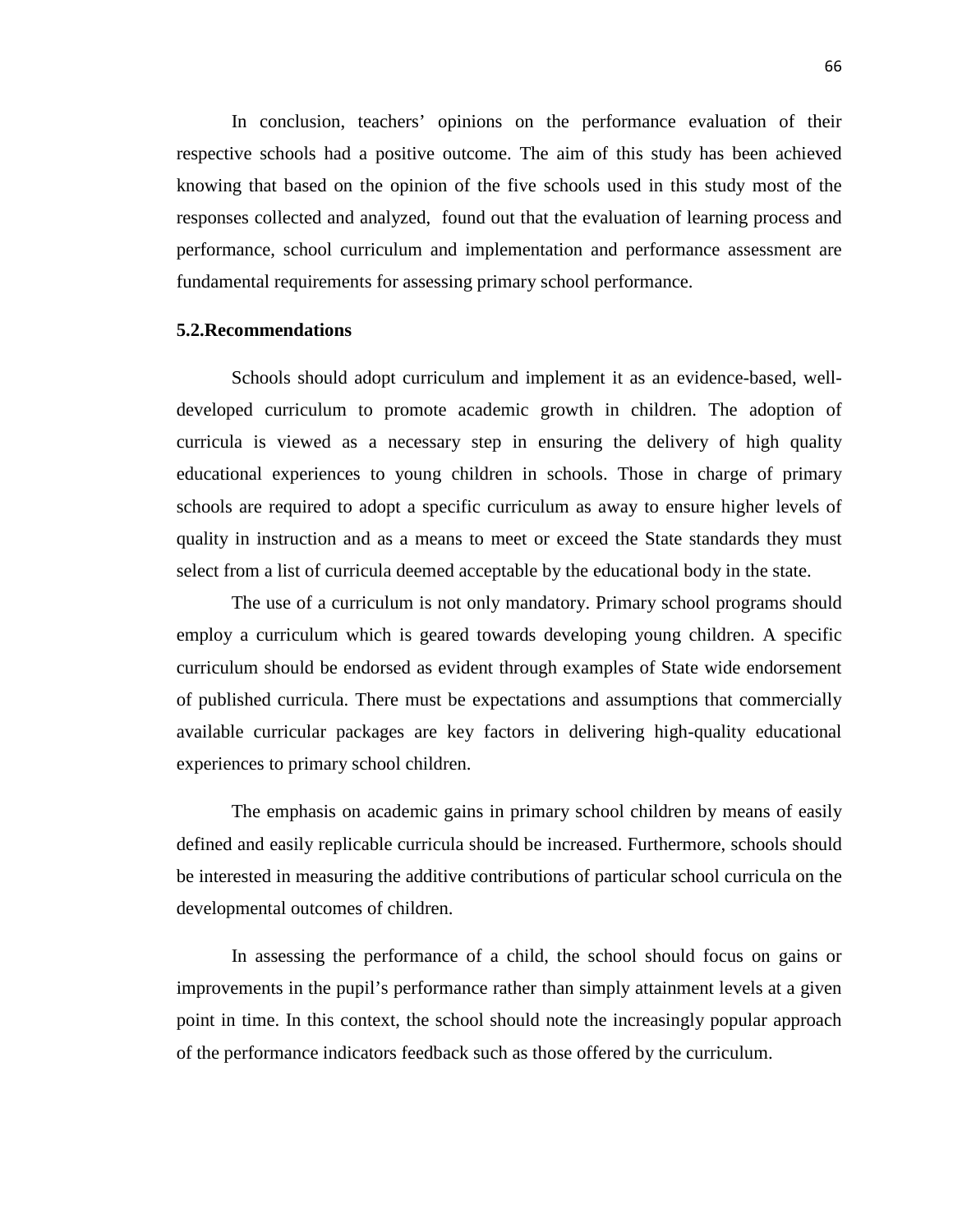To improve the performance of children, schools should embrace a studentcentered learning environment to produce higher-level learning outcomes more efficiently than a traditional teacher-centered environment (Tynjala, 1998). Hence, bias in selection of teaching methods by teachers in areas in which they possess exclusive monopoly knowledge should be avoided to improve students' academic performance (Adunola, 2011). Therefore, teachers should create an atmosphere conducive to learning in order to enhance the development of students' learning experiences. Moreover, teachers should also increase their knowledge of various instructional strategies in order to keep students engaged and motivated throughout the learning process.

The school administrative system should directly involve themselves in planning, coordinating and evaluating the curriculum and teaching. They should observing in classrooms, provide developmental feedback, and participate in professional discussions about teaching, learning and student outcomes. The administrative system in schools should ensure that evaluation, inquiry and knowledge building activities are purposeful, systematic and coherent, interconnected at student, teacher, classroom and school levels and supported by the selection and design, to build relational trust at all levels of the school community and support openness, collaboration and risk taking, as well as receptiveness to change and improve. The school should understand that growing evaluation capacity is a key to sustaining and embedding improvement.

For the school leadership to be effective, it has to value parents and the wider community and actively involve them in the life and work of the school, encouraging reciprocal, learning-centered relationships. These extend to other educational institutions that serve the children and will also encourage collaboration. A growing evidence base confirms that collaboration focused on improving teaching and learning has a strong effect on student, school and system performance. Successful collaborations involve working together on shared challenges that have been identified through the use of evidence. As a result, the school curriculum will be enriched by community and cultural resources while reciprocal learning opportunities will lead to increased participation, engagement and achievement. The school should provide means to involve parents with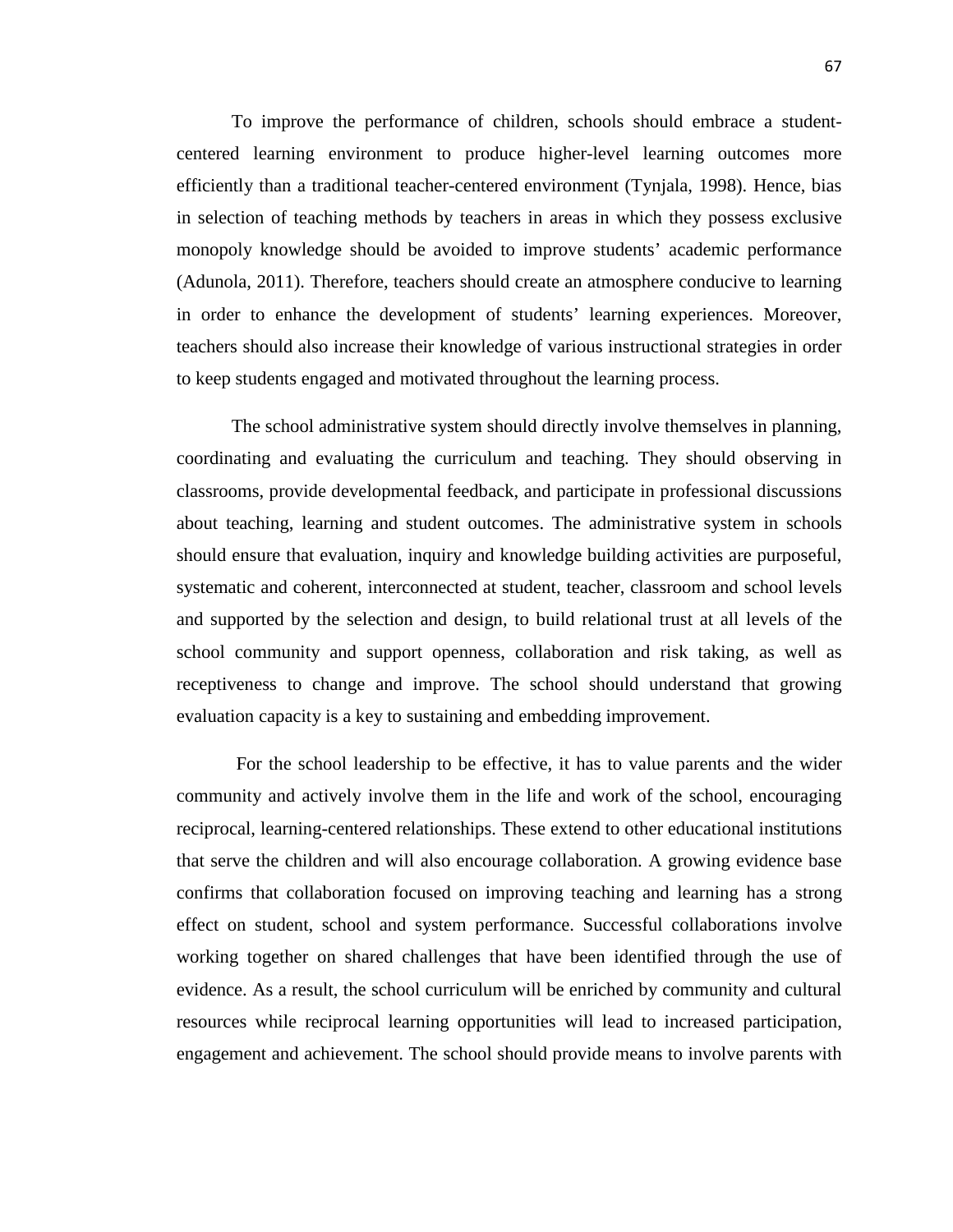the tools to support learning at home which can have a significant impact on student outcomes.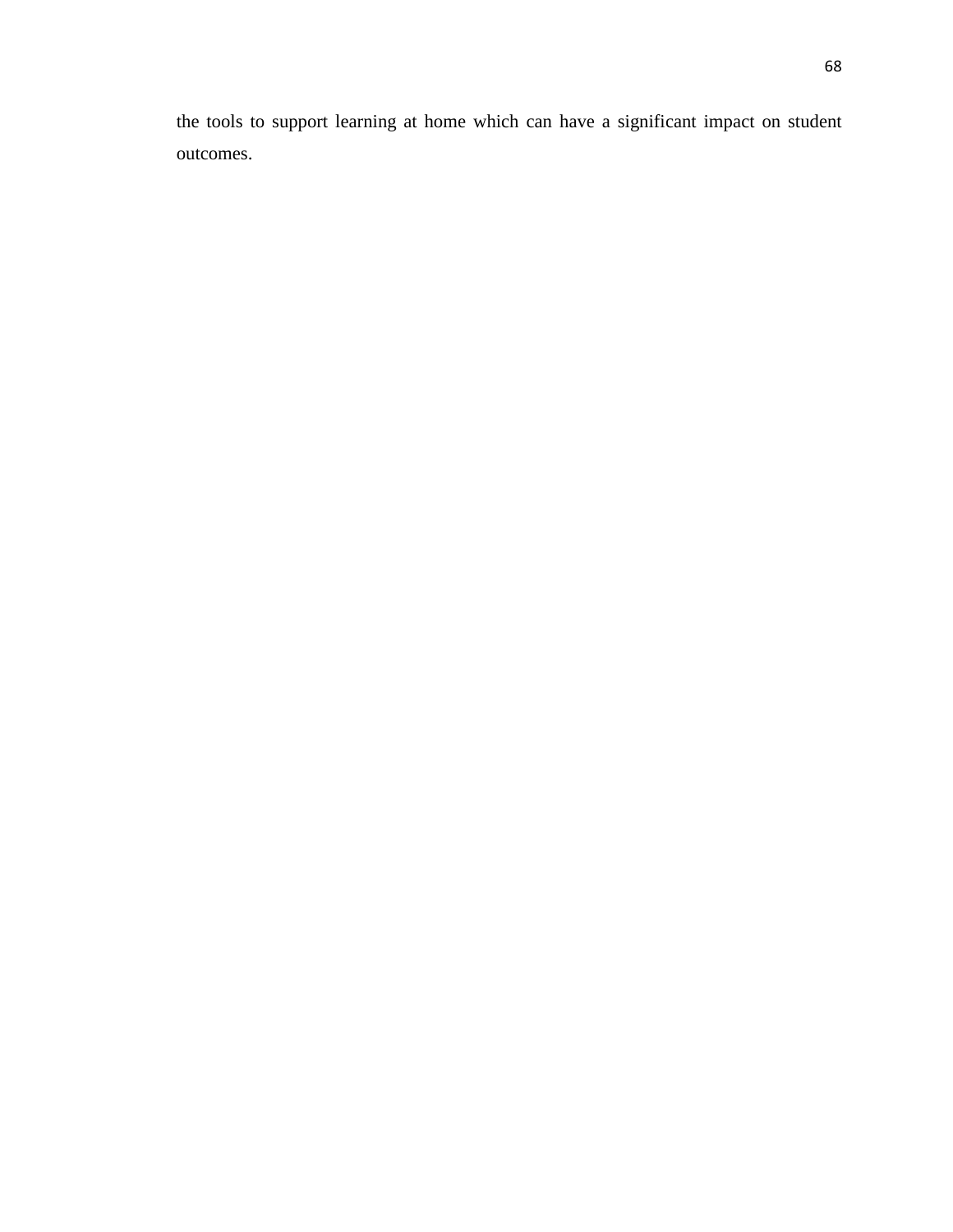#### **REFERENCES**

- Adunola, O. (2011), The Impact of Teachers' Teaching Methods on the Academic Performance of Primary School Pupils in Ijebu-Ode Local Cut Area of Ogun State, Ego Booster Books, Ogun State, Nigeria.
- Ayeni, A.J. (2011), Teachers professional development and quality assurance in Nigerian Secondary Schools, *World Journal of Education, 1*(2), 43-149.
- Avalos, M. (1991). The status of Latinos in the profession: Problems in recruitment and retention P.S. 24: 241-246.
- Ayoo, S. J. (2002). Factors affecting students' performance in KCSE in public secondary schools in Maseno Division. Unpublished, MED Thesis, University Of Nairobi.
- Asikhia, O. A. (2010) Students and Teachers' Perception on the Causes of Poor performance in Ogun state secondary schools (Nigeria) Implication for Counseling for National Development. *In the European Journal of Social Sciences 13* (2), 229-242.
- Ashton, C. (2001). Life Skills Project Implementation in the American Education System*.* Yarevan: Unicef.
- Agosiobo, C. (2007) Effective Teaching in Schools: Theory and Practice( $2<sup>nd</sup>$ ) Delta Place: Stanley Thornes Ltd.
- Aguinis H (2007). Performance management. Printice Hall. London.
- Alexander, R(ed). 2000. Children, their world, their education final report and recommendations of the Cambridge Primary Review. Abingdon, UK. Routledge.
- Alexander, V. M., George, P. S. (2001). The Exemplary Middle School. New York: Holt, Rinehart and Winston.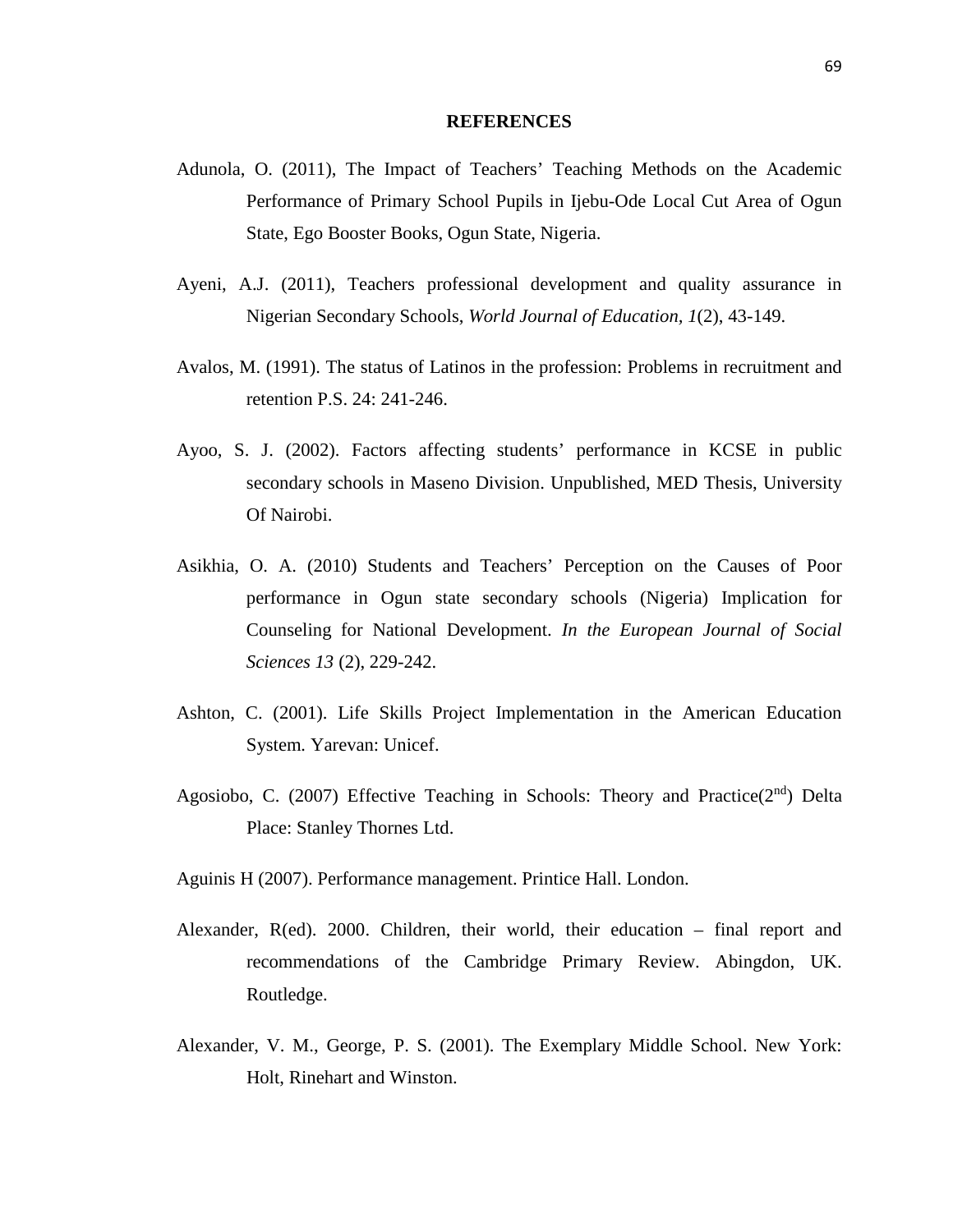- Akuezeuilo, E. O. (1999). Who is an Effective Teacher? (A Theoretical Perspective.) Awka; Nuelcenti.
- Ada, N. (2000). School Management Styles. Makurdi: Onaivi press
- Aboho, D. A. (2000). Curriculum: Concepts and TypesMakurdi: Onaivi Press
- Alexander, R. 2000. Culture & Pedagogy: International comparisons in primary education. Oxford, UK. Blackwell.
- Alexander, R. (ed). 2010. Children, their World, their Education final report and recommendations of the Cambridge Primary Review. Abingdon, UK. Routledge.
- Asodike, J. D. (2008). Ascertaining the level of awareness and opinions of parents on the Universal Basic Education: Step to effective implementation of the programme in Rivers State, Nigeria. *African Journal of Educational Research and Development* (AJERD) 2, 100.
- Asodike, J. D. (2010). Effective teacher utilization and teaching: strategies for the improvement of academic performance of school pupils. In H.I. Dike & I.M. Aminigo (Eds.) Teaching practice guidebook,pp 231-247, University of Port Harcourt: University of Port Harcourt Press.
- Amadi, M. N. (2007). Management and Integration of Information and Communication Technology in Distance Learning in Nigeria. *Journal of Education Management, 6*(1), 233-240.
- Boud, D., Feletti, G. (1999), The challenge of problem-based learning, (2nd Ed.), London, Kogan Page.
- Bernestein, J. (2006). State of Working America Cited in stiglitz, Joseph E. (2012-06- 04). The prince of inequality: How Today's Divided Society Endangers our Future. Ithaca, NY: ILR Press.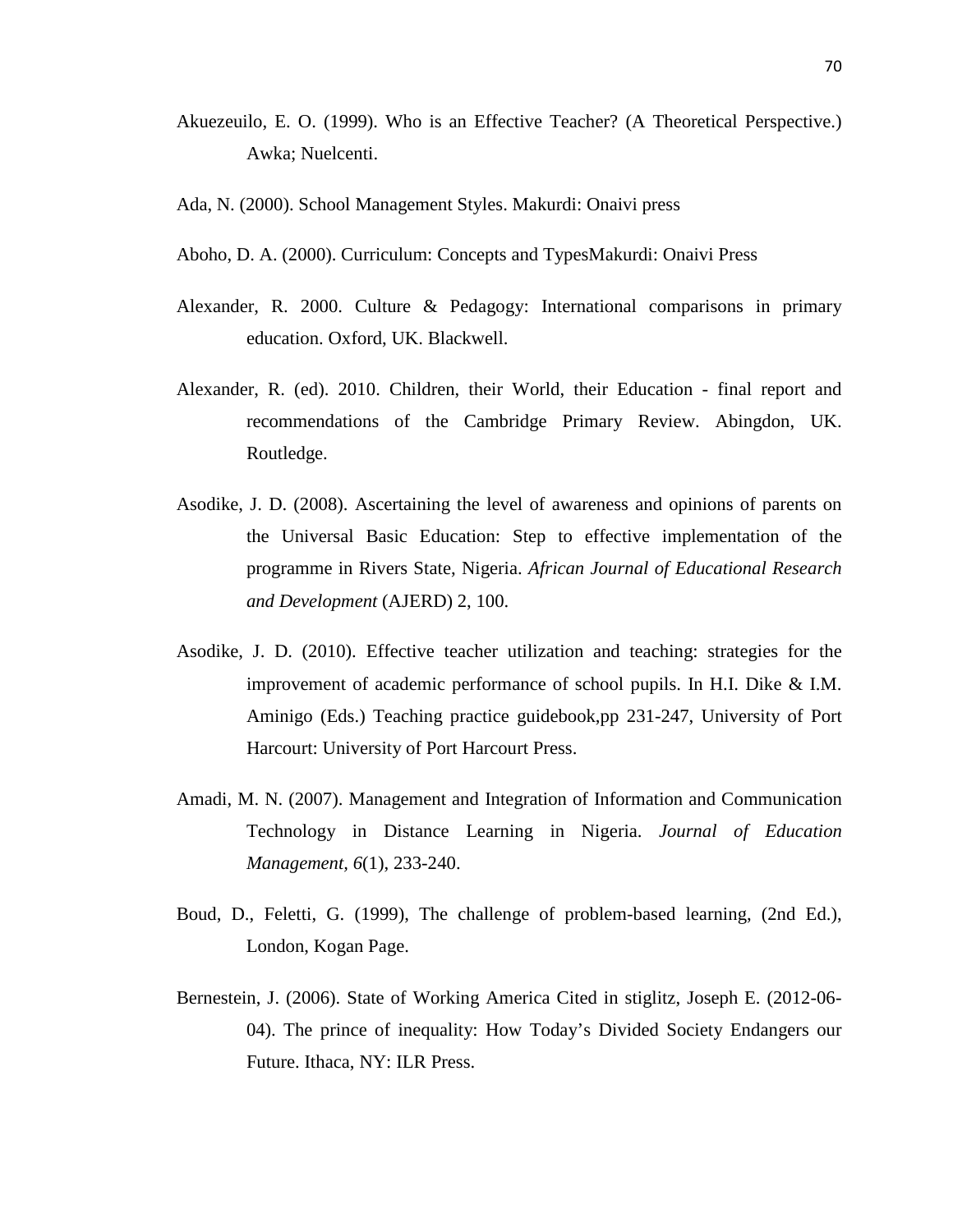- Bascia, B. (2003) Achieving Universal Primary Education by 2015. A chance for every child. Washington DC: World Bank
- B. Pattanayak, Human Resource Management(PHI Learning Private Limited, 2009).
- Bassioni, H. A. (2008). Evaluation and analysis of criteria and sub-criteria of a construction excellence model. *Engineering, Construction and Architectural Management, 15*(1),2141.
- Borg, W. R. & Gall, M, D. (1989). Education Research: An Introduction (4th Edition). New York. Longman publisher.
- Baker, D and Wiseman, AW. (ed). 2005. Global Trends in Education Policy. Amsterdam, Holland. Elsevier.
- Brook Napier, D. 2005. Implementing Educational Transformation Policies: Investigating issues of ideal versus real in developing countries. In Baker, D, and Wiseman, AW. (eds). 2005. Global Trends Primary Education: A Literature Review 48 in Educational Policy. Pp 59-98. Amsterdam, Holland. Elsevier.
- Bukar, K., Buba S. D. (2006) Teachers Job Satisfaction and student's academic achievement in Gombe State Senior Secondary Schools, Nigeria. *International Journal of Research in Education.* 3 (1) ,228 – 234.
- Baker, D., Wiseman, AW. (eds). 2005. Global Trends in Educational Policy. Amsterdam, Holland. Elsevier.
- B. Pattanayak, Human Resource Management(PHI Learning Private Limited, 2009).
- Chang, W. (2002), Interactive Teaching Approach in Year One University Physics in Taiwan: Implementation and Evaluation,Asia-Pacific Forum on Science Learning and Teaching 3, (2002). Available on <http://www.ied.edu.hk/apfslt/v3\_issue1/changwj/index.htm >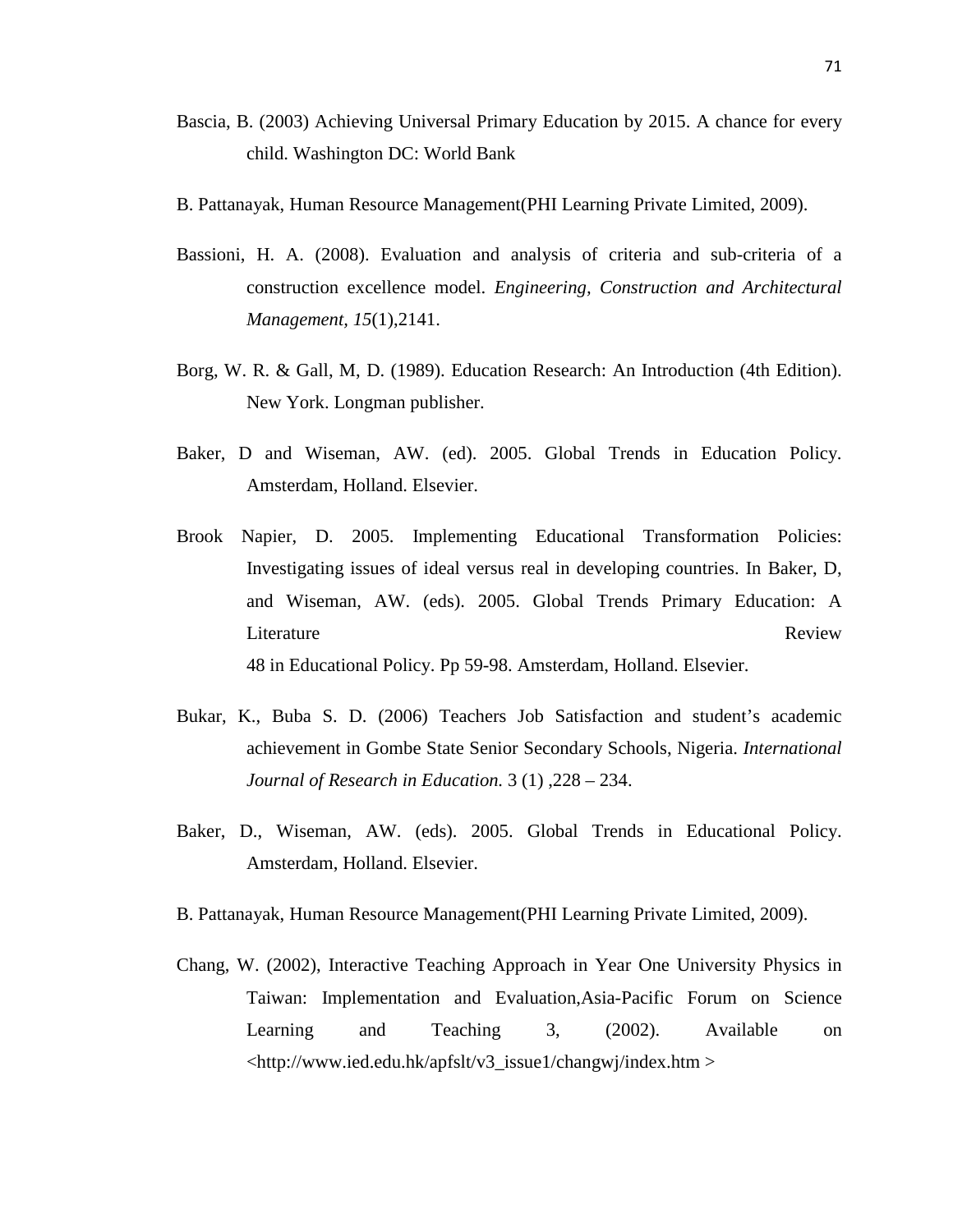- Corcoran, T. B., Walker, L. J. and White, J. L. (1988). Working in Urban schools*.*  Washington D C: Institute for Educational Leadership.
- Collin, E., Rosmiller, R. A. (1987) Research on effective school's implications for lessdeveloped countries. Comparative EducationReview
- Chuma, P. C. (2012). Challenges Affecting Teaching-Learning in Primary Schools in Kenya. A case study of Central Division Mandera East District Executive Med Project, Moi University.
- Chawla-Duggan, R and Lowe, J. 2010. Aims for Primary Education: changing global contexts. In The Cambridge Primary Review Research Surveys. Page 55 – 71. Comparative Education Research Centre, Hong Kong. Springer.
- Campbell, R. F., Greggy, R. T. (Eds), (1987) Administrative Behaviour in Education*.*  New York: Harper and Row.
- Connecticut State Department of Education. (2006). The Connecticut framework: Preschoolcurriculumframework.Retrievedfrom [http://www.sde.ct.gov/sde/lib/sde/PDF/DEPS/Early/Preschool\\_framework.pdf](http://www.sde.ct.gov/sde/lib/sde/PDF/DEPS/Early/Preschool_framework.pdf)
- Collins, R. (1990). Head Start research and evaluation: A blueprint for the future. Washington, DC: Administration for Children, Youth, and Families.
- Cuban, L. (2003). Oversold and Underused: Computers in the Classroom. Retrieved from [http://www.hup.harvard.edu/catalog.php?isbn=9780674011090&content=revie](http://www.hup.harvard.edu/catalog.php?isbn=9780674011090&content=reviews) [ws](http://www.hup.harvard.edu/catalog.php?isbn=9780674011090&content=reviews)
- Damodharan V. S., Rengarajan. V (1999), "Innovative Methods of Teaching," National Research Council, *Educational Journal Publication.*
- Donald Boyd, P. G. (2005). How Changes in Entry Requirements Alter the Teacher Workforce and Affect Student Achievement. New york.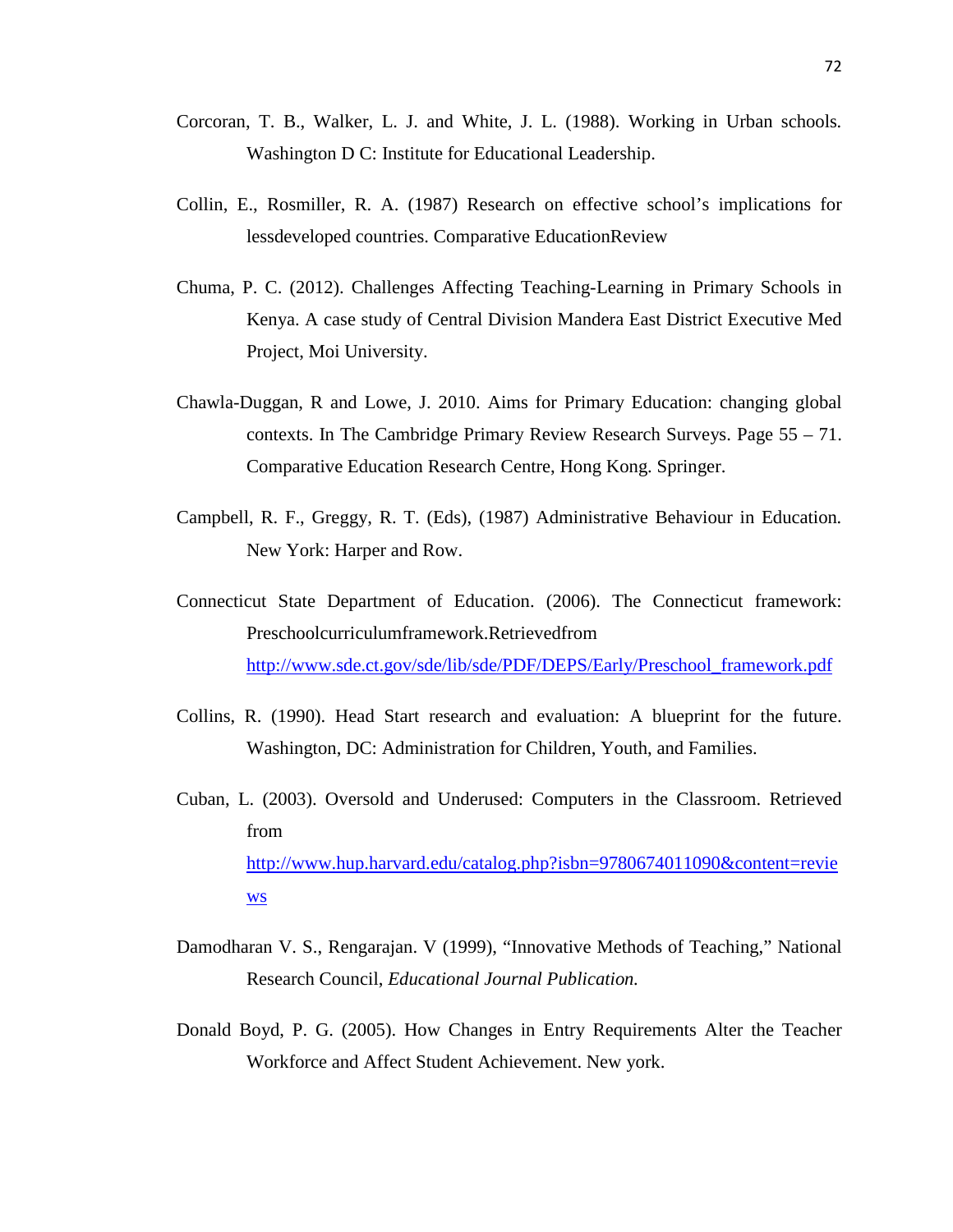- Denga D. I. (2002). Educational and Social Psychology for Schools and Other Social Organizations. Calabar: Cleanliness publications
- Denga D. I. (1993). Education at a Glance from Cradle to Tomb*:*Calabar: Rapid Educational Publishers Ltd.
- Dowaliby, G. P. (2006). The Connecticut framework: preschool curriculum framework.
- Denga D. I. (1993). Education at a Glance from Cradle to Tomb*:* Calabar: Rapid Educational Publishers Ltd.
- D. L. DeVries, Morrison, A.M. Shullman., M. L. Gerlach, Performance Appraisal on the line*,* Center for Creative Leadership(Greensboro, NC, 1981).
- Eshiwani G. S. (1993) Factors influencing performance among primary and secondary school pupils in Western province, Nairobi Kenya. Unpublished research report. A Bureau of Educational Research, Kenyatta University.
- Eshiwani, G. S. (1993). Education in Kenya since independence*.* Nairobi: EAEP ltd.
- Eaude, T. 2012. How do expert primary classroom teachers really work? a critical guide for teachers, head teachers and teacher educators. Critical Publishing.
- Ezeocha, P. A. (2001). Concepts of Management and Administration in Nigeria*.*
- Onitsha: Ekene Press.
- Edem, D. A. (1998). Introduction to Educational Administration in Nigeria.Ibadan: Spectrum Books
- Ezeugbor, C.O. (1995). The relationship between administrative problems and teacher effectiveness as perceived by principals and teachers of secondary schools in Awka North and South L.G.A. of Anambra State. Unpublisheddoctoral dissertation*.* Faculty of Education, University of Nigeria, Nsukka.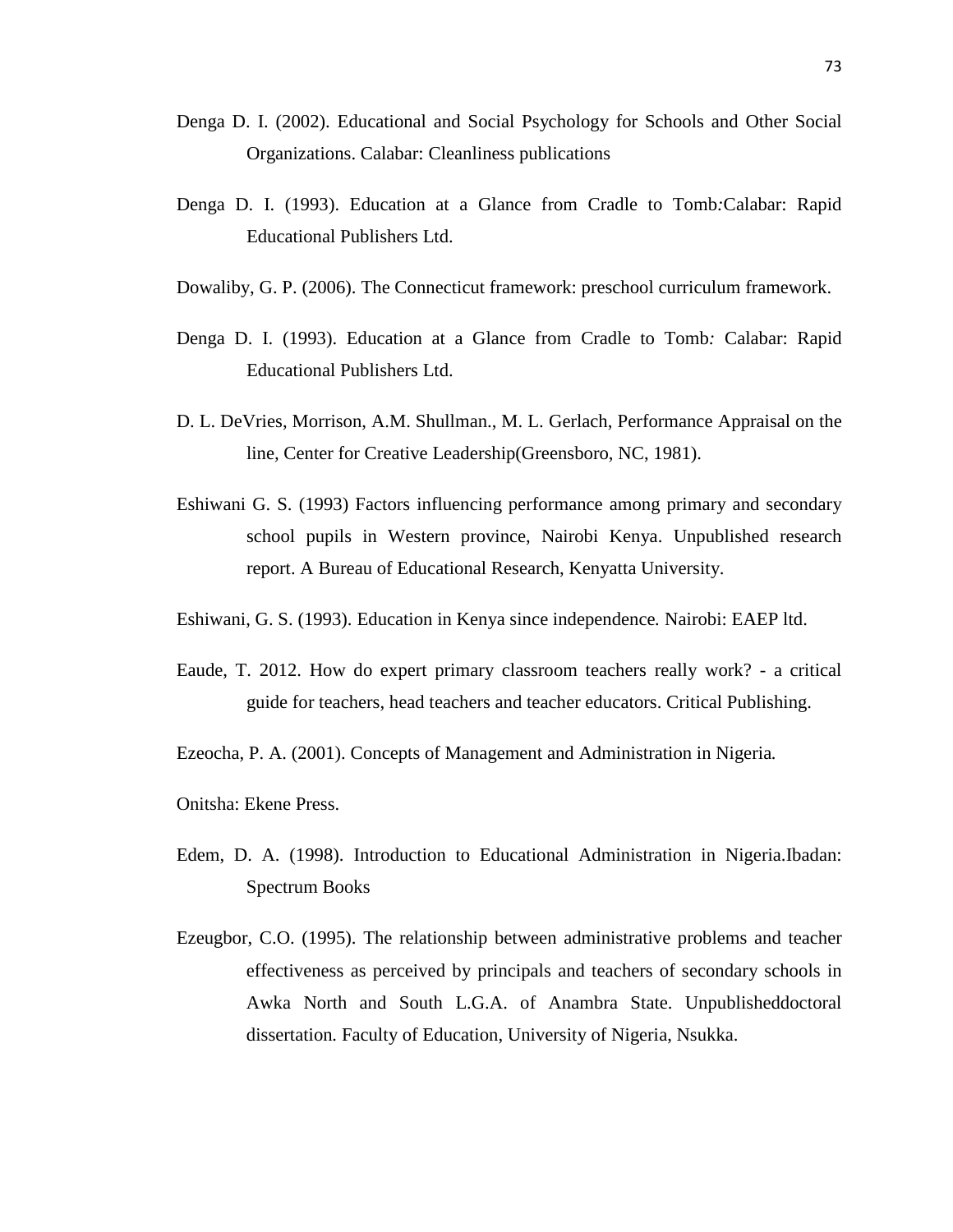- Eaude, T. 2012. How do expert primary classroom teachers really work? a critical guide for teachers, headteachers and teacher educators. Critical Publishing. www.criticalpublishing.com
- Educause, 2010. 7 Things you should know about analytics, EDUCAUSE 7 things you shouldknow series. Retrieved October 1, 2010 from http://www.educause.edu/ir/library/pdf/ELI7059.pdf.
- Fuller, B. (1986) Raising School Quality in Developing Countries*:* What Investments Boost Learning? Washington D.C: World Bank.
- Fraenkel, R.J., E.N. Wallen, (1993). How to design and evaluate research. 4th Ed., Illinois: F.E. Peacock Publishers, Inc.
- Fiala, R. 2006. Educational Ideology and the School Curriculum. In Benavot, A and Braslavsky, C (eds). 2006. School knowledge in comparative and historical perspectives: changing curricula in primary and secondary education. Pp 15 – 34. Comparative Education Research Centre, Hong Kong. Springer. ww.criticalpublishing.com.

Fullan, M. 1991. The New Meaning of Educational Change. London, UK. Cassell

F.R.N. (2004). The New National Policy on EducationLagos: NERDC

Farrant, J. S. (2000). Principles and Practice of Education. London: Longman.

Fordham A. M. (2003). The Context of teaching learningLondon: Acer Hawthern

Fullan, M. 1991. The New Meaning of Educational Change. London, UK. Cassell.

Federal Republic of Nigeria. (2004). National Policy on Education*.* Yaba: NERDC.

Federal Republic of Nigeria. (2004). National Policy on Education*.* Yaba: NERDC.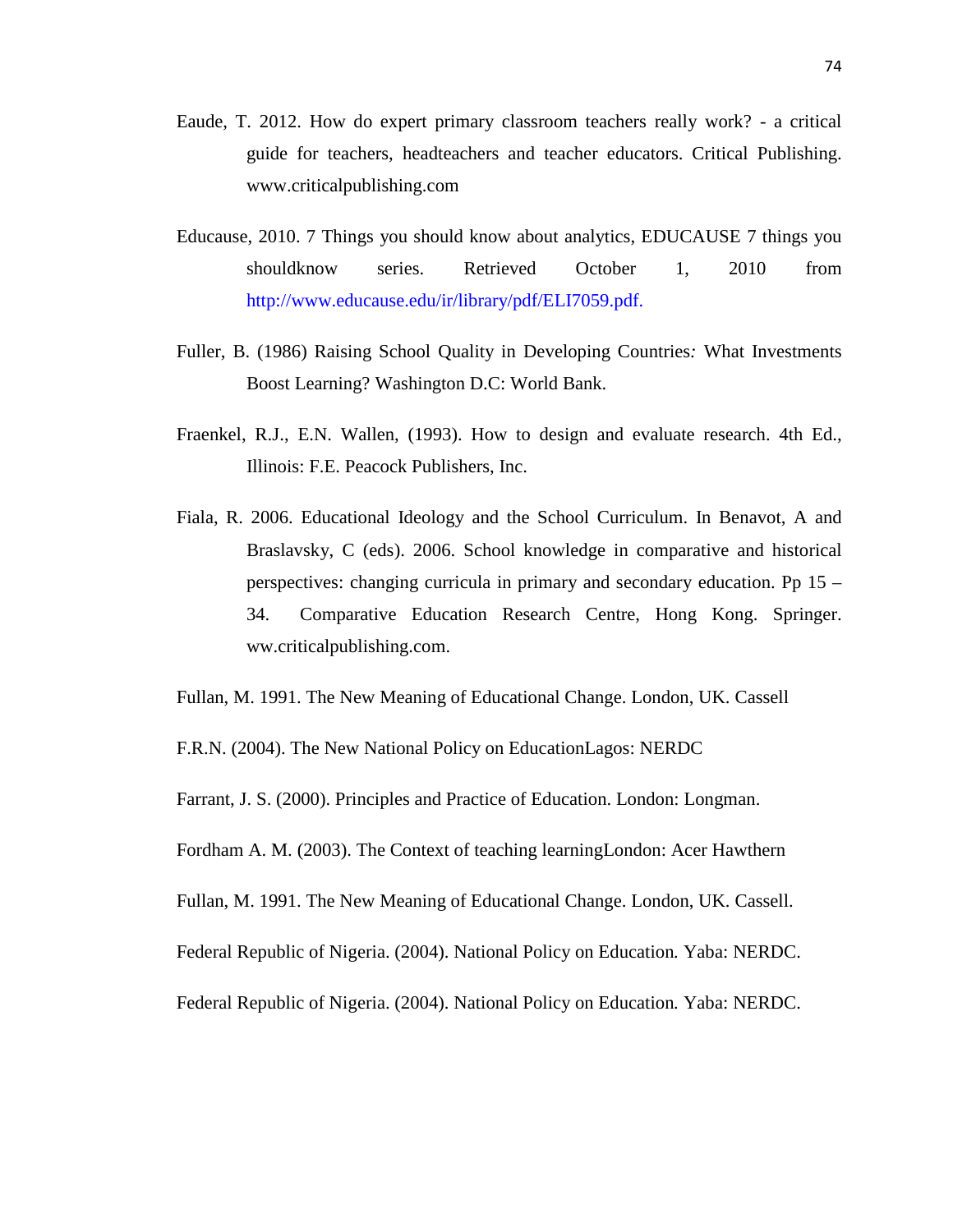- Federal Republic of Nigeria (2004). National Policy on Education. Lagos; NERDC. http://www1.worldbank.org/disted/policy/nastional/leg-02.html. Retrieved on 20th December,2017.
- Greitzer, F. A. (2002), "Cognitive Approach to Student-Centered E-Learning, Human Factors and Society," 46th Annual Meeting, Sept 30 – Oct 4.
- George, D. (2003). Using SPSS for Windows step by step: a simple guide and reference*.*
- H John Bernardin, Human Resource Management(Tata McGraw-Hill Publishing Company Limited, 2007).
- Heyneman, S., Loxley, W. A. (1983). "The Effect of Primary School Quality on Academic Achievement across 29 High and Low income Countries." *In the American Journal of Sociology, 188* (6), 1162-1194.
- Heyneman, S., Loxley, W. A. (1981). Textbooks and Achievement in Developing Countries. *Journal of curriculum studies. 13*, 146-227
- Hines, E. (1996). Building Condition and Student Achievement and Behavior*.*  Unpublished doctoral dissertation. Blacksburg, V A: Virginia Polytechnic Institute and State University.
- Hesson, M., Shad, K.F. (2007), "A student-centered learning model," American Journal of Applied Sciences, 628-636.
- Hightower, A.M. (20110, "Improving student learning by supporting quality teaching: Key issues, effective strategies," Editorial Projects in Education. Illinois State Board of Education. (February, 2009). Prekindergarten/preschool for all curriculum criteria. Retrieved from [http://www.isbe.state.il.us/earlychi/pdf/ECBG\\_PreK\\_Preschool\\_Curric](http://www.isbe.state.il.us/earlychi/pdf/ECBG_PreK_Preschool_Curric%20Criteria.pdf)  [Criteria.pdf](http://www.isbe.state.il.us/earlychi/pdf/ECBG_PreK_Preschool_Curric%20Criteria.pdf)

Hartford: Division of Teaching and Learning Programs and Services.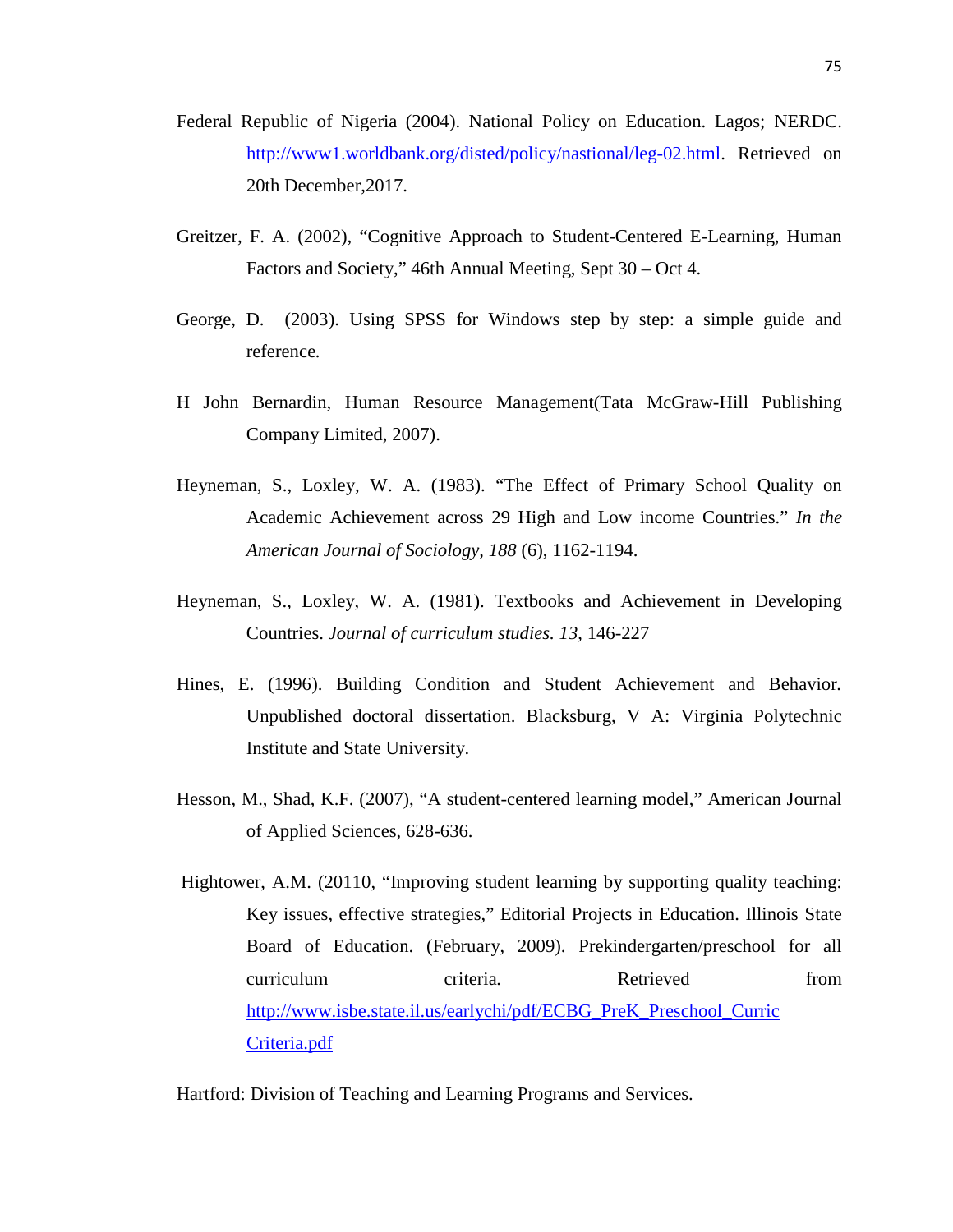- Johnson, O. A. (2007). Enhancing Quality in Higher Education through Information and Communication technology in Nigeria. *NAEAP,* 506-572.
- Jacoby, L. L. (1978), "On interpreting the effects of repetition: Solving a problem versus remembering a solution," Journal of Verbal Learning and Verbal Behavior, 17:649-667.
- Kombo, D.K., Tromp, L.A. (2006). An Introduction to Proposal and Thesis Writing. *Paulines Publication Afri*ca : Kenya.
- Kathuri, N. (1986). Foundations of Behavioural Research(3rd ed.). New York: Holt Reinhart and Winston.
- Lindquist, T. M. (1995), "Traditional versus contemporary goals and methods in accounting education: Bridging the gap with cooperative learning,"*Journal of Education for Business,70*(5): 278-284.
- Lockheed, M. E., Hanusha, E. A. (1993) Improving Education Efficiency in Developingcountries. What do we do?World Bank studies.
- Lancy, DF. (2010). Learning 'From Nobody': The Limited Role of Teaching in Folk Models of Children's Development. Childhood in the Past: *An International Journal. 3, number 1*, Pp 79-106.
- L.M. Prasad, Human Resource Management(Sultan Chand & Sons: Educational Publishers, 2006).
- Mapesela, M., Strydom, F. (n.d.). Performance Management of academic staff in South African higher education: a developmental research project.
- McDaniel, M. A., Friedman, A., Bourne, L. (1978), "Remembering the levels of information in words. Memory & Cognition," 6(2), 156-164.
- Nwaogu, J. J. (1980). A Guide to Effective Supervision of Instruction in Nigeria Schools Enugu: Fourth Dimension Publishes.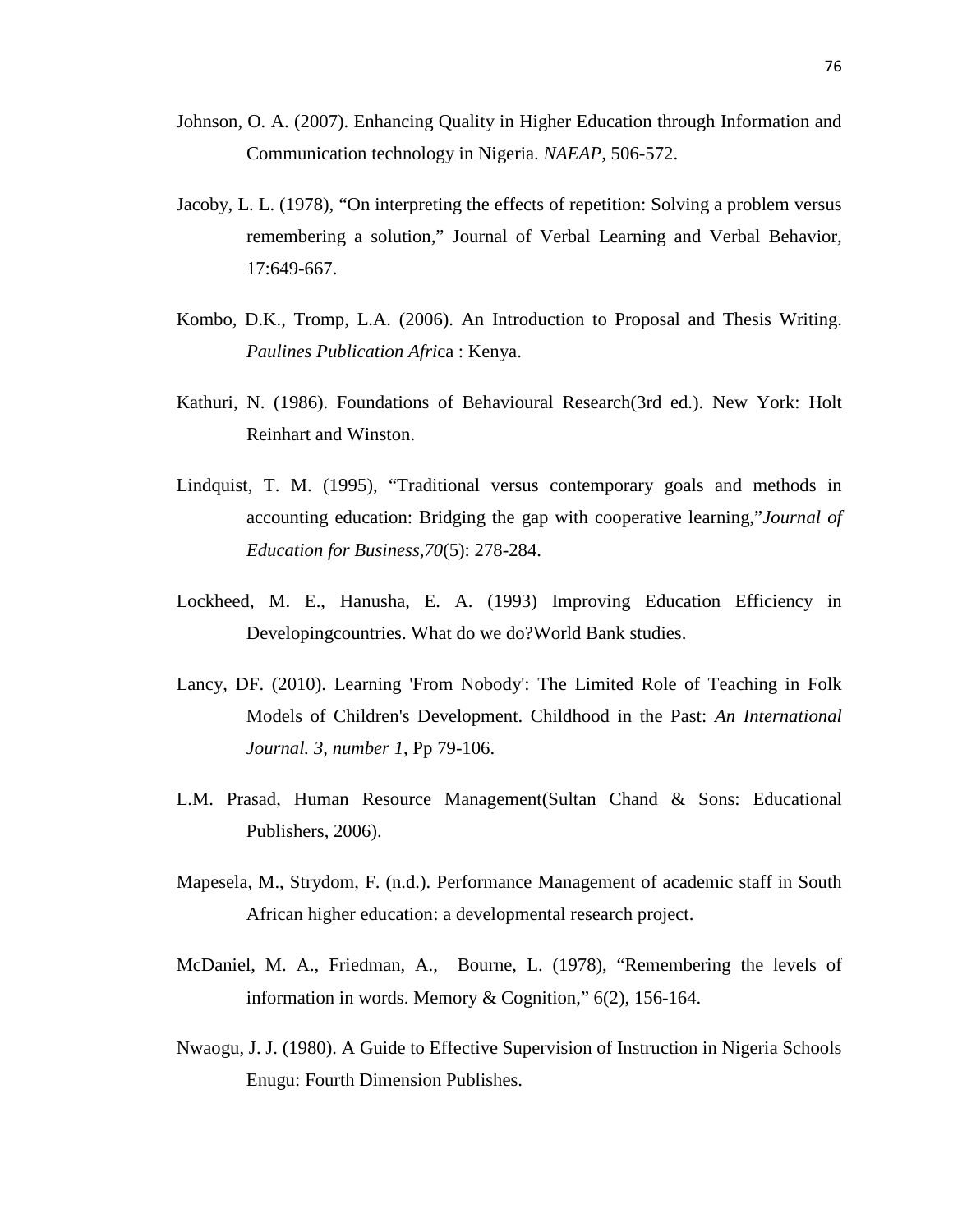- National Center for Education Research. (2008). Effects of preschool curriculum programs onschool readiness(NCER 2008-2009). Washington, DC: NationalCenter for Education Research, Institute of Education Sciences, U.S. Departmentof Education. Washington, DC: U.S. Government Printing Office.
- Naidoo J. 2005. Education decentralization in Africa: great expectations and unfulfilled promises. In Baker, D and Wiseman, AW (eds). 2005. Global Trends in Educational Policy. Pp 99-124. Amsterdam, Holland. Elsevier.
- Office of School Readiness, State Board of Education, North Carolina. (November, 2008). North Carolina approved early childhood curricula. Retrieved from

[http://www.osr.nc.gov/\\_pdf/NCApprovedEarly ChildhoodCurricula.pdf](http://www.osr.nc.gov/_pdf/NCApprovedEarly%20ChildhoodCurricula.pdf)

- Odo, M. I. (2006). Administrative Factors Affecting Management of Technical Colleges in South – East of Nigeria. Unpublished Doctoral Dissertation Faculty of Education University of Nigeria Nsukka.
- Okolo, N. E (1990). The Effect of Supervision on Teacher performance in Secondary Schools in Nsukka Education Zone. Unpublished M.ed Thesis Faculty of Education University of Nigeria Nsukka.
- Okoro, O. M (1991). Principles and Methods in Vocational and Technical Education Enugu: ABIC Publishers.
- Orseer, U. (2006). Teachers' Perception of factors that Enhance Effective Teaching. A study of Government Secondary Schools in Benue State. un- Pulished M. ed.ThesisFaculty of Education Benue State University Makurdi.
- Orodho, J.A. (2004) Elements of Education and Social Sciences Research Methods: Nairobi: Masola Publisher.
- Orodho, J.A. (2004). Techniques of writing research proposals and reports in education and social sciences bureau of education research Kenyatta University. Nairobi: Reata printers.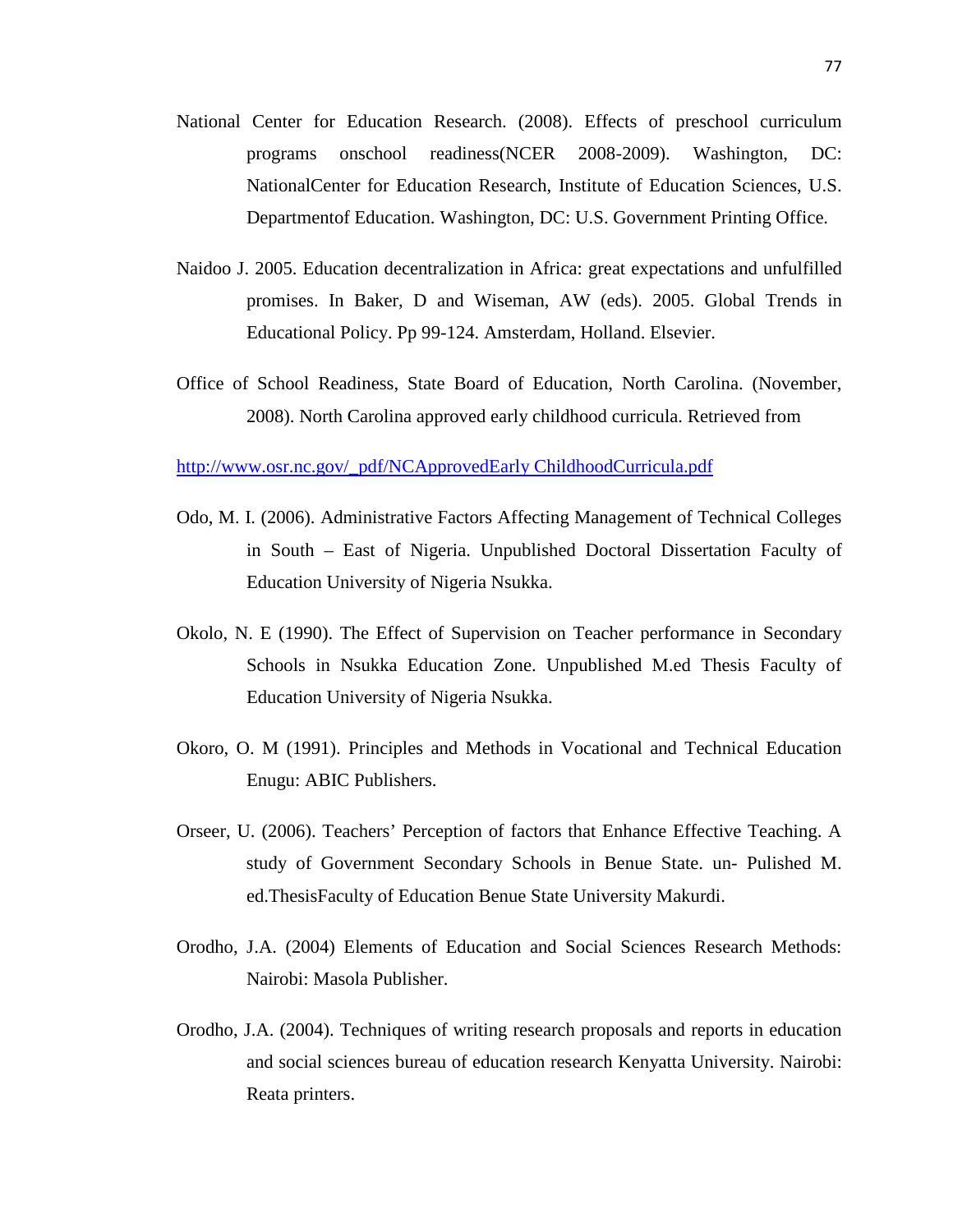- Owoeye, J. S., Yara, P. O. (2010) School Facilities and Academic Achievement of Secondary Schools Agricultural Science in Secondary Schools Ekiti state Nigeria. Unpublished PhD thesis Kampala international university. Kampala.
- Rogoff, B. 2003. The Cultural Nature of Hum an Development. Oxford, UK. Oxford University Press.
- OECD (2009a). Creating effective teaching and learning environments: First results from TALIS. Paris: OECD.
- Organisation for Economic Cooperation and Development [OECD] (2005). Teachers matter:

Attracting, developing and retaining effective teachers. Paris: OECD.

- P.C. Tripathi, Human Resource Development(Sultan Chand & Sons: Educational Publishers, 2006).
- Psacharapolous, G., Woodhall, M. (1995). Achievement Evaluation of Columbia EscaulaNneva: Is Multi-grade the Answer? Paper presented at the Annual Conference of Comparative and International Education Society Annapolis.
- Philip, H; Joan, A. C., Williamson J. (2001). Teaching Competences in the Classroom; Deconstructing Teacher Experiences. *Journal of EducationResearch and Perspectives*. 28 (1), 1 – 23.
- P.C. Tripathi, Human Resource Development(Sultan Chand & Sons: Educational Publishers, 2006).
- Rasheed MI, Sarwar S, Aslam HD. (2011). A critical analysis of performance appraisal system for teachers in public sector universities of Pakistan: A case study of the Islamia University of Bahawalpur. *African Journal of Business Management, 5*(9), 3735-3744.

Republic of Kenya (1968). Koech Commission Report. Nairobi: GovernmentPrinters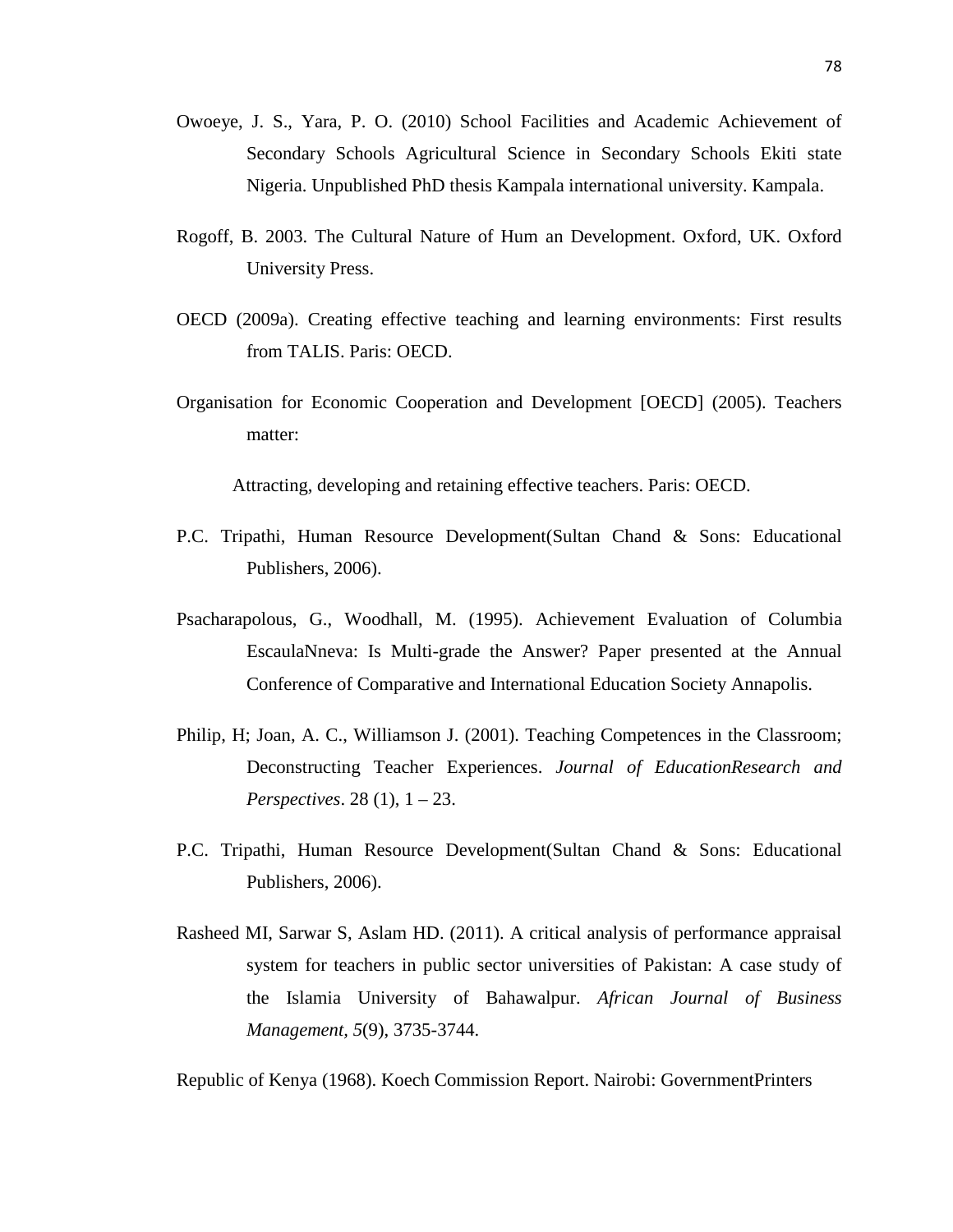- Rogoff, B. 2003. The Cultural Nature of Hum an Development. Oxford, UK. Oxford University Press.
- Republic of Kenya (2003). Kenya Education Sector Support Program, (KESSP- (2005- 2010): Delivery of Quality Education and Training to all Kenyans. Nairobi: Government printers.
- Robert L. Mathis., John H. Jackson, Human Resource Management(THOMSON South-Western, 2004).
- Rogoff, B. 2003. The Cultural Nature of Human Development. Oxford, UK. Oxford University Press.
- Slavin, R.E. (1996), "Research for the future- Research on cooperative learning and achievement: What we know, what we need to know," *Contemporary Educational Psychology, 21*(4), 43-69.
- Slamecka, N. J., Graf, P. (1978). The generation effect: Delineation of a phenomenon. *Journal of Experimental Psychology: Human Learning and Memory, 4*(6),592- 604.
- Sarwar S, Aslam HD, Rasheed MI (2010). Hindering Factors of Beginning Teachers High Performance in Higher Education A Case Study of IUB The Islamia University of Bahawalpur. *Int. J. Educ., 02*(1), 1-12.
- Sekaran, U. (2003). Research methods for business*.* Hoboken.
- Schweinhart, L. J., Weikart, D. P. (1997). The High/Scope preschool curriculum.comparison study through age 23. *Early childhood research quarterly, 12*(2),117-143.
- Schweinhart, L. J., Weikart, D. P. (1998). Why curriculum matters in early childhoodeducation. *Educational Leadership, 55,* 57-60.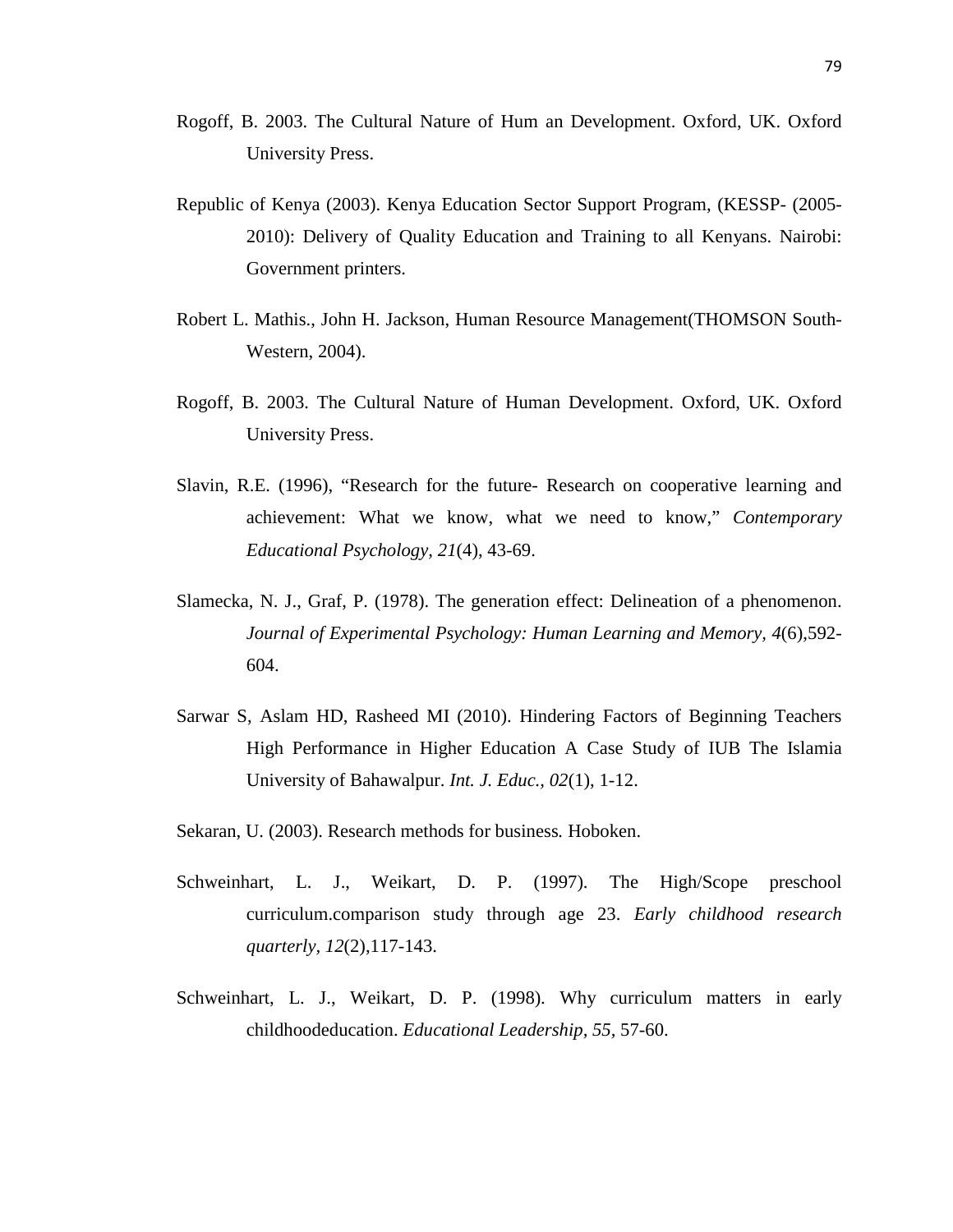- S. Dale Beach, Personnel: The management of people at work(Macmillan Publishing Company, 1980).
- S. Dale Beach, New Directions in Performance Management, in Beach (Ed.), Managing HumanResources: Personnel Management in Transition(Blackwell, Oxford, 2005).
- Toppo, M. L., Prusty, D. T. (2012). From Performance Appraisal to Performance Management. IOSR Journal of Business and Management (IOSRJBM), 3(5):01-06.
- The Nigerian education system described and compared with the Dutch system. Education system Nigeria | Nuffic | 1st edition September 2009 | version 6, May 2017.
- Teo, R., Wong, A. (2000), "Does Problem Based Learning Create a Better Student: A Reflection?Paper presented at the 2nd Asia Pacific Conference on Problem Based Learning: Education across Disciplines, December 4-7, Singapore.
- Tebabal, A., Kahssay, G. (2011), "The effects of student-centered approach in improving students' graphical interpretation skills and conceptual understanding of kinematical motion," Lat. Am. J. Phy. Edu, 5(2), 374-381.
- Uya, A. (2000). Computer for Nursery and Primary Schools*.* Calabar: CATS Publishers.
- Walton, J. (1991).Administration and Policy Making in Education. Baltimore:The John Hopkins Press.
- Wilson J. D. (2000). Appraising Teaching QualityLondon: Billing and Sons.
- Young. M. 2008. Bringing Knowledge Back In. London, UK. Routledge.
- Zakaria, E., Chin, C.L., Daud, Y. (2010), "The effect of cooperative learning on student mathematics achievements and attitude towards mathematics, Journal of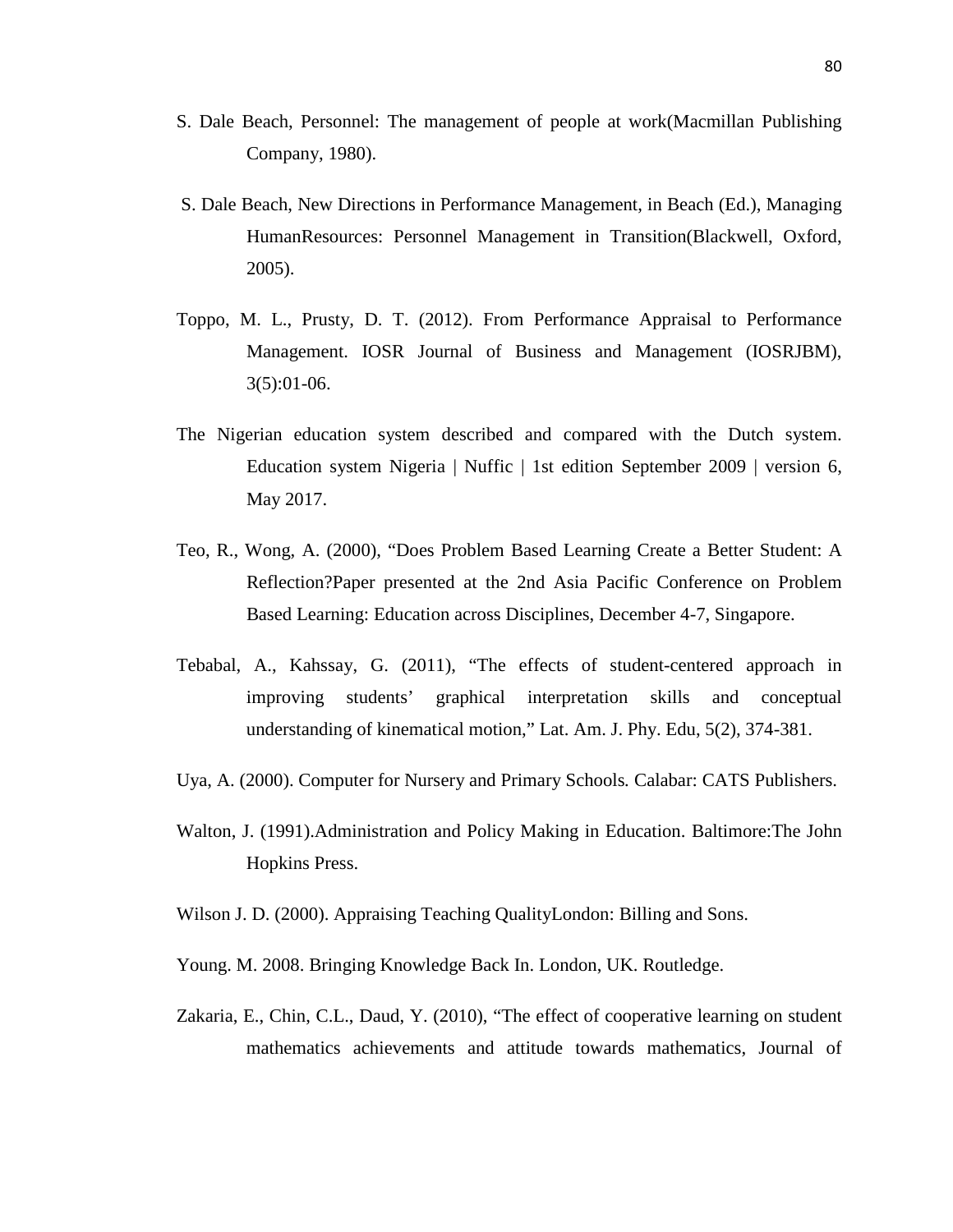SocialSciences, 6(2), 272-275. Available on <http://dx.doi.org/10.3844/jssp.2010.272.275.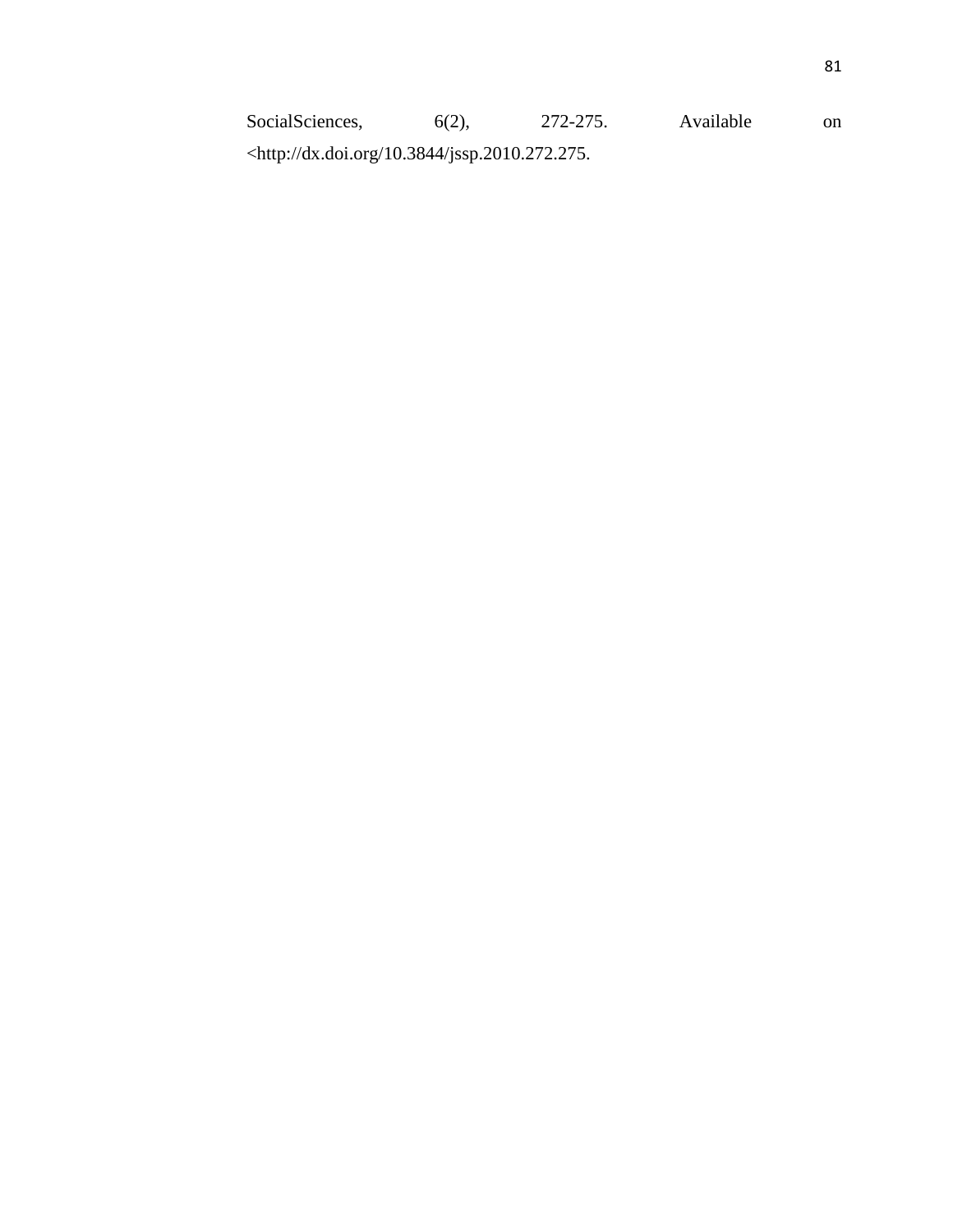### **QUESTIONNAIRE FOR TEACHERS**

My name is Magdalene Hembadoon Peter, a student at Near East University, Turkish Republic of Northen Cyprus (TRNC), pursuing a Master degree in Educational Administration Control Economy and Planning. I am carrying out a research on opinions of teachers on performance evaluation in Primary schools Benue State of Nigeria. I kindly request you to provide me with information. It will be treated as confidential and used for academic purposes only.

**SECTION A: DEMOGRAGHPIC ASSESMENT OF THE TEACHING STAFF** (tick the right option or fill the right answer in the spaces provided)

| Name of<br>$\mathbf{1}$ . |                                                                         |        |               |                 |     |  |
|---------------------------|-------------------------------------------------------------------------|--------|---------------|-----------------|-----|--|
| school                    |                                                                         |        |               |                 |     |  |
|                           |                                                                         |        |               |                 |     |  |
|                           |                                                                         |        |               |                 |     |  |
|                           |                                                                         |        |               |                 |     |  |
| 2.                        |                                                                         |        |               |                 |     |  |
|                           | 3. Age range: 21-25, 26-30, 31-35, 36-40, and 41 above.                 |        |               |                 |     |  |
|                           | 4. Marital status: Single   Married   Widowed                           |        |               | Divorced        |     |  |
| 5. Gender: Male           |                                                                         | Female |               |                 |     |  |
|                           | 6. Highest qualification attained (please Tick only one below)          |        |               |                 |     |  |
| <b>SSCE</b>               | <b>DIPLOMA</b>                                                          | NCE    | <b>DEGREE</b> | <b>MASTER</b>   | PhD |  |
|                           |                                                                         |        |               |                 |     |  |
| 7. Type of school: State  |                                                                         | rivate |               | Community       |     |  |
| 1-5 years $ $             | 8. For how long have you worked in this school?<br>$5-10 \text{ years}$ |        | $10-15$ years | 15-20 years $ $ |     |  |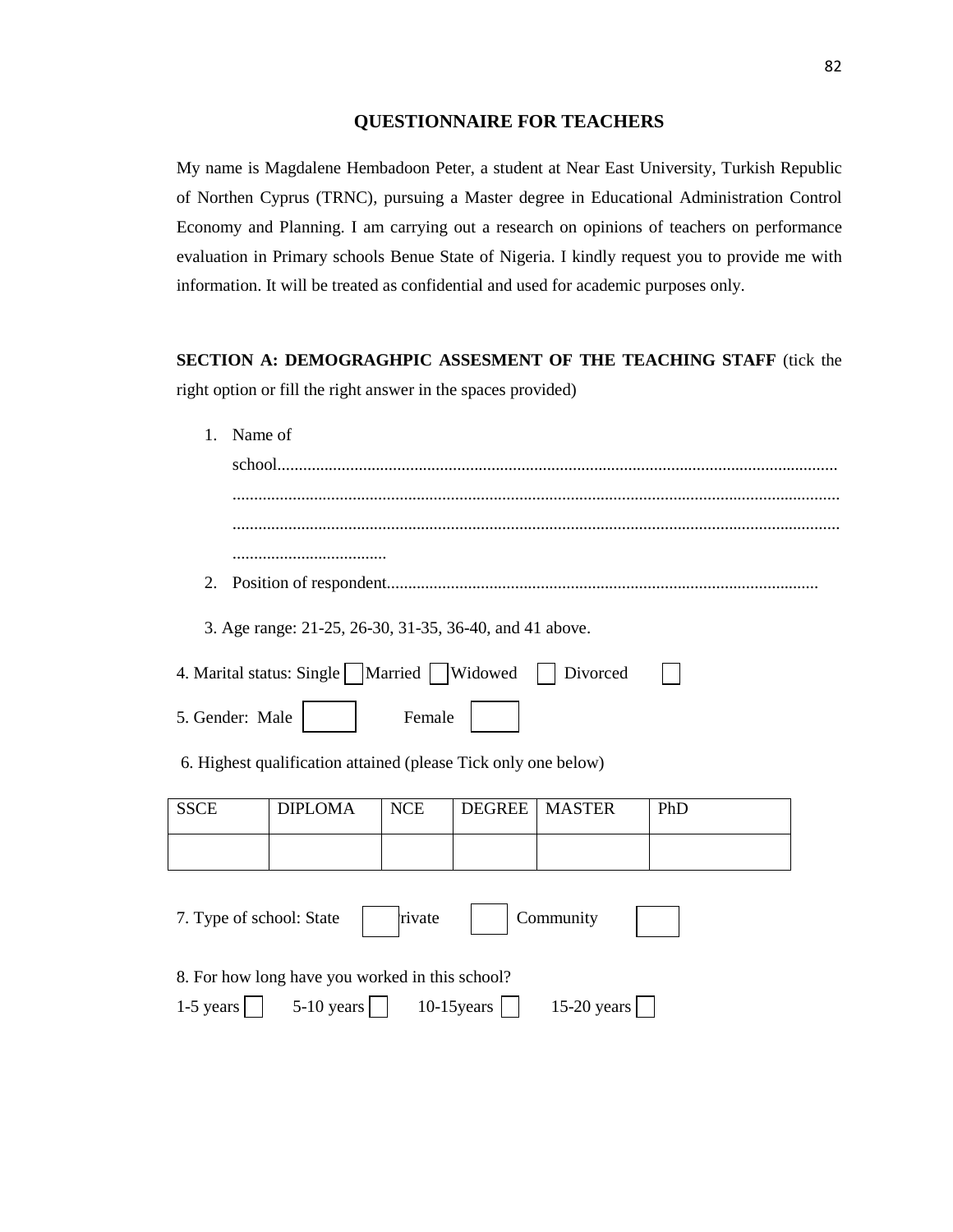**GENERAL INSTRUCTIONS**: For each of the following statements about performance of teachers, please indicate (by ticking) the extent to which you agree them, using the following scale: (*Strongly Agree, Agree, Undecided, Disagree with strongly disagree).*

## **SECTION B: Teacher evaluation of the school administrative system**

| <b>QUESTIONS</b>                                                                          | <b>Strongly</b><br>agree | Agree | <b>Not</b><br>sure | <b>Disagree</b> | <b>Strongly</b><br>disagree |
|-------------------------------------------------------------------------------------------|--------------------------|-------|--------------------|-----------------|-----------------------------|
| 9. Do you think that quality assurance tools<br>are important in primary schools?         |                          |       |                    |                 |                             |
| 10. Are there any factors that affect the<br>quality in your school?                      |                          |       |                    |                 |                             |
| 12. Can development be monitored in your<br>school?                                       |                          |       |                    |                 |                             |
| 13. Are there any performance motivators<br>for teachers in your school?                  |                          |       |                    |                 |                             |
| 14. Do you think anything can be done to<br>improve teacher motivation in your<br>school? |                          |       |                    |                 |                             |
| 15. Do you face problems as a teacher in<br>your school?                                  |                          |       |                    |                 |                             |

### **SETION C: Evaluation of the Learning Process and performance**

| <b>Questions</b>                                                                                                                                                    | <b>Strongly</b> | Agree | <b>Not</b> | <b>Disagree</b> | <b>Strongly</b> |
|---------------------------------------------------------------------------------------------------------------------------------------------------------------------|-----------------|-------|------------|-----------------|-----------------|
|                                                                                                                                                                     | agree           |       | sure       |                 | disagree        |
| 16. Do students possess good attitudes,<br>motivation and interest in learning?                                                                                     |                 |       |            |                 |                 |
| 17. Do you think that the students are able<br>to effectively apply learning strategies and<br>resources in their learning, thus attaining<br>their learning goals? |                 |       |            |                 |                 |
| 18. Do you think that the students will be<br>able to utilize feedback to improve their<br>learning?                                                                |                 |       |            |                 |                 |
| 19. Do students successfully acquire and<br>apply knowledge and skills?                                                                                             |                 |       |            |                 |                 |
| 20. Do the students perform well in their<br>learning activities and assignments?                                                                                   |                 |       |            |                 |                 |
| 21. Do they perform well in the aspect of<br>generic skills?                                                                                                        |                 |       |            |                 |                 |
| 22. Are the students developed in their<br>reading habits?                                                                                                          |                 |       |            |                 |                 |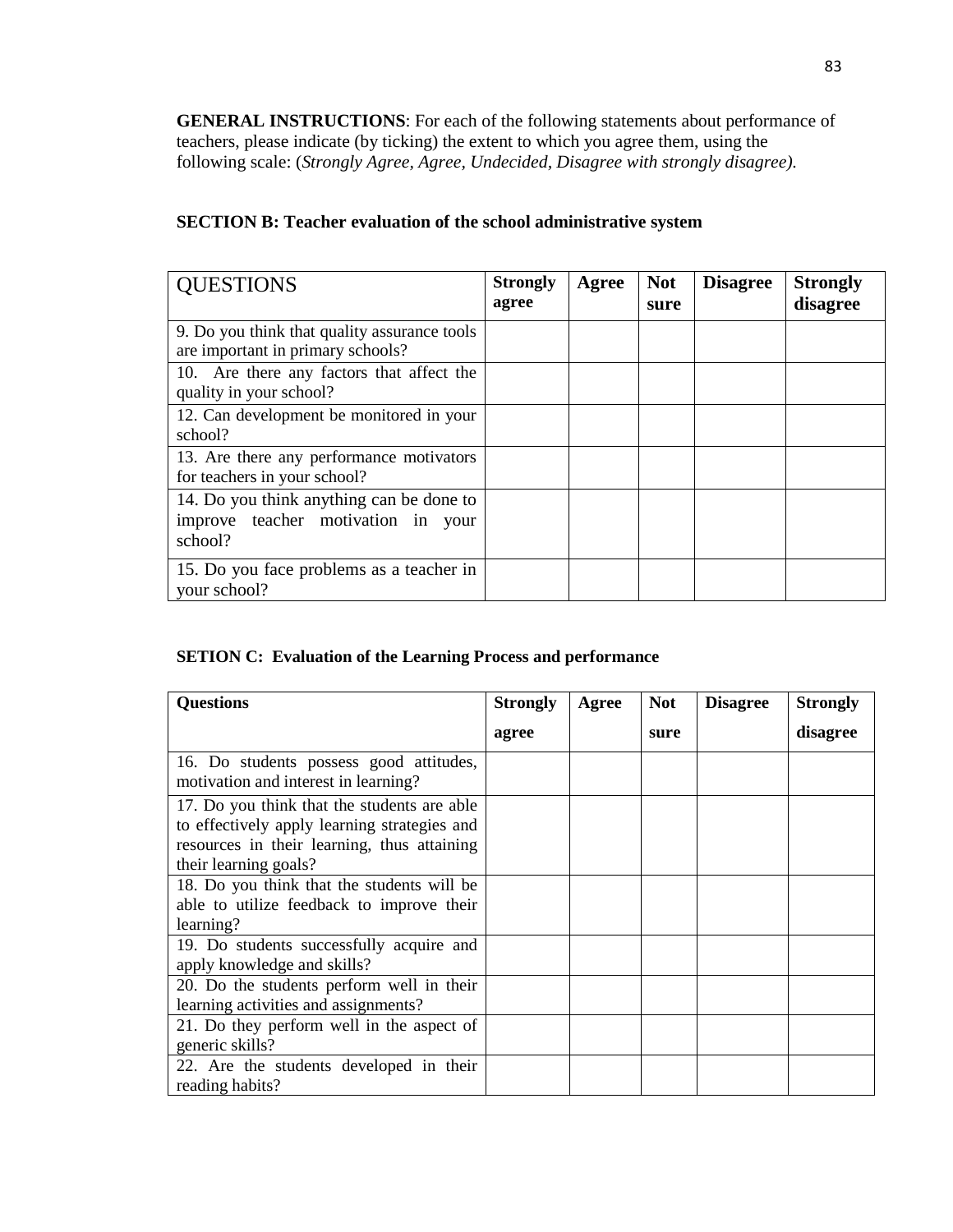| 23. Do you think that teachers design their<br>teaching content and adopt teaching<br>strategies according to their teaching<br>objectives and students' abilities?<br>24. Are teachers' communication skills<br>effective in promoting student learning? |  |  |  |
|-----------------------------------------------------------------------------------------------------------------------------------------------------------------------------------------------------------------------------------------------------------|--|--|--|
| 25. Do teachers flexibly adjust their<br>teaching pace and strategies to promote<br>student learning to cater for different<br>learning needs?                                                                                                            |  |  |  |
| 26. Are teachers able to create a good<br>classroom learning environment<br>for<br>students?                                                                                                                                                              |  |  |  |
| 27. Is classroom management effective?                                                                                                                                                                                                                    |  |  |  |
| 28. Are teachers able to provide various<br>opportunities for students to participate and<br>share experiences, with a view to<br>promoting class interaction and enhancing<br>learning effectiveness?                                                    |  |  |  |
| 29. Are teachers equipped with subject                                                                                                                                                                                                                    |  |  |  |
| knowledge and do they have a good                                                                                                                                                                                                                         |  |  |  |
| teaching attitude?                                                                                                                                                                                                                                        |  |  |  |
| 30. Do they pitch their expectations of<br>students at an appropriate level?                                                                                                                                                                              |  |  |  |

## **SECTION D: Evaluation of the school Curriculum and implementation**

| <b>QUESTIONS</b>                                                                                                                                                 | Strongly | Agree | Not  | Disagree | Strongly |
|------------------------------------------------------------------------------------------------------------------------------------------------------------------|----------|-------|------|----------|----------|
|                                                                                                                                                                  | Agreed   |       | sure |          | disagree |
| 31. Does your school align the planning of its<br>curriculum with the trends in education<br>development, its development goals and<br>students' learning needs? |          |       |      |          |          |
| 32. Does your school map out a curriculum<br>framework that is balanced and broad in<br>coverage, so that students' learning experiences<br>can be enriched?     |          |       |      |          |          |
| 33. Do you think your school adjusts its<br>learning content and formulate its learning and<br>teaching strategy to cater for students' learning<br>needs?       |          |       |      |          |          |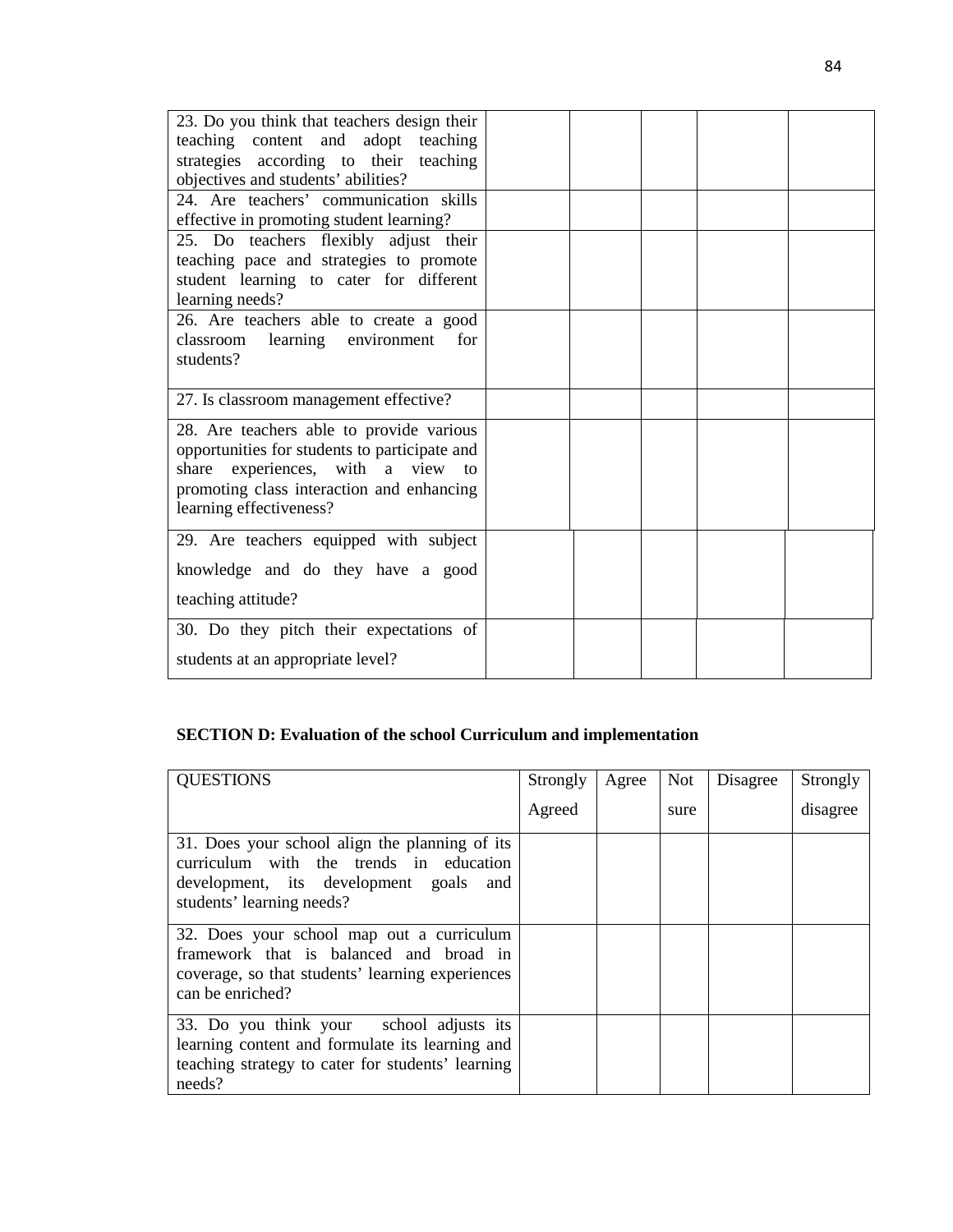| 34. Do you think the school is strategic in<br>implementing its school-based curriculum? |  |  |  |  |
|------------------------------------------------------------------------------------------|--|--|--|--|
|                                                                                          |  |  |  |  |
| 35. Are the various Key Learning Areas able to                                           |  |  |  |  |
| enhance the implementation of school-based                                               |  |  |  |  |
| curriculum through communication<br>and                                                  |  |  |  |  |
| collaboration?                                                                           |  |  |  |  |
| 36. Is the school able to effectively monitor the                                        |  |  |  |  |
| implementation of its school-based curriculum?                                           |  |  |  |  |
| 37. Are there mechanism in place for the school                                          |  |  |  |  |
| to evaluate the effectiveness of curriculum                                              |  |  |  |  |
| implementation?                                                                          |  |  |  |  |
|                                                                                          |  |  |  |  |
| 38. Do you think the school make use of                                                  |  |  |  |  |
| curriculum evaluation data to inform curriculum                                          |  |  |  |  |
| planning?                                                                                |  |  |  |  |
|                                                                                          |  |  |  |  |
|                                                                                          |  |  |  |  |

**Performance Assessment**

| <b>QUESTIONS</b>                                | Strongly | Agree | <b>Not</b> | Disagree | Strongly |
|-------------------------------------------------|----------|-------|------------|----------|----------|
|                                                 | Agreed   |       | sure       |          | disagree |
| 39. Is the school strategic in implementing its |          |       |            |          |          |
| assignment and assessment policy?               |          |       |            |          |          |
| 40. Does the school have a good grasp of        |          |       |            |          |          |
| Assessment for Learning?                        |          |       |            |          |          |
|                                                 |          |       |            |          |          |
| 41. Is the school able to effectively adopt     |          |       |            |          |          |
| multifarious modes of assessment and assess     |          |       |            |          |          |
| students'<br>performance<br>of<br>in<br>respect |          |       |            |          |          |
| knowledge, skills and attitudes?                |          |       |            |          |          |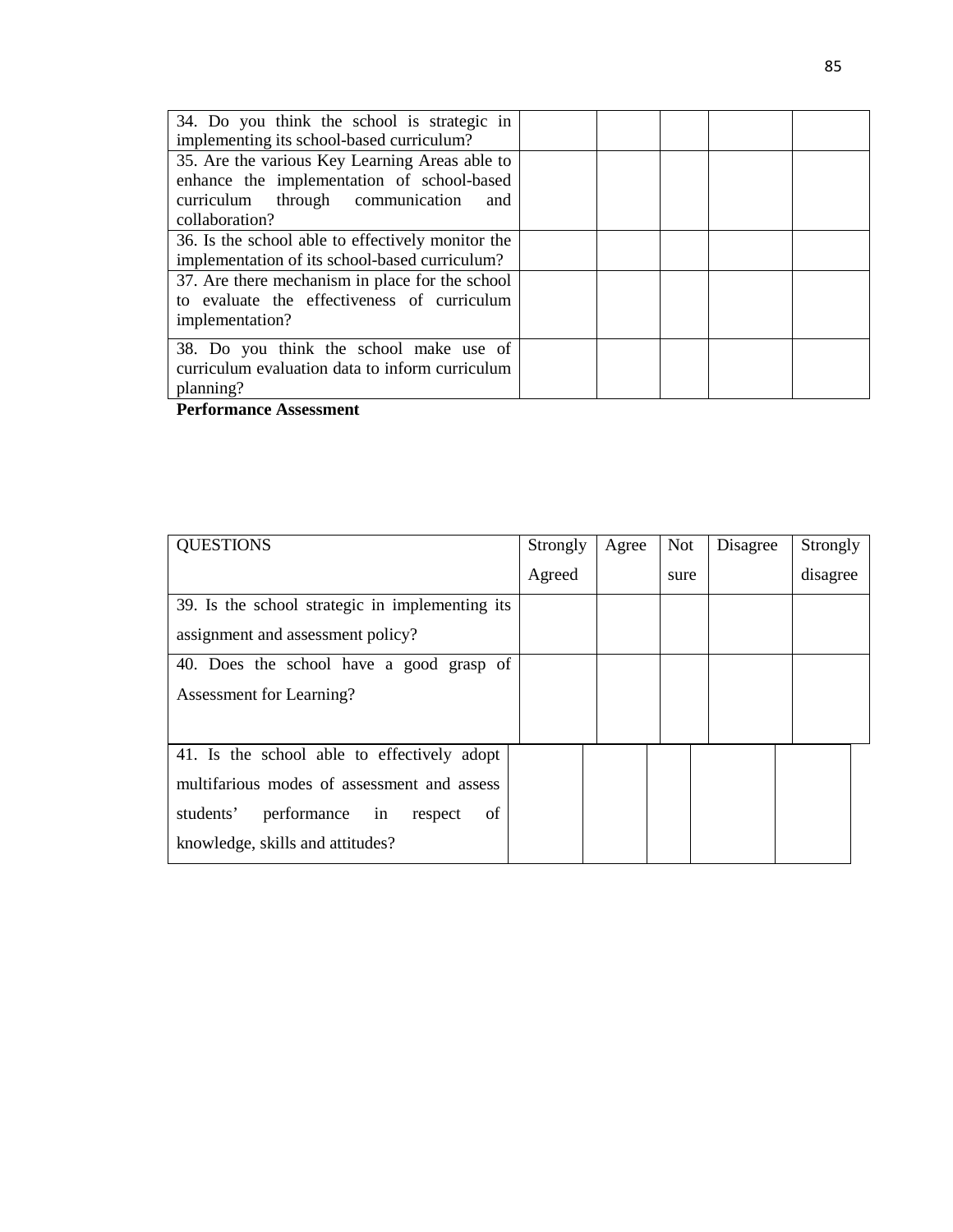# **Magdalene Hembadoon Peter**

# **PERSONAL DATA:**

Date of birth: 23-08-1984

Sex: Female

Marital status: single

Phone: +90 05338835250

Email: [petemeg23@gmail.com](mailto:petemeg23@gmail.com)

Nationality: Nigerian

Contact: Mustafa Mehmet Koray Apt 2 Mem Sabir SokakGonyeli

Languages spoken: English, Hausa, Tiv.

# **CAREER OBJECTIVES:**

To walk hard and make positive changes, and to protect the image of any organization am representing through active participation in realizing basic organizational goals and objectives.

## **Career Goals:**

- Relationship management
- Planning formulation
- Wealth and value creation
- Innovation and leadership

# **ACADEMIC BACKGROUND/ QUALIFICATIONS:**

2016- 2018 Near East University, Educational Administration, Supervision, Planning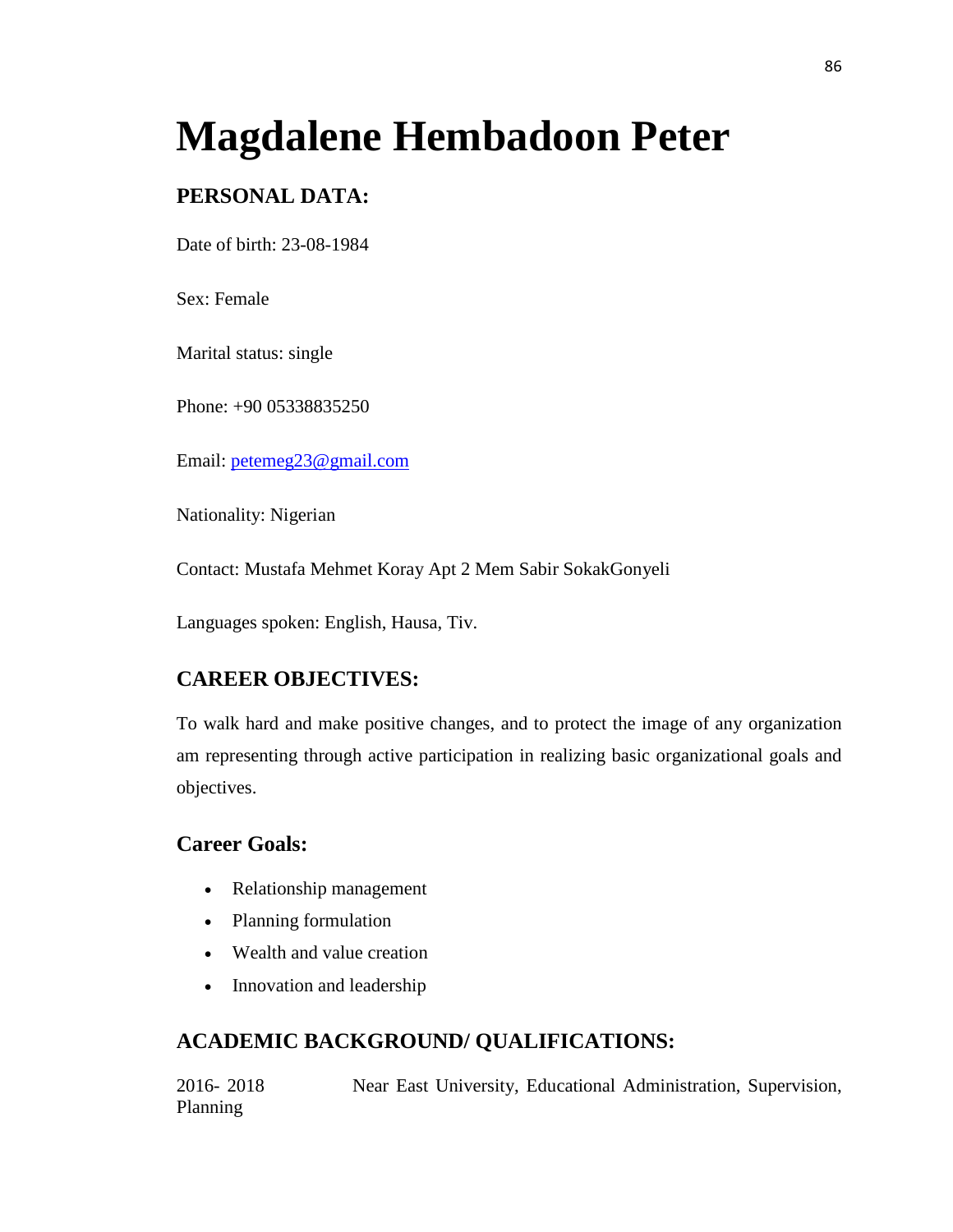And Economics (Master).

| 2004-2010        | ModibboAdama University of Technology. Yola, Adamawa State.                         |
|------------------|-------------------------------------------------------------------------------------|
|                  | B. Tech. Ed Agric. Technology Education                                             |
| Jan-May $2012$   | Luz Computer School                                                                 |
|                  | Diploma in Desktop Publishing                                                       |
| June 2011        | National Business and Technical Examinations Board(NABTEB)                          |
|                  | Sep 1995-June 2001 Divine Love Catholic Girls Secondary School. K/A/a, Benue State. |
|                  | <b>SSCE and NECO</b>                                                                |
| Sep1990-June1995 | Aliyu Mustafa International Nursery and Primary School. Jimeta,                     |
|                  | Adamawa State. First School Leaving Certificate                                     |

# **WORKING EXPERIENCES:**

| July2013-Dec 2015<br>State.   | Ruby Classy Nursery and Primary School. Jalingo, Taraba |  |  |
|-------------------------------|---------------------------------------------------------|--|--|
|                               | <b>Classroom Teacher</b>                                |  |  |
| July2013-Dec 2015<br>Adamawa  | Government Day Secondary School Army Barracks.          |  |  |
|                               | State. Teaching Practice.                               |  |  |
| Jan-Oct 2011                  | Sacred Heart Minor Seminary juro-yinu, Taraba State.    |  |  |
|                               | Subject teacher/form mistress.                          |  |  |
| June 2012 - June 2013<br>ibom | Community Secondary School Etu-urushietEkpo. Akwa       |  |  |
|                               | State. National Youth Service Crops/Subject Teacher.    |  |  |
| June-Dec 2009                 | Sebore Farms and Export. Mayo-belwa, Adamawa State      |  |  |
|                               | <b>Industrial Training Scheme.</b>                      |  |  |
| Jan-June 2009                 | Government Day Secondary School Army Barracks Yola,     |  |  |